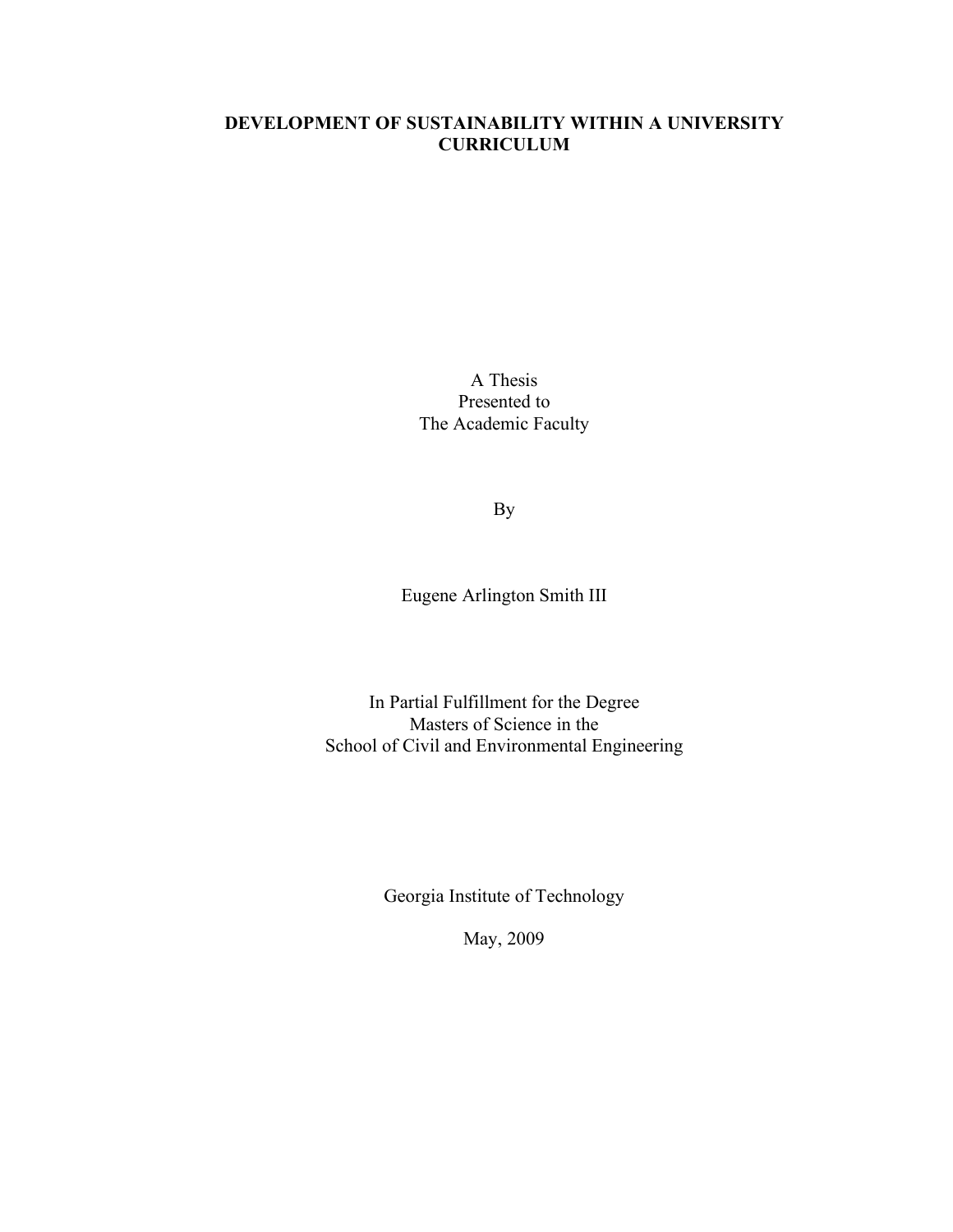# **DEVELOPMENT OF SUSTAINABILITY WITHIN A UNIVERSITY CURRICULUM**

Approved by:

Dr. Michael D. Meyer, Advisor School of Civil and Environmental Engineering *Georgia Institute of Technology*

Dr. Adjo A. Amekudzi School of Civil and Environmental Engineering *Georgia Institute of Technology*

Dr. Michael H. Bergin School of Civil and Environmental Engineering *Georgia Institute of Technology*

Date Approved: March 31, 2009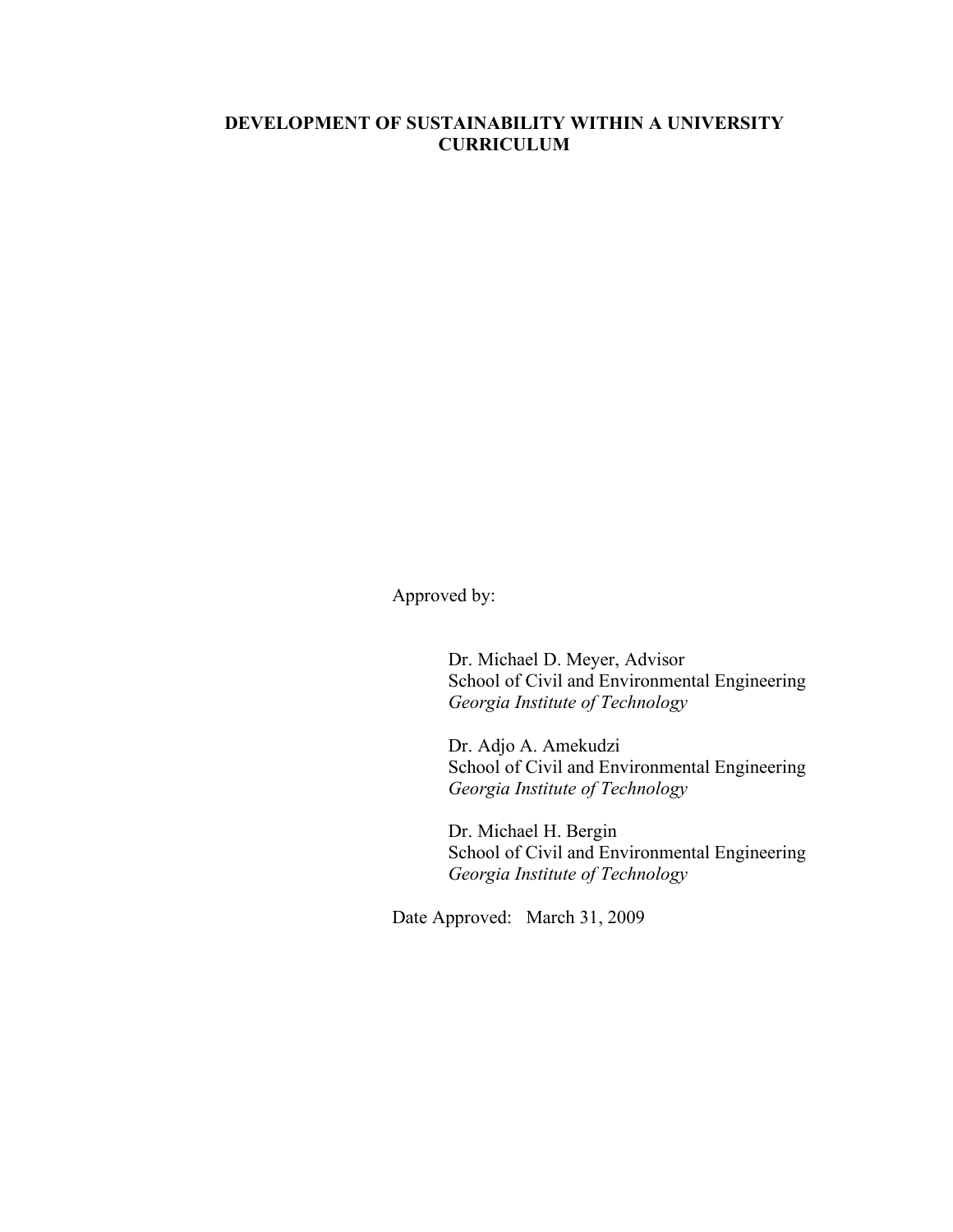At the beginning of the 21st century, we are at a peak of human power, wealth and information... We need to look back at our wonderful natural and human heritage, and cherish and protect the abundant values to be found there. We need to look out to the sides and see other parts of the world that need our help and can provide good ideas to go forward... We need to look ahead to be certain that our actions of today will make the world a better and richer and more varied place for our grandchildren and their grandchildren.

Robert Bateman, online source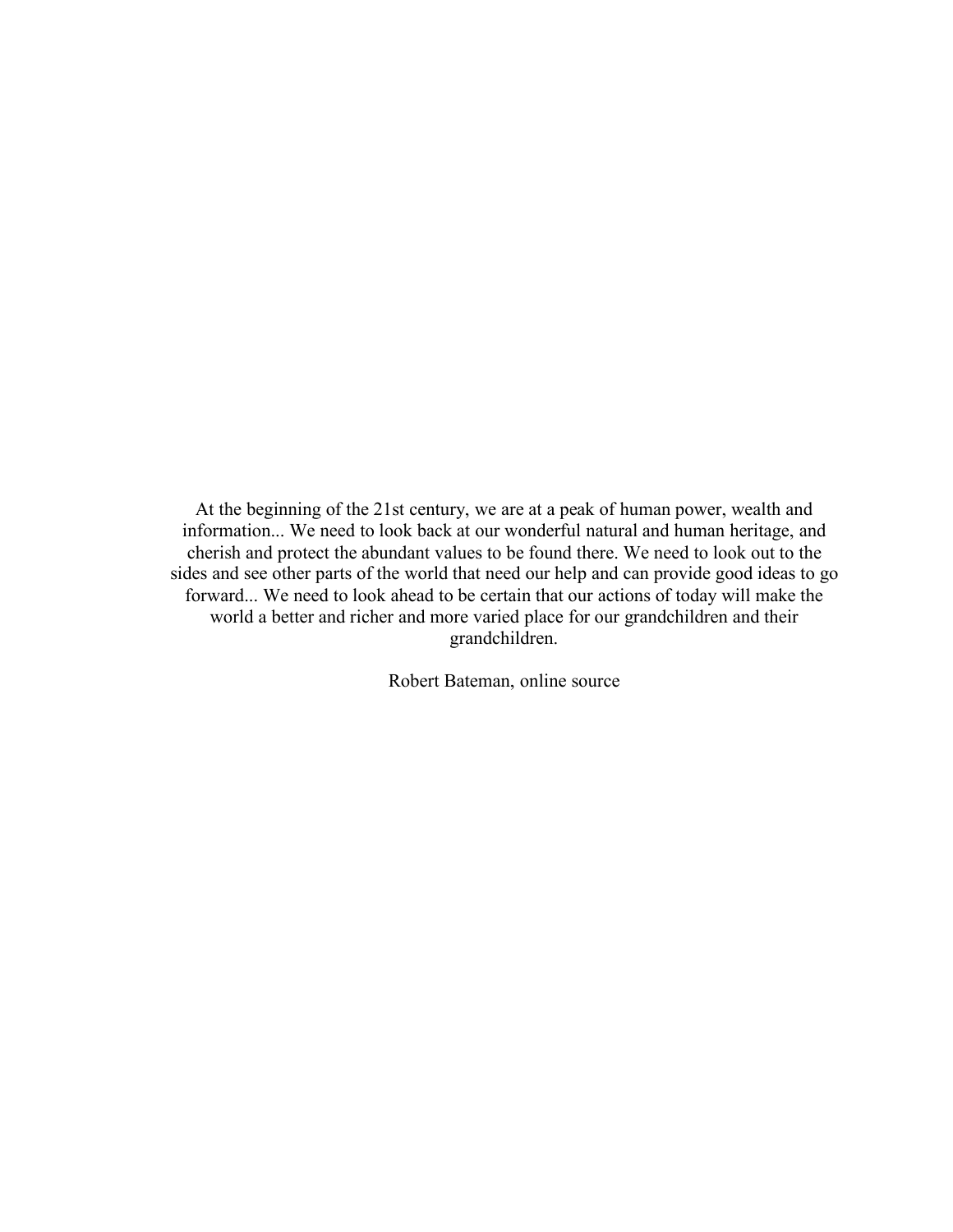For William James Smith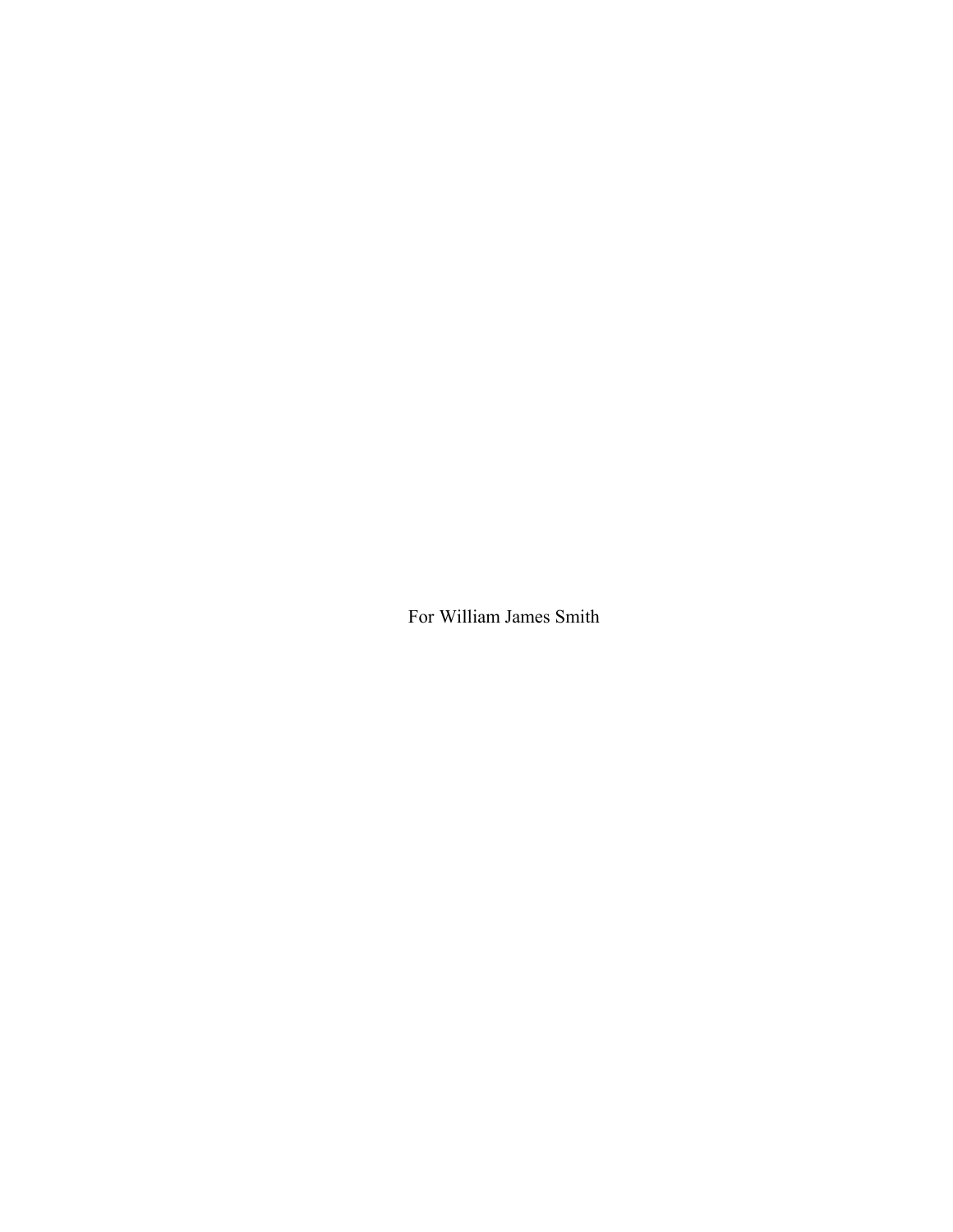# **ACKNOWLEDGEMENTS**

I would first like to thank my advisor, Michael Meyer, for his patience, understanding, and liberal use of red ink. He allowed me great freedom in designing and executing this thesis and for this I am grateful. His trust and confidence in me were unwavering throughout each challenge that I faced.

My committee members, Adjo Amekudzi and Mike Bergin, helped me along the way innumerable times through conversations that provided me with renewed levels of self assurance in pursuing a difficult, yet personally rewarding project. Laurie Garrow and Lisa Baxter each offered enormous amounts of help and support at multiple levels during this thesis process and my graduate work in general.

Without a doubt, I could never have gotten to this point in my life without the unwavering amount of love and support from my family. They have always pushed me to succeed to the highest degree in my educational endeavors from learning to read about Richard Scarry's Lowly Worm to learning to read and comprehend the educational philosophies of Dee Fink. I would also like to thank all my friends for the guidance, motivation, and inspiration they shared with me through these demanding times. Finally, to my fiancée, Abby Bullock, I say thank you from the depths of my soul. Her love and support brought me through the times of doubt and exhaustion. Her own experience and strength helped me to realize this goal that now stands behind me.

v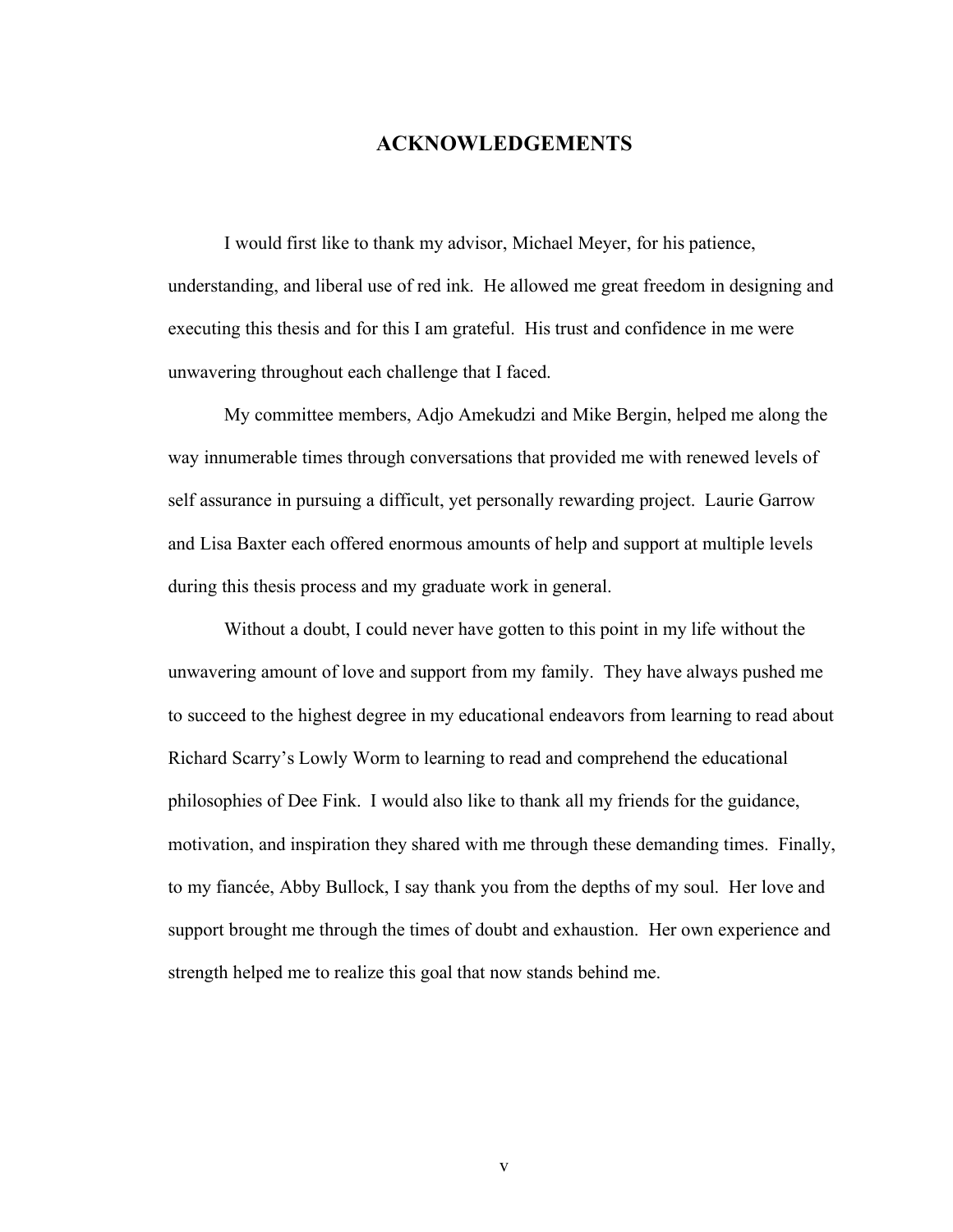# **TABLE OF CONTENTS**

| 1.1.                                                                         |  |
|------------------------------------------------------------------------------|--|
| 1.2.                                                                         |  |
|                                                                              |  |
|                                                                              |  |
|                                                                              |  |
|                                                                              |  |
|                                                                              |  |
|                                                                              |  |
| 3.2. Considerations and Principles of Sustainability Efforts in Education 14 |  |
|                                                                              |  |
|                                                                              |  |
|                                                                              |  |
|                                                                              |  |
| 4.2. Summary of Findings from Georgia Tech Faculty and Staff Survey25        |  |
| 4.3. Review of Syllabi and Guidelines for Sustainability Courses 31          |  |
|                                                                              |  |
|                                                                              |  |
|                                                                              |  |
|                                                                              |  |
|                                                                              |  |
|                                                                              |  |
|                                                                              |  |
|                                                                              |  |
|                                                                              |  |
|                                                                              |  |
|                                                                              |  |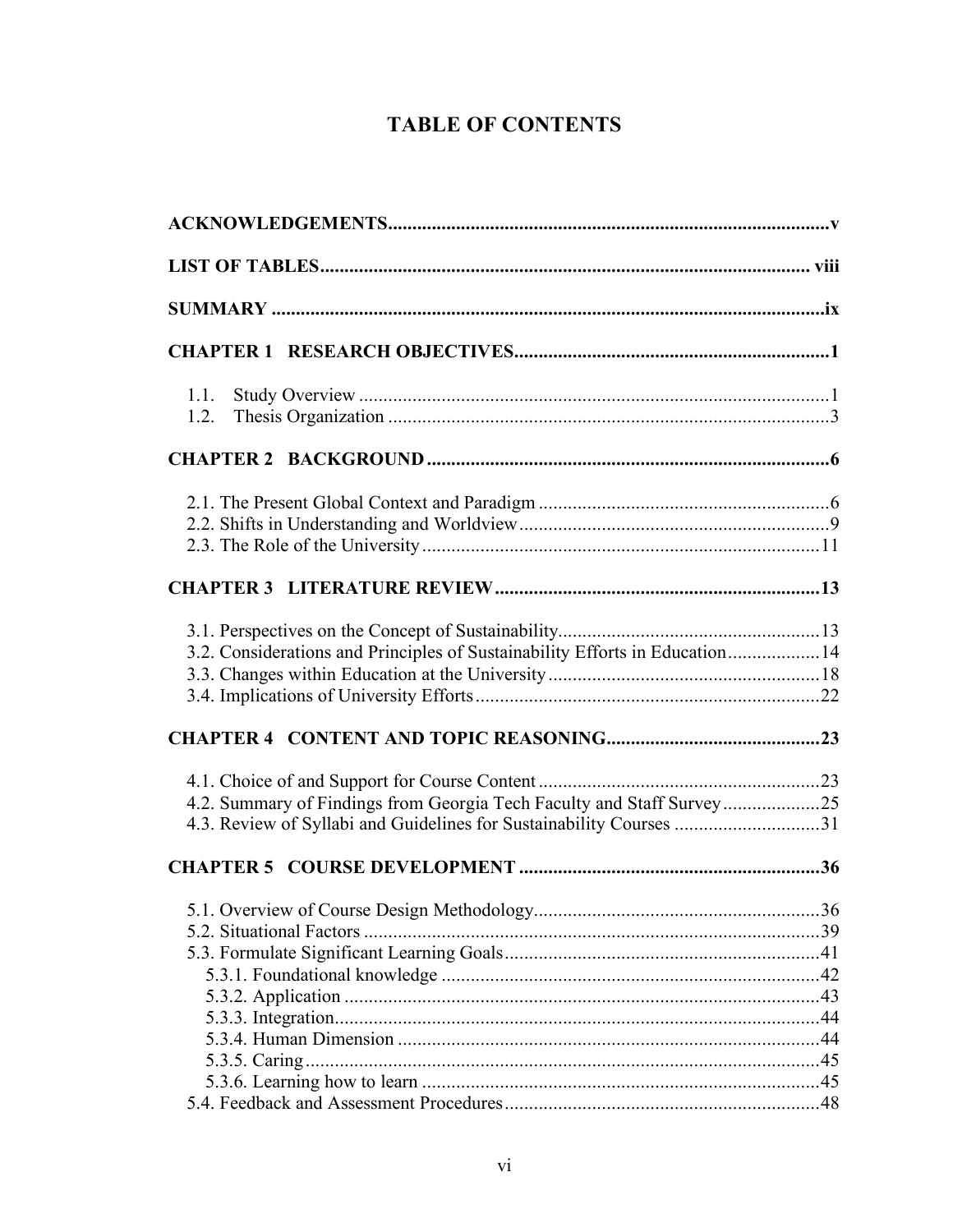|      | <b>CHAPTER 6 CONCLUSIONS AND FUTURE CONSIDERATIONS71</b> |  |
|------|----------------------------------------------------------|--|
| 6.1. |                                                          |  |
| 6.2. |                                                          |  |
| 6.3. |                                                          |  |
| 6.4. |                                                          |  |
|      |                                                          |  |
|      | APPENDIX A REVIEW OF GUIDELINES AND OBJECTIVES FOR       |  |
|      |                                                          |  |
|      |                                                          |  |
|      |                                                          |  |
|      |                                                          |  |
|      |                                                          |  |
|      |                                                          |  |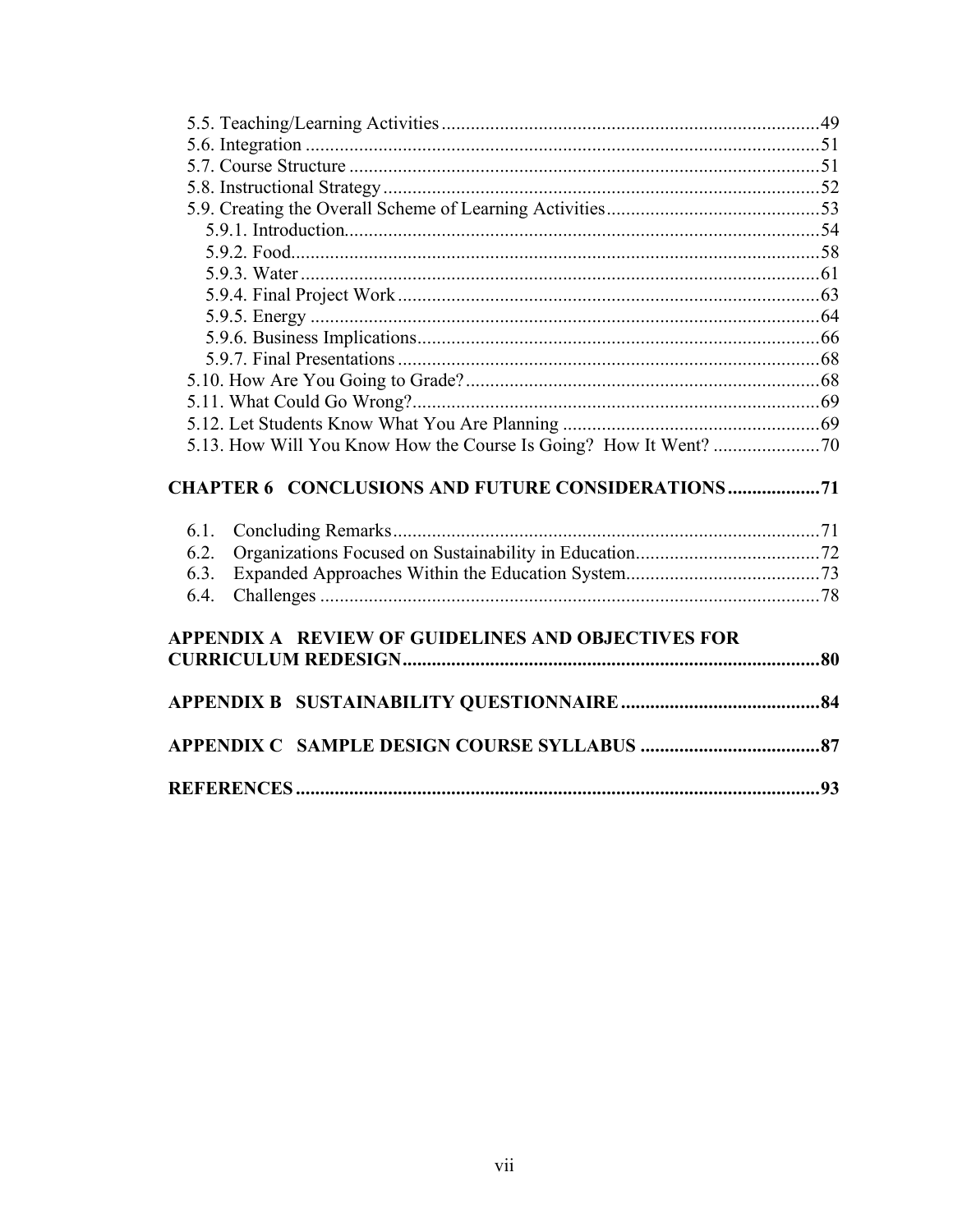# **LIST OF TABLES**

| Table 1. Survey Respondents' Percentages for Time Allocation in Curriculum28 |  |
|------------------------------------------------------------------------------|--|
|                                                                              |  |
|                                                                              |  |
| Table 4. Interpretation of Dee Fink's Twelve Steps of Course Design38        |  |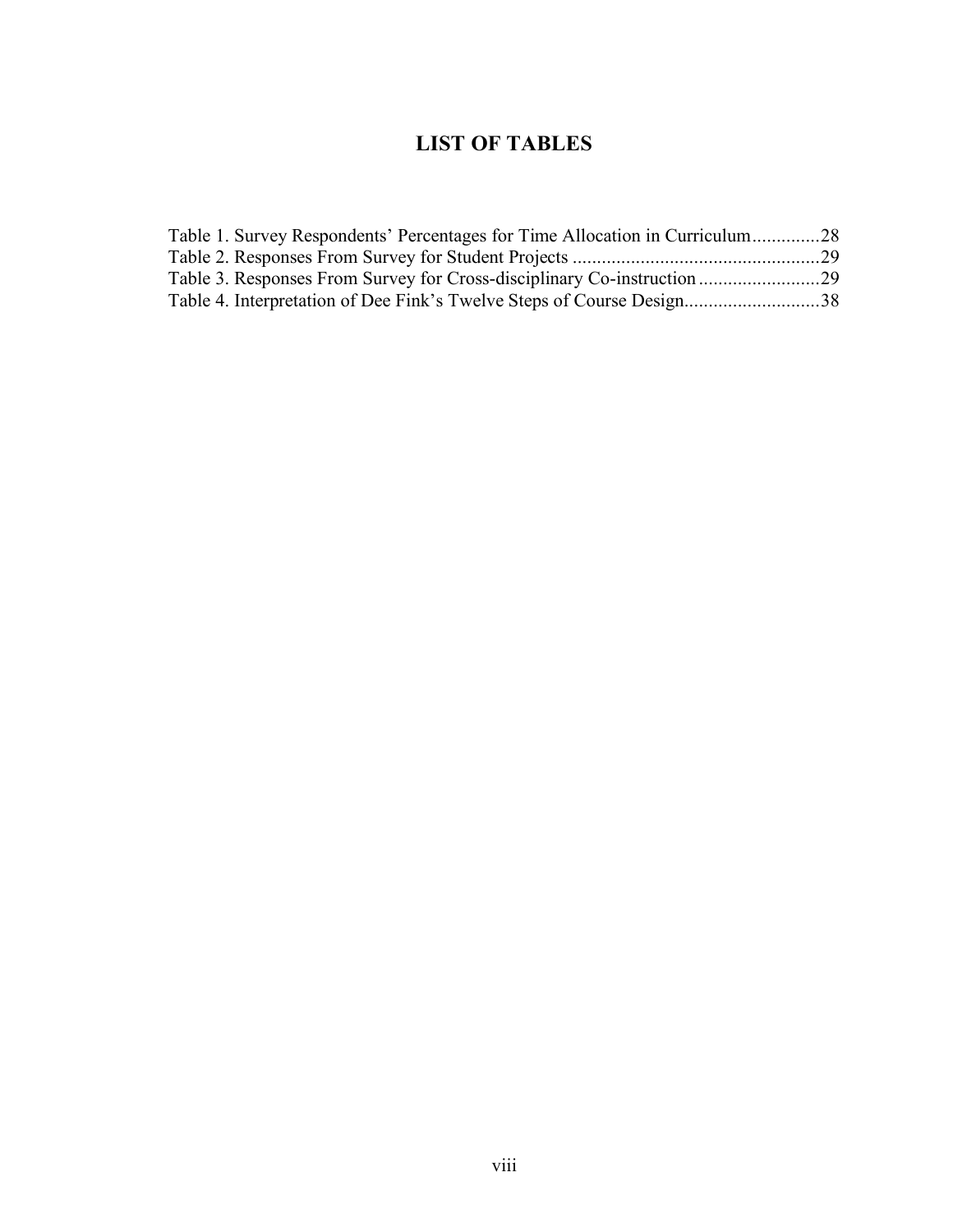### **SUMMARY**

There are currently many complex issues facing human society. There are a range of well-documented environmental problems that stem from past and current methods of human development. Declining ecosystems and species extinctions aside, many humans suffer and struggle within this mounting tide of environmental hardships as well as continuing struggles with access to education and equality within society. A large portion of these struggles arise from the disparity in wealth and the seemingly oppressive nature of economic systems for the 'have-nots' of the world. This quick overview of environmental, social, and economic conditions shows the interdependencies of the three aspects of sustainability or sustainable development.

As there are calls to action from the scientific community, government, and society to address these issues of sustainable development, there are a number of voices calling for general changes within the various levels of the education system and more specifically with connecting students to the subject of sustainability. This thesis makes the argument that the most effective step in addressing both these issues is an introductory course on sustainability. Although the issues of sustainability and education are framed under different context, they both can be reduced to the concept of more holistic thinkers in society and in the classroom. A review of more discipline-specific courses incorporating sustainability, faculty surveys, and alternative learning and teaching methods strengthened the course design process. The end result is an upper level undergraduate course that uses the topics of food, water, and energy to bring a new level of understanding to the student on sustainability and holistic thinking.

ix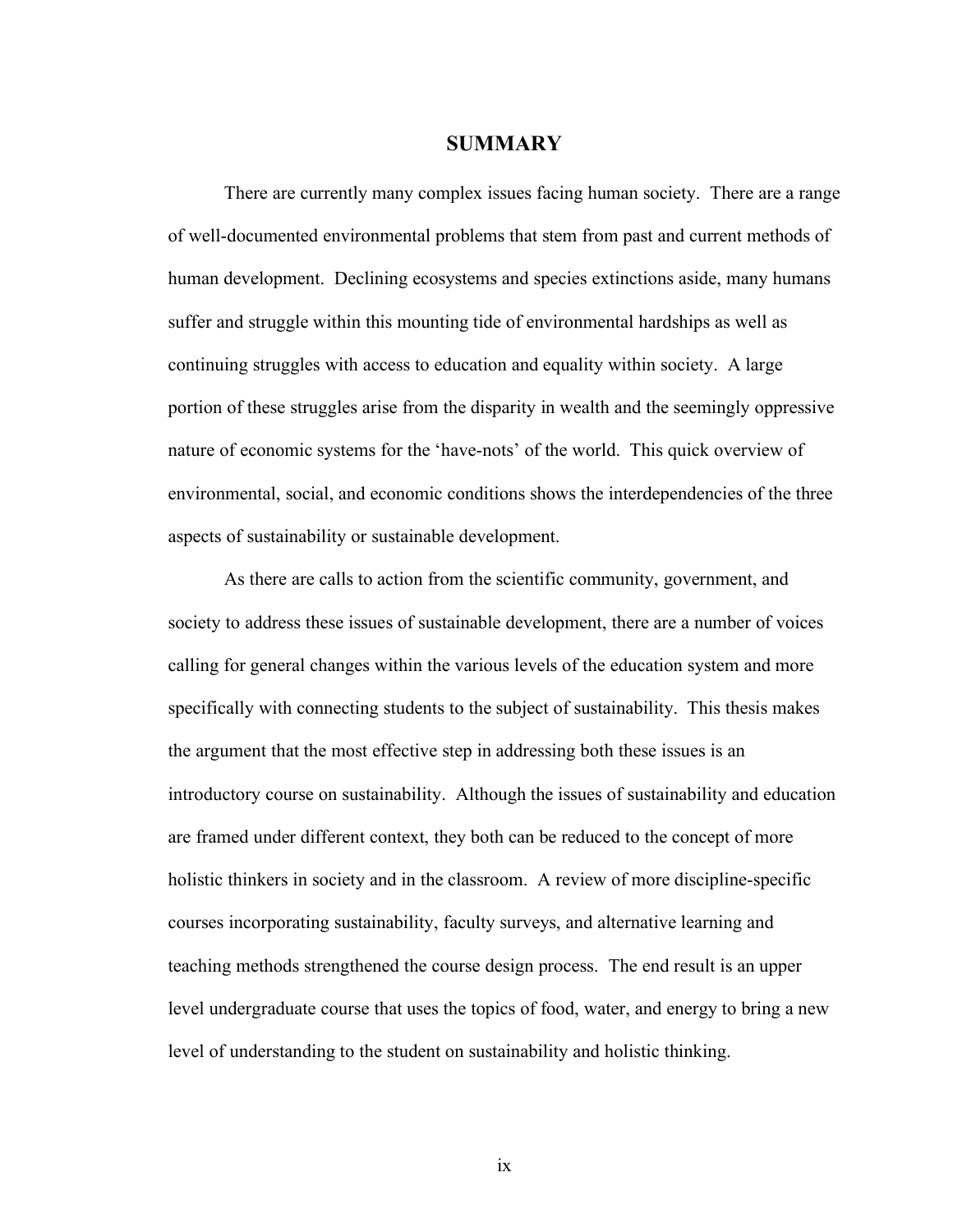# **CHAPTER 1 RESEARCH OBJECTIVES**

# **1.1. Study Overview**

This research examines how the concepts of sustainability can be taught within the university system. The intention is to provide students with both theoretical and practical knowledge and application experience with these concepts. Given the author's background in engineering, some emphasis is placed on the rounding out of the engineers' world view, and thus the importance of a truly cross-disciplinary perspective. A major product of this study is the development of a 15-week course on sustainability that would have both technological and societal aspects.

This study has been informed by both the coursework and research that the author has undertaken while an undergraduate and a graduate student at Georgia Tech. The foundation of the study dates further back to the first reading of Bill McDonough and Michael Braungart's Cradle to Cradle and an interest in developing environmental education programs as a profession (McDonough and Braungart). This seminal work as well as Lester Brown's work at the Worldwatch Institute and casual conversations with people, who knew nothing of sustainability, provided the inspiration and motivation to pursue this research.

In order to understand the current state of sustainability education at Georgia Tech, an array of classes was identified across campus that dealt with sustainability in relation to a specific focus or field of study. This effort provided an understanding of the various current methods for contributing to students' knowledge of sustainability that could be obtained at the Georgia Institute of Technology. It also illustrated the strengths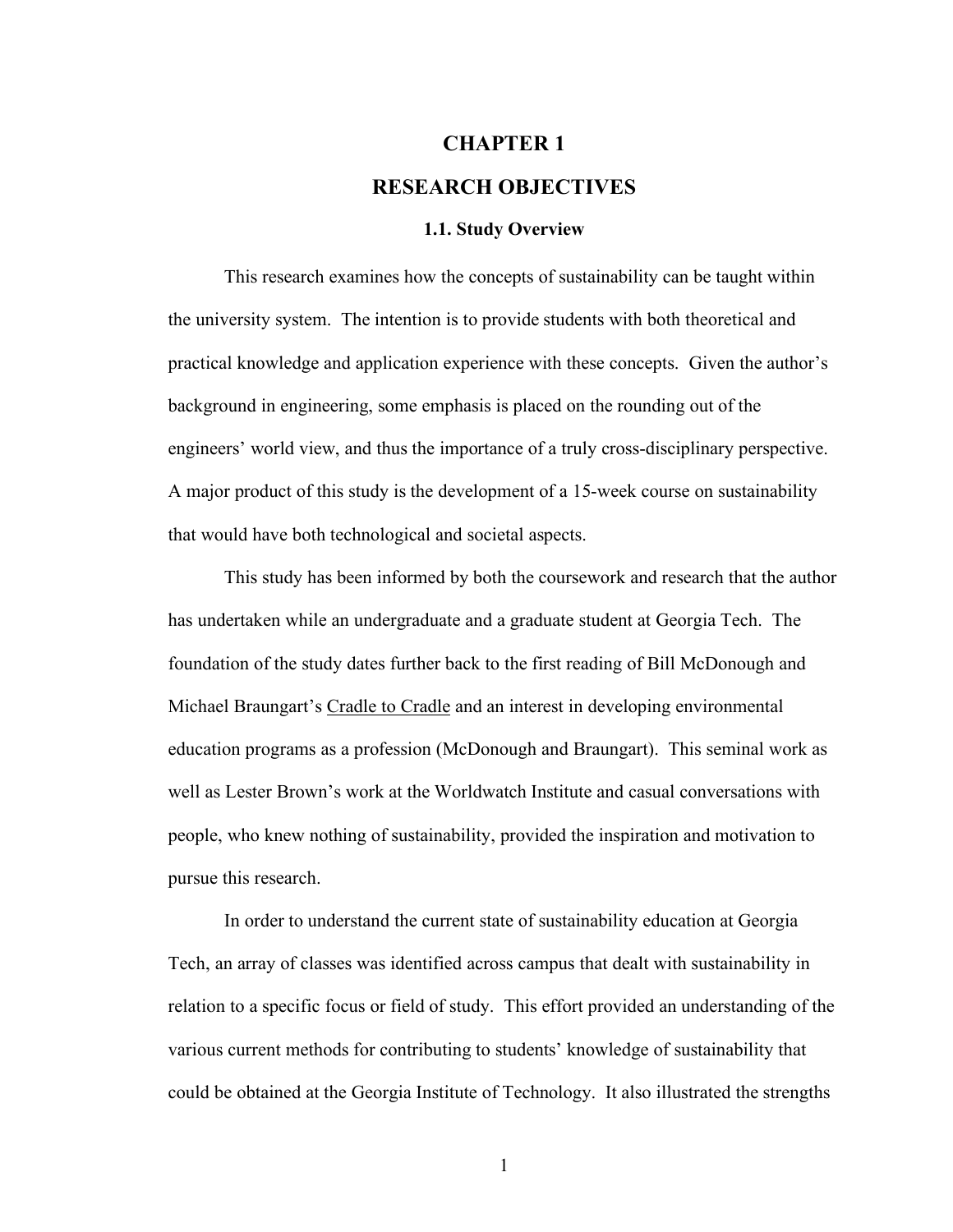and limitations of having classes focused solely on one aspect of sustainability. It is critical to have a deeper understanding of sustainability as it relates to a specific disciplinary area, but often these classes have been set up to introduce the basic concepts and then to draw linkages between these concepts and the subject area. In the author's view, each of these courses had limited presentation of the interrelations between systems (economic, environmental, and social) and the numerous impacts of human behavior within our society and on the natural world on which we depend. This strengthens the argument of the need for a general course on sustainability that would address these interdependencies and impacts on a deeper level and in a much more focused manner.

Equipped with this knowledge prior to engaging in higher levels of disciplineoriented sustainability courses and research tracts, students could really delve into the complex and multi-faceted problems that are facing society at this point in history. As the level of technology and societal sophistication has increased, so too has the difficulty of defining problems and developing solutions for them. It is no longer easy to compartmentalize and diagnose situations along traditional lines. There is a growing movement within the professional world to tackle issues with cross-disciplinary teams. Academia has recognized this trend, and there have been different levels of calling for this change and development of coursework to address it.

There is even discussion that the rigidness of disciplines is partially responsible for the weakening of the university from its' high ideals (M'Gonigle). The arrogance and presumptuousness that sometimes cast a shadow over individual disciplines, as well as the unnecessary competition amongst disciplines and devaluation of fields of study operating in similar areas must become a thing of the past. The problems that the world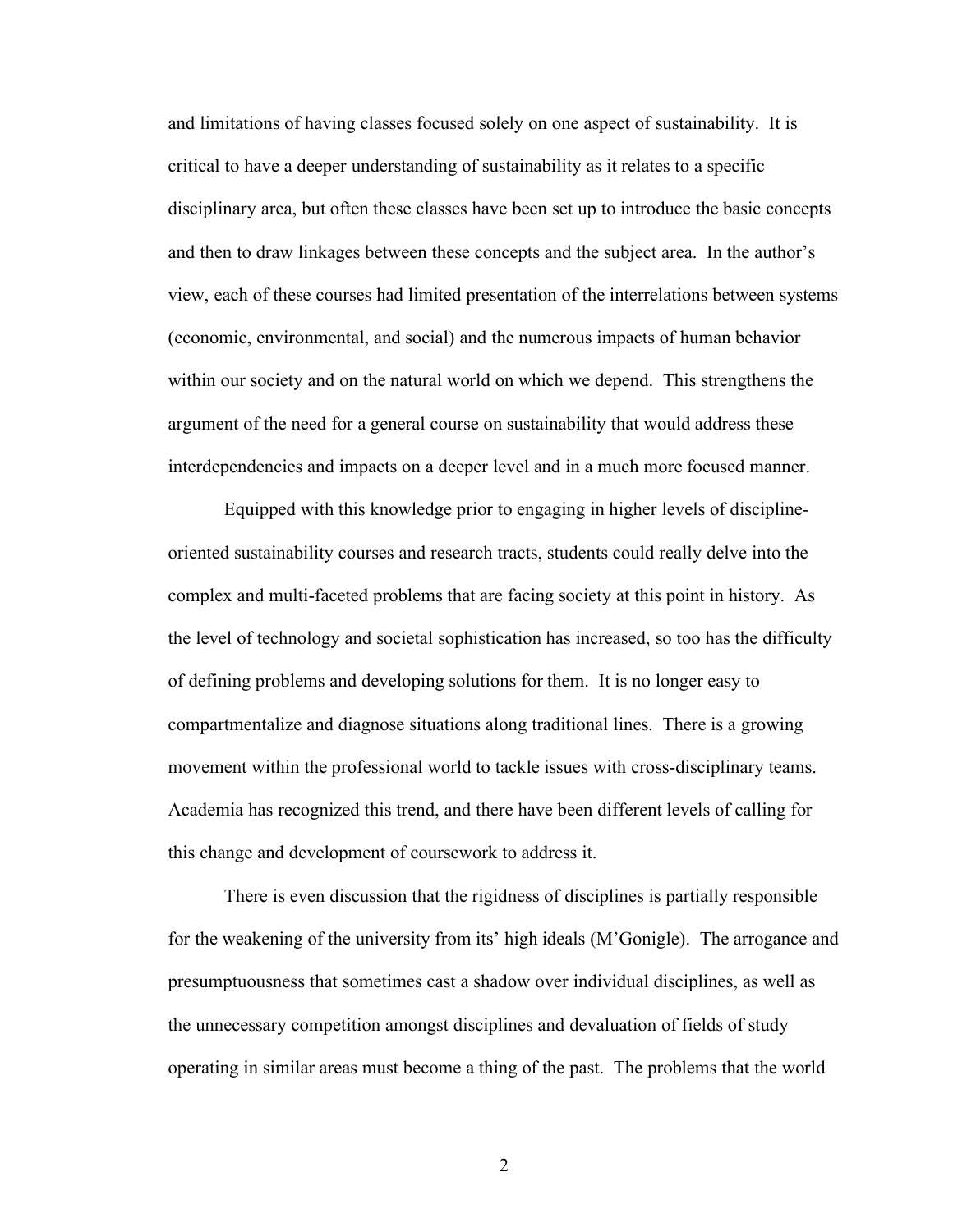faces are much too complex and interrelated for there not to be strong support for an understanding of all fields' importance. This applies at all levels of the work force.

Many universities in the world are taking the initiative to pursue a vision of sustainability. There is no formulaic process to achieving sustainability, and thus no repeatable steps or methods that provide a descriptive model. Each school has to be able to adapt the basic tenets of sustainability to the local settings and academic interests of the university. This thesis will focus on the development of coursework appropriate to the Georgia Institute of Technology (Georgia Tech).

#### **1.2. Thesis Organization**

Chapter 2 describes the current context of education on sustainability at the university, which provides the motivation for this research. Stretching beyond the university, a range of different issues is covered that shows a complex web of interdependencies in the today's society. The central question of this thesis is presented with the acknowledgement that a complete answer will not be provided in this work. The intention is instead to strengthen the argument and provide useful class materials for other instructors through the vehicle of an introductory course on sustainability.

The literature review in Chapter 3 serves more as a means of clarifying and supporting the central argument for the need of university students to gain perspective on the issues of sustainability. Although it is intended for a general audience, there is additional attention given to engineering students and the supported call for changes to how and what engineers are taught. This has typically focused on providing more social sciences courses in the engineering curriculum as well as questioning the pedagogy or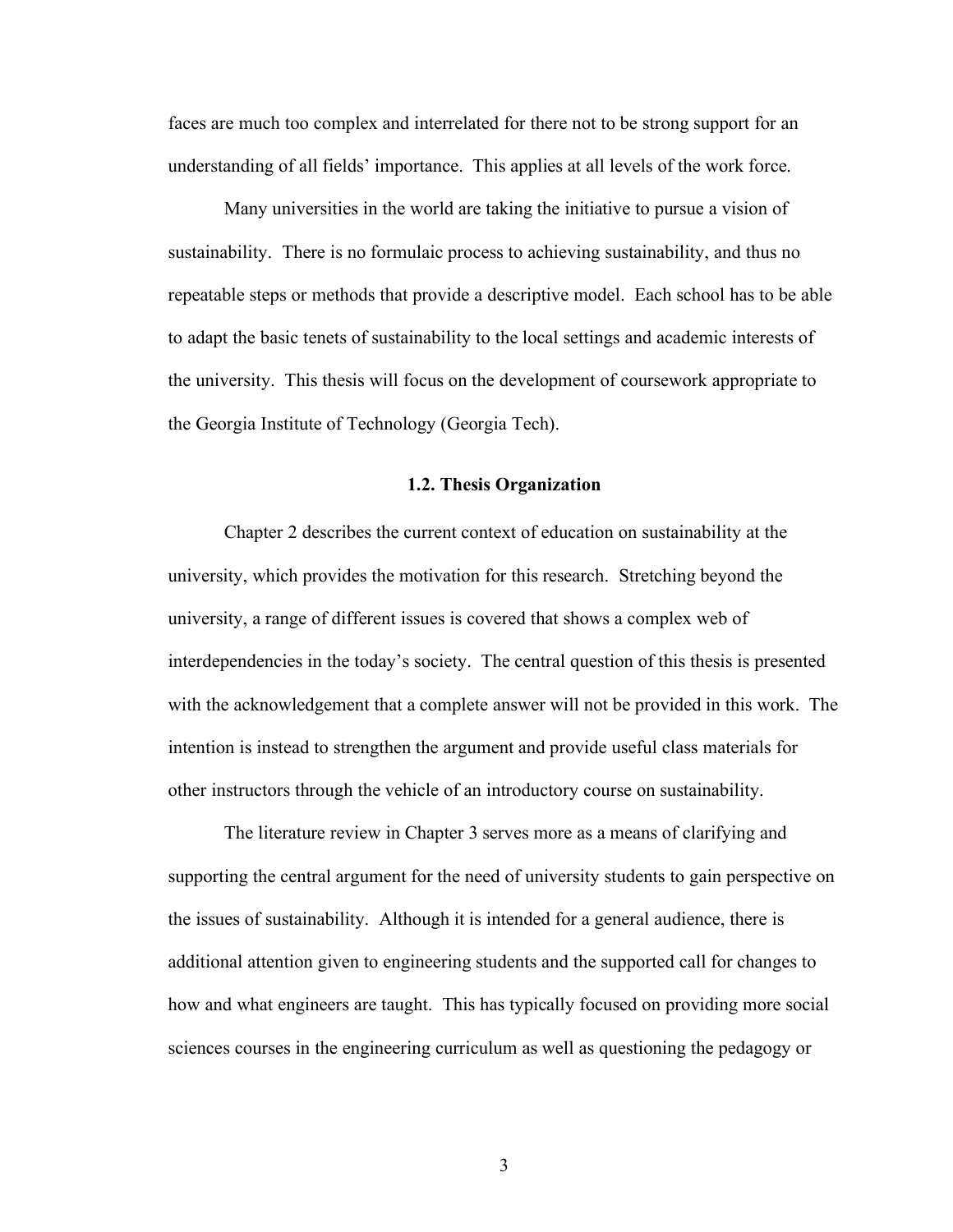standard operating procedure for setting up and solving engineering problems in the classroom.

There is a paucity of information on sustainability courses or developing materials for curriculum. However, the American Association of Sustainability for Higher Education (AASHE) and the Center for Sustainable Engineering each provide listings of different university courses related to sustainability (Association, Center). Reviewing syllabi and other available materials for this study provided insight into the general nature of these courses and common elements. On the other hand, there has been much research on the evolution and history of the sustainability movement within and outside of an educational context, and this provided the input into the development of the basic tenets of sustainability upon which an introduction course could be based.

Chapter 4 develops the argument underlying the issues that need to be infused into the coursework. The importance of each issue will be discussed in direct relation to particular disciplines, but also from the perspective of connecting to other disciplines in order to show the necessity of looking beyond the obvious links to an individual's profession. Building upon this cross-disciplinary awareness, other dynamics essential to this course are the balance of global and local impacts and interests, the balance in the breadth and depth of course materials, and the balance of theoretical advances and practical applications. The findings and synopsis of a survey of faculty and staff at Georgia Tech will be presented in this chapter as well. Building off of the theories of Maslow's hierarchy of needs, there will be three main focuses on energy, water, and food.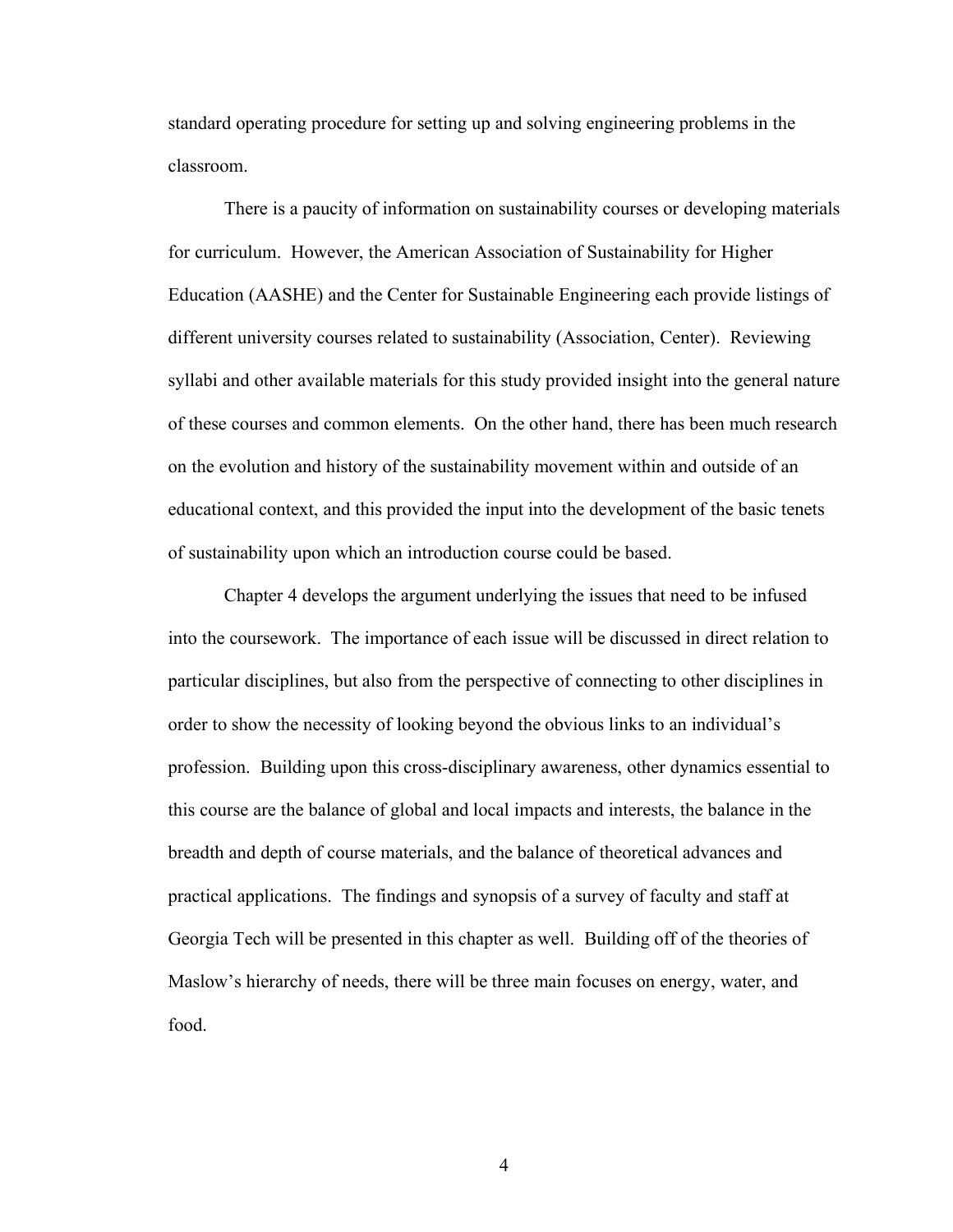Outlining the modules for these three main focuses will constitute the bulk of the work for the course development. The intention is to develop them in a way that they can act in concert with each other in this introductory course, but also be pulled out and used in separate courses that might have more specific focuses. An alternative model for course development, learning-based instead of content-based was used. Details of the process and the good-fit applicability to this subject matter are covered in this chapter. The emphasis of this model is on active learning that engages students not only in the present context, but also throughout their life. Guest lecturers from the university and surrounding business community would provide a broad range of expertise on the different facets of the course. As stated before, there will be three chief focuses, but the linkages and interdependencies among them will be illustrated through inter-module class discussions and focused writing assignments.

The final chapter will focus on future developments in education and sustainability. This thesis will hopefully raise the awareness about the importance of advocating for and taking action to incorporate themes of sustainability into all levels of education. This is not an original idea, but rather another means of trying to find the right message to communicate to the wide array of interest groups in the world. In the same way, many of the programs and efforts discussed in the thesis have taken hold in some communities and are the focus of actions by different organizations and people. The development of an introductory course for engineering students could be considered antithetical to the argument of making sustainable development an integrated part of the curriculum, but it is viewed in this thesis as a positive step in bridging the present gap in education.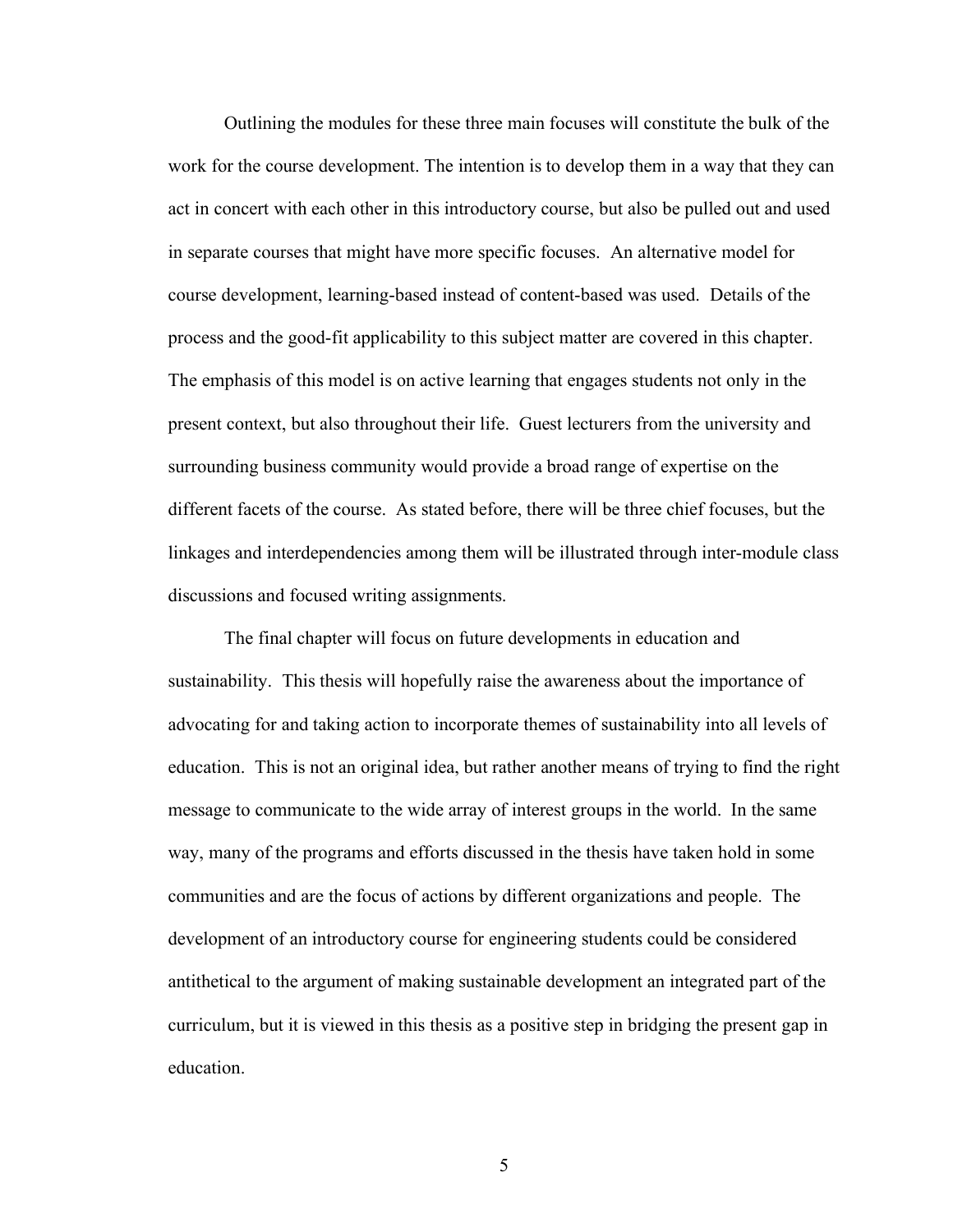## **CHAPTER 2**

# **BACKGROUND**

#### **2.1. The Present Global Context and Paradigm**

The key to sustainable, self-reliant development is education- education that reaches out to all members of society through new modalities and new technologies in order to provide genuine lifelong learning opportunities for all . . We must be ready, in all countries, to reshape education so as to promote attitudes and behaviour conducive to a culture of sustainability.

> Federico Mayor, Director General of UNESCO

The above call to action from Federico Mayor was originally delivered to the United Nations General Assembly in 1997, but the sentiments still ring true today with the called for "readiness" replaced with immediate and effective action. Current global conditions can leave people with a sense of apathy, but there is hope to be found in shifting the development paradigm towards a more sustainable one. As an intersection of thought development and transference point for knowledge into society, the university is the logical nexus for bringing together a diverse group of ideas on sustainability and finding ways to integrate this new concept into the heart of the institution's fabric.

Climate change, corporate scandals, government corruption, poverty and a growing gap between the rich and poor are just some of the broader issues facing societies around the world. There is no equation for how these problems developed and certainly no algorithmic process for developing solutions. However, there are certain patterns of behavior and beliefs that lead to a degrading of both physical resources from the biosphere and moral responsibility from the minds and hearts of Man. Interpretations of the Creation story for a vast majority of Judeo-Christians center around the belief that "no item in the physical creation had any purpose save to serve man's purposes." (White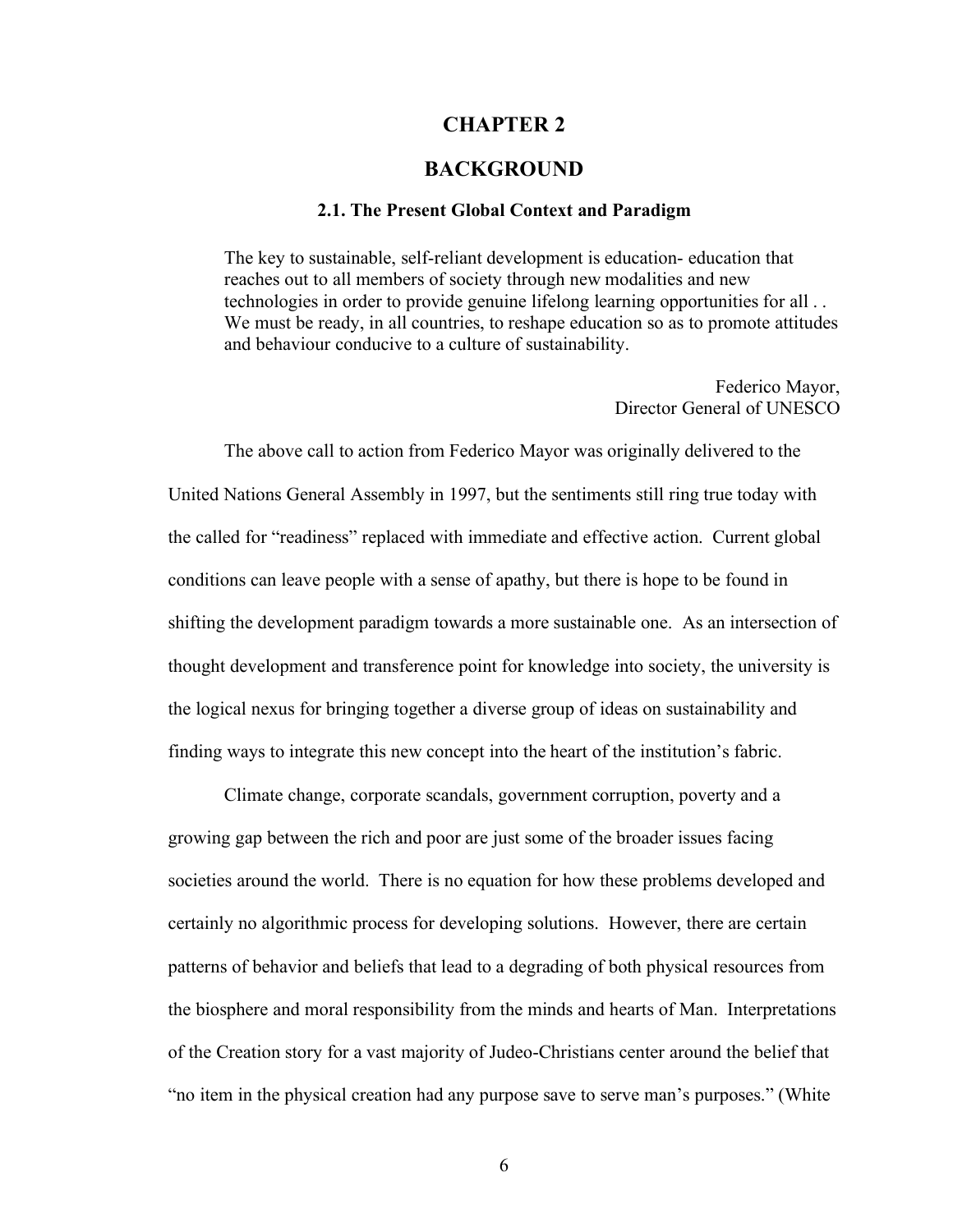1205) Although all blame cannot be placed on the interpretation of this one religious passage, many Western social behaviors, economic thought and production systems that have come to dominate global society were incubated within regions where these belief systems held a considerable amount of wealth and power.

Thus according to this world view, the world operates on a system of perpetual growth and consumption, often ignoring the realistic limits that are inherent to a planet, which "is finite, nongrowing, closed (except for the constant input of solar energy), and constrained by the laws of thermodynamics." (Daly 102) Along with these patterns, the power of marketing and advertising has contributed to a pervasive materialistic attitude and an assumption that accumulating goods creates happiness. Although it is nearly 170 years old, Charles Mackay's observation of people's obsession with wealth still rings true today especially in light of the greed and ethical negligence that has fueled the present financial crisis.

> Money, again, has often been a cause of the delusion of multitudes. Sober nations have all at once become desperate gamblers, and risked almost their existence upon the turn of a piece of paper. To trace the history of the most prominent of these delusions is the object of the present pages. Men, it has been well said, think in herds; it will be seen that they go mad in herds, while they only recover their senses slowly, and one by one. (MacKay 7)

In Deep Economy, Bill McKibben covers a range of different studies that have shown declines in happiness and increased levels of depression and anxiety among Americans since the 1950s and then trends that show equal levels of life satisfaction for a collection of individuals from various socio-economic situations. He does not deny the fact that wealth accumulation that leads to the meeting of basic needs for the individual generally leads to greater levels of happiness, but this growth continues past meeting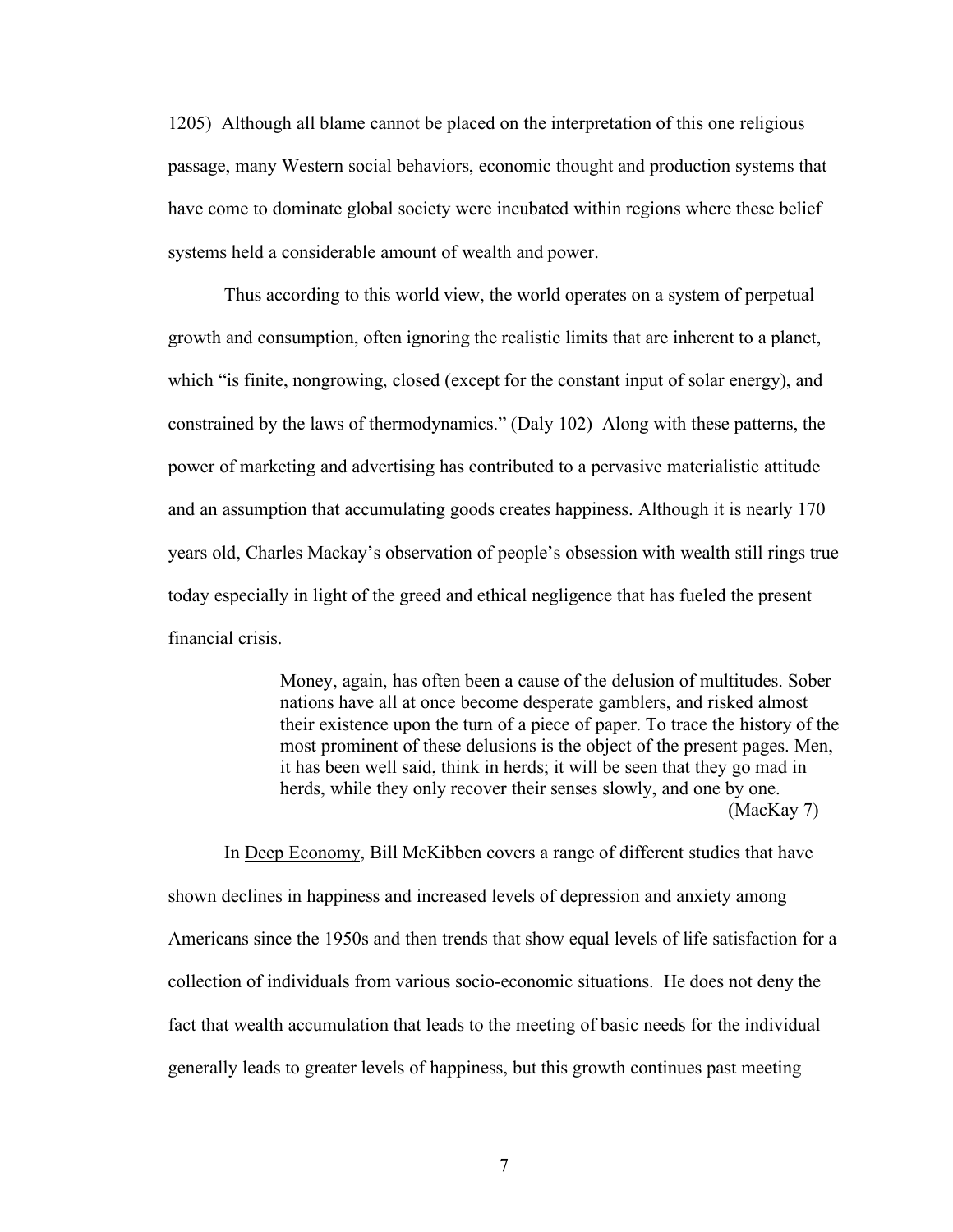basic needs and to the point that "a single-minded focus on increasing wealth has driven the planet's ecological systems to the brink of failure, without making us happier." (McKibben 42)

The current method of finding solutions for pressing issues is to create isolated fixes for specific problems, essentially band-aids to a problem that is often beyond public comprehension. Examples of this are the attempts by the United States administration and other industrialized nations to create a significant fuel supply from food crops such as corn, sugarcane, and a variety of plant-based oils. Even if these efforts are well intentioned to reduce greenhouse gas emissions, strengthen the agricultural economy and shift revenues away from insecure oil-producing regimes, they are still extremely shortsighted and ineffective. Farmers and corporations are switching over to exclusive production of these fuel crops as well as resorting to wide-scale deforestation in tropical areas to produce palm plantations and sugarcane fields to create biofuels. The market effects of the shift of crops to fuel production combined with already record-high prices of crude oil have caused staggering increases in the price of essential food products. (Kingsbury) There are multiple angles from which this situation can be diagnosed, but the most basic relates to the idea often attributed to Einstein, "the problems that exist in the world today cannot be solved by the level of thinking that created them." (Giga) Instead of trying to assess truly innovative ways to deal with petroleum dependence and illogical networks of transportation and product distribution, leaders have attempted to find a substitute for an element of a larger system that needs a complete overhaul.

Although by no means completely thorough, this discussion of the food-fuel controversy has highlighted one argument that is central to future work on sustainable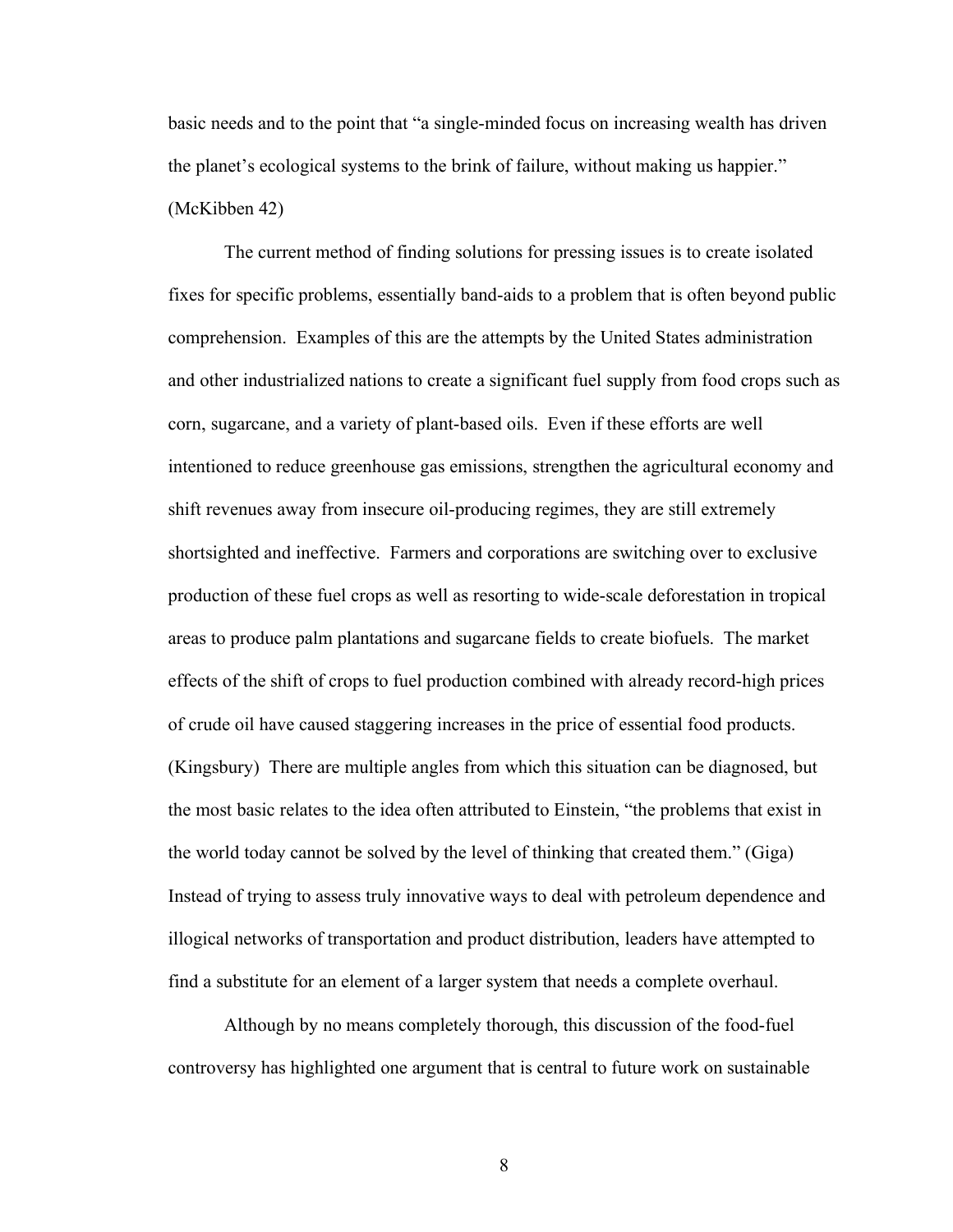development that relates to Otto Neurath's classic analogy of pragmatism. In a condensed frame, the analogy is that humanity's base of knowledge is a ship confined to a life at sea, and over time weathered planks or incongruous thought patterns are replaced one by one to keep the ship sailing. (Norton 107) The present rate of incremental and piecemeal approaches towards sustainable development will ultimately not "keep Neurath's ship afloat". The magnitude of global threats and inertia intrinsic to the present paradigm leaves mankind with the choice of "jumping onto a new ship" or continuing on the present course as the water slowly continues to rise.

#### **2.2. Shifts in Understanding and Worldview**

Another interesting development in an Age of Information is the impact of nontraditional knowledge sources. One of the chief emphases of the United Nations' and other global agencies' efforts within the sustainability education movement is universal access to education. The first task is encouraging people around the world to pursue basic education and then to provide the knowledge and learning skills to further pursue the necessary information of how sustainability relates to their situation. The internet and digital materials are obviously transforming the way in which traditional research is done, and are the means of making large amounts of information available. Over 200 universities in the Open Course Ware Consortium (OCW) have begun to release their class materials into the public domain (Open Course Ware Consortium). If nothing else, those interested enough in a subject matter can follow up on less accountable sources with more proven materials.

In the same way that internet searches and "surfing the web" can key disenfranchised people into new information and ideas, there is another, alternative form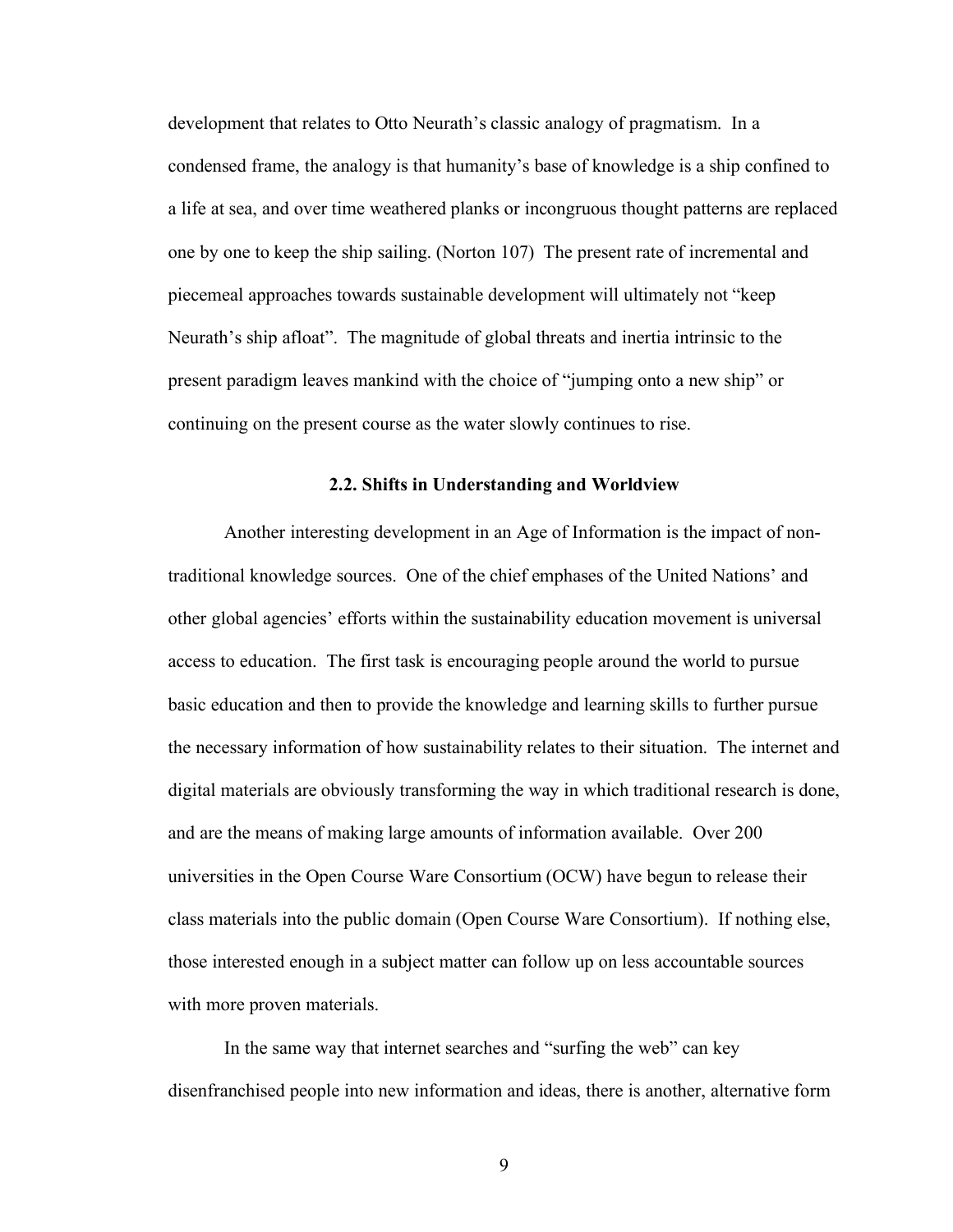of bringing awareness to different environmental, social, and economic causes; growing numbers of popular celebrities and entertainers donating money and their personal endorsements to existing organizations or by establishing new foundations and programs in which they maintain a certain level of control. Although in some ways celebrity endorsements represent a fickleness of our society, they often motivate action on important issues. They reflect the evolution of global society and how the realm of influence and compassion of individuals continues to grow. The recent election of Barack Obama as president will have profound effects as well on the motivation and concerns of the population in relation to education and knowledge accumulation. When an African American with challenging childhood circumstances has been elected to the highest public office in the country, there can be no doubt that regardless of one's background with proper education and dedication any goal is possible.

Perhaps the greatest challenge in moving forward is transcending the use of all the derivations of the word sustainability, interpreted to one's own ends by different schools of thought. In a paper addressing the issue of sustainable development in relation to the planning profession, Scott Campbell discusses this semantic ambiguity as both a dilemma and benefit of the widespread use of this concept, which is "so malleable as to mean many things to many people without requiring commitment to any specific policies", but at the same time "the idea has become hegemonic, an accepted meta-narrative, a given" (Campbell). The dilution of the concept is well accepted, but the momentum behind the recognition and public awareness of the importance of change could be transferred to an interdisciplinary effort, looking to inculcate the basic concepts into the collective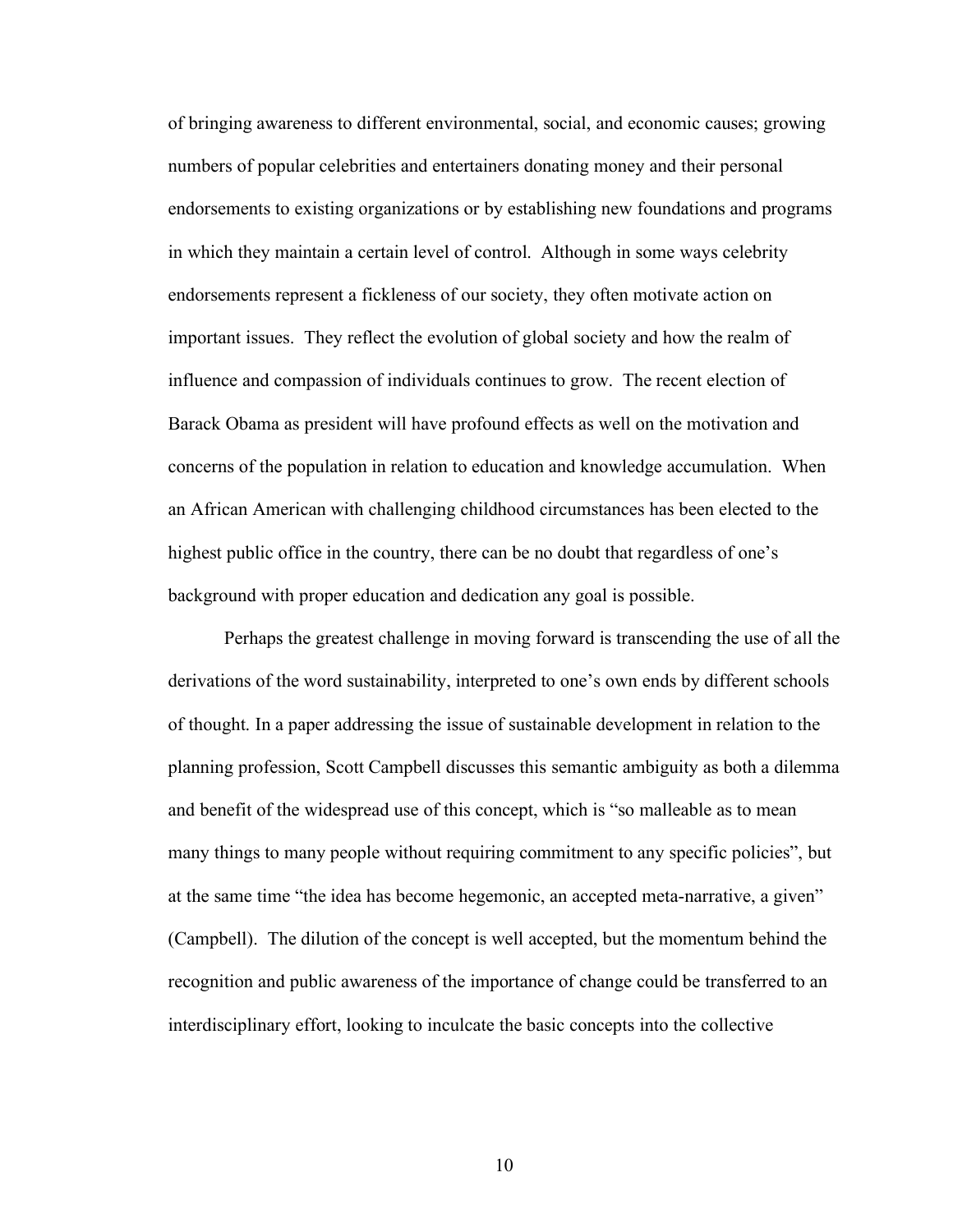consciousness outside the traditional frames of reference of academia, industry, and government that might prove to be the most effective solution.

#### **2.3. The Role of the University**

The university is one of the oldest continuously operating human systems in the world. Although there have been many significant changes, the basic tenant of a system of advanced education has been at the heart of the university for over 1000 years. Universities stand at the crux among industry, government, and the public good. They serve not only to provide students with the knowledge necessary for successful careers, but also with the critical thinking and qualitative problem-solving skills to use in their personal lives. It is as well a great social institution that gives many students their first experience of independence and allows them to begin to craft their own views of how the world works and what their place in the world looks like. Although attempting to be fiercely independent, most college age students are highly impressionable and involve themselves in different clubs that have political, social-justice, and environmental associations. Finally, the faculty can have lasting influences on the student's knowledge and personal development.

The university clearly has many different means of impacting students' learning, personal development, and behavior. However, the scope of this thesis is limited to the development of course materials for an introductory unit on sustainability and a brief survey of considerations of future efforts at the university and within the broader educational system. A specialized methodology is used to create the framework for the learning to take place in the course. This philosophy of course development is in line with the ideals of holistic and integrated thinking and problem-solving that are at the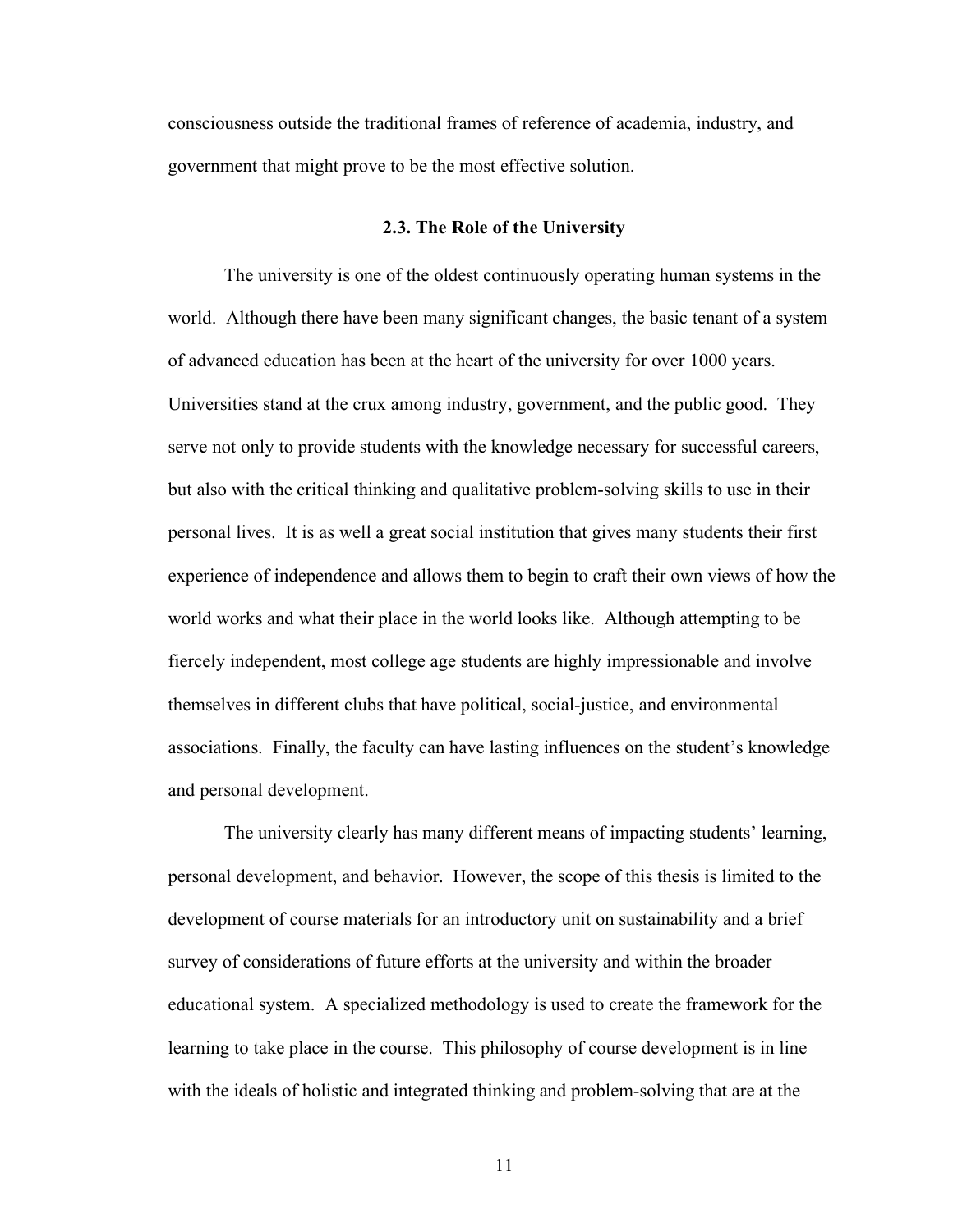heart of the intention behind this course. As much as it is a means of addressing sustainability issues and student familiarity with the concepts in the classroom of a university, it is equally a chance to use this open subject matter as a vehicle for how to institute new learning environments and opportunities for students. Due to the richness and integrated nature of sustainability and the systems perspective needed to meet the challenges of our global society, this work seeks to answer the central thesis question of how a university can better prepare its students to think holistically about these myriad interrelationships within their own lives and disciplines.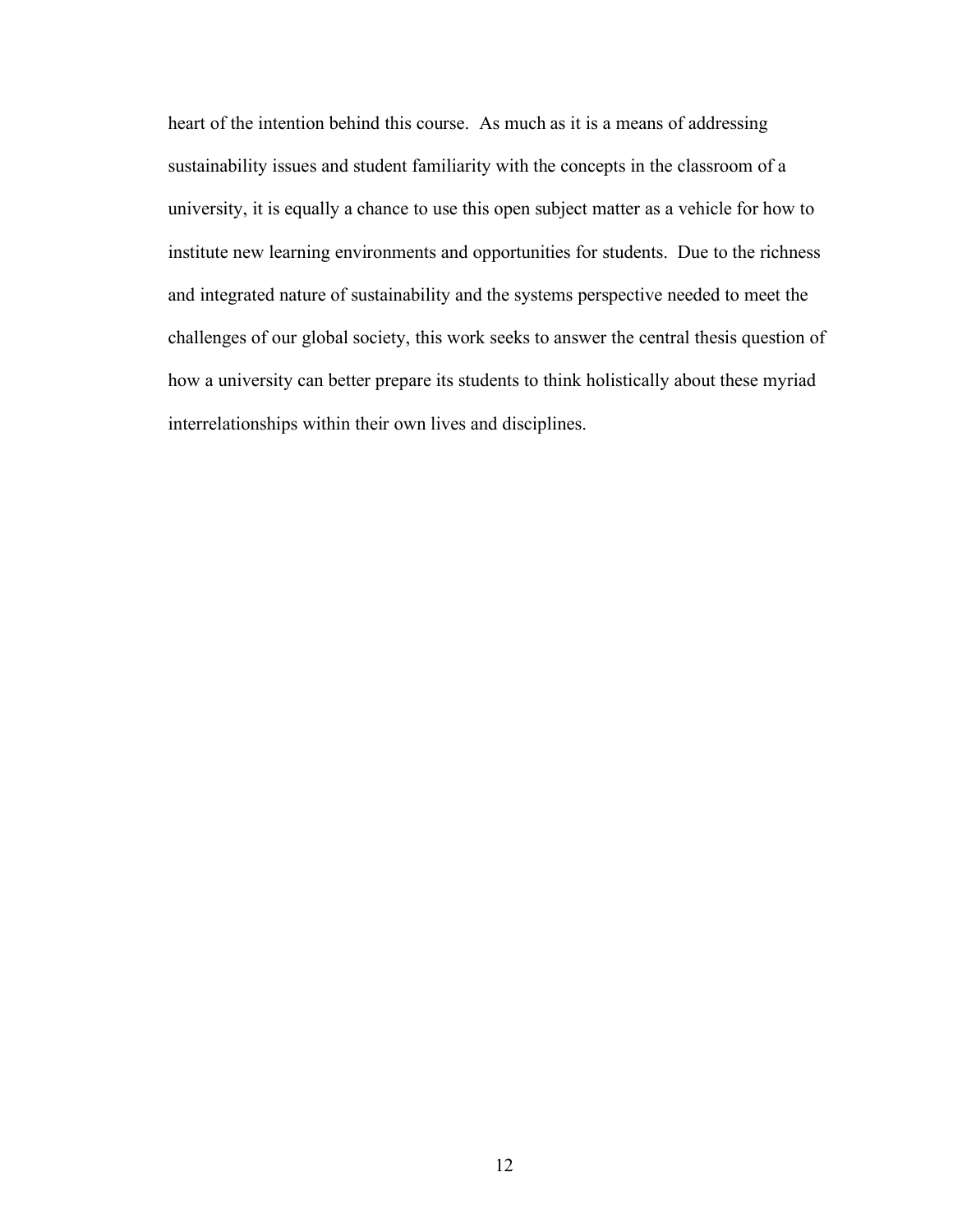# **CHAPTER 3**

# **LITERATURE REVIEW**

This chapter presents a brief introduction to the concept and history of sustainability. Supporting arguments are then laid out for the defining characteristics of a course on sustainability, these being: cross-disciplinary, practical, and holistic. Theories related to change in engineering curriculum are next discussed. This includes more recent work in developing a broad base of knowledge for sustainability and better preparation for the multi-faceted issues of living in a global society. Most of the arguments presented in this literature review align with the methodology advocated by L. Dee Fink (Fink) for course development, which will be covered in the chapter covering the course design.

#### **3.1. Perspectives on the Concept of Sustainability**

Several studies have looked at sustainability in relation to historical civilizations. Jared Diamond's well-acclaimed *Collapse* studied failed civilizations and the different circumstances that factored into their downfall (Diamond). Donald W. Floyd brings a more specific perspective to the topic in his book*, Forest Sustainability: The History, the Challenge, the Promise* (Floyd). The mismanagement of forestlands led to the "unsustainability" or collapse of many powerful cultures as humans formed settlements. He also postulates that the abundance that the forest provided and the sacredness with which they were held fueled Man's first efforts at intentional conservation of this resource by such great thinkers as Henry David Thoreau, Thomas Jefferson, Aldo Leopold, and John Muir. Although the issue of sustainability reaches far beyond purely environmental concerns, these initial movements and thought-leaders established the idea of thinking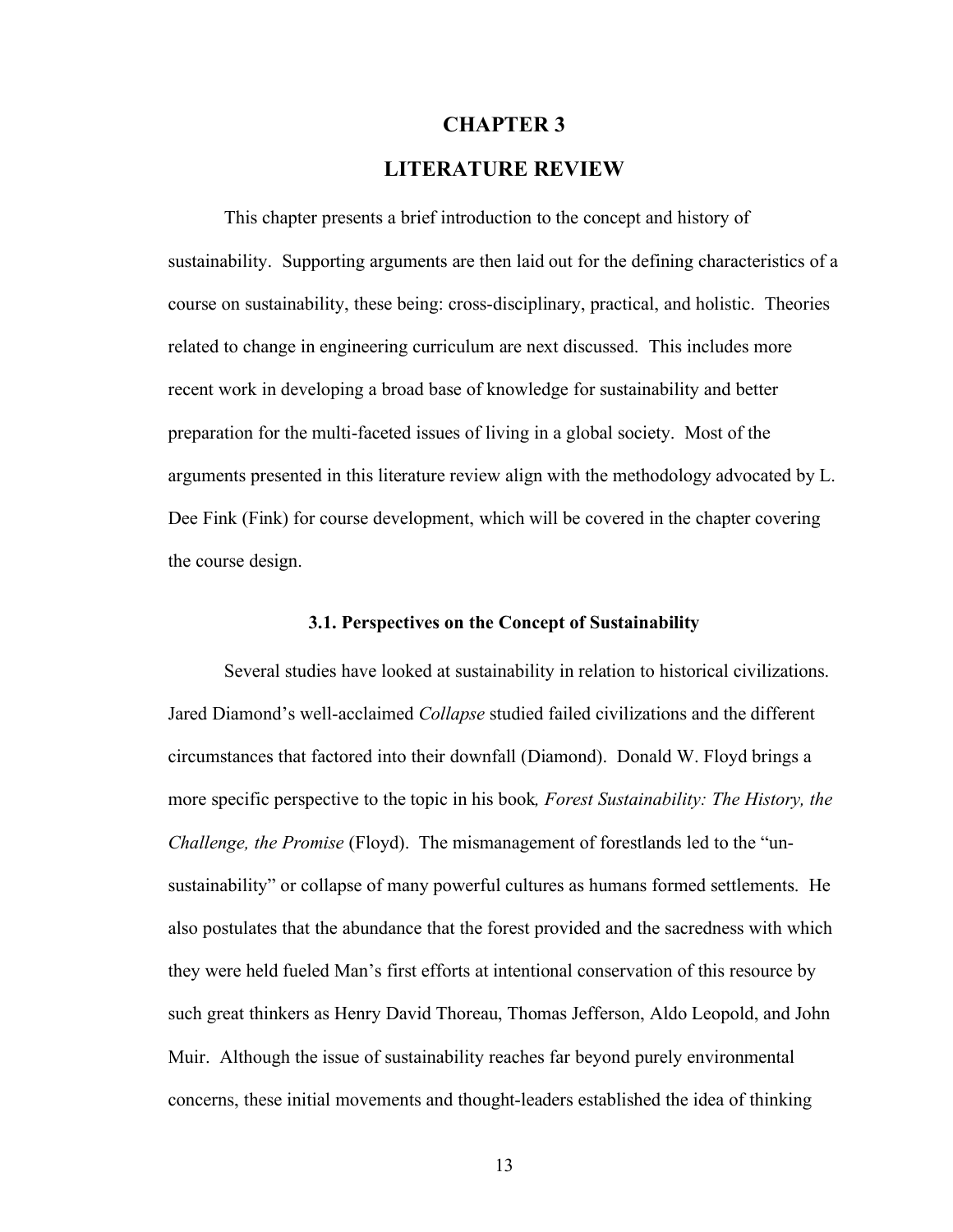beyond one's own immediate needs similar to the first abolitionists, civil rights leaders, and advocates of universal suffrage, health care, and education.

Many attribute the 1987 Brundtland Commision Report, *Our Common Future*, that arose out of the United Nations' World Commission on Environment and Development as the modern introduction of the concept of sustainable development to the world's governing bodies. The Report produced the following often-used definition of sustainable development: "to meet the needs of the present without compromising the ability of future generations to meet their own needs" (World 8). Furthermore, it laid out two very significant underlying concepts:

- "the concept of 'needs', in particular the essential needs of the world's poor, to which overriding priority should be given; and
- the idea of limitations imposed by the state of technology and social organization on the environment's ability to meet present and future needs"

(World 8)

Unfortunately much of the literature on sustainable development has not paid much attention to these important concepts.

#### **3.2. Considerations and Principles of Sustainability Efforts in Education**

The consideration of sustainable development in college education begins to parallel this main discussion. Appendix A provides a list of the different guiding principles or goals that different schools and authors have used in advocating for and developing university vision and curriculum for sustainability. It is not within the interest of this thesis to discuss the controversy over the plethora of definitions and interpretations as there has been significant coverage of this topic already (Shriberg, Reid and Petocz, Wright). It is instead understood that there are unique local interpretations of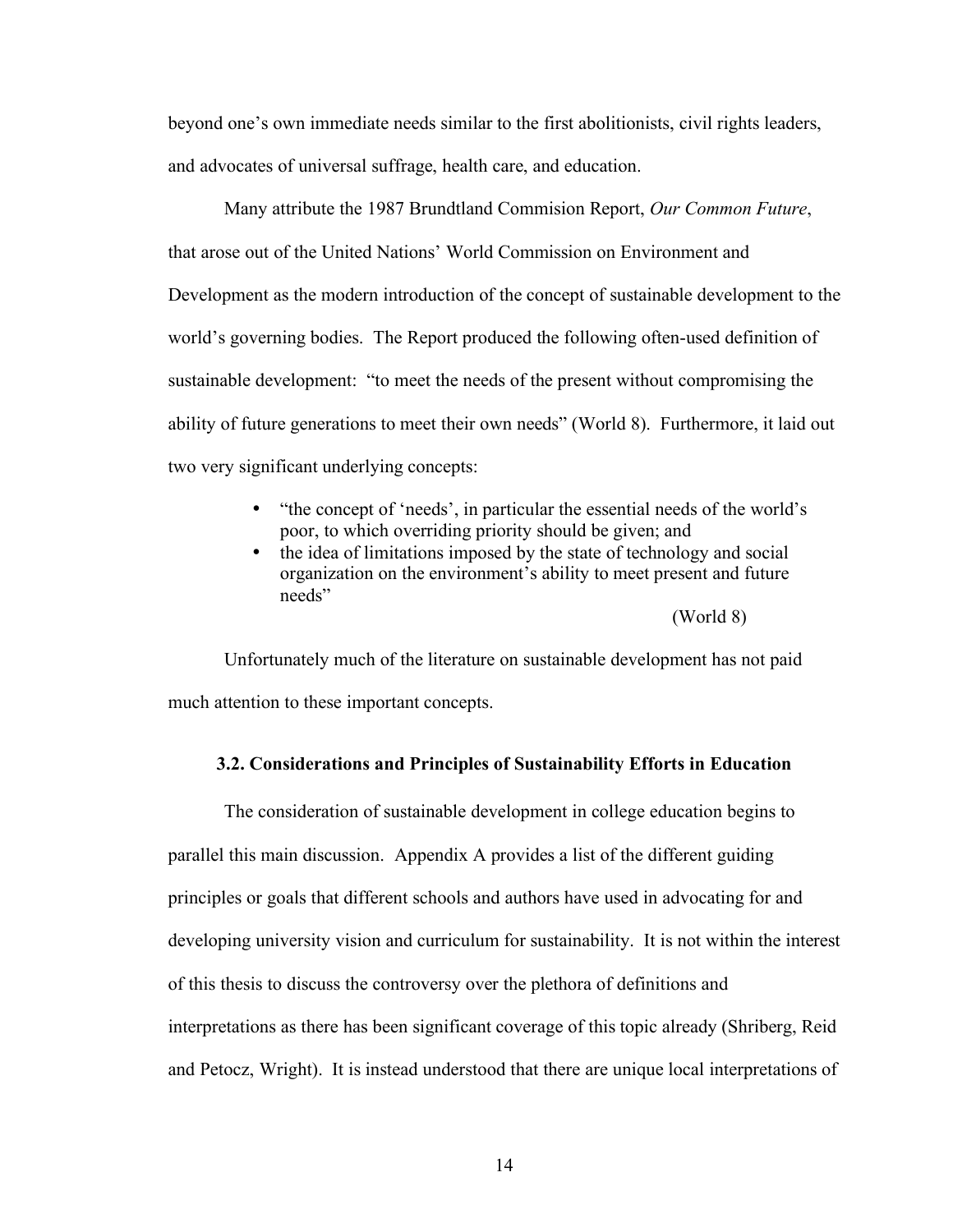the concept that incorporate overriding principles of justice and lengthy exploration of the consequences of decisions in relation to the environment, and the social and economic well-being of people.

One of the basic concepts for a course on sustainability is establishing an inter- or cross-disciplinary foundation for the presentation of material. It is important to establish the working definition of these two terms. Cross-disciplinary can be classified as multidisciplinary or inter-disciplinary, but in both cases it means working across multiple disciplines. Inter-disciplinary is more specific in that it is a method by which "diverse theories and approaches are developed into a singular framework for inquiry." (Carey and Smith) In the context of this thesis, cross-disciplinary will be used in reference to the inclusion of all disciplines within the discussion, and inter-disciplinary will be used in reference to developing a means of finding a solution.

Within the literature, almost all reviews of specific university programs for curriculum revision, whether it be in relation to sustainability or not, have emphasized the strength that an interdisciplinary focus brings to student learning and teacher satisfaction (Clugston and Calder, Crofton, Wemmenhove and Groot). A growing number of universities are in fact bringing different disciplines together into 'centers' or 'institutes' so that direct student interaction and problem solving can occur amongst engineers, economists, and scientists (Deutsch). There are arguments for integrating sustainability across the curriculum, and this will be discussed in the last chapter of this thesis. However, there are also advocates of more generalized and introductory courses that introduce the concept of sustainability and systems theory to all disciplines (Vann et al., Clugston and Calder). This method establishes a common foundation of the basic tenets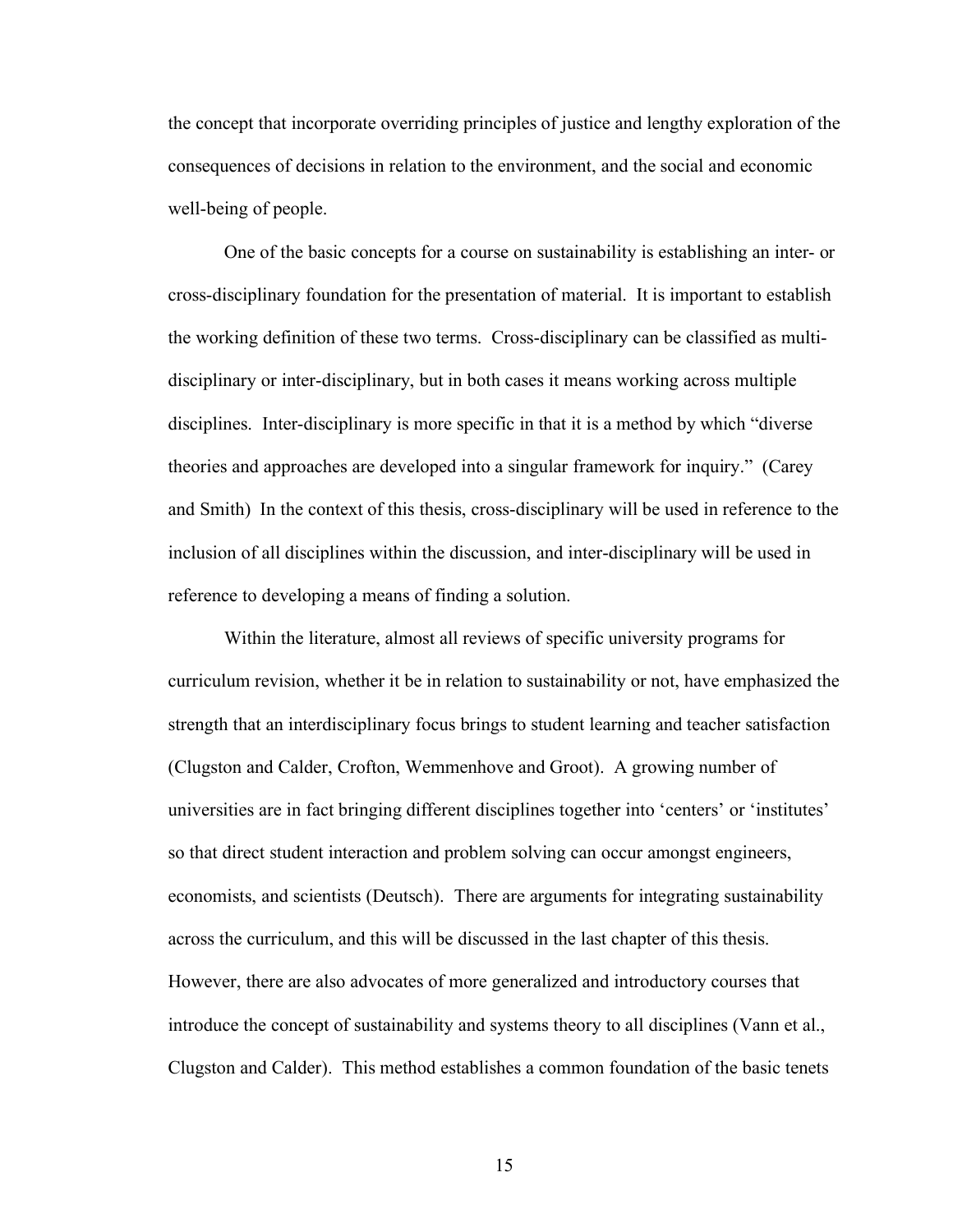and ideas with the students, and in the case of this course, an active, learning-based environment that cultivates a desire for lifelong learning. The strengths of this approach were further laid out in a review of Ball State University's development of an introductory course:

- Course designed with a specific focus on sustainability;
- Multiple aspects of sustainability integrated throughout the course;
- No need for cross-departmental coordination of section offerings
- Introduction is handled efficiently with one course rather than three;
- No prerequisites

#### (Van et al. 901)

Systems theory is a critical element behind the motivation and the crafting of a sustainability course. At Georgia Tech, it was in fact integrated into a required course for Civil/Environmental Engineering undergraduate students that also presented sustainable development issues as they relate to this field of engineering. Originally conceived as a mathematical expression for a general theory of unifying science by defining and solving problems of many different fields and disciplines, the theory has evolved into less rigid terms in some circles as discussed in Soft Systems Methodology In Action: A 30 Year Retrospective (Checkland). The split between 'hard' and 'soft' systems theory is basically how the 'system' is defined. The traditional 'hard' theorists saw the world similar to Herbert Simon's management science view of a number of interacting systems that can be engineered to meet specific objectives (Checkland). The 'soft' theorists, such as Checkland and his Soft Systems Methodolgy (SSM), argue that the world is complex and mysterious and that instead we must approach it with a systematic and organized process of learning and dealing with continually changing issues. This discussion of engineered systems meeting specific objectives with certain resources and constraints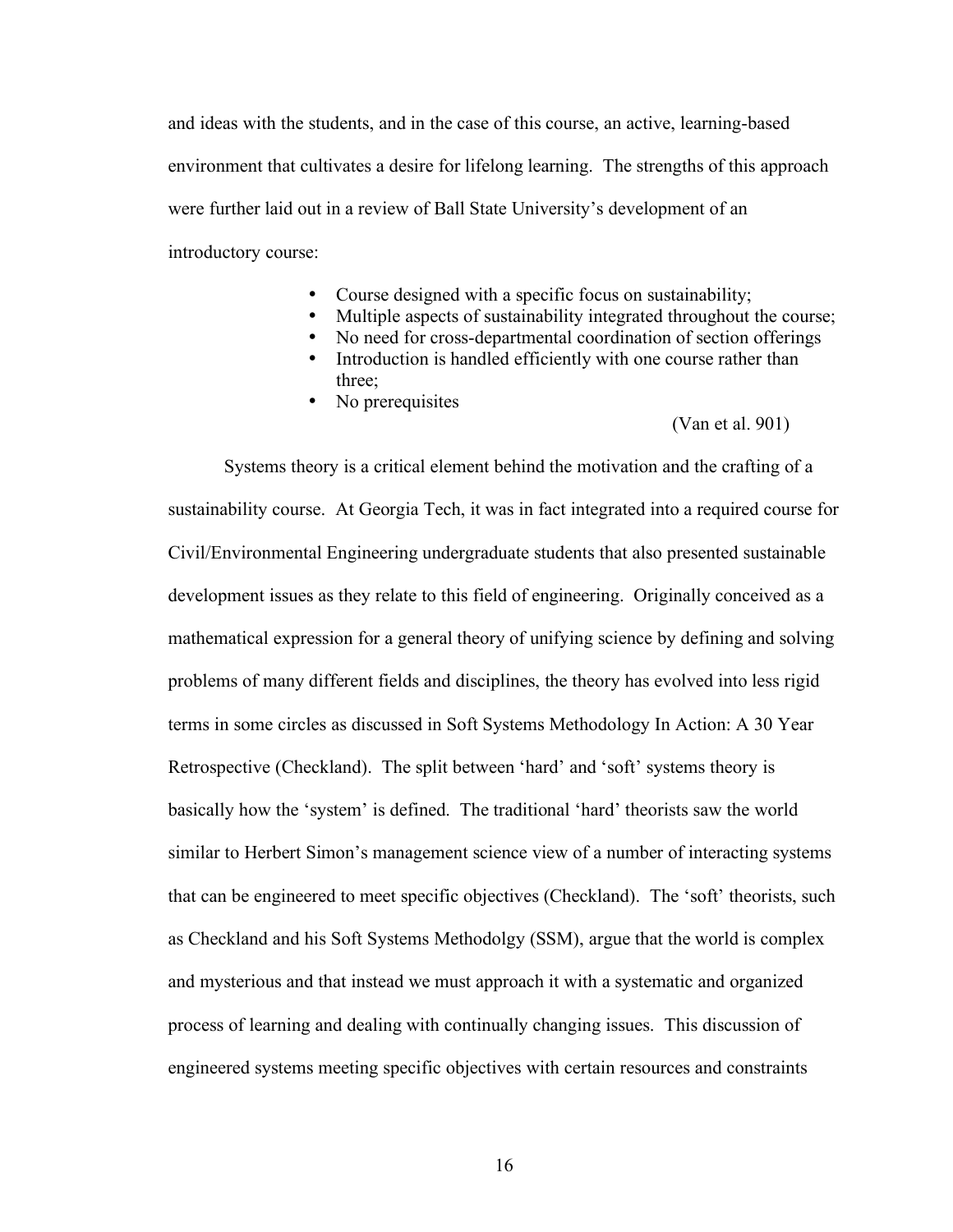certainly has some validity, but can a university be defined as such a system? Even more difficult would be the task of designing a curriculum or a unique course. Even for the most logic-based and rigid-routine problem-solving courses, there is a need for a deeper understanding that goes beyond rote-memorization. In a sense, the human brain and learning system might not be able to be engineered with maximum efficiency across the student body. There has to be a level of flexibility and adaptability to meet the student and instructor needs.

The most important piece of SSM is the balance and evolution of theory and practice within knowledge created as "the intention to allow the tentative ideas to inform the practice which then became the source of enriched ideas- and soon, round [*sic*] a learning cycle" (Checkland A4). A course will likely be more resilient and holistic that brings together both popular theories and direct applications or solutions that have been implemented in the real world as well as to pull from multiple disciplines to assure diversity of experience and ways of thinking. Multiple perspectives in class discussions and shared considerations on the topics of theory and how it takes form strengthens the way in which students are able to fully comprehend the subject.

> The process of learning by relating experience to ideas is always both rich and confusing. But as long as the interaction between the rhetoric and experienced 'reality' is the subject of conscious and continual reflection, there is a good chance of recognizing and pinning down the learning which has occurred.

> > (Checkland A7)

Checkland also discusses how there is a difference in the validity of theories between the social sciences and the natural sciences due to subjective power of human intentions. This relates to discussions of sustainability as a balance of scientific observations combined with subjective reasoning and assertions of justice. It is also for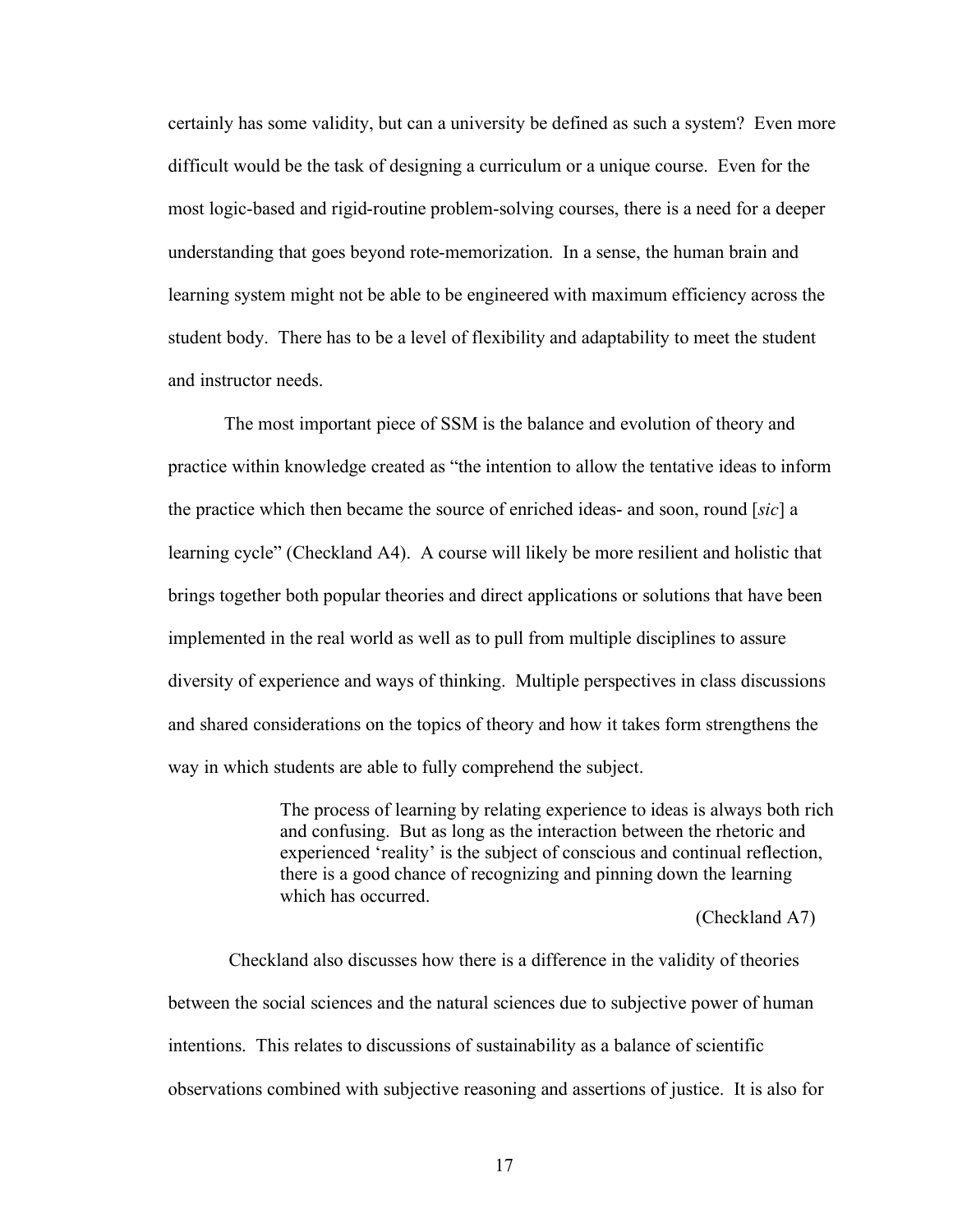the most part constrained by a human-created system of economics, which often constrains the perspectives of some to market-focused concepts. This suggests a course that will change as world events, perceptions, and understandings change.

A combination of change strategies that focus both on provable and legitimate science as well as social pressure are key to sustainability strategies within the university curriculum. In an overview of organizational theory and change, Meyer asserts that an "empirical-rational" strategy occurs when people are provided proper and comprehensive knowledge about the interconnections of their decisions and the far-reaching consequences that they will act in a rational manner and accept necessary changes in lifestyle. Whereas a "normative re-educative" strategy requires a greater amount of participation from the stakeholders in the organization, in this case the university. The changes called for in this paper are more in line with this second change strategy as it is seen as an iterative process within an education institute, without a "purely technical fix" (Meyer 1978).

#### **3.3. Changes within Education at the University**

Avoiding a mindset of purely technological solutions and perspectives has been at the heart of many discussions of change in the engineering curriculum (American Society of Civil Engineers, Galloway, Ollis et al). Documentation of different changes in both the teaching style and where focus was placed within a discipline exists within the literature. Change efforts have been spurred by government agencies, industry, and accreditation organizations (Lucena, McCuen and Wallace). In fact, the standard for professional engineers, UK-Spec, in England has a requirement that all its engineers focus their efforts on projects in a sustainable manner (Fisk and Ahearn). As society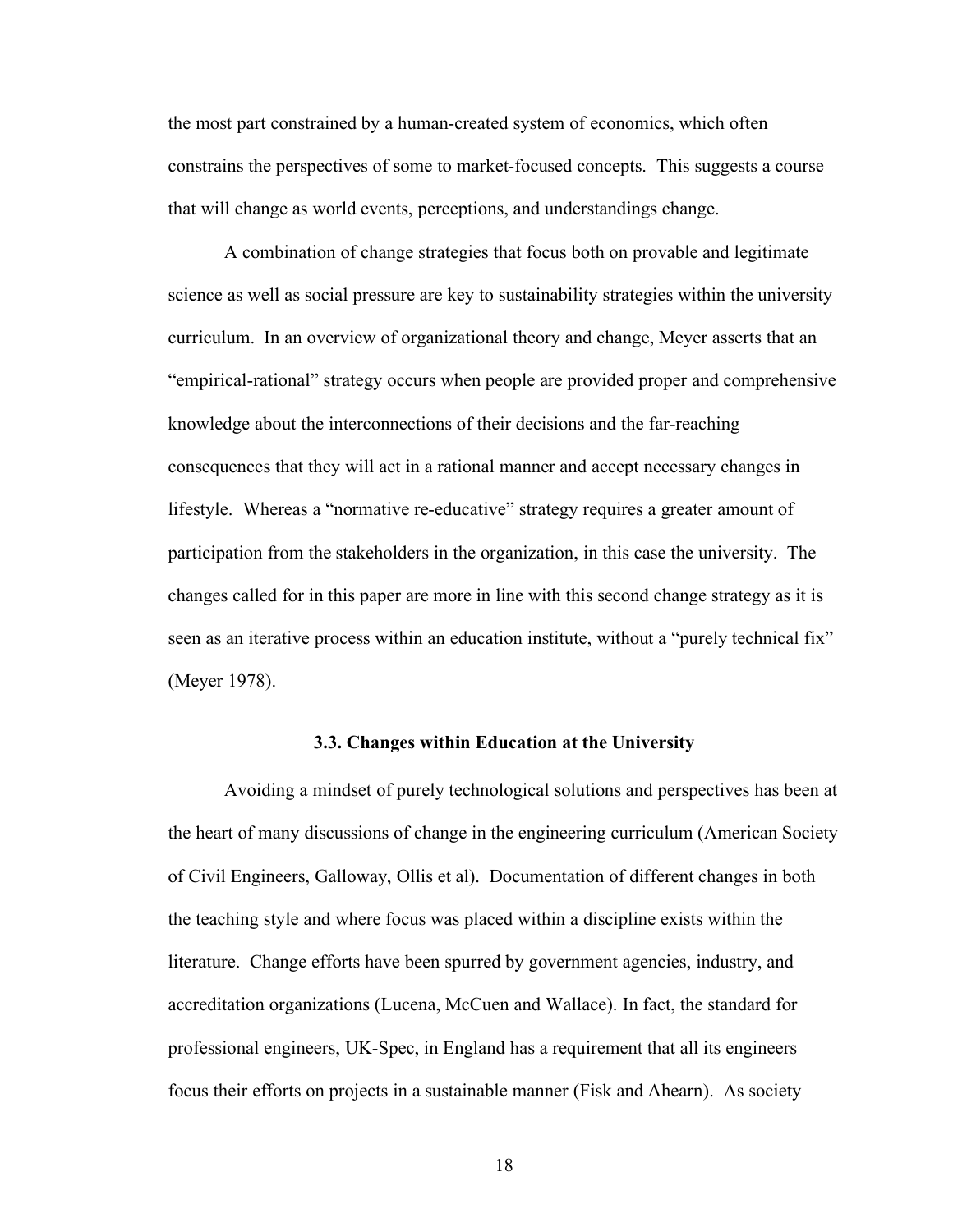grows more aware of the diversity and complexity of globalization, mounting technological challenges due to resource constraints and environmental degradation, we need engineers that are better able to innovate and rethink traditional processes. It is critical to learn from past difficulties due to organizational inertia associated with changes within both universities and accreditation groups, as well as the diverse interests of government and industry that influence the subject emphasis in engineering education. Furthermore, if society does not better understand and acknowledge the interrelations that exist within a global society (i.e. current banking/credit/market collapses and terrorist breeding grounds in places where people feel marginalized and neglected), then these problems will continue to impact societal stability.

In response to the introduction of ethics and humanities within engineering education and the lack of truly connecting it to the actual profession, McCuen and Wallace wrote: "with respect to society, education should develop an awareness of social problems, of the origins of culture, and of the institutions in which we function. Finally, a profession functions within society and is subject to the constraints of that society" (p. 111). Additionally, the regulations that are required as part of such acts as the Americans with Disabilities Act (ADA) and from agencies such as the Environmental Protection Agency (EPA) are often seen as ceilings or as something to avoid in engineering. Granted, these regulations often do result in more cumbersome and lengthy processes, but they do ultimately serve to protect the safety and rights of those who might not have a voice. It is critical then to develop a real understanding of what these regulations do and why they have been put into law, as well as the real consequences of not following them because "someone who lacks an understanding of culture can view such unprofessional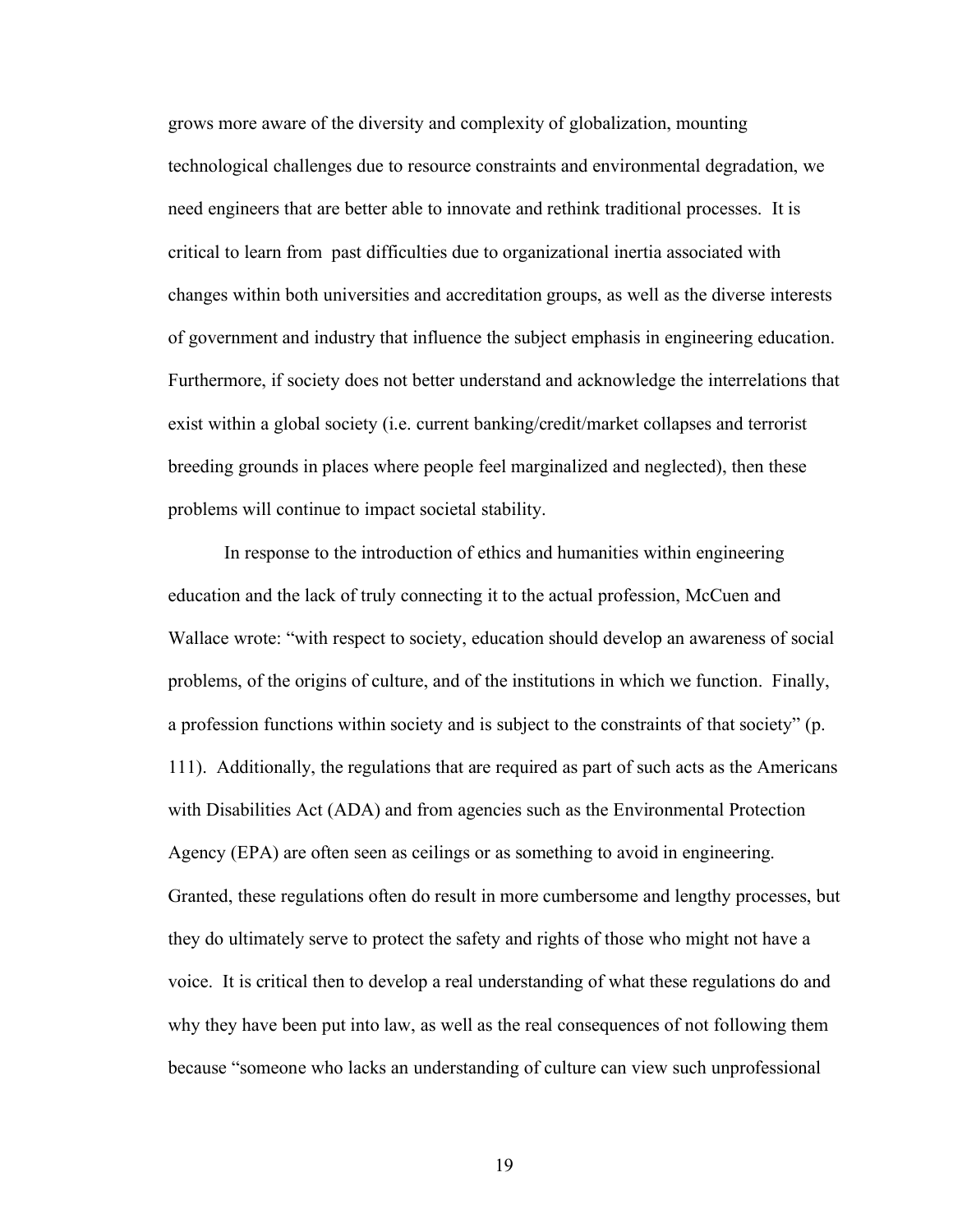conduct only from a behavior-punishment perspective; that is, it is wrong only when one gets caught and the risk of punishment determines whether or not the unacceptable action should be performed" (McCuen and Wallace 113).

Just as there have been efforts aimed at expanding the awareness of engineers beyond a traditional technical focus, there are several schools as well as authors that have instituted or begun the argument for including sustainability into the coursework or curriculum of undergraduate and graduate students, especially those in the field of engineering. The first of these efforts began after the signing of the Talloires Declaration in 1990. Following the Brundtland Report's call for sustainable development for members of the United Nations (U.N.), the signatories of this Declaration were university administrators who pledged to lead and support efforts on their campus and others towards the goal of sustainability within higher education (Wright 2002). Additionally, there have been multiple calls to action within the education systems of nations from conferences and summits of the U.N., such as Agenda 21 from the Rio de Janieiro conference, and the United Nations Educational, Scientific, and Cultural Organization (UNESCO), such as the Thessaloniki Declaration (Azapagic et al., Haigh, Reid and Petocz, Wright). The Thessaloniki Declaration in particular had a message of urgency for leaders by noting that efforts up till that point had had very little success at making Education for Sustainable Development (ESD) into a worldwide movement (Azapagic et al.). The governments of Australia and the United Kingdom have taken notable efforts in implementing ESD initiatives into the national school systems from elementary levels through higher education (Reid and Petocz, Department). In an effort to boost environmental education, the United States House of Representatives passed a bill in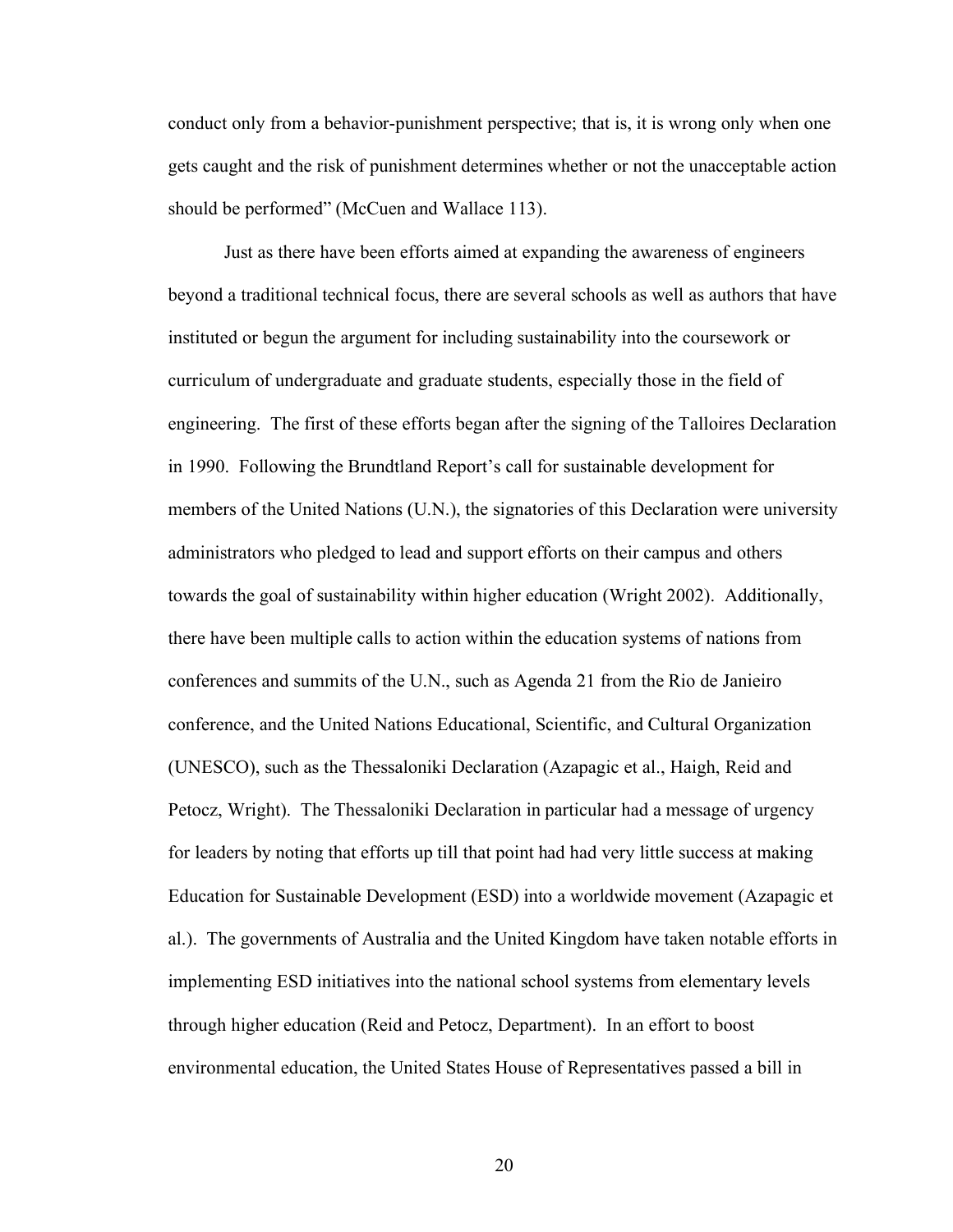September, 2008 that "would improve existing environmental education programs by providing states with resources to train teachers, develop research based programs and create environmental literacy plans to ensure that students understand the role of the environment as a natural resource" (U.S. House)

Government and upper administrative leadership and support certainly helps sustainability efforts on campus, but there are countless examples of more bottom-up approaches led by faculty, students, and individual departments. Georgia Tech's Civil Engineering curriculum went through major changes in the 1990s to bring the students' preparation in line with predicted professional demands and a more well-rounded understanding of the current unique issues and how they relate to civil engineers. Emphasis was placed on stakeholder engagement throughout the process in both the development and feedback processes with the new and redesigned courses. This was crucial to the initiative's success as "people must actively participate in the change process to become committed to its objectives" (Meyer 302).

The calls for change in pedagogy at the university are starting to be realized in different ways. A New York Times article highlighted the efforts at the Massachusetts Institute of Technology to recreate the learning experience for its Introductory Physics course. Shifting to smaller class sizes with more practical and hands-on approaches to conveying elementary principles, student enrollment and success has risen dramatically from the previous levels of the traditional format- a lecture hall with 300 students with dismal attendance rates and high failure rates. This more engaged interaction between professor and student is mostly aimed at the required sciences in which some students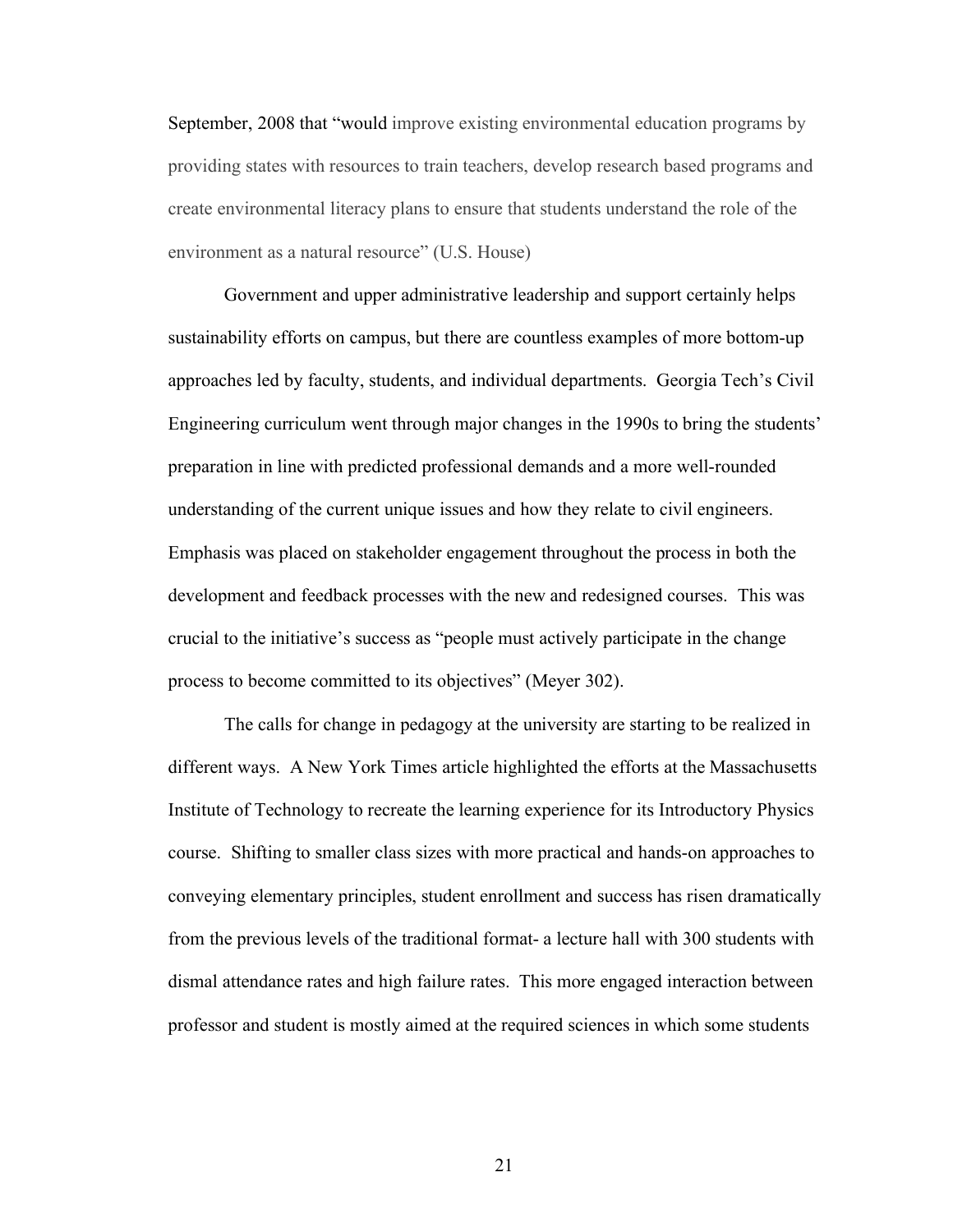have the most trouble gaining interest, personal connection, and motivation, and its advocates have noted its experimentation at other universities (Rimer 2009).

#### **3.4. Implications of University Efforts**

Universities that fully understand the significance of their place in molding their students as future leaders and decision-makers pursue the path of incorporating sustainability fully into both the operations of the campus as well as into the curriculum. There is consensus within the literature that the efforts must be aimed at vision, academics, operations, service, and research (Lang 1999, Shriberg). There have been efforts to report on these successes as well as challenges from both outside (Lang 1999, Wright 2002, Crofton 2000) and inside perspectives (Fisk 2005, Azapagic 2004, Vann 2006, Bremer 2006). Some of the benefits that could be expected from unilateral commitments to sustainability include improved reputation, student satisfaction, hireability, financial savings, reduced environmental impacts, and surrounding community enhancement.

Universities and faculty face many challenges in their quest to make more valuable learning experiences for the students on the topic of sustainability. There is acknowledgement that the rigid structure of specialized disciplines has an inertial effect on any movement towards widespread dissemination of sustainability through the curriculum (Haigh, Lucena, M'Gonigle, Orr). In order to create the necessary environment for change, leaders must identify institutional mechanisms that cause conformity and restrict innovation, or as David Orr puts it "remove impediments to learning that are often little more than habit, ego, and turf defense" (Orr 80).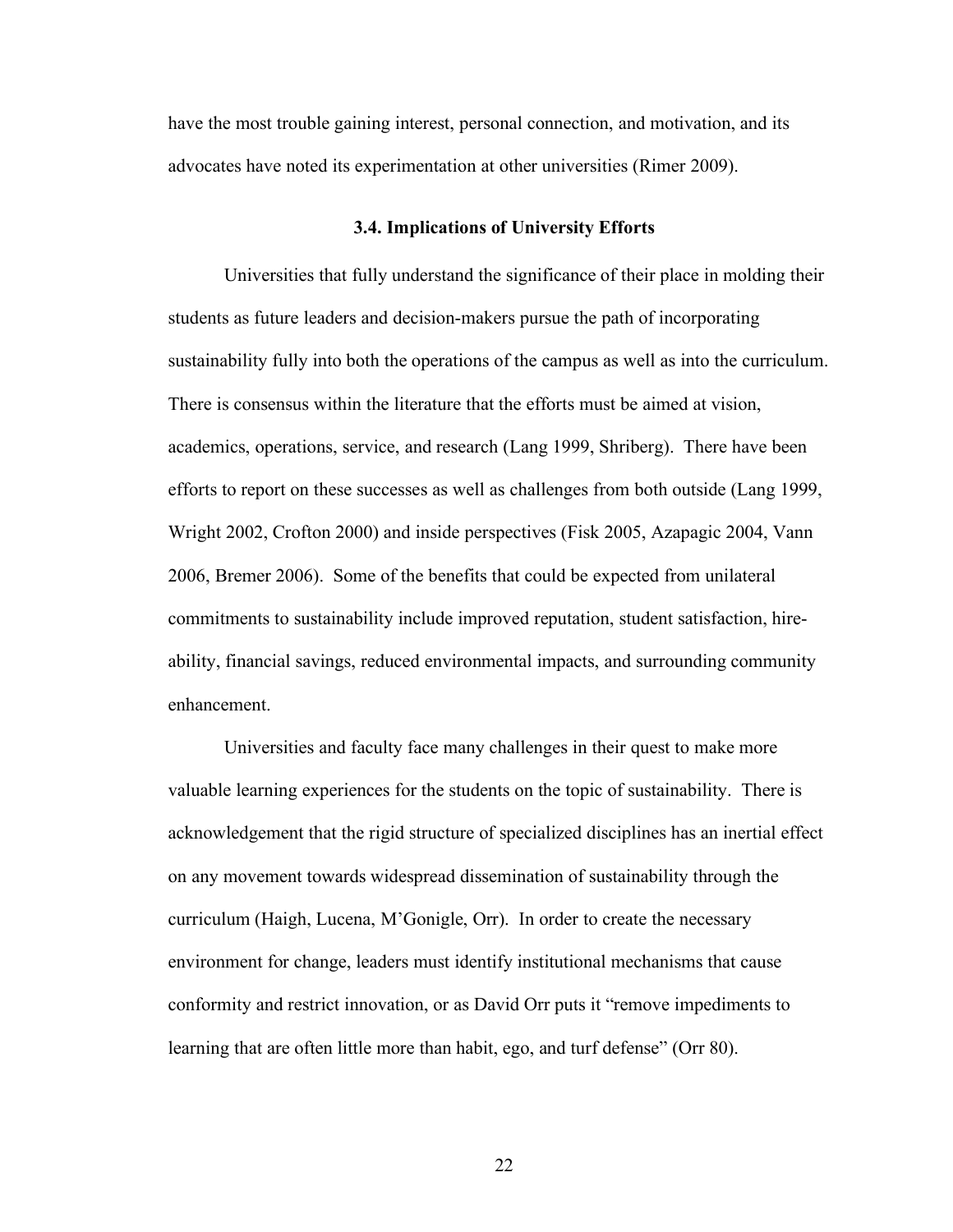#### **CHAPTER 4**

# **CONTENT AND TOPIC REASONING**

#### **4.1. Choice of and Support for Course Content**

There are multiple ways of approaching the subject of sustainability. In one way, it is similar to many beliefs in that depending on context and location, there are many different interpretations and expectations of what the term means and the weight people place in it. One could postulate though that there are undeniable qualities and concerns with respect to sustainability when put through the lens of science and risk management: resource depletion, uncertainty within the complexity of life, and a basic moral call to action. There are of course counters to each of these concerns that could be raised to promote action towards sustainability. A similar parallel can be seen running through the past and current discussions of human-influenced climate change and the accompanying call for aggressive action from much of the scientific community. Although there is overwhelming evidence for man's influence on the climate and analogous support for curbing other forms of pollution associated with greenhouse gas emissions, multiple segments of society refuse to acknowledge responsibility and the need for concerted actions.

As mentioned in Chapter 1, the introductory prototype course on sustainability will have three main subject areas: water, energy, and food. Definitions and the history of sustainability will be discussed at the beginning of the course, and a discussion of progress indicators will wrap up the course. The three chief elements in the body of the course are ubiquitous throughout human society for existence. Other topics and concerns were considered, but they can all be drawn back and related to these central elements.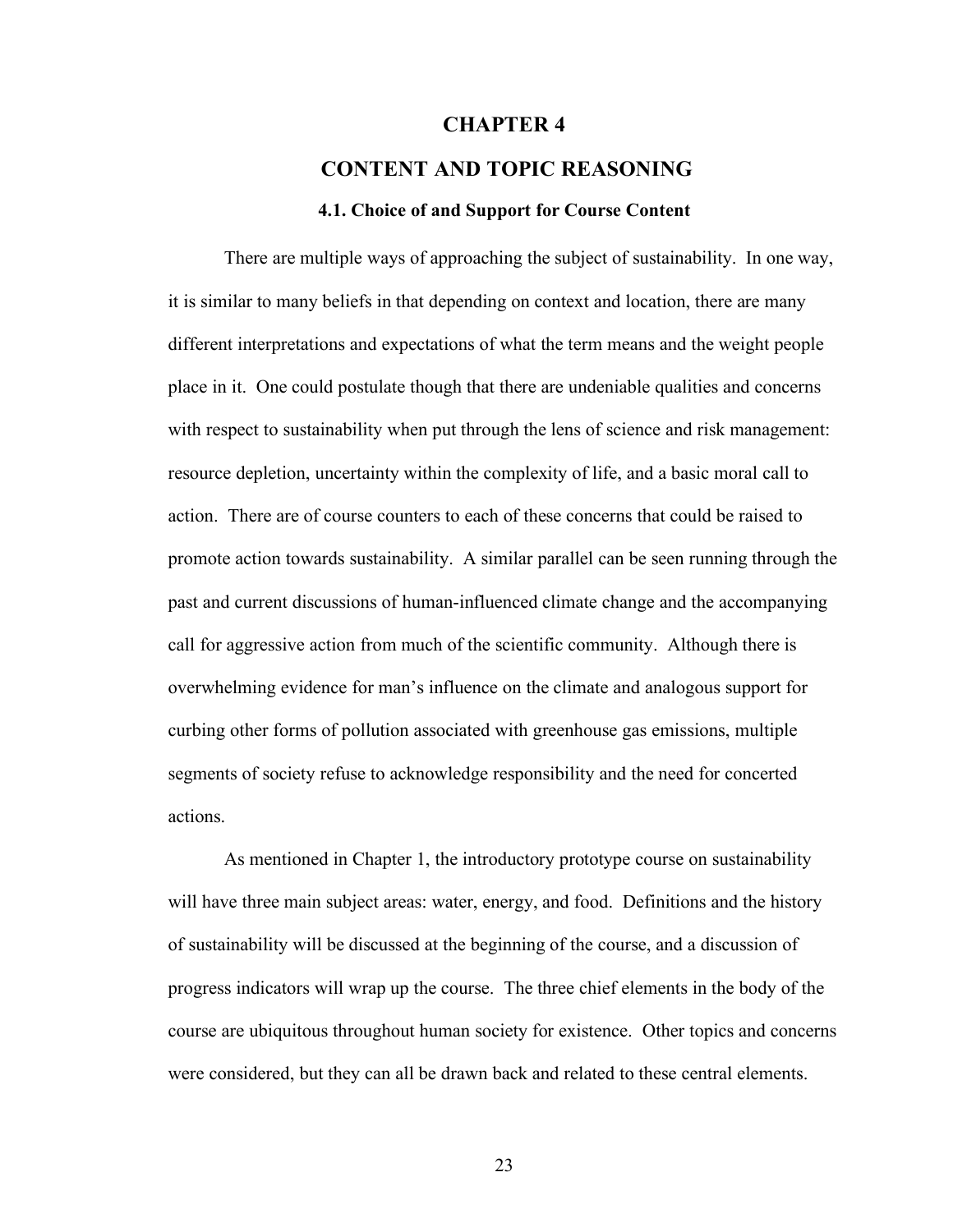The choice of these elements as a base of discussion for sustainability and systems theory was strengthened by a look at the hierarchy of needs as laid out by Abraham Maslow (Maslow). The feedback from a questionnaire of Georgia Tech faculty and staff was also considered in the development of course direction and materials. Additionally, a review of other syllabi for introductory courses was integral to the course content.

As discussed in the literature review, there is a plethora of definitions of sustainability. Therefore the unraveling of this tangle of perspectives will serve as the point of departure for this course. This will allow students to understand their connection to the term and concept or to begin the development of their own personal understanding, all of which will take shape over the course of the semester.

Food, water, shelter, and energy are all essential elements of Man's ability to survive and thrive in the world. They are representative of the "Physiological Needs," which make up the foundation of Maslow's Hierarchy of Needs Pyramid (Maslow). Without these fundamental needs met, humans cannot seek to engage in more gregarious thought processes and actions, because they are so focused on the deficiencies of unmet needs. This requirement is referred to as pre-potency or "the appearance of one need usually rests on the prior satisfaction of another, pre-potent need" (Maslow 3). The developed world more often than not loses all recognition of this most basic struggle, but for many in the developing world, meeting these basic needs is the most important task of their day-to-day lives.

Another reason for the choice of these topics is how they each are so linked to both technical and behavioral fixes, and in many cases are concerns that are furthest from the everyday thoughts of typical students. No thought is given to the process of bringing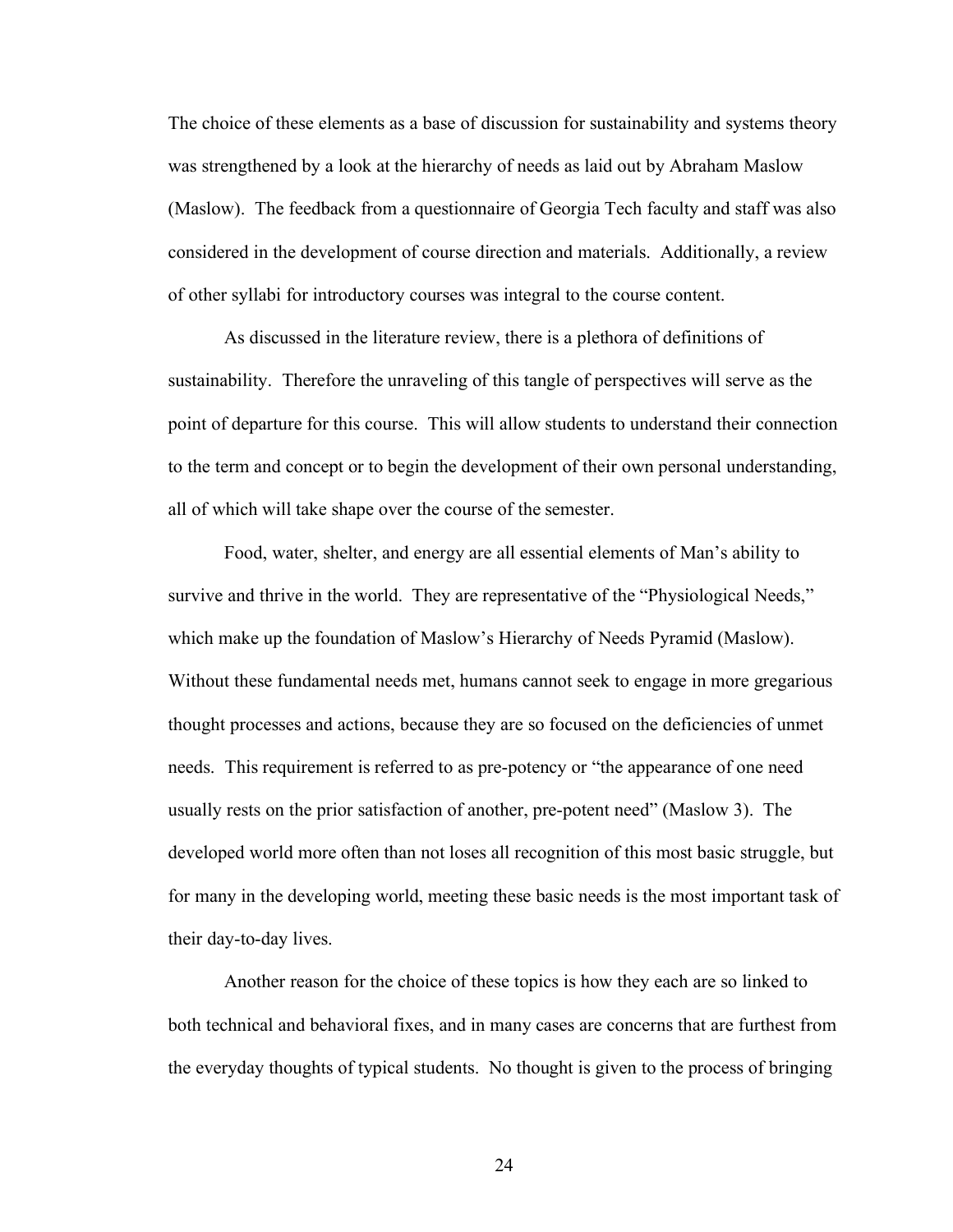the hamburger to the school cafeteria for student consumption, or the consequences of leaving the light on in a dorm room all day, or how much material and energy is wasted in watching a faucet slowly drip in a laboratory over the course of a semester.

It is within this context that the general applications course on sustainability is set. The course will challenge students to see beyond meeting these basic needs and instead to see how they come into our lives and provide us with the conveniences of modern society. This leads to a discussion of the problems that arise from establishing the systems that develop and maintain this way of providing these simple ends through complex and interacting means.

#### **4.2. Summary of Findings from Georgia Tech Faculty and Staff Survey**

Although the content and learning objectives of the course were already defined, the survey of the faculty, staff, and researchers of Georgia Tech and Georgia Tech Research Institute provided critical outreach and input to the formulation of course ideas. It is central to the concept of sustainability that any policy or program has consensus or at least serious input from the community. This is to ensure that the community can feel that their concerns are being addressed and that appropriate measures are taken that address local needs instead of some standardized approach developed someplace else. The concepts, themes, and subjects that were consistent throughout the questionnaire are very much parallel with those that were already being considered for the course. The responses do not necessarily represent the full breadth of opinions at the University as the survey was targeted at people involved with the Brook Byers Institute for Sustainable Systems and other sustainability efforts on campus. However, feedback was gained from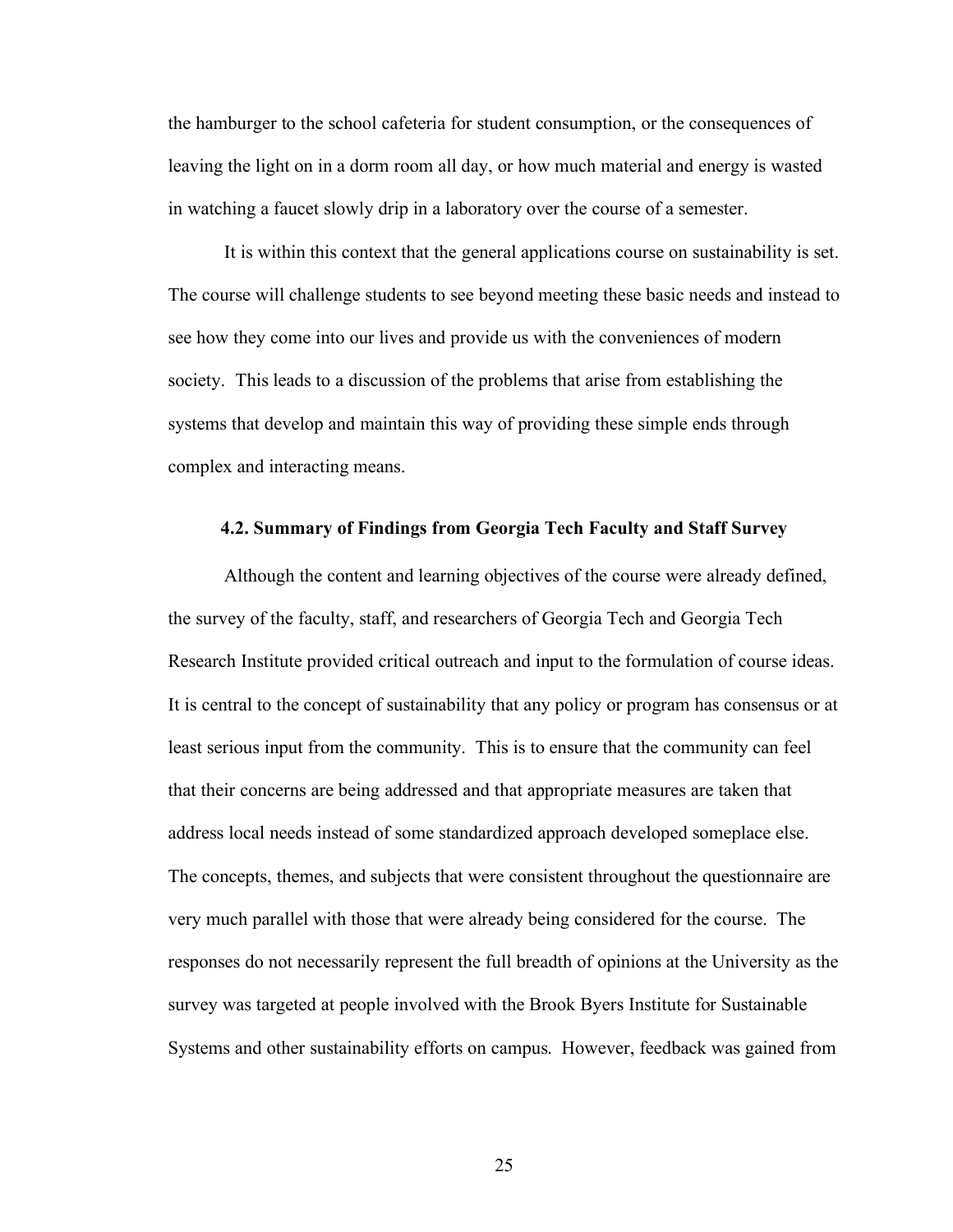a variety of different disciplines including management, engineering, public policy, and earth and atmospheric sciences. A sample questionnaire can be found in Appendix B.

The survey, which focused on this introductory course on sustainability, included opinion questions on what content should be covered, quantitative allocation of class time, importance of class projects and cross-disciplinary instruction, specific topics to be covered, and barriers or challenges to such a course at Georgia Tech. A brief summary of the responses will provide support for the topics and course materials.

The 'key concepts' question brought out many of the answers, which would be expected at a technical university such as Georgia Tech. Population, energy, and resource use and efficiency were the most common elements throughout the responses. Mirroring the arguments for a more holistic learning environment within this course, there were calls for 'long-term systems thinking', fleshing out the 'underlying physical linkages', and 'interconnectedness'. Furthermore, there was recognition of the need to have a balanced focus on both technological and behavioral solutions within the domains of policy, business, and industry. Another important shared concept was the importance of scale in solutions: the understanding of the relation between local and global concerns, as well as the differences and need for shared resources and practices between developing and developed countries. Many respondents brought up the need for the discussion of innovators and actual success stories in business and design. There were some specific replies that were aimed at getting ethics and economics brought into policy discussion, as well as how scientific modeling and the crafting of public strategies interlink.

With regard to time allocation, six choices were given with a request that the respondent assign a percentage to each. In addition two respondents suggested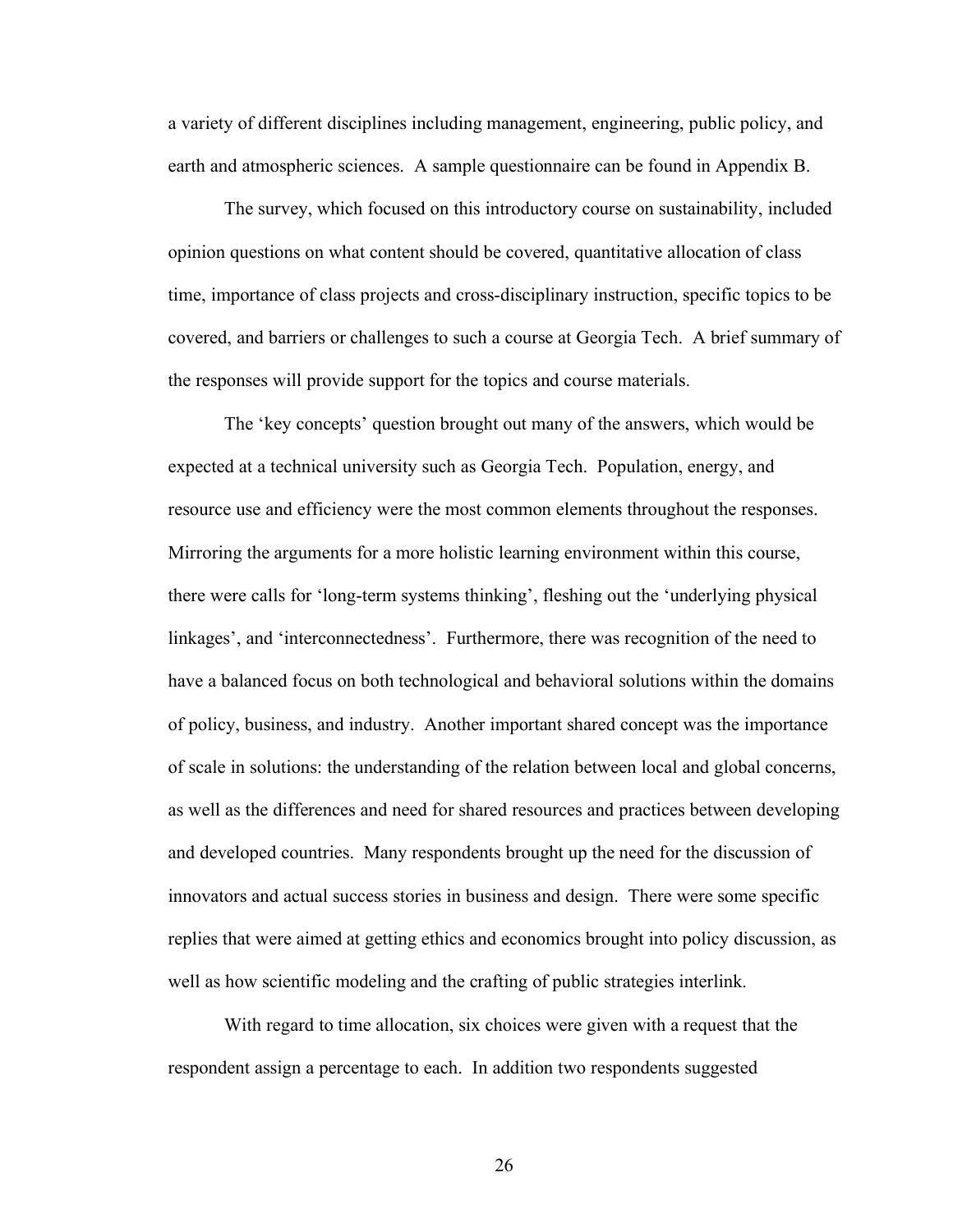consideration of the following two aspects separately: other engineering fundamentals and analysis (not just tools), and the role of behavior. After averaging the time percentages for each provided aspect, the following rankings were given to the class materials: practical application, role of technology, relevant analysis tools, relevant theories, broad societal context, and historical development of sustainability. Table 1 below shows the assigned percentages of the respondents and the bottom row is the average for each aspect. As one could predict given the technical focus at Georgia Tech, there is heavy emphasis on hard science application and analysis in response to sustainable development. These topics certainly have their place in providing students actual examples of strategies, programs, and technologies that are being implemented and used in the real world. In more discipline-specific courses, these topics would be even more appropriate as a deeper connection with a particular technology would likely exist within a specific field of study, such as innovative design in wind turbines with mechanical engineers.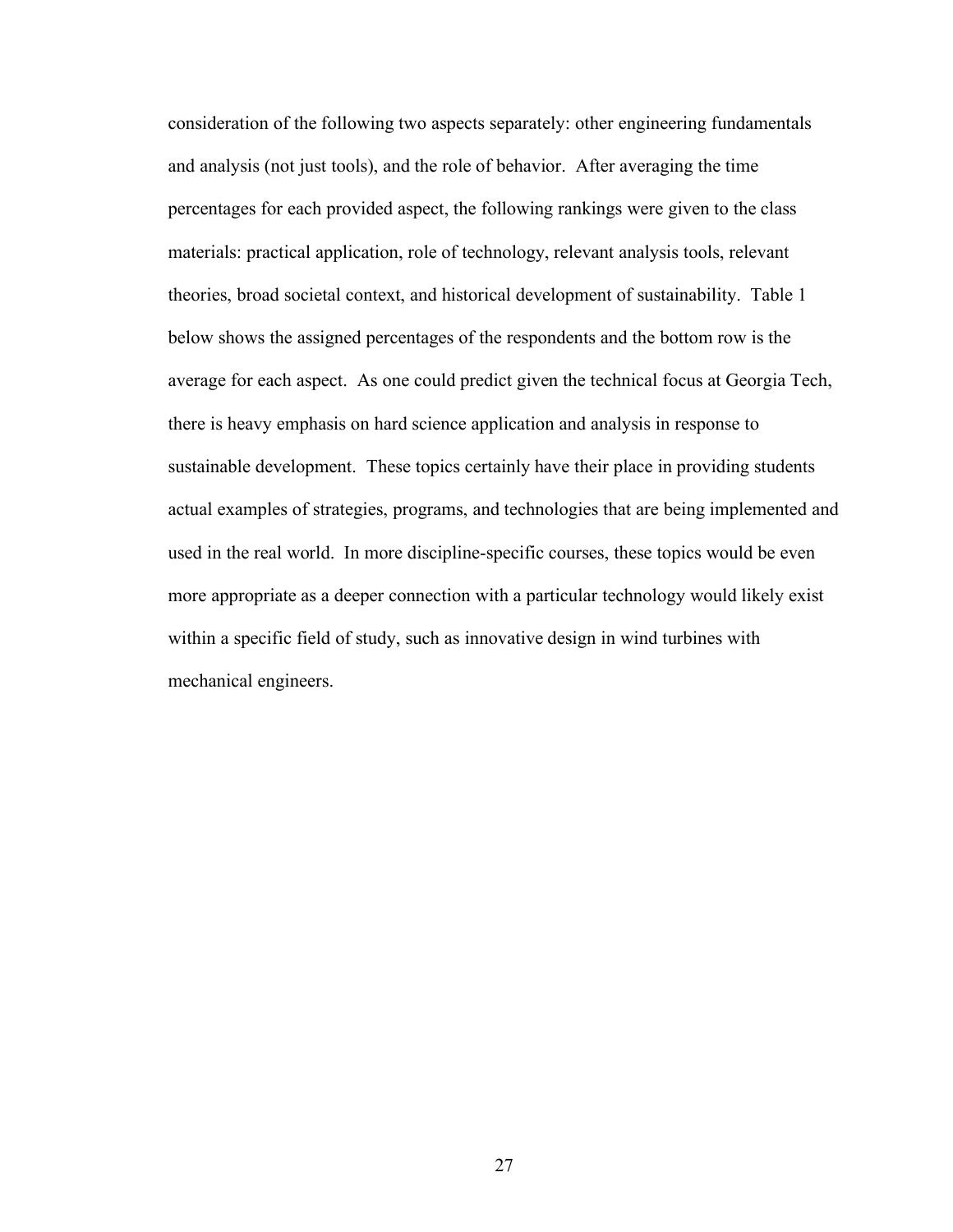| Behavior<br>Role of<br>Fundamentals<br>(not just tools)<br>and analysis<br>Engineering<br><b>Other</b> |                 | 0               |                 |                          |                    | $\mathbf{S}$       | 25<br>◒       | $\bullet$<br>0  | ◒              |                 |                 |                                         | 0               | $\bullet$<br>$\bullet$ | $\bullet$<br>$\bullet$ | 1.67<br>1.33 |
|--------------------------------------------------------------------------------------------------------|-----------------|-----------------|-----------------|--------------------------|--------------------|--------------------|---------------|-----------------|----------------|-----------------|-----------------|-----------------------------------------|-----------------|------------------------|------------------------|--------------|
| Context<br>Societal<br><b>Broad</b>                                                                    | $\mathbf{S}$    | $\overline{20}$ | $\mathbf{S}$    | 15                       | $\overline{15}$    | $\mathbf{10}$      | $\mathbf{a}$  | $\mathbf{u}$    | $\mathbf{\Xi}$ | 5               | $\mathbf{S}$    | $\mathbf{a}$                            | $\overline{20}$ | $\mathbf{5}$           | $\bullet$              | 14.33        |
| Technology<br>Role of                                                                                  | 15              | $\mathbf{S}$    | $\overline{20}$ | $\overline{20}$          | $\mathbf{u}$       | $\mathbf{10}$      | 25            | $30$            | $\mathbf{10}$  | S               | $\mathbf{S}$    | 25                                      | $\mathbf{u}$    | 15                     | 15                     | 16.67        |
| Relevant<br>Analysis<br>Tools                                                                          | $\overline{20}$ | 25              | S               | 5                        | 25                 | $\mathbf{10}$      | $\mathbf{10}$ | $\overline{20}$ | 30             | $\mathbf{10}$   | 15              | $\overline{20}$                         | 15              | $\mathbf{10}$          | $\mathbf{20}$          | 16.00        |
| Applications<br>Practical                                                                              | $\overline{15}$ | 25              | $\mathbf{a}$    | $\overline{\mathbf{30}}$ | $\mathbf{\hat{z}}$ | $\overline{20}$    | $\mathbf{u}$  | $\triangleleft$ | 25             | $\mathbf{S}$    | 15              | $\mathbf{S}$                            | 25              | $\mathbf{30}$          | $\overline{20}$        | 25.00        |
| Development of<br>Sustainability<br>Historical                                                         | $\mathbf{u}$    | S               | ౾               | n                        | r,                 | $\mathbf{\Xi}$     | $\mathbf{10}$ | S               | S              | 15              | $\mathbf{r}$    | $\overline{15}$                         | $\mathbf{S}$    | $\mathbf{u}$           | $\overline{10}$        | 0.67<br>−    |
| Theories<br>Relevant                                                                                   | $\overline{20}$ | n               | <u>ମ</u>        | 25                       | 5                  | $\mathbf{10}$      | $\mathbf{10}$ | S               | $\mathbf{z_0}$ | $\overline{15}$ | $\overline{20}$ | $\begin{array}{c} 10 \\ 15 \end{array}$ |                 | $\overline{20}$        | $\mathbf{C}$           | 14.33        |
| Field                                                                                                  | CEE             | <b>GTRI</b>     | Admin           | <b>Admin</b>             | CEE                | CEE CP EXS EAS EAS |               |                 |                |                 |                 |                                         |                 | $Pu$ B $P$             | CEE                    | average      |

Table 1. Survey Respondents' Percentages for Time Allocation in Curriculum **Table 1. Survey Respondents' Percentages for Time Allocation in Curriculum**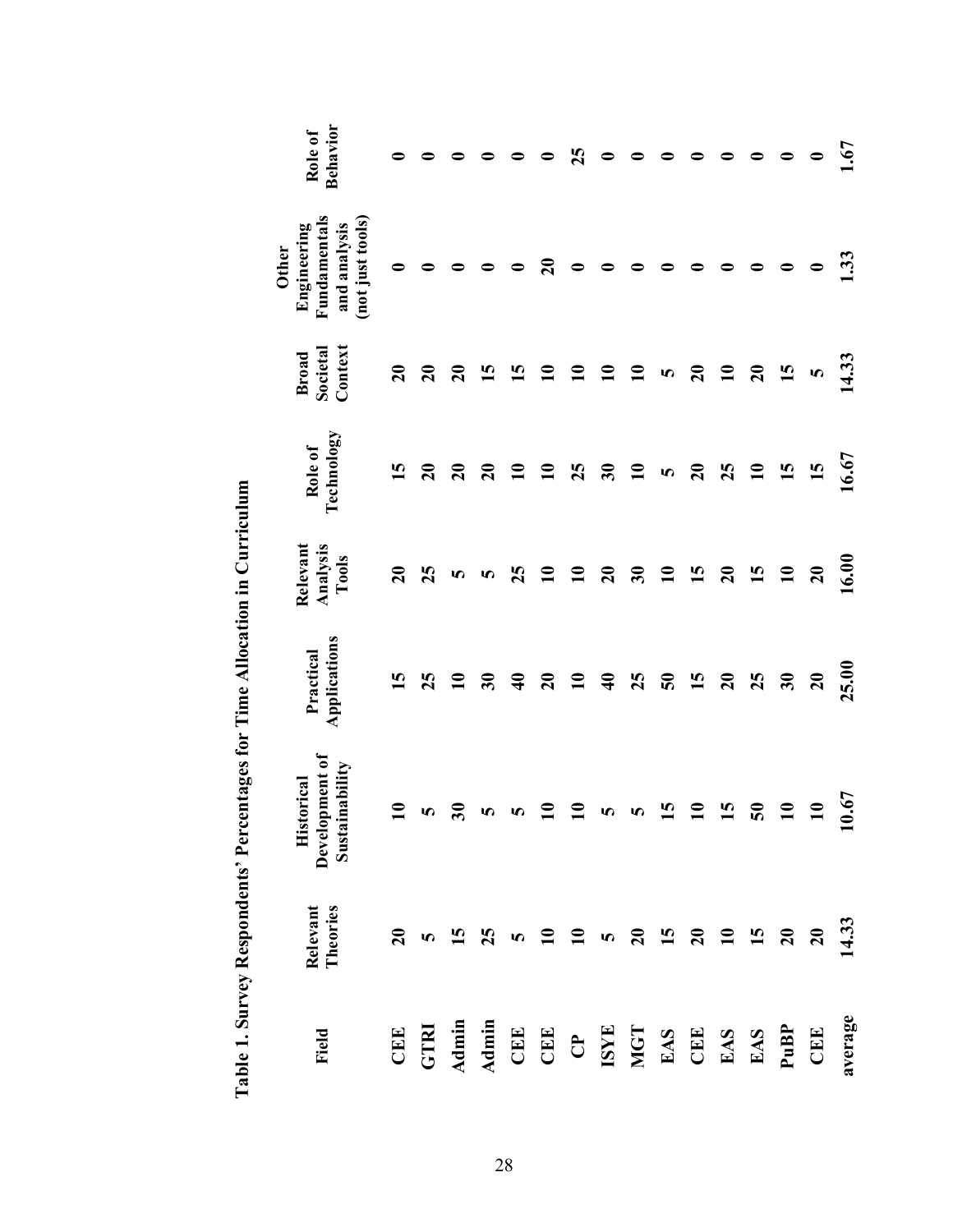A Lickert item format was used to gauge respondents' attitudes about class projects and co-teaching arrangements. Respondents were able to attribute a level of importance to these two questions, and several left additional remarks. Generally there was a more positive response about a project but with some noted indifference. This shows support for comprehensive learning and the incorporation of learning into projects. There were several supportive remarks for cross-disciplinary instruction, but more strongly worded remarks were against the idea. Table 2 and Table 3 below show the tally of the responses from the survey but don't fully illustrate the respondents' opinion as some of the written responses did not have accompanied marks on the Lickert item. However, it seems that bringing in guest lecturers and professors for specific discussion is supported by those on both sides of the issue.

Table 2. Responses From Survey for Student Projects **How important is a student project in a class such as this? Not Important At All Not Important Neutral Important Very** 

| At All | <b>TOU THEFOLIANU</b> | $1$ vull al | THIPOI tant | Important |
|--------|-----------------------|-------------|-------------|-----------|
|        |                       |             |             |           |

Table 3. Responses From Survey for Cross-disciplinary Co-instruction **How important is it to have such a course be co-taught by instructors from different programs?**

| <b>Not Important</b><br>At All | <b>Not Important</b> | <b>Neutral</b> | Important | Very<br>Important |
|--------------------------------|----------------------|----------------|-----------|-------------------|
|                                |                      |                |           |                   |

The 'specific topics' section had quite a few repeated responses from the earlier 'key concepts' question and in general had very similar responses. In reality, this question does provide a challenge to the respondent in such an informal and short survey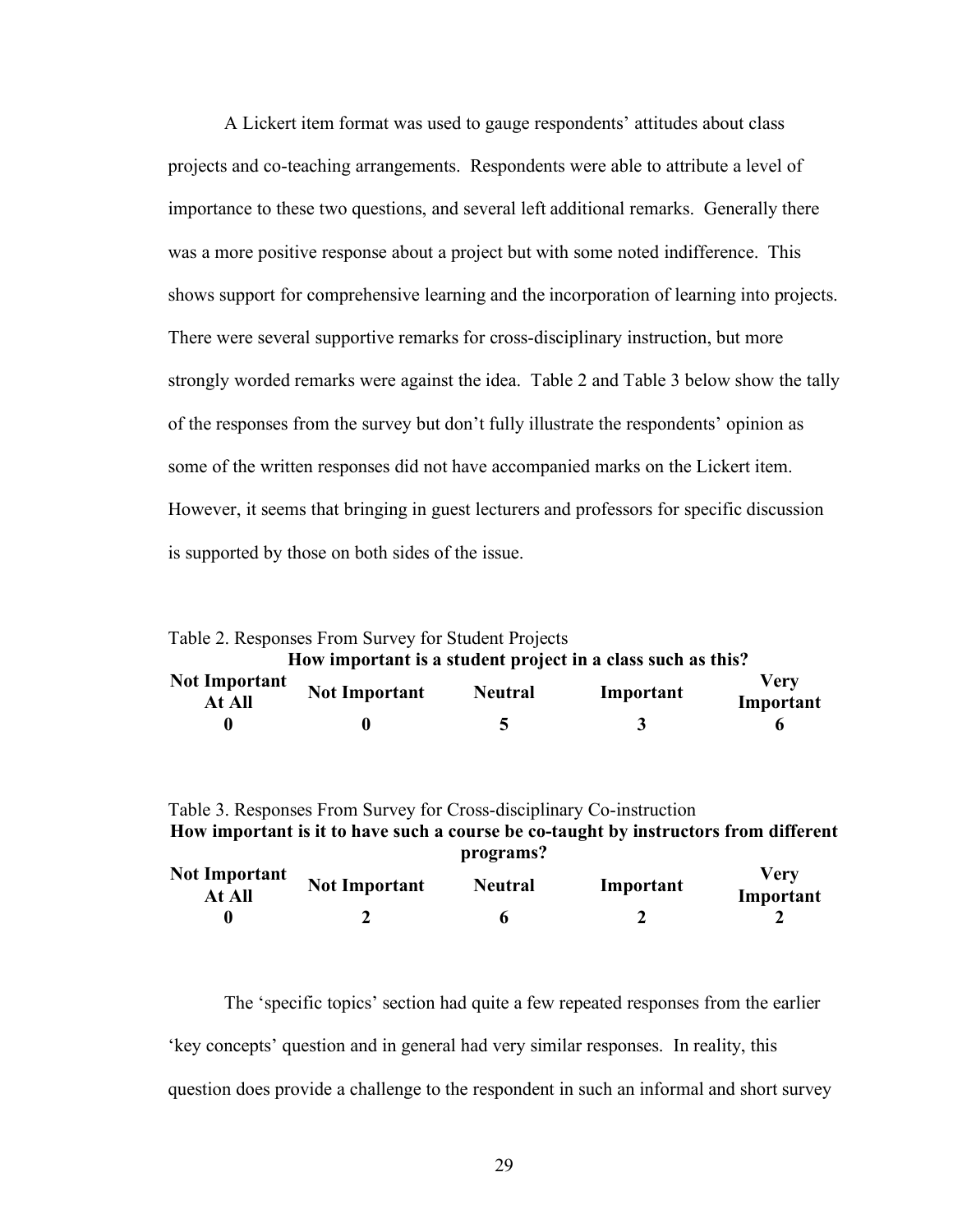as was pointed out by one of the respondents. However, there were some very strong responses: establishing a personal connection and public policy understanding of the concept, looking at global change issues beyond the oft-examined climate change, confronting viewpoints that believe sustainability is anti-growth with the challenge of innovation and development of new business models and technology. Paralleling the time allocation question, there was emphasis placed on actual practical examples, analysis tools such as life cycle analysis, and the understanding of sustainability's relation to the fundamentals of engineering.

Responses for the question of 'barriers or challenges' were polar in nature. Some respondents saw Georgia Tech as primed for the development and teaching of such a course. These replies pointed to current interdisciplinary efforts within Tech and with neighboring universities, and simply a sufficient amount of resources to make the course happen. Others had a harsher perspective on the school's support and encouragement of inter- or cross-disciplinary efforts. There were several mentions of finding a professor with the time and resources being the chief inhibitor to developing a new course such as this. Additionally, some pointed out institutional roadblocks with respect to class credit, 'team teaching', and committee approval of electives. Several responses pointed to more specific issues of attracting students critically interested and engaged in the material, having too much focus on technology, and not having a model for the crafting of a substantive course. Finally a concern about student involvement in class and hesitation for in-class responses would be addressed by the empowerment of students through the interactive and significant learning techniques which will be discussed in Chapter 5.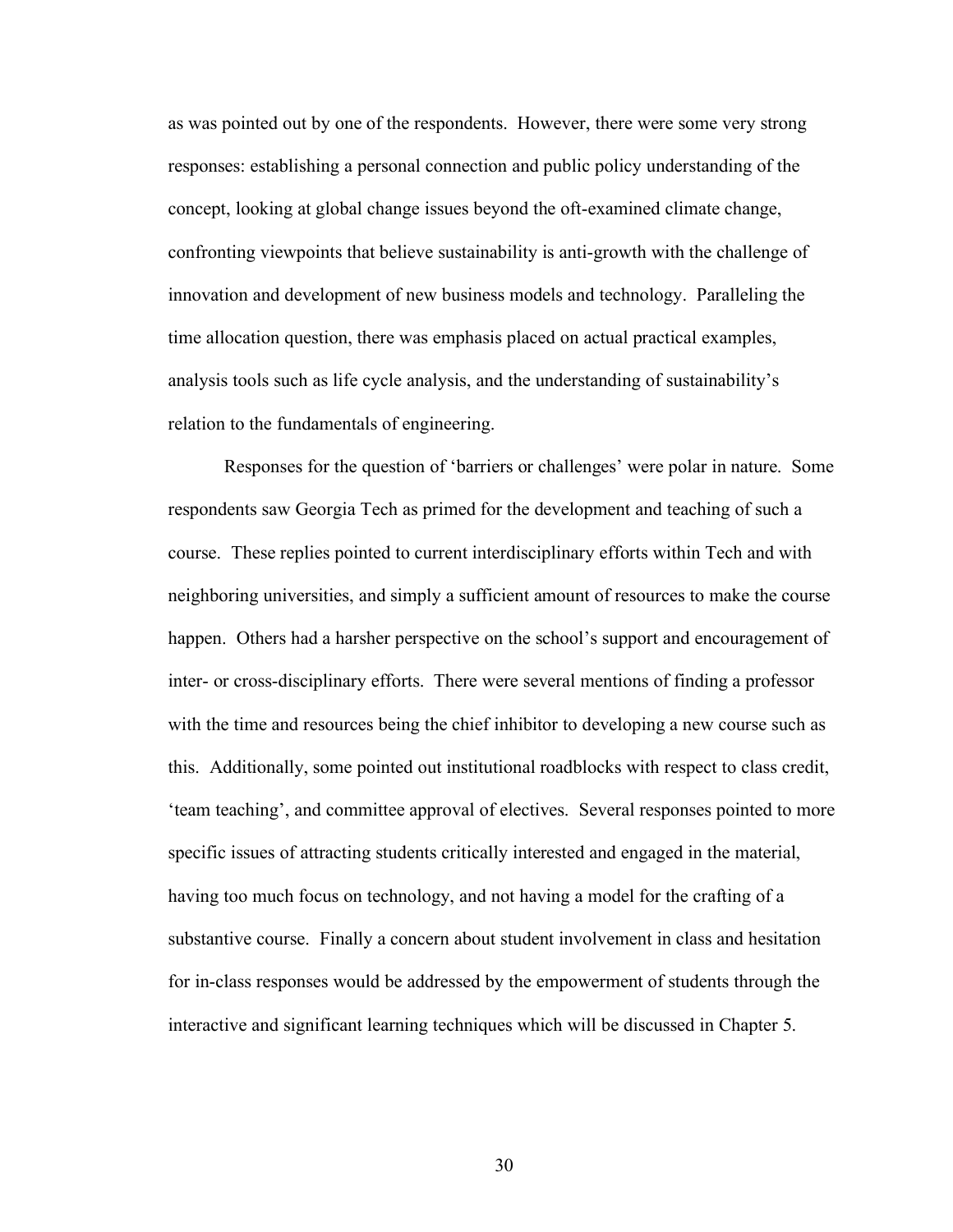#### **4.3. Review of Syllabi and Guidelines for Sustainability Courses**

As discussed in the literature review, there are a growing number of universities that have courses on sustainability and organizations that have guidelines on what elements or topics should be included within curricula to promote sustainability in education. Several syllabi and frameworks were reviewed to see what relations and parallels could be drawn between the ideas for this course and other courses currently offered. However, it must be pointed out that there was no direct communication with the instructors of these courses about learning methods and projects that were used within the course. The means by which the content outlined in these syllabi is transferred to the students is critical to the students learning potential within the classroom and into their future development.

Through an email correspondence, Lindy Biggs, director of the Office for Sustainability at Auburn University, explained that Auburn is in the beginning stages of offering a minor in sustainability (Biggs). An Introduction to Sustainability course is the first requirement of this minor, and she was able to pass on a syllabus for it. The layout of the course has many similarities with the course that will be laid out in Chapter 5. There are several modules at the beginning of the semester devoted to history, definitions, global context, and discussions of changes to production and business models. Significant attention seems to be paid to climate change as it is one of the most publicized and galvanizing issues of the day. The bulk of the course is devoted to a problem/solution format on the issues of 'food', 'water', 'energy', 'transportation', 'consumption', and 'shelter.' There are closing discussions on sustainable business practices supported by a case study of the Interface model, a company widely saluted as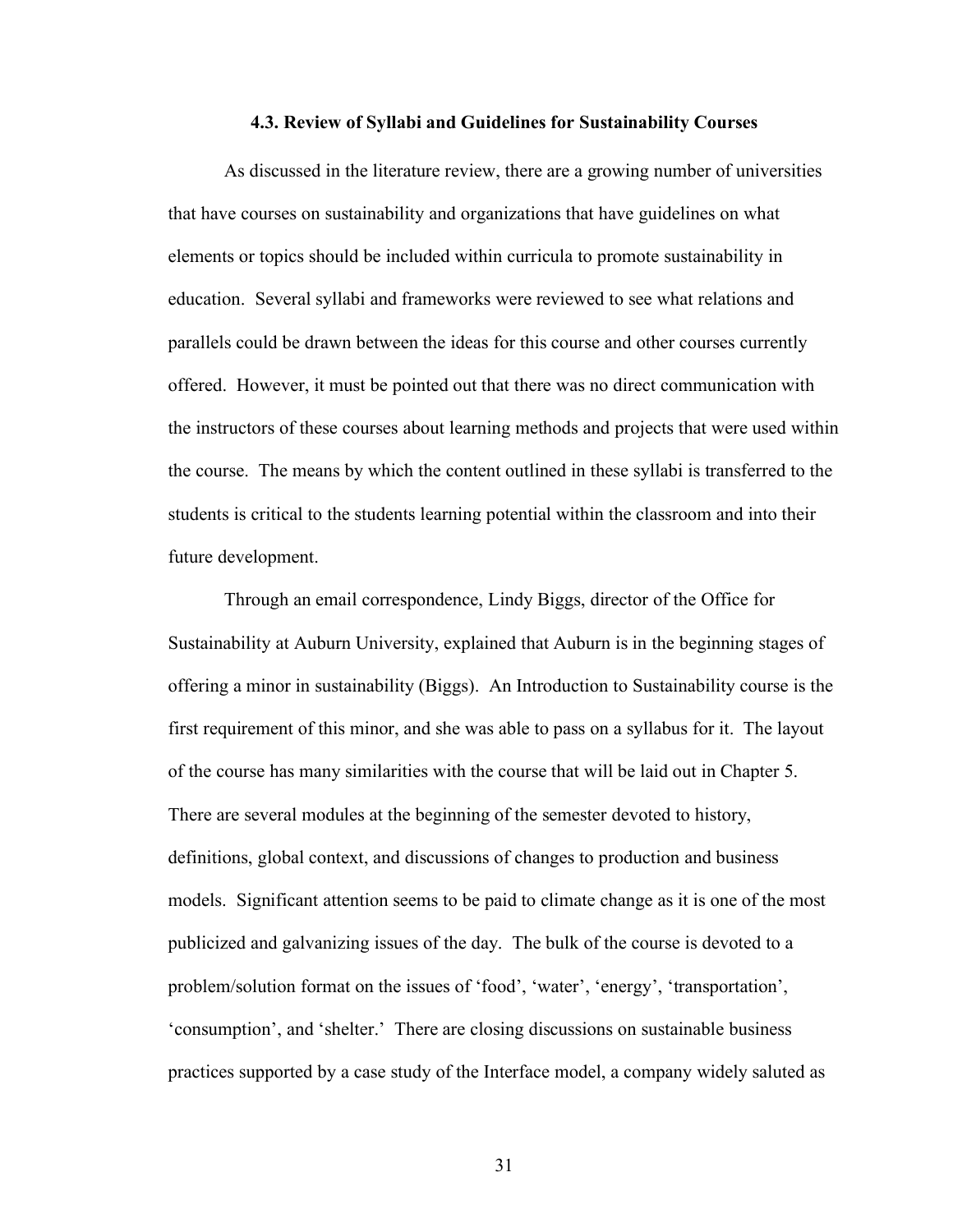being a leader in sustainable business practices. There are several exams as well as a class project that provide the instructor with the means to assess the students' performance and level of understanding of the material.

Harvard University Office for Sustainability offers two different courses through the Harvard Extension School. Both pursue a specific focus rather than just an introductory base of knowledge (Harvard website). However, one of the courses, The Challenge of Changing Our Institutions (Change Management for Greening Organizations), does speak to the goal of developing empowered students who will think critically of the different scalar issues today. It concentrates specifically on opportunities and the ability to enact change towards environmental sustainability within students' academic, professional, and personal lives. As the course title indicates, there is emphasis on the operations and policies within organizations and what the effects of the decisions of these organizations can have on both a local and global level. Therefore, it can be seen that there is certainly validity given to the argument that behavior and psychology are critical elements to the discussion of sustainability within an introductory course. The other major issues, more technical in nature, discussed during the course are climate change, sustainable business practices, and the multi-faceted impacts of building decisions.

Ball State University's Land Design Institute and international contributors from the Department of Architecture at the Instituto Tecnologico y de Estudios Superiores in Monterey, Mexico developed a sample syllabus for an introductory course on sustainability (Vann et al). There are opening discussions on the linkages of sustainability to the areas of economics, environment, and society, but differing from the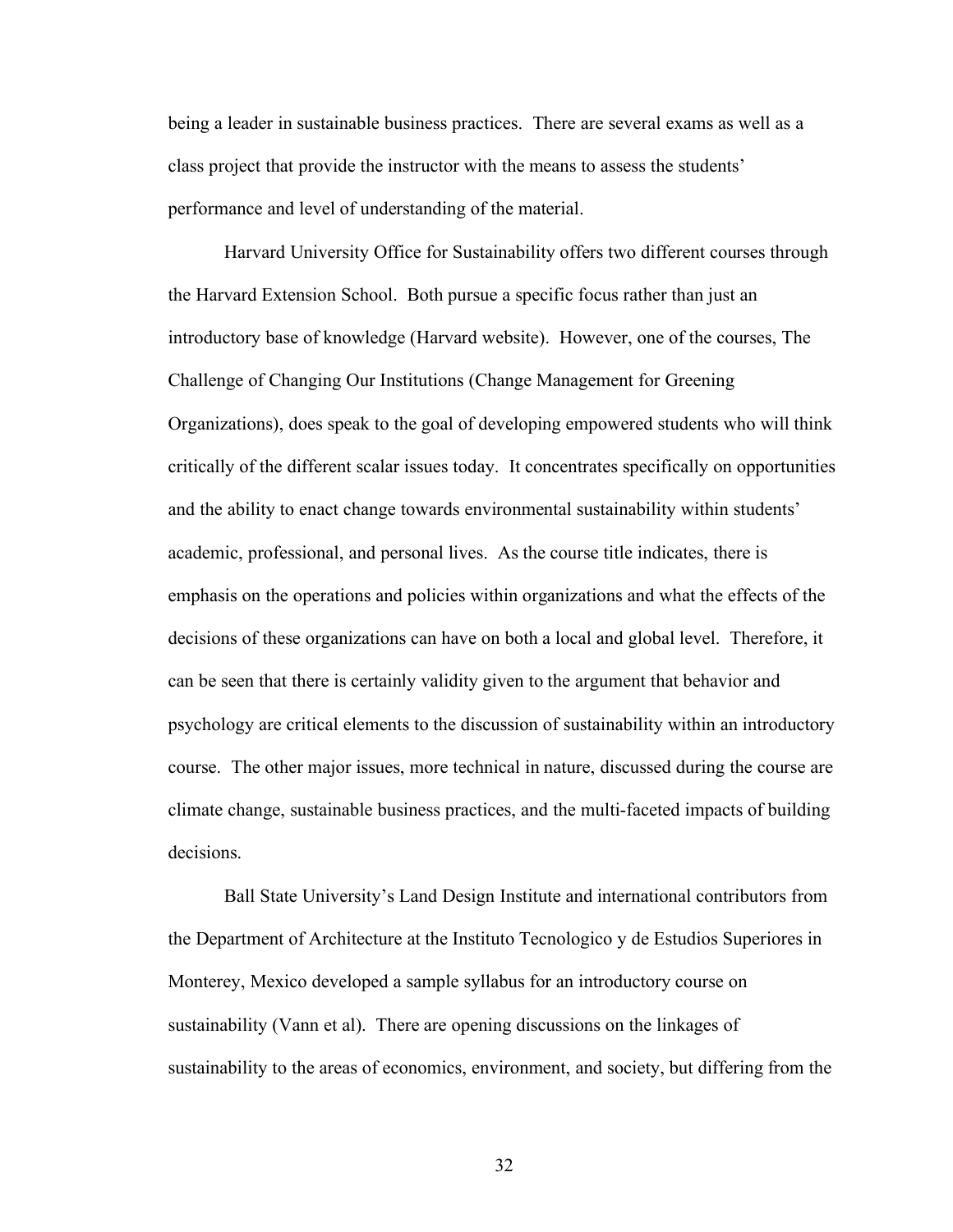course at Auburn there is an additional discussion on the characteristics and defining of systems. There is certainly an overarching emphasis on the environment and its connections to human society and consumption. A number of problem areas from population concerns to resource depletion are discussed, which definitely tends to create a sense that there is a bit of Malthusian worldview being expressed. Later in the course, there is class time devoted to temporal and scalar awareness of these issues in relation to society. Economics and innovation within technology and business are brought forward at the end of the semester, which lead to a final discussion of possible solutions.

The organization Second Nature advocates for sustainability within higher education. They have produced a framework for the themes that they feel should be incorporated into a general curriculum, cognizant of the fact that there will be different types of courses and a "unique teaching process" from each instructor (Second Nature). They are listed with bulleted examples that stretch out the key points of the following themes: scale, human connections to the physical and natural world, ethics and values, how natural systems function, technological and economic relationships to sustainability, motivating environmentally sustainable behavior, and pedagogical strategies for integrating sustainability. Balance is promoted across these themes through the examination of scale, human systems, natural systems, and their interactions. It should also be noted that the technical connection to sustainability is balanced with investigations of behavior, personal connection, and the influence of government and society. Finally, there is credence given to the importance of teaching strategies so that students can actually take something away from these lessons and establish a personal connection and lifelong interest.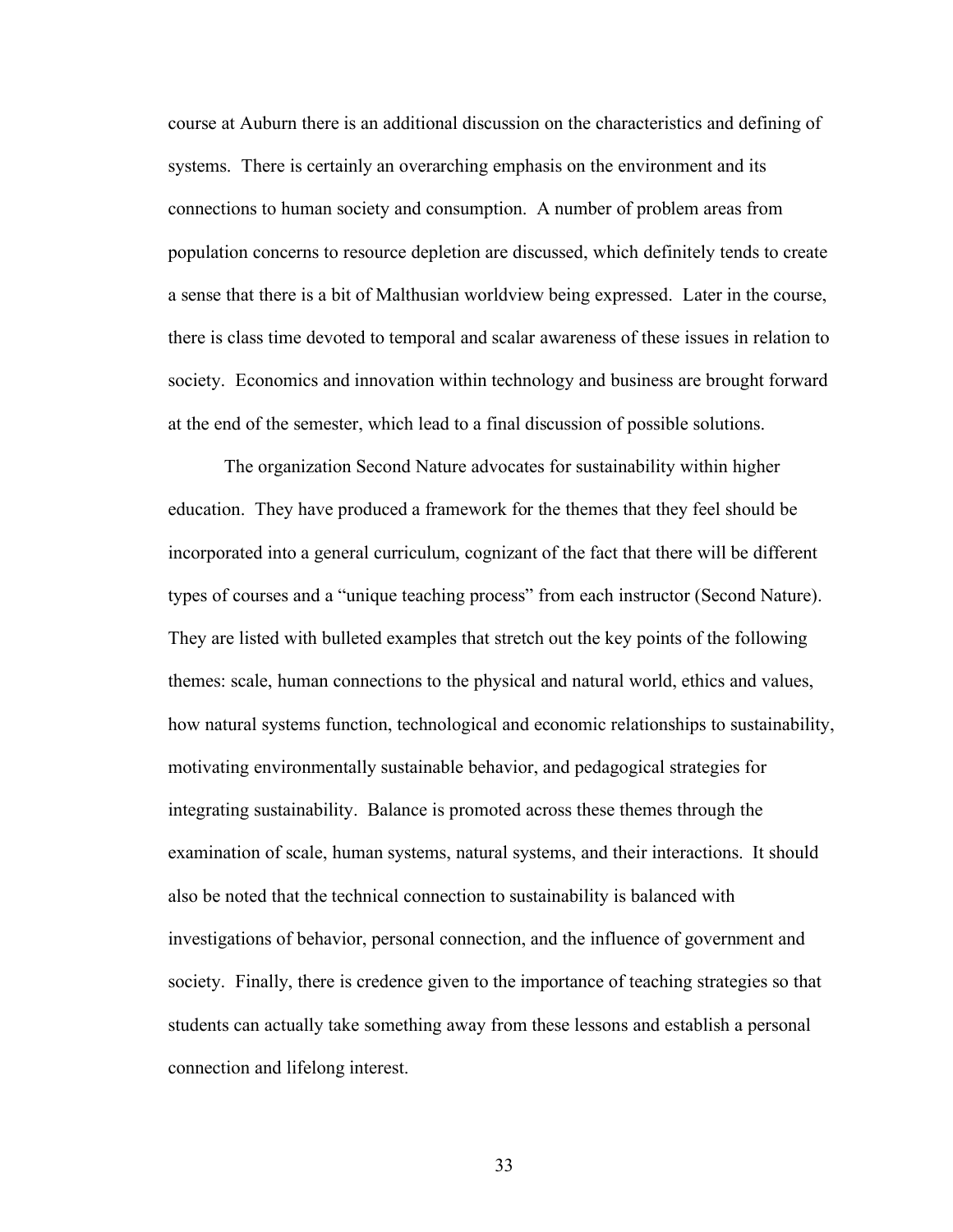Throughout this chapter, it was illustrated that there are many different perspectives on what and how to teach the subject of sustainability. However, there are similarities that emerge from these varied sources. In terms of content, there is certainly agreement on discussion of population and resource consumption, associated with these topics are those of scale and awareness of global and local issues. Additionally technology and behavior must both be examined for solutions to these issues. Since, humans are dependent on the environment as a life support system, it receives a greater amount of attention, but the economic and social implications of human existence must also be examined within these courses. A subtle importance is placed on empowering students to take a personal interest in these matters and what effects they can have through their own studies, personal and professional lives. The issues of equality, justice, and environmental and social health will be at the forefront of concerns for businesses and governments over the next several decades. The complexity and interrelationships of current and future problems require a higher level of critical thinking and use of the uniquely human qualities of compassion and understanding.

In a course on sustainability, it is hoped that students will find that there are many potential solutions currently being used in the areas of technology and policy. Surprisingly, there is relatively limited implementation despite the urgency expressed by scientists about environmental degradation and seen in the headlines through economic hardships, social upheaval and suffering. There is no clear reasoning for why this is, whether it be lack of political will, financial concerns, misinformation, or ignorance. It is beyond the scope of this thesis and the author's base of knowledge to understand the social implications for the level of apathy and lack of formidable action. However, it is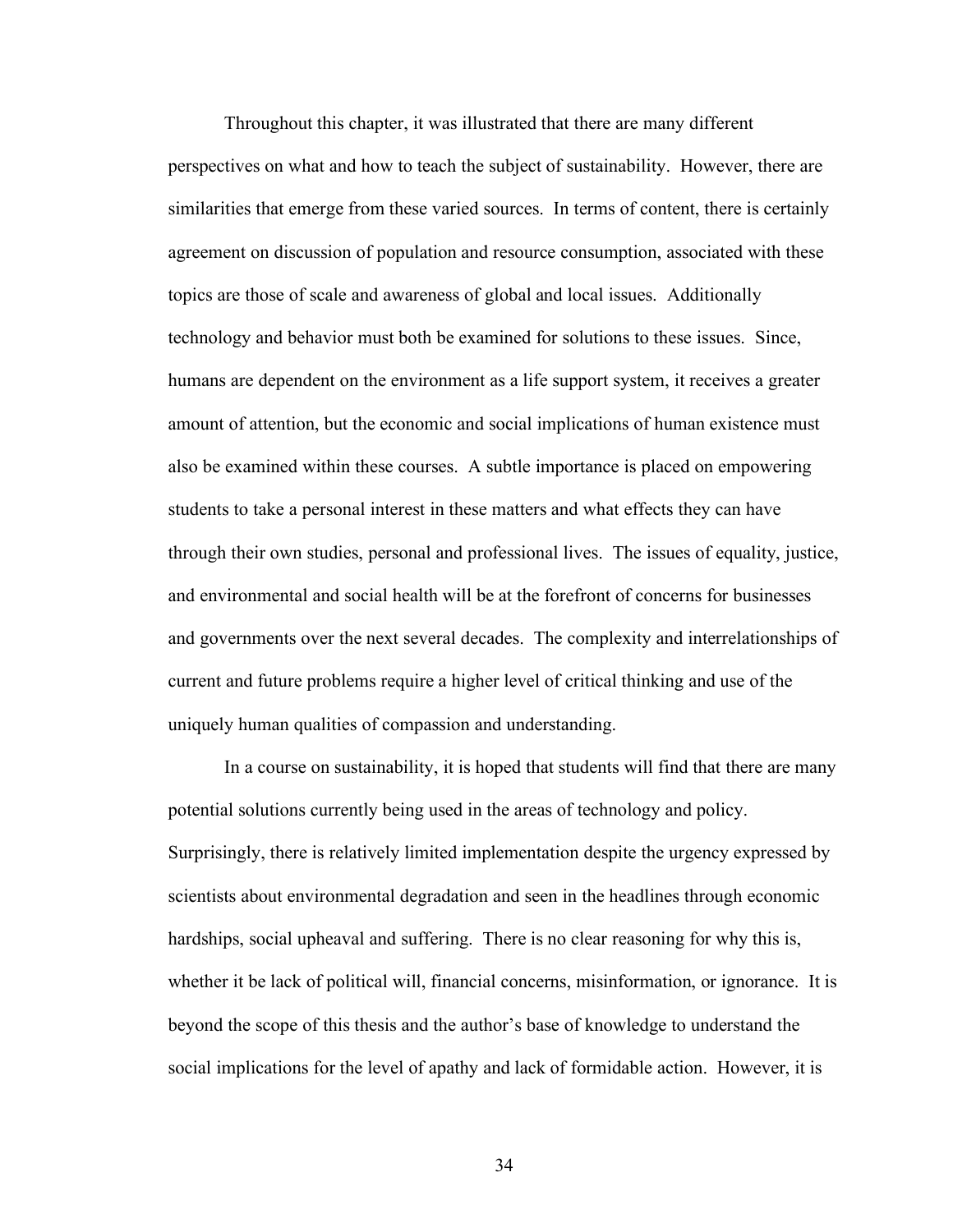possible that through seeing practical examples of success and being challenged in the learning process to develop themselves and a lifelong interest in learning that students could be catalyzed by such a course.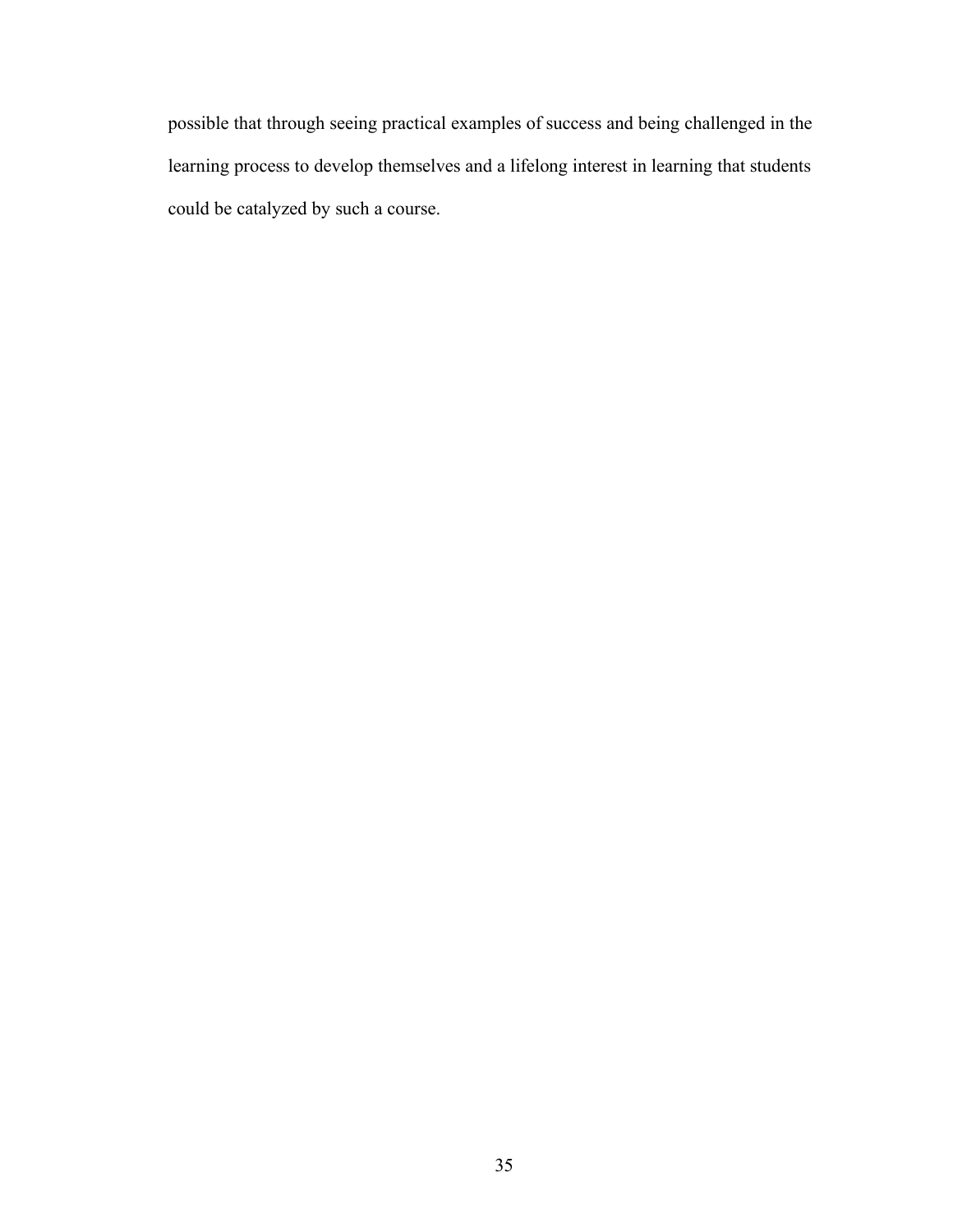## **CHAPTER 5**

## **COURSE DEVELOPMENT**

#### **5.1. Overview of Course Design Methodology**

The development of the course was going to be loosely created as a collection of topical discussions and writing assignments configured around a 15-week schedule with room for examinations to assess student performance. However, Lydia Soleil, Assistant Director of TA Programs and Graduate Student Development of the Center for the Enhancement of Teaching and Learning, suggested L. Dee Fink's 2003 work, Creating Significant Learning Experiences, as a guide to curriculum development. A brief scan of this book provided enough evidence that its central arguments were both consistent with and even enhanced the views and motivations for a more holistic learning style course. It is important to recognize that the content, learning goals and objectives will be established along these guidelines, but that an instructor's understanding of these principles and methodologies is critical to the students' success.

Fink based his guide on both recent developments within curriculum design as well as instructional design used in corporate training settings. Fink's book begins with coverage of both the current setting and challenges for education and learning as well as the motivation for change. He highlights several different studies that point out the chief problems with student performance as well as challenges that students identify: deficits in basic contextual understanding and general knowledge, rote memorization of content rather than critical understanding, lack of knowledge retention over time, focus on grades rather than learning, absence of teacher-student interaction, and an understanding of the connection among courses (Fink).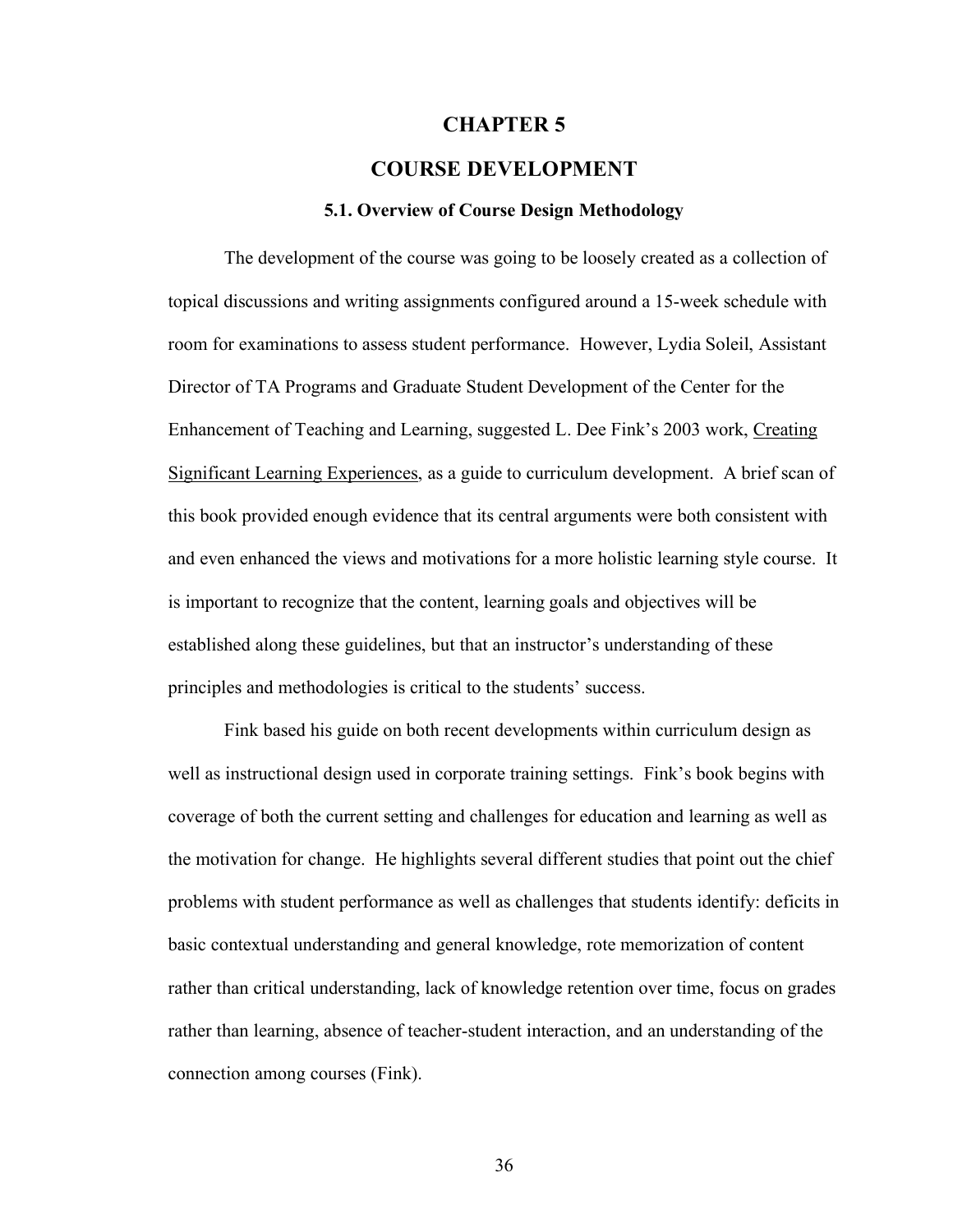These factors build the argument for the remainder of the book, which focuses on the twelve step process of course design. These steps are broken down into three phases as illustrated in Table 4. The rest of this chapter will follow these outlined steps using support and guidance from both Fink's book, *Creating Significant Learning Experiences*, and his web-available document, "Self-Directed Guide to Designing Courses for Significant Learning." The book provides much insight on the context of course design and the reasoning and support for each step and sub-step. However, the web-available guide offers much more direct exercises and questions to consider in developing the course and was used more directly in the course development. Several of the steps in the initial and intermediate phases garner much more emphasis than others in the writing of this thesis, but each step will receive some amount of coverage.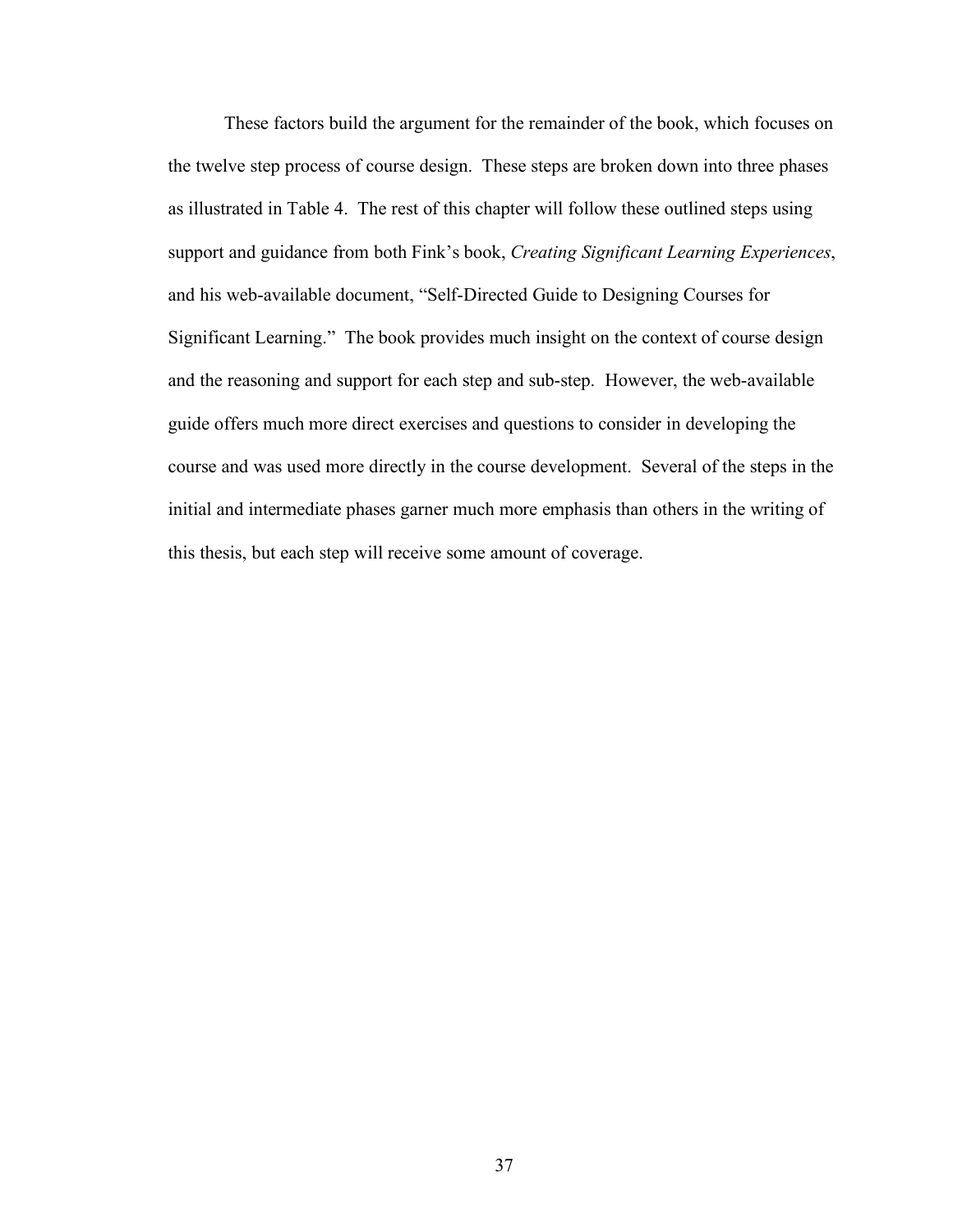| Design Phase        | <b>Step</b>                                                                        | Description                                                                                                               |  |  |  |  |
|---------------------|------------------------------------------------------------------------------------|---------------------------------------------------------------------------------------------------------------------------|--|--|--|--|
|                     | <b>1. Situational Factors</b>                                                      | Analyze the existing situation for<br>learning/teaching characteristics and<br>context                                    |  |  |  |  |
| <b>Initial</b>      | 2. Learning Goals                                                                  | Intentions for what students will gain<br>from the course through a taxonomy<br>of significant learning                   |  |  |  |  |
|                     | 3. Feedback and<br><b>Assessment</b>                                               | <b>Educative assessment which provides</b><br>basis for course grades but also<br>enhances student learning               |  |  |  |  |
|                     | 4. Teaching/Learning<br><b>Activities</b>                                          | <b>Tools and methods for incorporating</b><br>active learning or experiential and<br>reflective learning                  |  |  |  |  |
|                     | 5. Integration                                                                     | Assuring that the work for the first<br>four steps coalesces                                                              |  |  |  |  |
| <b>Intermediate</b> | <b>6. Course Structure</b>                                                         | Breaking up course topics and<br>arranging them in a logical sequence                                                     |  |  |  |  |
|                     | 7. Instructional<br><b>Strategy</b>                                                | Arranging learning activities that<br>build upon past lessons and connect to<br>future lessons                            |  |  |  |  |
|                     | 8. Creating the Overall<br><b>Scheme of the Learning</b><br><b>Activities</b>      | Pull together Steps 6 & 7 into a<br>comprehensive plan of action for the<br>course                                        |  |  |  |  |
| Final               | 9. How Are You Going<br>to Grade?                                                  | Determine the best approach for<br>having the students work represented<br>grade-wise                                     |  |  |  |  |
|                     | 10. What Could Go<br>Wrong?                                                        | Give thought to constraints of students<br>completing the work and fully<br>engaging the material                         |  |  |  |  |
|                     | <b>11. Let Students Know</b><br><b>What You Are</b><br><b>Planning</b>             | <b>Construct the syllabus</b>                                                                                             |  |  |  |  |
|                     | 12. How Will You<br><b>Know How the Course</b><br><b>Is Going? How It</b><br>Went? | What approaches will be used for<br>gaining feedback from the students on<br>the course, resources, and teaching<br>style |  |  |  |  |

Table 4. Interpretation of Dee Fink's Twelve Steps of Course Design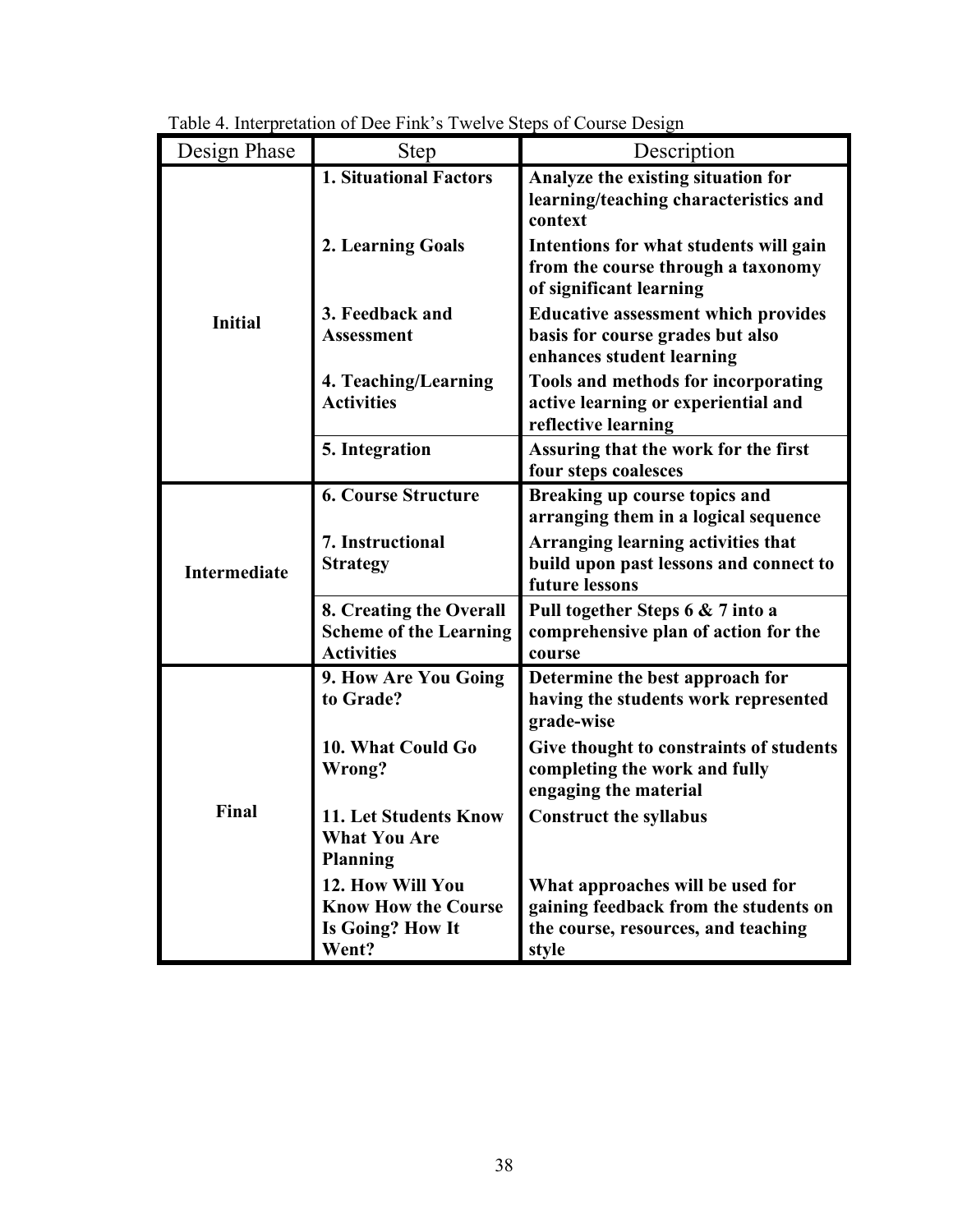#### **5.2. Situational Factors**

Although this course is strictly hypothetical, the setting and circumstances of establishing the course at Georgia Tech were considered in laying out the situational factors. Fink lists a number of different factors and questions to consider in gaining awareness of what challenges and variables will be met in the implementation and execution of the course. Below are the summaries, which are in response to Fink's outline (Fink 69).

- *Specific context of teaching and learning situation:* Open to sophomores, juniors, and seniors in a 15 week format, the class would meet twice a week for 1.5 hours with approximately 20 students. Due to the advanced learning styles used within this course, it would be helpful to have some level of assurance that wellqualified, motivated, and interested students were being allowed into the class. However, the real challenge to a course such as this with such a broad range of course materials is what department or school it would be hosted by. In a school such as Georgia Tech, a course listing in the School of Engineering would provide the least amount of resistance for the greatest number of students. If it could then be cross-listed with other schools around campus, then an even greater number of students would have access without having to go to through a number of different registration requirements.
- *Expectations of external group:* There are no standards set by the university or professional societies on the topic of sustainability, however, it does align with the principles of the ethics requirement and the goals of sustainability that the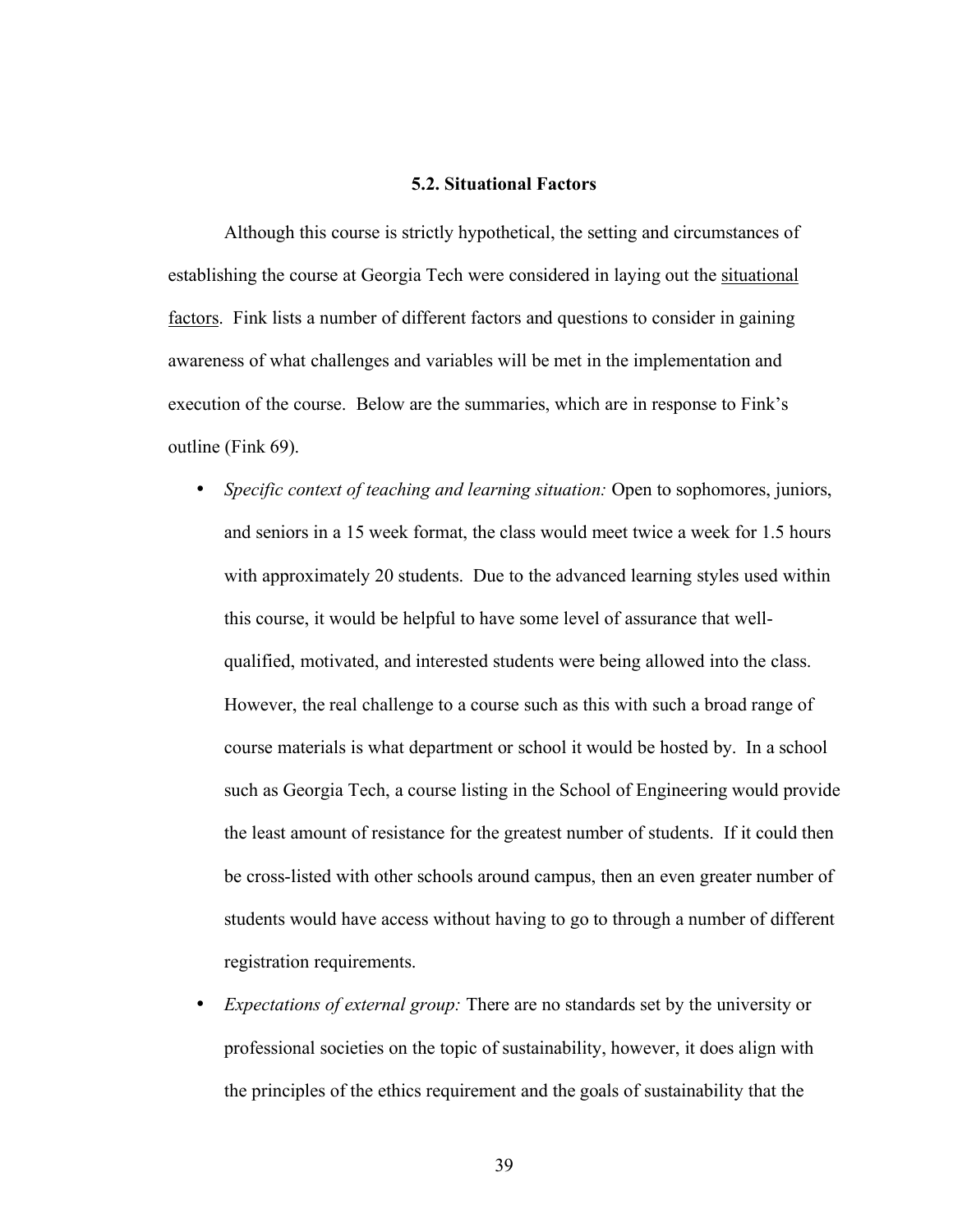University puts forth, and groups like ASCE and ABET are looking for it in the curriculum (Body, ABET).

- *Nature of the subject:* This subject is convergent in the sense of seeing that there is a necessary change or paradigm shift for humans to sustain their existence on the planet, however, it is highly divergent in what pathways will lead us there both individually and as a society. There is emphasis on local solutions, but there is a need for coming together as a global society. This subject area is certainly in a rapidly changing context.
- *Characteristics of the learners:* Due to the size of the class and the specifics of the subject matter, the students would likely be of a high caliber and highly motivated to learn and expand upon any knowledge that they were previously exposed to on sustainability and systems theory. Due to the rigidity of Tech's engineering curriculum, many of the students will be very comfortable with content-based learning and will have to show some flexibility in having a much more open format style of class.
- *Characteristics of the teacher:* This is a brand new class and would thus be a learning experience for the teacher as well. The instructor would definitely depend upon other faculty and professionals brought in to highlight and provide deeper insight into certain topics over the course of the semester. In the same way that the students are adept at content-based learning and assessment, most teachers are locked into that same way of teaching and would have to adjust to this learning-based course. In addition to the difficulty of finding a proper school or department on campus to list this course in, there would also be difficulty in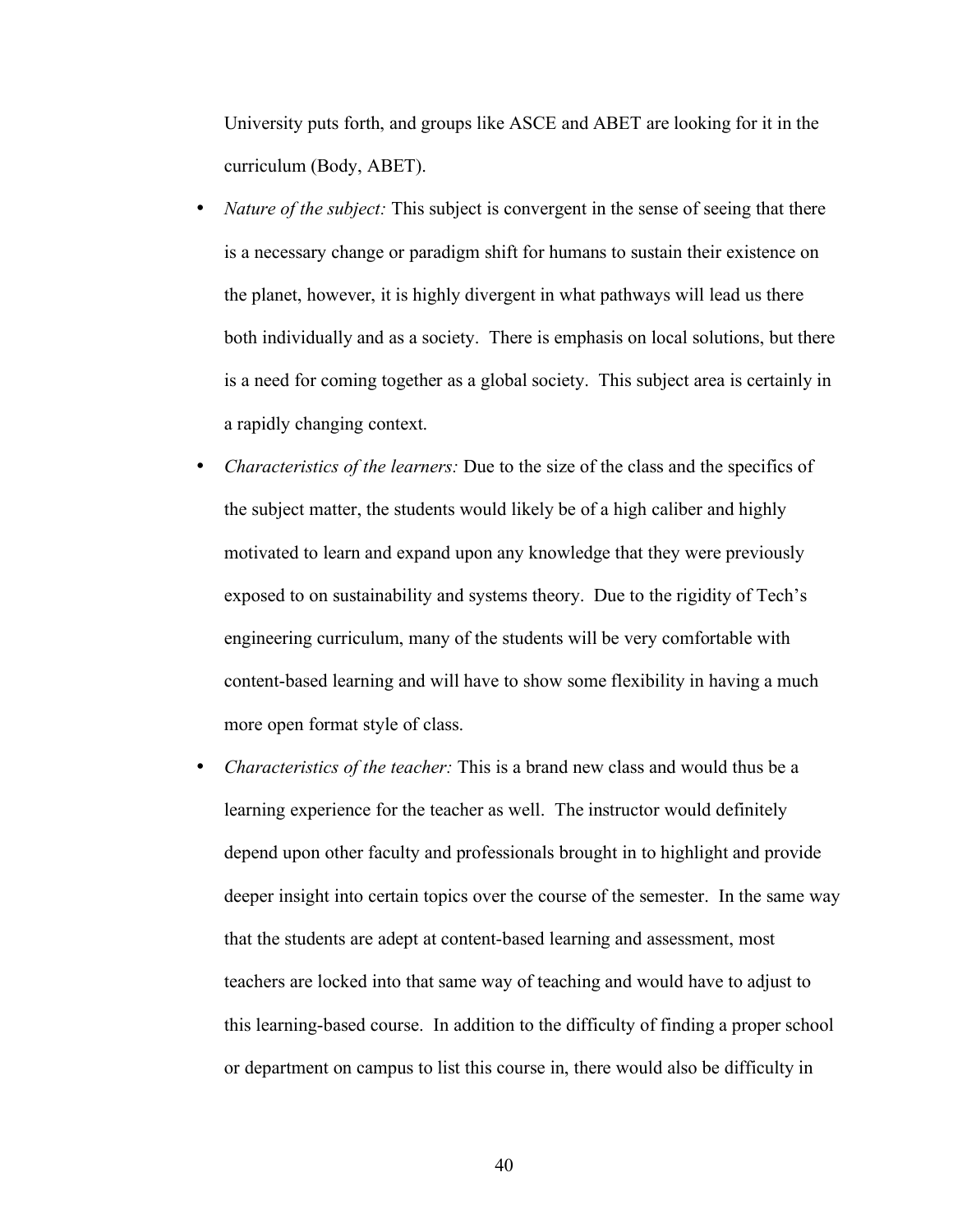finding an instructor or set of instructors that could commit to such an undertaking as this course. Due to the course content, and time and resources requirements, it would likely need to be a tenured faculty member. As stated in the survey of Georgia Tech faculty, there can be difficulty for junior faculty members in putting time into courses outside of their areas of expertise or outside of the core courses for their departments.

• *Special pedagogical challenge:* In reviewing the surveys from Georgia Tech faculty and staff, the biggest challenge is the magnitude of difference from typical courses at Georgia Tech both in the style of teaching and learning, and with various institutional barriers, such as time and resource constraints, class credit, 'team teaching', and committee approval of electives.

### **5.3. Formulate Significant Learning Goals**

In establishing significant learning goals, there has to be consideration of how to develop the course in a way that reaches beyond purely content-based objectives. One aspect of this is how to get students fully engaged with the subject and the learning process. Truly, it should be a priority to have students walking away from the course with an understanding that their learning on the subject of sustainability and systems theory does not, in fact, end with the semester. There are indeed certain facts and figures that will be part of the course's central goals, but there will be more emphasis on developing analytical, empathetic, and integrative thought processes within the students.

Fink classifies these alternative means of instruction as significant learning. His taxonomy of significant learning has six interactive kinds of learning that can be broken down as follows: *foundational knowledge, application, integration, human dimensions,*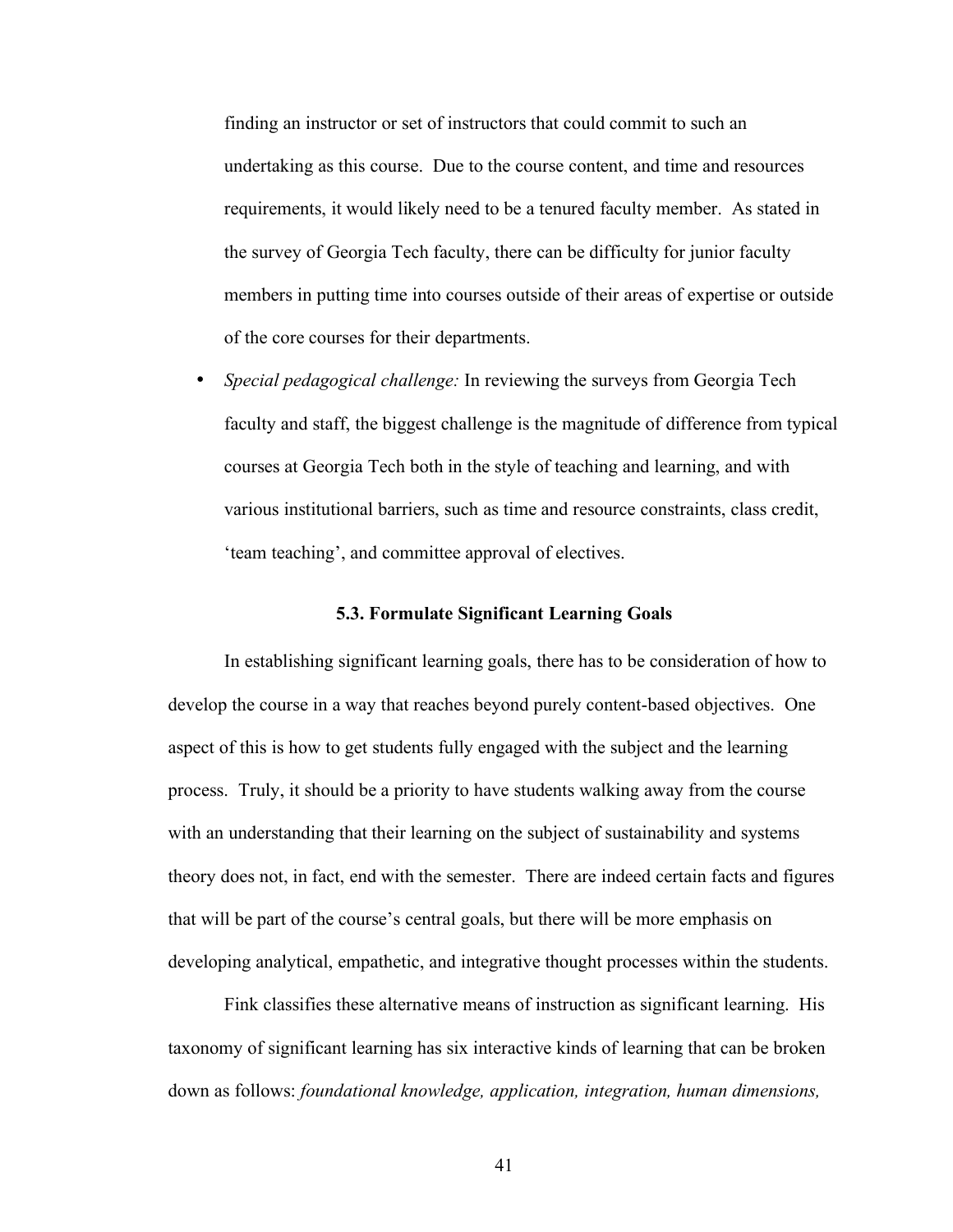*caring, and learning how to learn*. It is not essential to use all of these kinds of learning within one course, but due to their interactivity including as many as possible strengthens the course, much like diversity strengthens ecosystems in nature. Goals will be laid out for each of these types of learning, but in a simple summary the introductory sustainability course's goal is:

Students that become more aware of the subject matter and of complex, global issues, but also and more importantly eager to personally and professionally expand their knowledge and exert their influence in all facets of their life.

#### **5.3.1. Foundational knowledge**

Courses across all disciplines have traditionally placed a high level of emphasis on this type of learning. In many instances, it is well understood that a certain amount of memorization and simple acceptance of what is read or lectured about is justified. Historical dates, geographical locations, biological taxonomies, and simple engineering formulas are all examples of this. However, this is not to say that even these basic elements of understanding can not have deeper lessons associated with them and that there is not an element of critical thinking needed to fully comprehend them.

There are certain basic facts and ways of understanding the world that support the base of knowledge upon which sustainability sits. In consideration of thermodynamics, the Earth could be seen as a closed system other than the very necessary input of the Sun. Therefore it is energetically impossible to extract from the Earth and produce waste faster than the Earth can reprocess it for a sustained period of time. Within ecology, there is the concept of carrying capacity or that there is inherently a limit to the population of a species that an ecosystem can support, which if surpassed leads to the collapse of that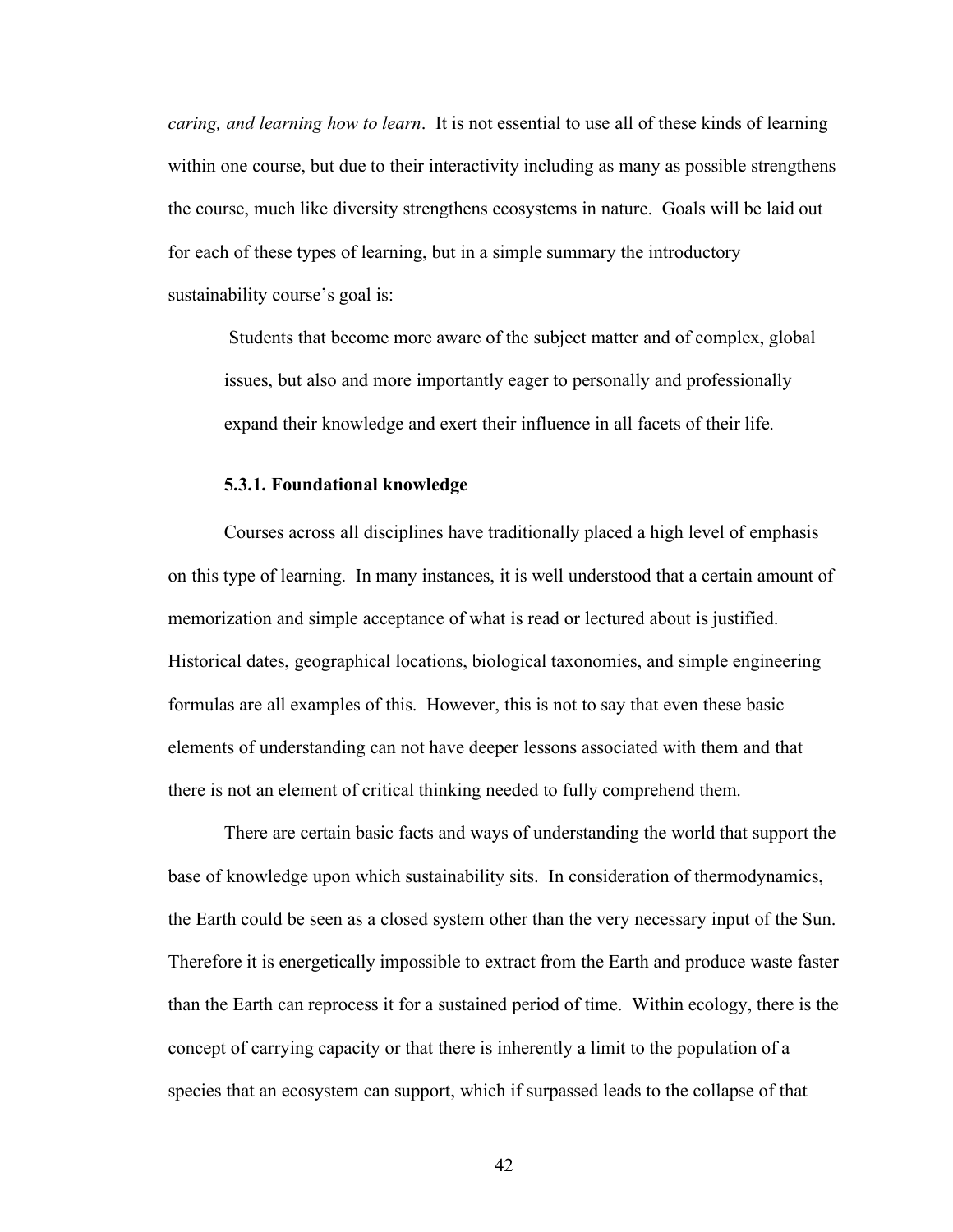population. This brings forth the question that despite all the manipulation which humans have over the environment and the Earth, how many people can the planet really support. Then there is the concept of efficiency, which takes on several different definitions. Once again looking at principles of thermodynamics, it can be applied to how raw materials and resources are converted to usable products and energy. However, Michael Pollan writes about the comparison of "large-scale industrial" efficiency and "natural systems" efficiency in relation to agriculture (Pollan 214). The former makes use of vast networks of standardized procedures and simplified processes, which don't account for the externalities of the inputs and outputs such as pollution and soil degradation. The latter relies on complexity and symbiotic relationships; whereas, the concept of waste doesn't exist because it is, instead, a usable resource for another organism or process. Another concept that will be core to the course is biomimicry or "innovation inspired by nature," which is a philosophy that seeks to emulate these natural efficiencies that Pollan describes in the design and manufacture of products and services (Benyus 2).

## **5.3.2. Application**

Problem-solving, evaluation, and analysis are all commonly seen through engineering, mathematics, and science curricula. However, students typically deal with them in a controlled context, or in a sense they are searching for answers that exist in a solutions manual. Counter to this, matters of policy and human behavior exist in a dimension where there are no 'correct' answers, but instead students must apply critical and creative thinking skills to assess the question and develop an equitable solution. The intention of this course is to provide students with an understanding of both of these skills and the knowledge and awareness that many of the complex issues today require a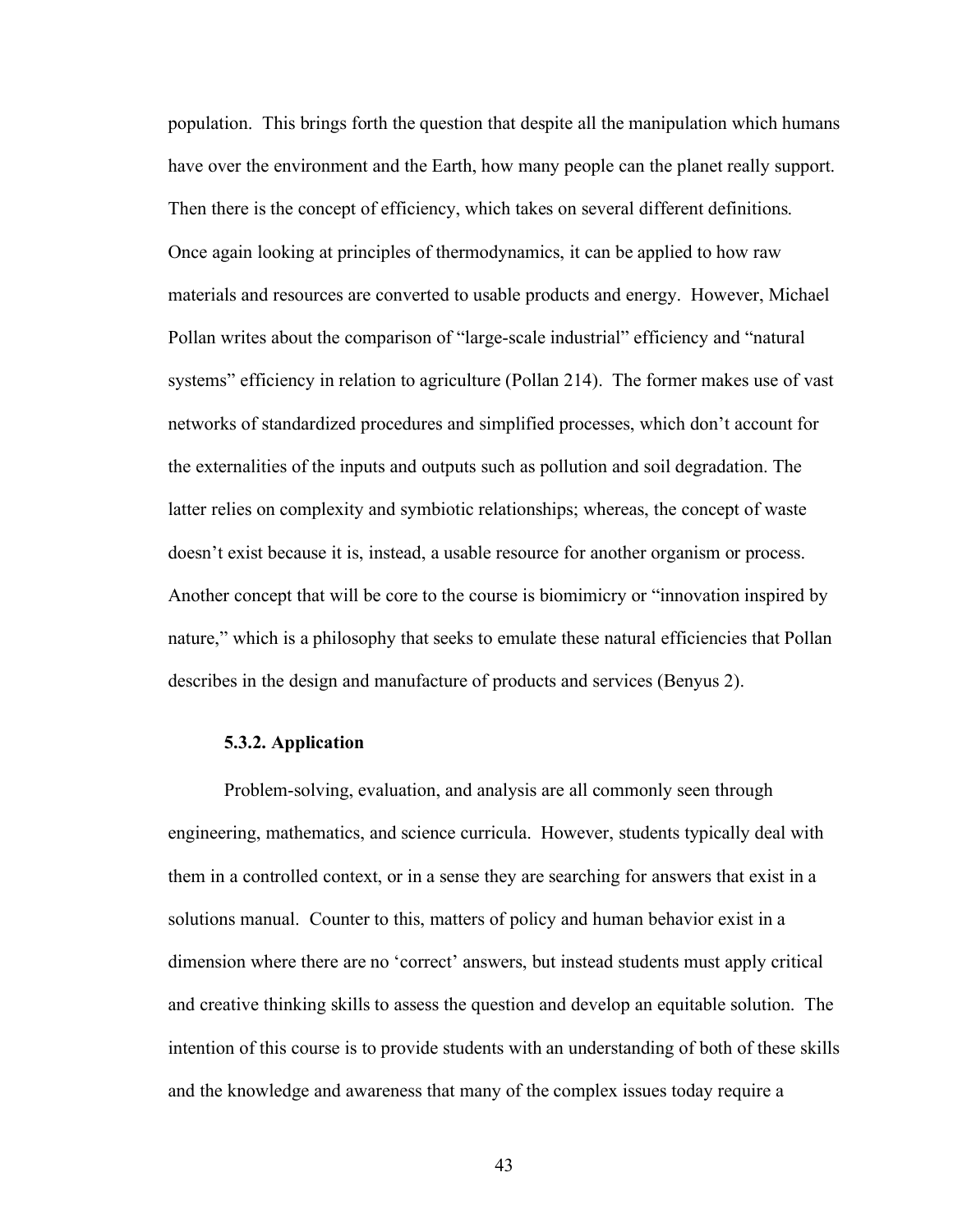marriage of technological and behavioral fixes. Additionally, a chief focus throughout the course will be enabling students to achieve a higher level of performance within their communication, both written and oral. A variety of writing assignments, journaling, and class discussions will place a demand on students to step outside of their areas of expertise and yet still be able to communicate their ideas and comprehension effectively.

## **5.3.3. Integration**

Integration is essentially the basis of this entire course or rather having the students gain an understanding about all the interrelations in life and applying this integrative or holistic understanding to their personal, academic, and professional lives. There will certainly be efforts made to have clear connections among different topics within the course and to leave room for in and out of class discussion of these matters. Writing assignments and projects will be developed in way that students can draw out the connections from the concepts introduced in class and readings.

#### **5.3.4. Human Dimension**

Fink asserts that it is necessary for students to discover the human dimension of subject matter, by this he means to understand one's own place in relation to the material as well as other people's relation to the material and to oneself (Fink). Individuals at the college age have likely come to an understanding of themselves in terms of personal traits and preferences, but many still have much to learn about the power of their decisions (economically, politically, and socially). The power of consumers and voting citizens has far-reaching consequences that go beyond how much of one's income is spent on groceries or if there is an additional one cent sales tax on gasoline in their county. It is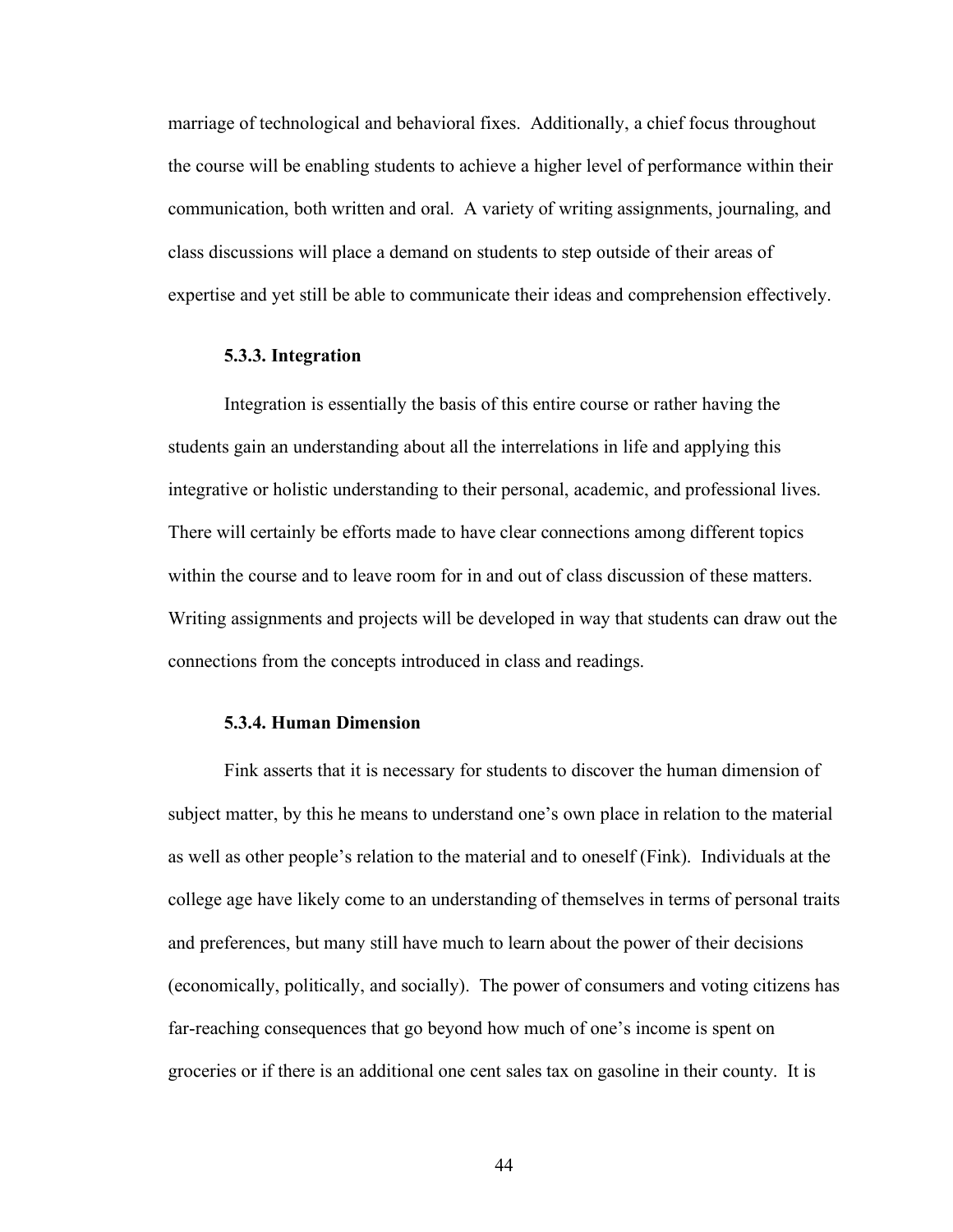indeed a core goal to empower students to have a fuller perspective of the outcomes of their behavioral choices.

Beyond this, it is equally important to see that some of these unforeseen consequences can have either very beneficial or harmful side-effects on other people in the world. A possible outcome for students in this course is to have a greater appreciation for fully informing themselves when they're deciding what toothpaste to buy, what choice they make in the voting booth, and what causes they choose to support. Additionally, students must be aware that the best solutions to our problems are not always going to arise from esteemed, educated sources, and that one must be able to reach out to a variety of communities to both seek and share proper answers.

#### **5.3.5. Caring**

The type of caring here is not just an extension of altruism for the arguments laid out in the human dimension section above. It is more of a response to the level of apathy and disinterest in students today. The course materials were chosen in a way that hopefully will spark the interest and excitement of the students. Opportunities for personal reflection and multiple avenues of class discussion could open up the minds of the students to different world-views and perspectives. Having subject materials that relate so closely to one's own life also could produce the benefit of extending the learning and quest for knowledge beyond the classroom.

### **5.3.6. Learning how to learn**

Fink writes of three different levels of emphasis to consider when thinking of designing a course that challenges students to learn how to learn. Although attempts to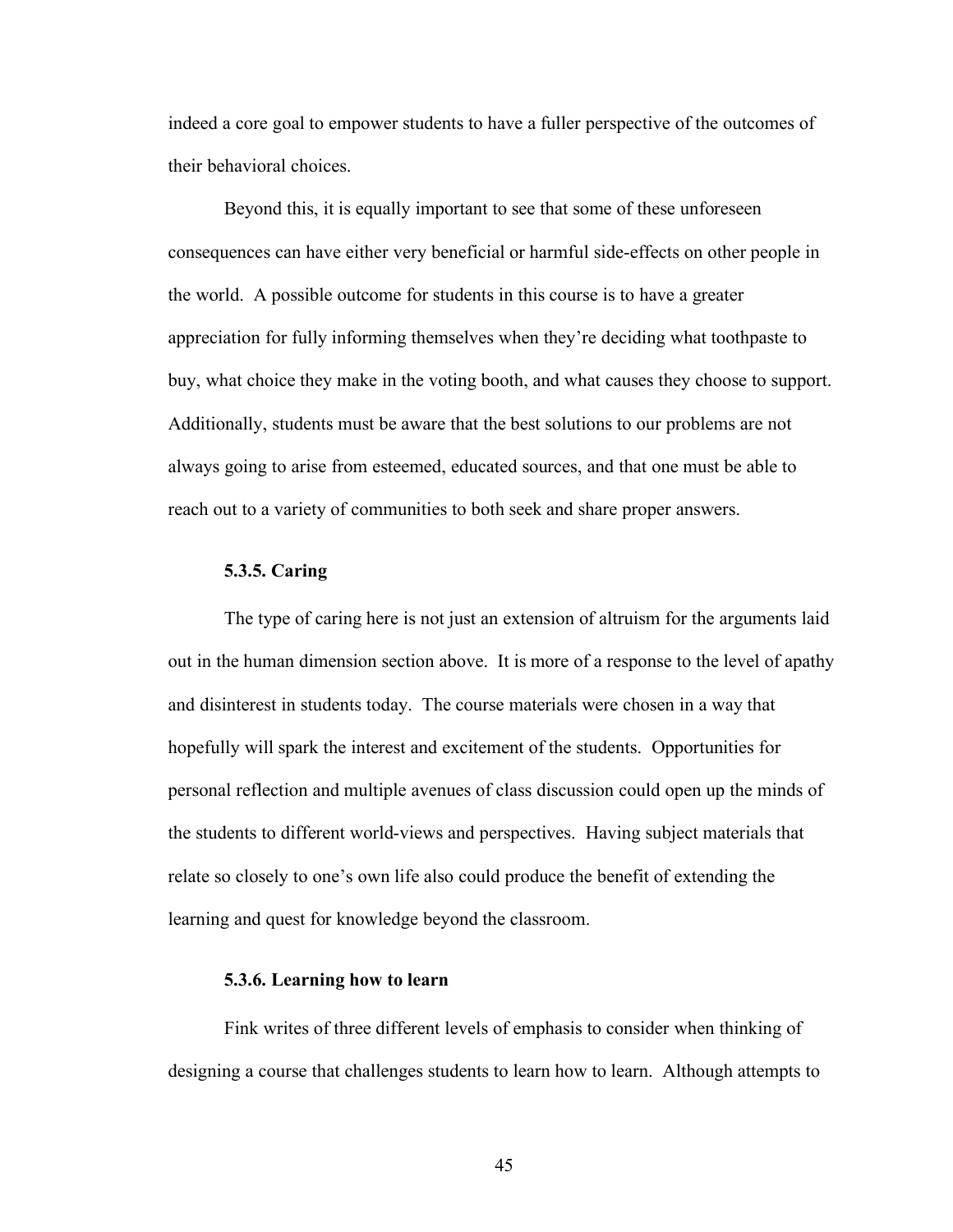teach students about proper study, writing, and time-management skills are critical, the focus of learning is more expansive as it is broken down below.

#### Better student

A cross-disciplinary course would provide more of an open and dialectic format to class discussion and assignments. Integrating both convergent and logical formulations as well as free thought and argumentative research-based writing would bring a healthy dose of flavor to all types of students. Students within the engineering discipline would have the ability to stretch their minds and learning ability through creative and divergent thought processes. Students within non-engineering fields would be introduced to some scientific and technical concepts, which have bearing on their everyday lives and decisions. The challenges for both types of students would strengthen their ability to be competitive within their time in academia as well as when they move into their careers. It would also help students to communicate with other proficient students and instructors in disciplines other than their own.

#### Better grasp of material and engage in inquiry to construct knowledge

The intent of this course is to develop or further the ability of the student to see a problem from multiple perspectives and with an open-mind. There will be many facts laid out that are critical to the understanding of the different topics within the course, but the more important lesson is the awareness that these different statistics and numbers are constantly changing and as such there is not necessarily an exact solution. Rather these issues that often have both global and local implications in either their source or implementation phase have to be viewed as having resolutions. They are similar in nature to social policy and planning problems that Rittel and Webber in their 1973 paper,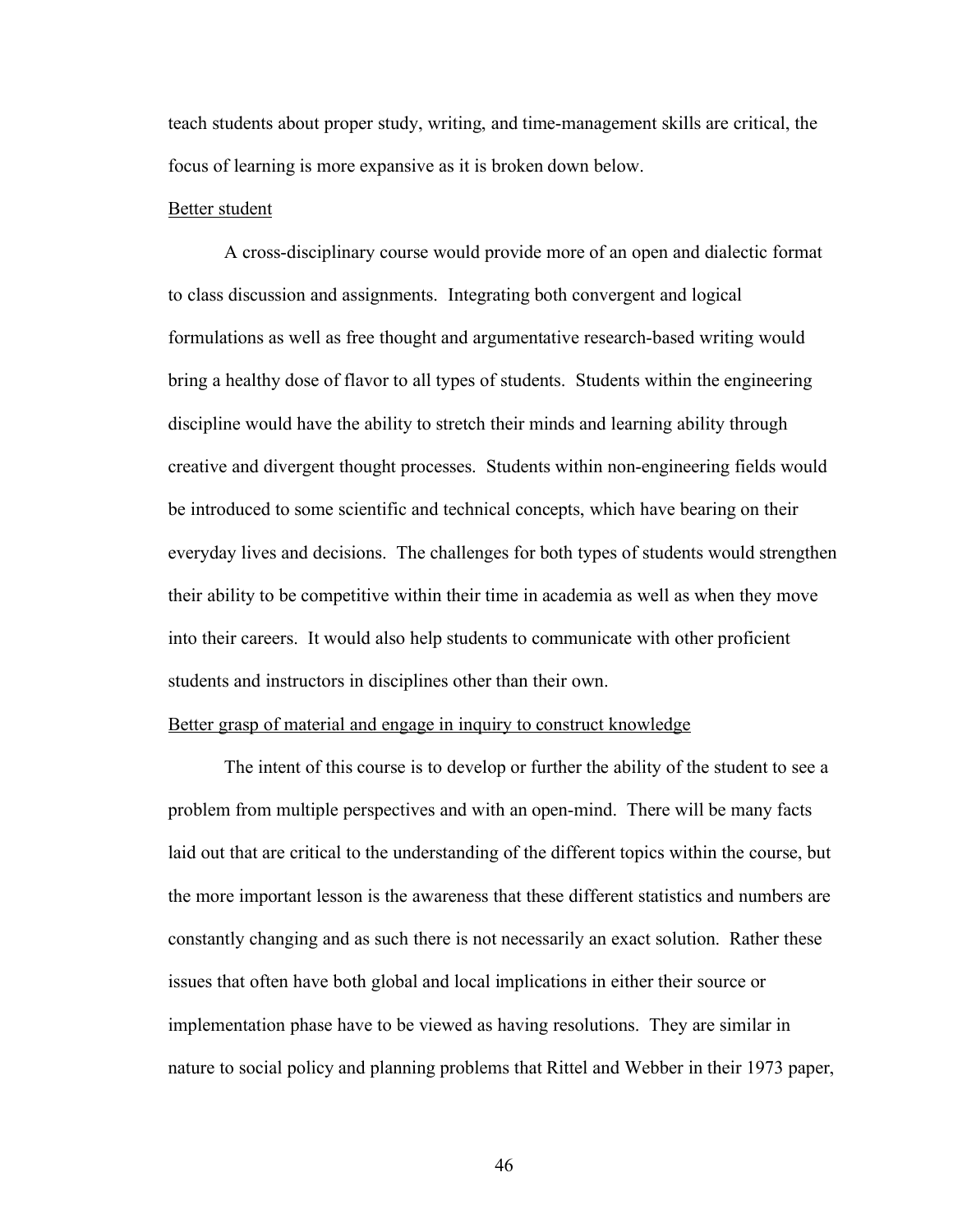*Dilemmas in a General Theory of Planning,* termed "wicked problems" in that there is no

single answer, and thus these resolutions are attempts at bringing us closer to a solution.

The central tenets for the definition of "wicked problems" are as follows:

- 1. There is no definitive-formulation of a wicked problem
- 2. Wicked problems have no stopping rule
- 3. Solutions to wicked problems are not true-or-false, but good-or-bad
- 4. There is no immediate and no ultimate test of a solution to a wicked problem
- 5. Every solution to a wicked problem is a "one-shot operation"; because there is no opportunity to learn by trial-and-error, every attempt counts significantly
- 6. Wicked problems do not have enumerable (or an exhaustively describable) set of potential solutions, nor is there a well-described set of permissible operations that might be incorporated into the plan
- 7. Every wicked problem is essentially unique
- 8. Every wicked problem can be considered to be a symptom of another problem
- 9. The existence of discrepancy representing a wicked problem can be explained in numerous ways. The choice of explanation determines the nature of the problem's resolution
- 10. The planner has no right to be wrong

(Rittel and Webber 161-166)

This last point is a rather sharp and subjective criterion, but as it stands with issues where

not only human but the entire planet's well being is at stake, it is crucial for decision-

makers at all levels to see and understand the diverse consequences of their actions.

## Self-directed lifelong learner and how to go about it

This directive parallels the central question of the thesis: how to better prepare students to think holistically about the numerous interrelationships within their own personal, social, and work lives. Seeing that there is so much more complexity to life and all that surrounds us than is typically presented, students should feel encouraged and empowered to dive more deeply into their own learning of how things operate and what connections exist between their decisions and situations in the world. The avenues for discovering these connections and access to them should be more apparent to the students after navigating their way through the course. Several of the suggestions that Fink pulls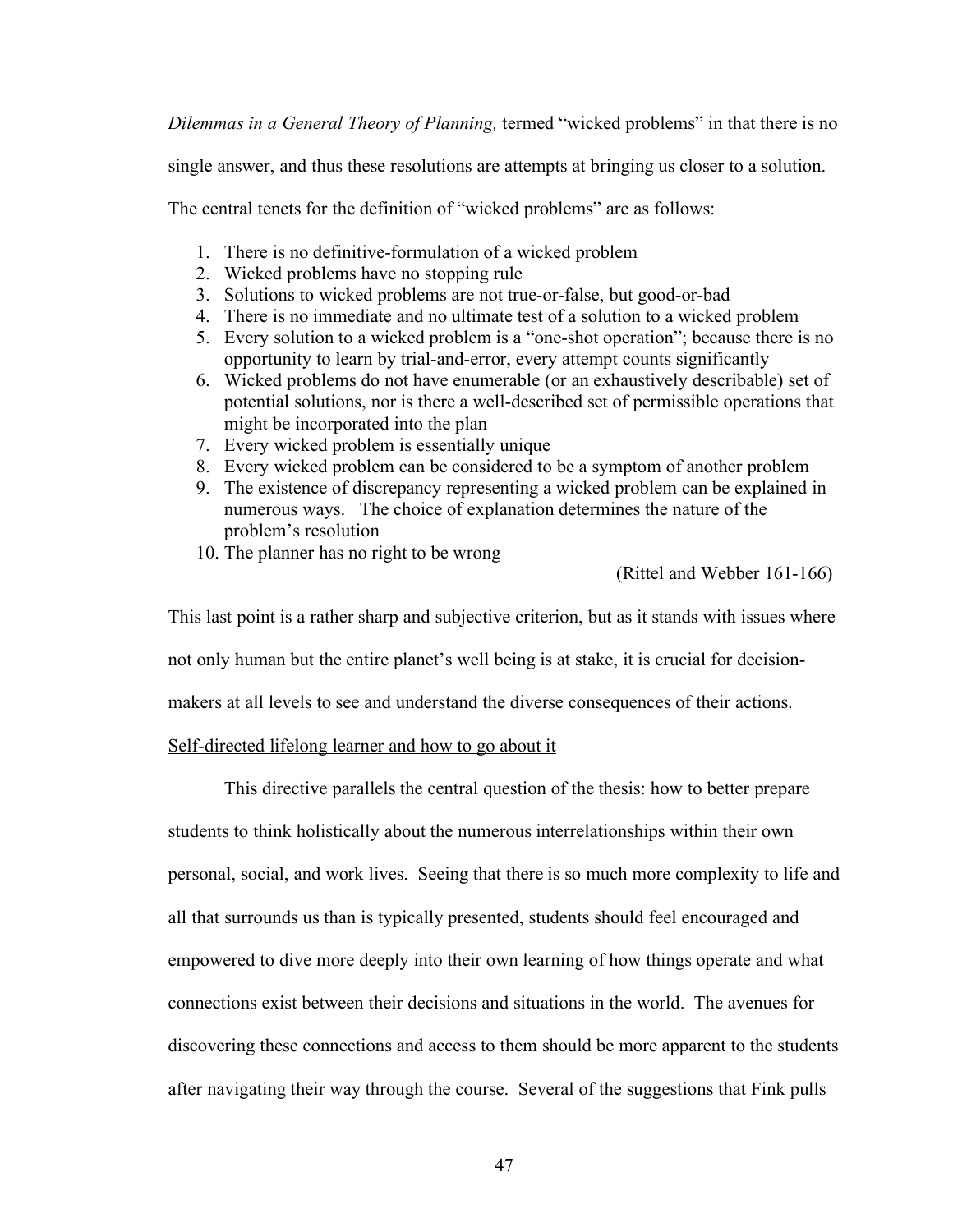from the work of Phil Candy on self-directed learning apply directly to this course's intentions: "increasing questioning by the learners, develop their critical thinking capabilities, enhance their comprehensive monitoring (of their own learning)" (Fink 54).

#### **5.4. Feedback and Assessment Procedures**

In this section, there will be a distinction from the typical method of assessing students' progress with quizzes, midterms, and finals that focus on the content of the course material. Fink refers to this type of assessment as "audit-ive," and he makes the argument for an "educative" method that pushes students to learn from their assessments and gain something additionally from them rather than simply having a justified grade (Fink 82). The alternatives that are part of this educative assessment process are "forward-looking" assignments, clear and express "criteria and standards," selfevaluations, and instructor feedback that is comprehensible, direct, and recurrent.

There will be some amount of quantitative material in different assignments, but the majority of work will be in writing as well as discussion and presentation. The most significant piece of the assessment process for both the instructor and the student will be a journal kept throughout the semester. Students will be required to stay up to date with the journaling for reading assignments, in and out of class discussions, and reflecting on the significance of the class to their lives.

The class will have assignments that place a significant amount of responsibility on the students in both respect to time and themselves. The assorted reading materials, journal entries, and other writing assignments will challenge them to manage their time between this and other courses. Additionally, the students' journals will only receive a grade at the end of the semester but will be used as a catalyst for class discussions, and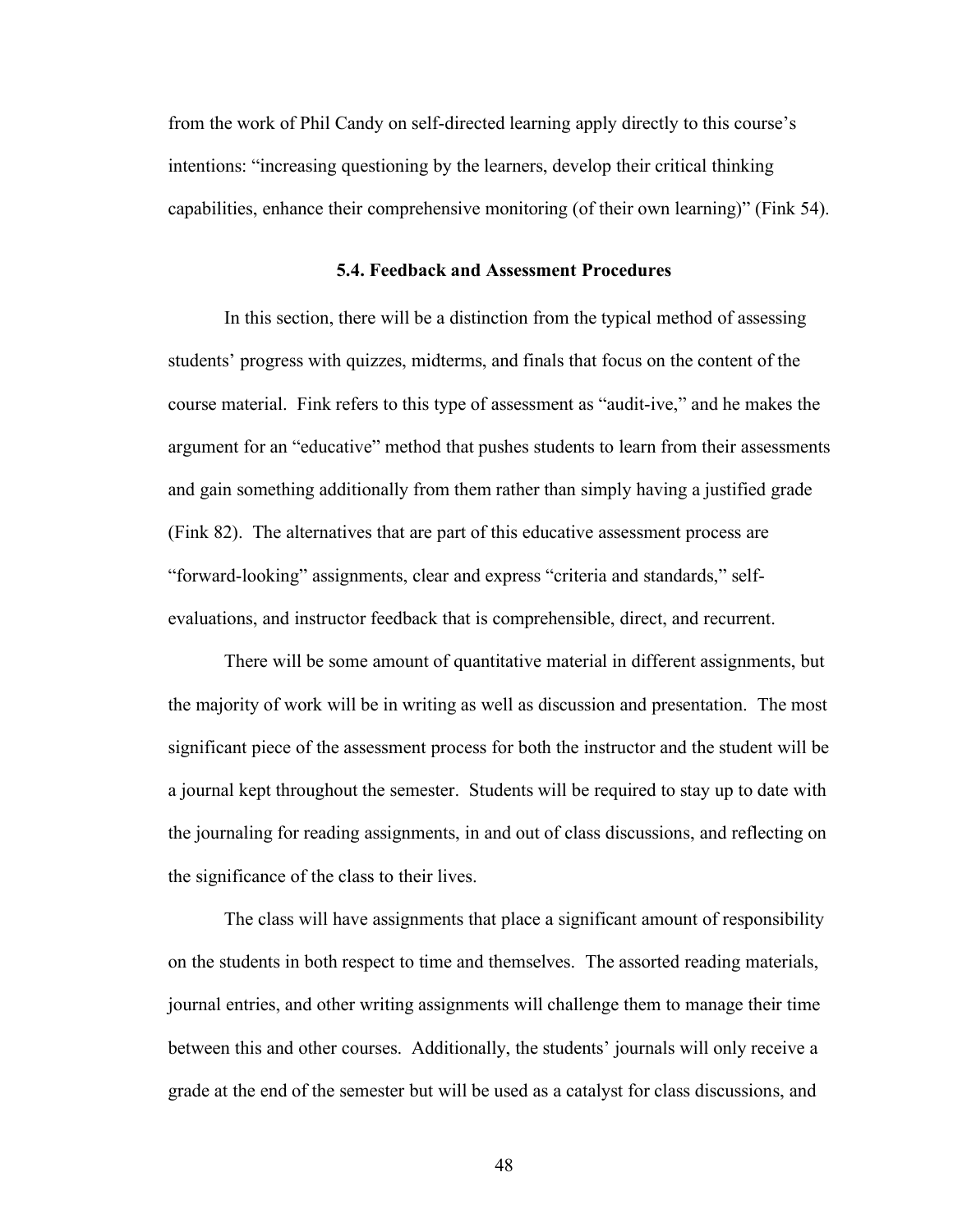thus the student will need to keep themselves from procrastinating and throwing together the journal at the end of the semester. However, the reading materials and assignments will be generated in a way that should keep the interest of the students peaked and intent on achieving a high level of performance in the course.

The issues pertaining to sustainable development, as mentioned before, have no clear answers. Therefore, students will be instructed to perform their writing assignments in a similar fashion to a familiar type of writing: technical lab reports. This is not to say that there will be sections of observations, methodology, and such, but the students will approach the assignment without a right or wrong answer to work toward. Instead, they must show through their writing that they can stand behind their argument and that they have references from solid resources to back up the claims.

The freedom within the direction of these assignments will be countered in some instances by the constraints of real-world situations. These assignments and guided journal entries will push students to consider how situations in future professions and their own personal lives would be different with consideration of sustainable choices. Class discussions will allow for students to gain feedback and synthesize ideas with other students about these challenges.

#### **5.5. Teaching/Learning Activities**

Fink focuses on three modes of learning in his writing on active learning. Active learning seeks to engage students in the learning process rather than a more passive approach of lectures and reading assignments. The modes of learning that should be integrated in this active form of learning are information and ideas, experience, and reflective dialogue (Fink). Information and ideas refers to the more traditional and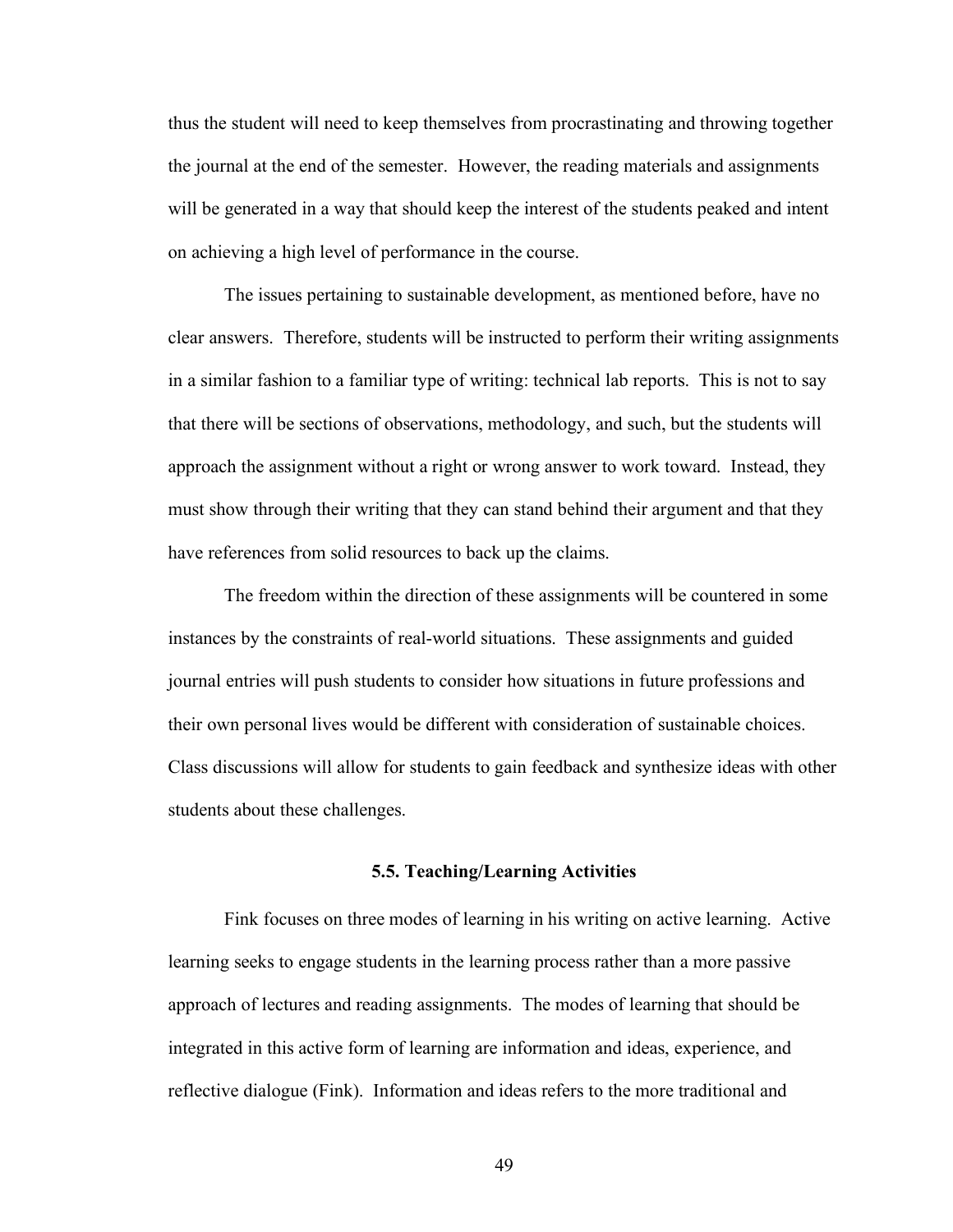passive method of knowledge transfer through lectures and reading assignments. The incorporation of a term journal that feeds into class discussions and dialogue enhances this form of passive learning with a more active method of reflective dialogue. This method of journaling is intended to keep students interested and involved in the learning process. It will challenge them to reflect on how their views and interpretations of the subject matter change over the course of the semester and provide incentive to come to class with their thoughts on the page.

There will be experiential opportunities for students throughout the semester. Service opportunities within the community will be encouraged and will serve as a means of reflecting on real world experience in relation to lessons from class. Each module will present students with different ways of gaining a different perspective of how they live their day-to-day lives. Modeling exercises and basic methods of calculation will be used to put personal consumption into more understandable terms. There will also be chances for students to alter daily personal behaviors to experience empathy with how other people in the world live and what alternatives exist to the status quo. These experiences could lead to additional journal entries and help students develop a means of transferring this knowledge and experience to others within their circle of influence.

The final project will provide the opportunity for students to integrate all the concepts learned over the course of the semester into one cohesive undertaking. The development of sustainability indicators for the university campus challenges students to consider all the different facets of sustainability, what relation they have to the global society, and how they can be transferred to the context of a local, community level and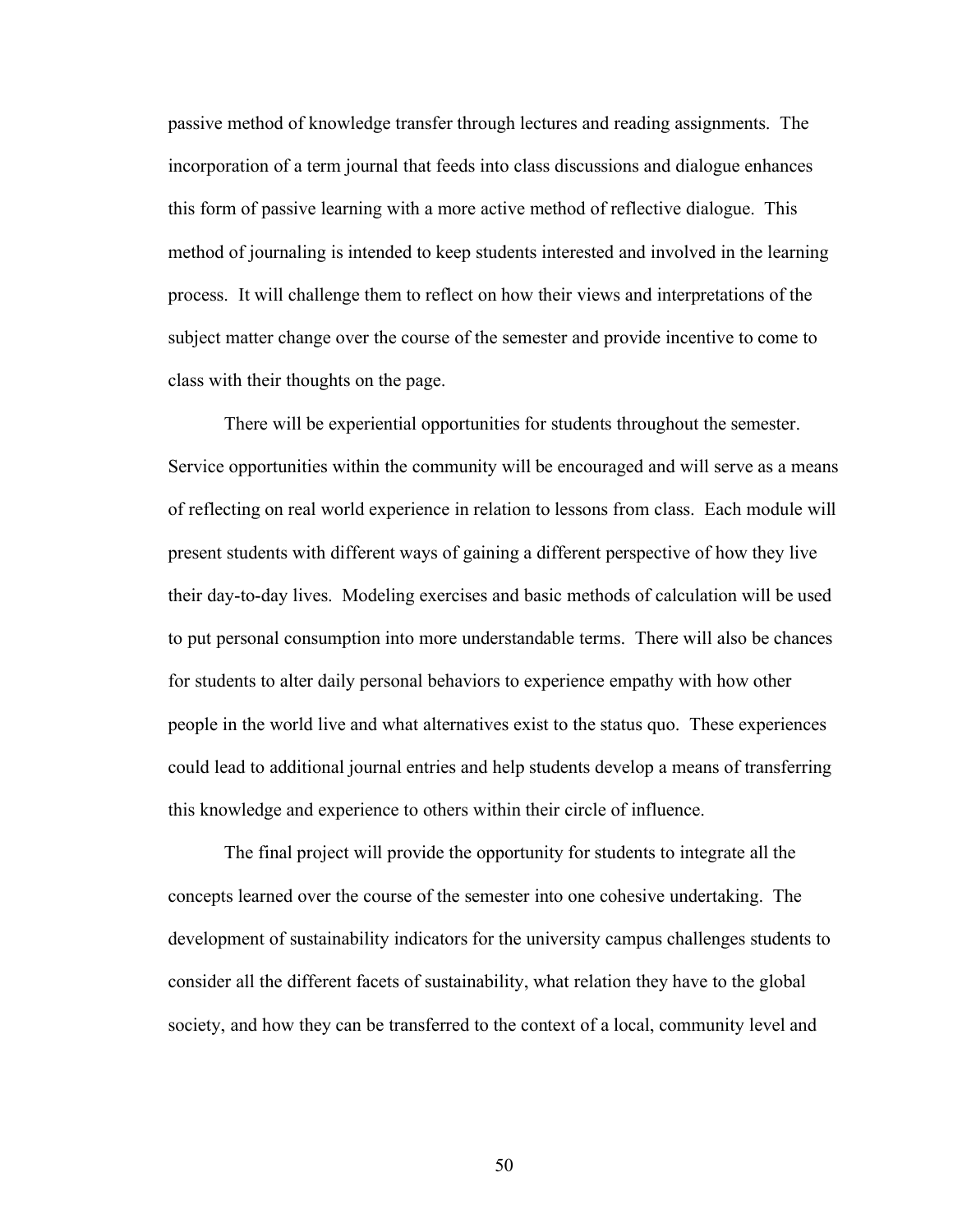put into measurable objectives. Additionally, these measures are applied to the campus community of which they are an integral part.

### **5.6. Integration**

The intention behind this step is to encourage oversight of the decisions within each step so far. The characteristics outlined in the situational factors must link up with the sought learning goals as well as the means used by the instructor to achieve them. The students must be fully informed through printed materials and class discussions of what responsibilities and requirements that they must meet in order to fulfill the outlaid goals. Additionally the instructor must have a pulse on how the students are connecting with the material and if their comprehension is adequately represented through their writing and class participation. One final consideration in the implementation of the course is for the instructor to make sure that the transitions between topics highlight their interdependencies. These integration efforts within the course are discussed in the following section.

## **5.7. Course Structure**

The course is divided up into 5 segments: an introduction and history, food, water, energy, and business implications. Class days will be structured as follows; five days to the first section, six classes to each of the second, third, and fourth sections, and three days to the final section.

The introduction and history section will serve to set the tone for the class and how discussions arising from instructor queues will be the primary form of class instruction. Within this first section, there will separate readings and discussions for the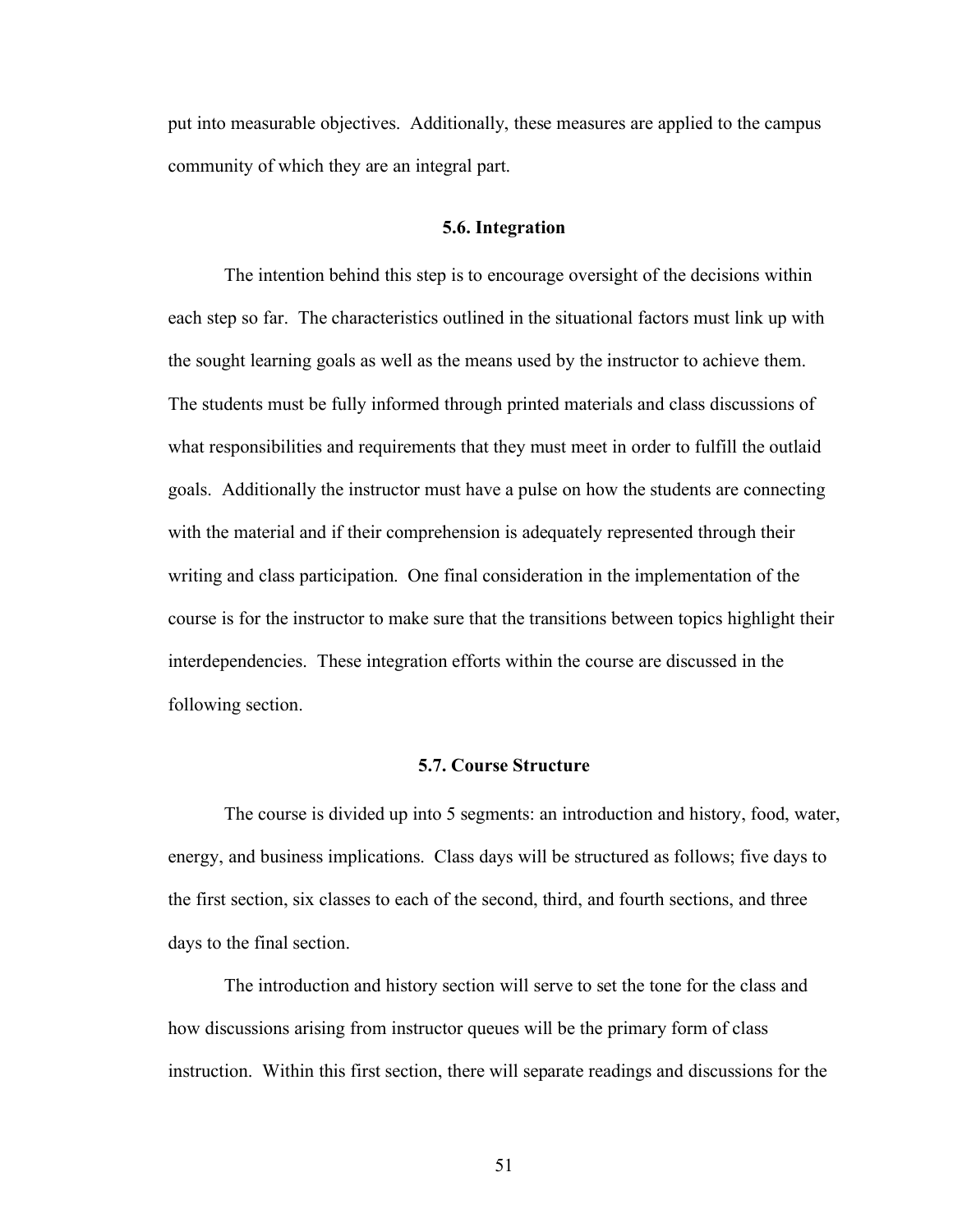three chief focuses of sustainability (social, economic, and environmental). The food section will focus on the human food system as well as other related agricultural topics, and it will transition out of the environmental aspect discussion on sustainability. The conclusion of the food section will have topics that have interrelations with water issues and thus will lead into the third section of the course. At the end of the water section, there will be two classes that will allow students to gain a better feel for the objectives of the final project with a guest lecturer and a group workday. The energy section will begin after this group workday. The final section will summarize the place of sustainability in relation to corporations and business interest. The final two days of class will be scheduled for final project presentations on sustainability indicator systems at the university.

#### **5.8. Instructional Strategy**

Instructional strategies were developed for each of the five sections in the course. Each section has a sequence of learning activities that occur both in and out of class that build upon each other through escalating levels of complexity and critical thinking requirements in the following manner. Informal journaling and class discussions lead by the instructor are followed by a student-directed discussion and an assignment that pushes students to pull together different concepts and apply to different aspects of their lives. The complexity of the main assignments increases over the three modules, challenging the students to think beyond themselves. The interactive nature of class dialogue will allow for a high level of communication about a student's progress with the material and knowledge retention. The instructional strategies were all integrated into the complete course layout, which is covered in the following section.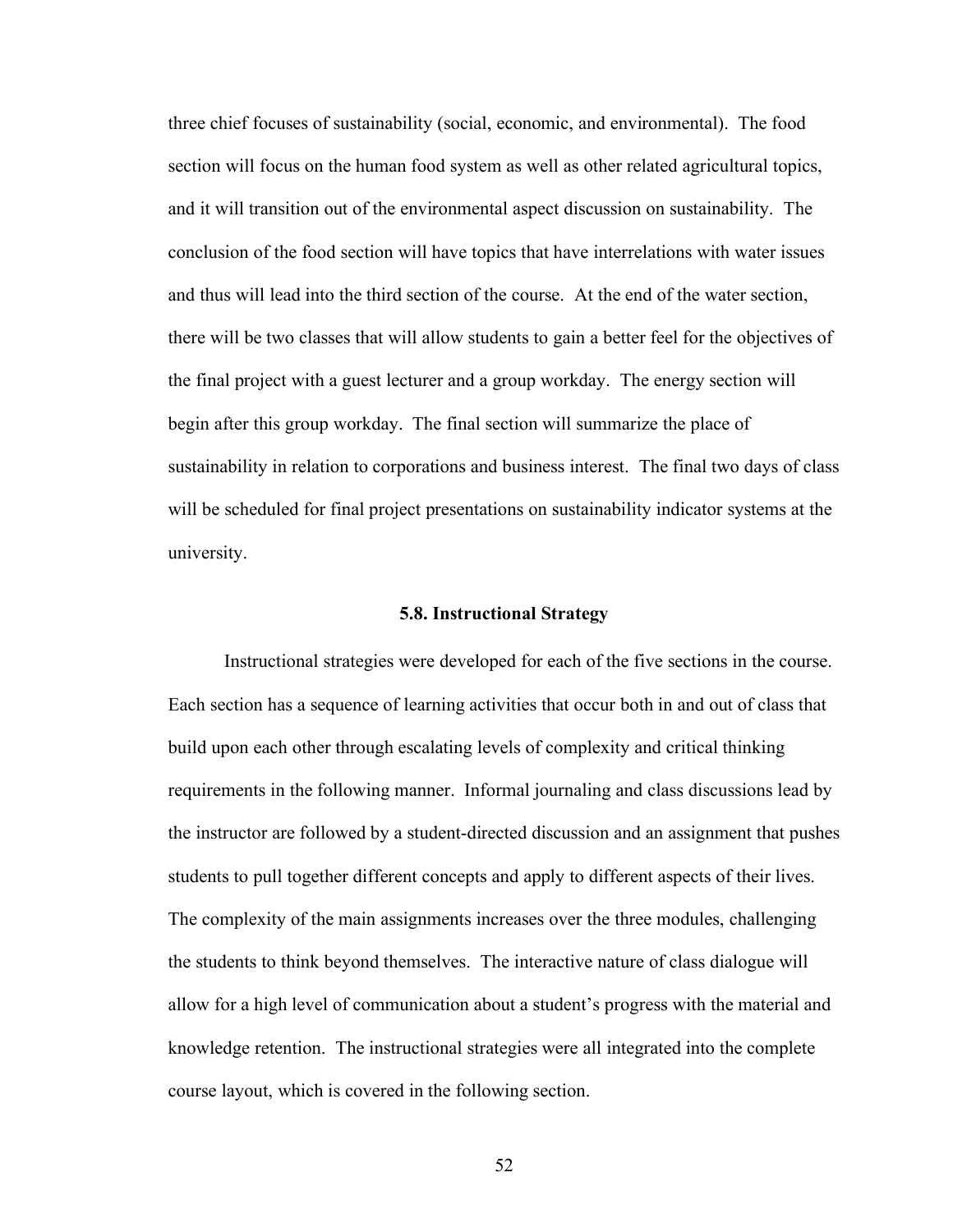#### **5.9. Creating the Overall Scheme of Learning Activities**

Fink advocates an illustrative technique to charting out in class and out of class activities over the course of the semester. This process works well in practice with open space and larger format sketch paper, but for the purposes of clarity and presentation, an outline format is used here to discuss the activities in class and the readings and assignments scheduled in between classes. There are several repeated class activities and assignments that will be introduced here and simply listed within the outline below within each module. There is a noticeable decline in reading and workload towards the end of the semester to provided adequate time for students to prepare their final projects.

- 1. Summary/Discussion Assignment- These are simple assignments two paragraphs in length. Students will need to find a current newspaper or magazine article dealing with the current class topic. They will spend time summarizing the article in one succinct paragraph. The second paragraph will be used to show awareness of interrelationships that exist within the story and outside of the story as preparation for a class Whiteboard discussion the following week.
- 2. Whiteboard discussion- Students will lead this discussion augmented with their completed assignments. The instructor will participate by means of charting notes on the whiteboard in a bubble chart format. This will provide an illustrative means of showing the interconnections within the articles and between various articles.
- 3. Module Assignment- A paper of two to three pages that will allow students to use the readings and class discussions as a means of exploring the subject and its relation to their personal lives and professions.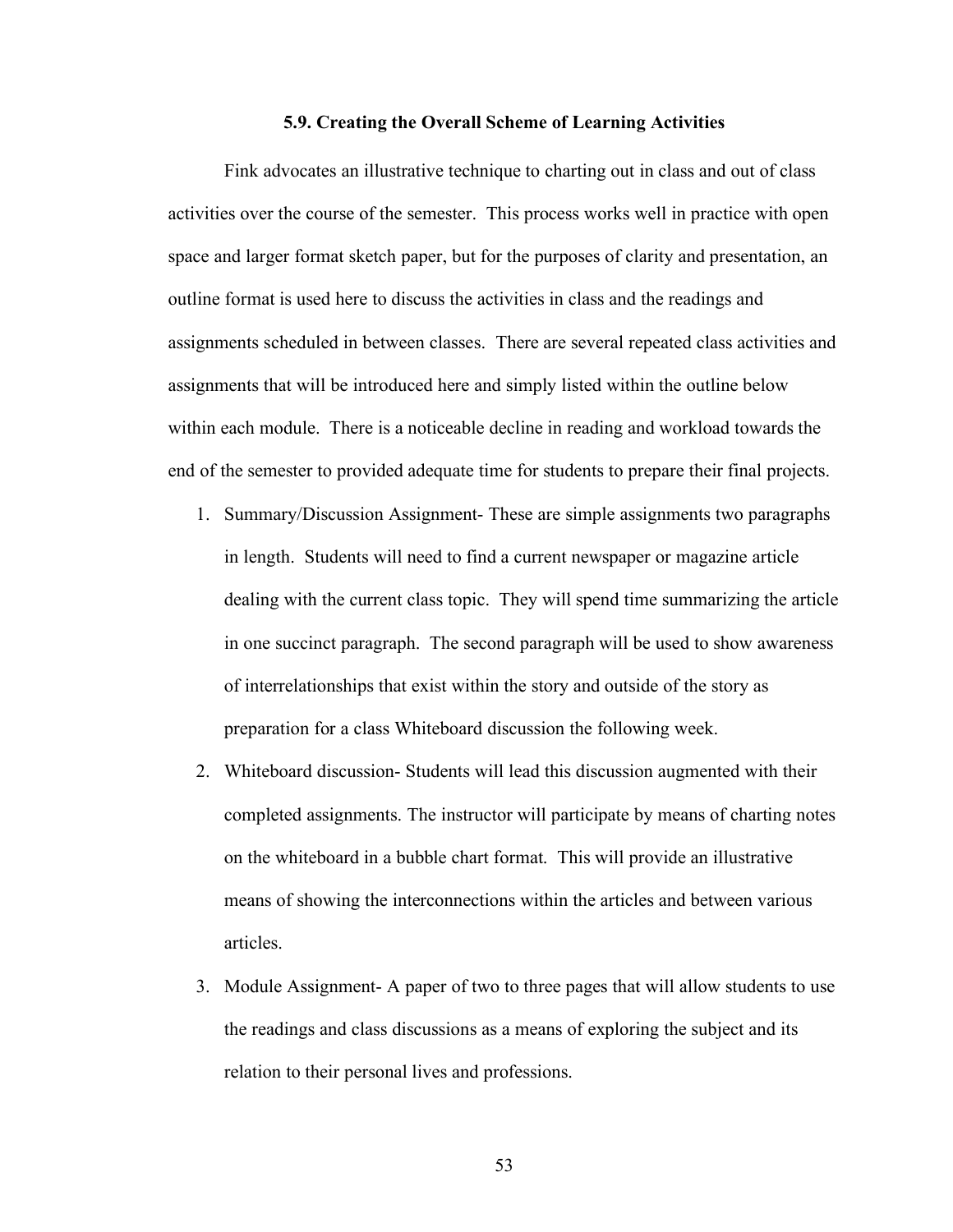## **5.9.1. Introduction**

Day 1

- Introduction, course overview, and syllabus distribution
- The assignments for the semester will be discussed, including expectations for the thoroughness and depth to which critical thinking is applied to all writing.
- An opening dialogue will allow both the instructor and students to express what their goals and expectations are for the semester

## *Readings*

- A section from Ray Anderson's A Mid-Course Correction that first presents sustainability principles and system stipulations, and then it follows with the seemingly counter-intuitive conditions that the current industrial system functions within.
- Donella Meadows paper, "Leverage Points: Places to Intervene in a System," which lays down a basis for systems theory and how to most effectively instigate change within a system.

## *Assignments*

• Each student will complete a personal Eco-footprint. A number of different organizations have these tools, and so there will be no recommendations made on which one to use in hopes that there will be some variety in the findings.

## Day 2

• Review of the students' Eco-footprints assignments. The importance of this exercise is to show the limitations of such a tool in its accuracy, but that it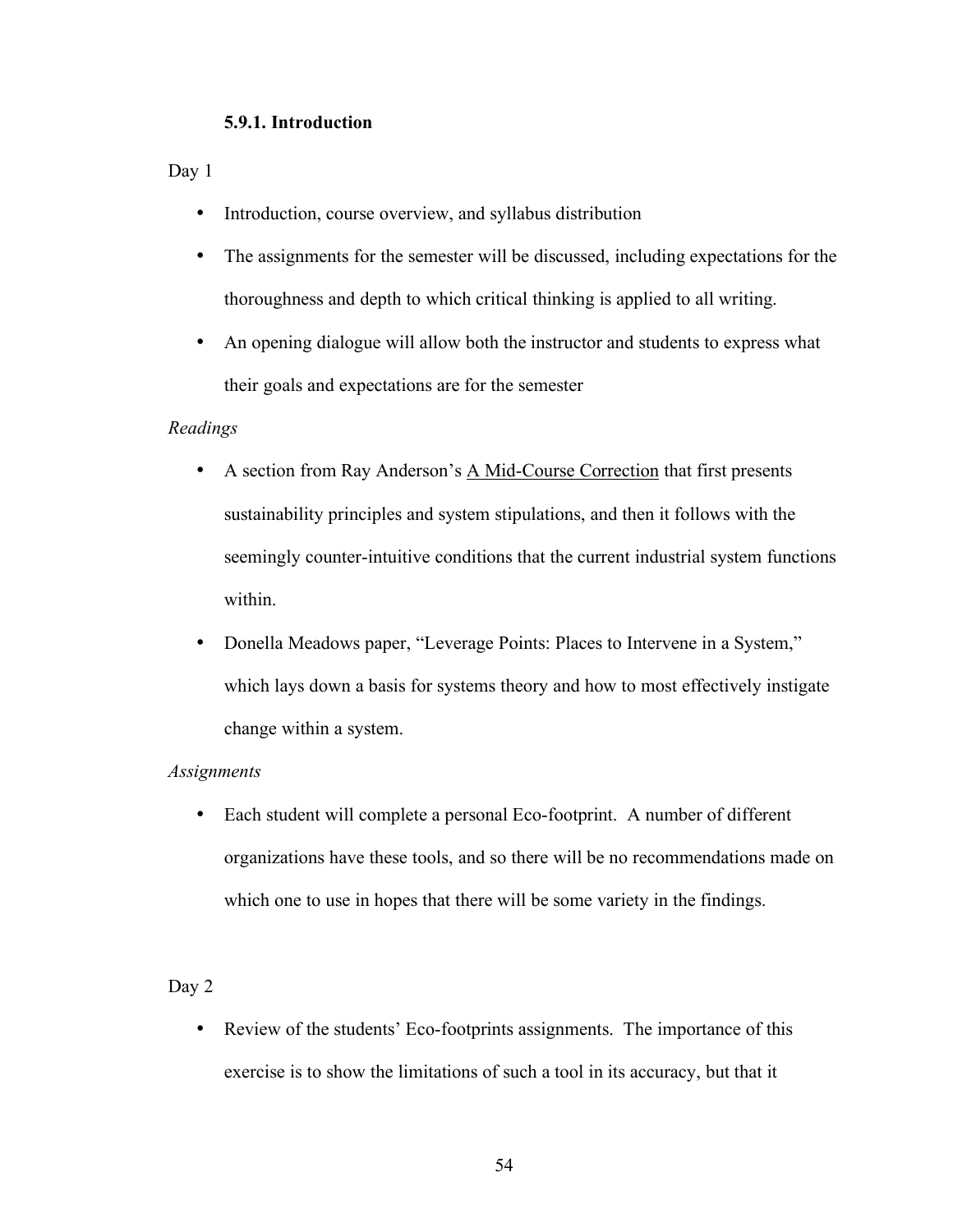provides a valuable lesson in understanding the impact of people's behavior. It can also serve as a baseline for actions to decrease one's footprint and a common metric that can be compared by different individuals and groups.

- A dialogue on initial impressions of sustainability and systems theory that students had already developed or that were influenced by the assigned readings.
- A lecture on the history, basic principles, and major influences on the sustainability movement. The three-legged stool analogy will be presented for the three facets of sustainability (social, economic, and environmental). Two significant points will be the equal importance for actions and concerns on a local and global level. Additionally, the significance of solutions that deal with behavior as well as those that deal with technology will be highlighted.

#### *Readings*

• Rittel and Webber's policy piece, "Dilemmas in a General Theory of Planning," covers the difficulty of finding solutions to human problems that are outside the hard sciences of physics and mathematics. This will provide a good transition into the social aspect of the sustainability discussion

#### *Assignments*

• Initial journal entry with personal interpretation and review/summary of class discussion

## Day 3

• Social aspects of sustainability will be covered including: poverty, social welfare and charitable efforts, varying forms of bigotry and discrimination, human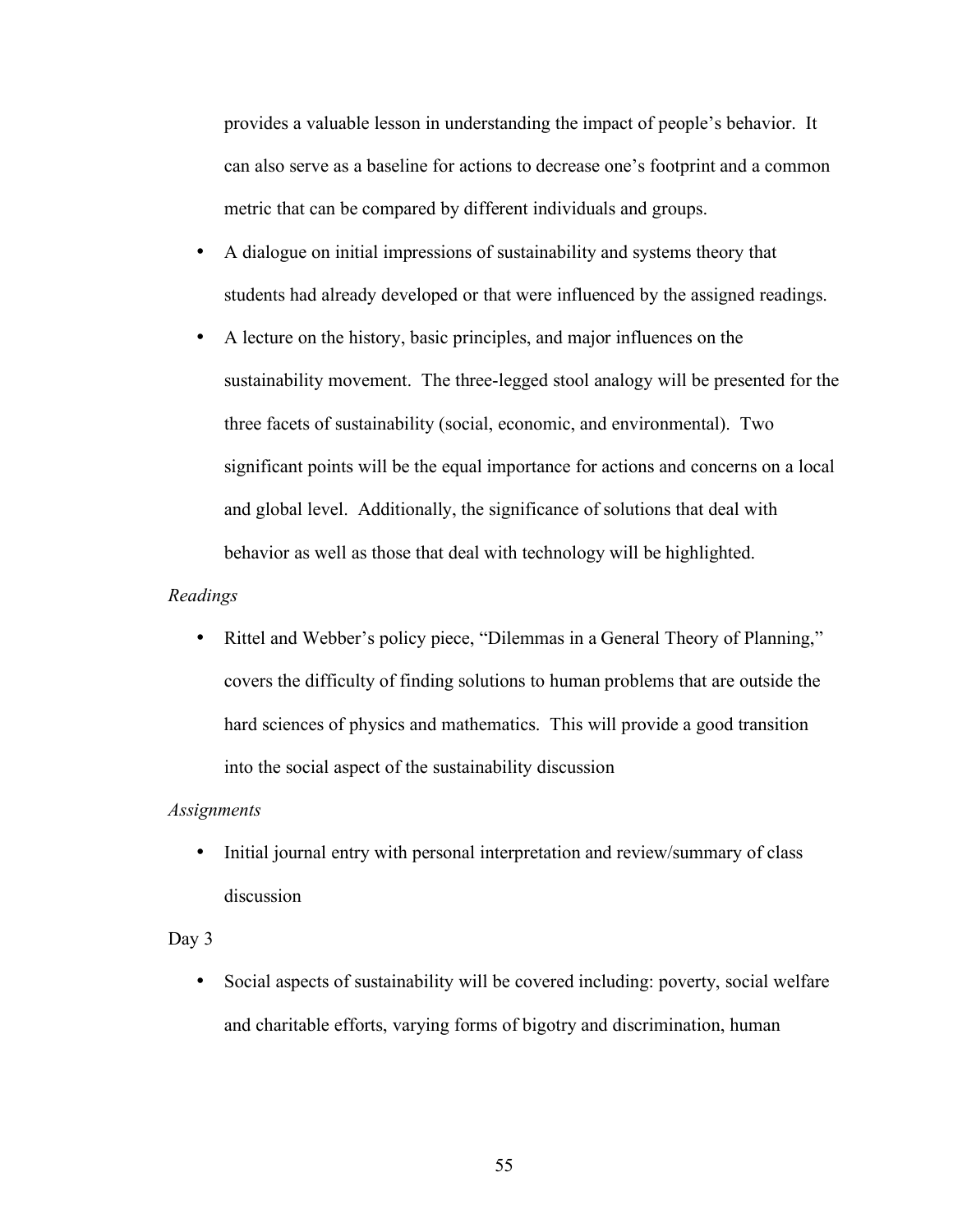trafficking, child labor, human health, political will and government representation, and the moral fiber of society.

• There should be mention of a historical timeline of social causes over the past 100-150 years to put into perspective the progress and continued efforts that are needed within the sustainability movement.

## *Readings*

• Herman Daly's "Economics in a Full World" provides an alternative way of interpreting the concepts of growth and development and a critique of the currently practiced form of capitalism.

## Day 4

- The economic aspect of sustainability will include discussion of the concept of externalities, credit systems, inflated condition of wealth in world markets, the implications of direct marketing, and finally the idea at the root of capitalism of infinite growth. Some of these concepts such as direct marketing will have overlap with the discussion of social sustainability in terms of influence over people's consumer choices. The final discussion of infinite growth will lead into actual constraints that are placed on this economic system by the biosphere.
- There will be some room for historical discussions of the development of various economic theories.

## *Readings*

• There is a piece on the International Fund for Agricultural Development's website, "Combating Environmental Degradation," that covers a range of current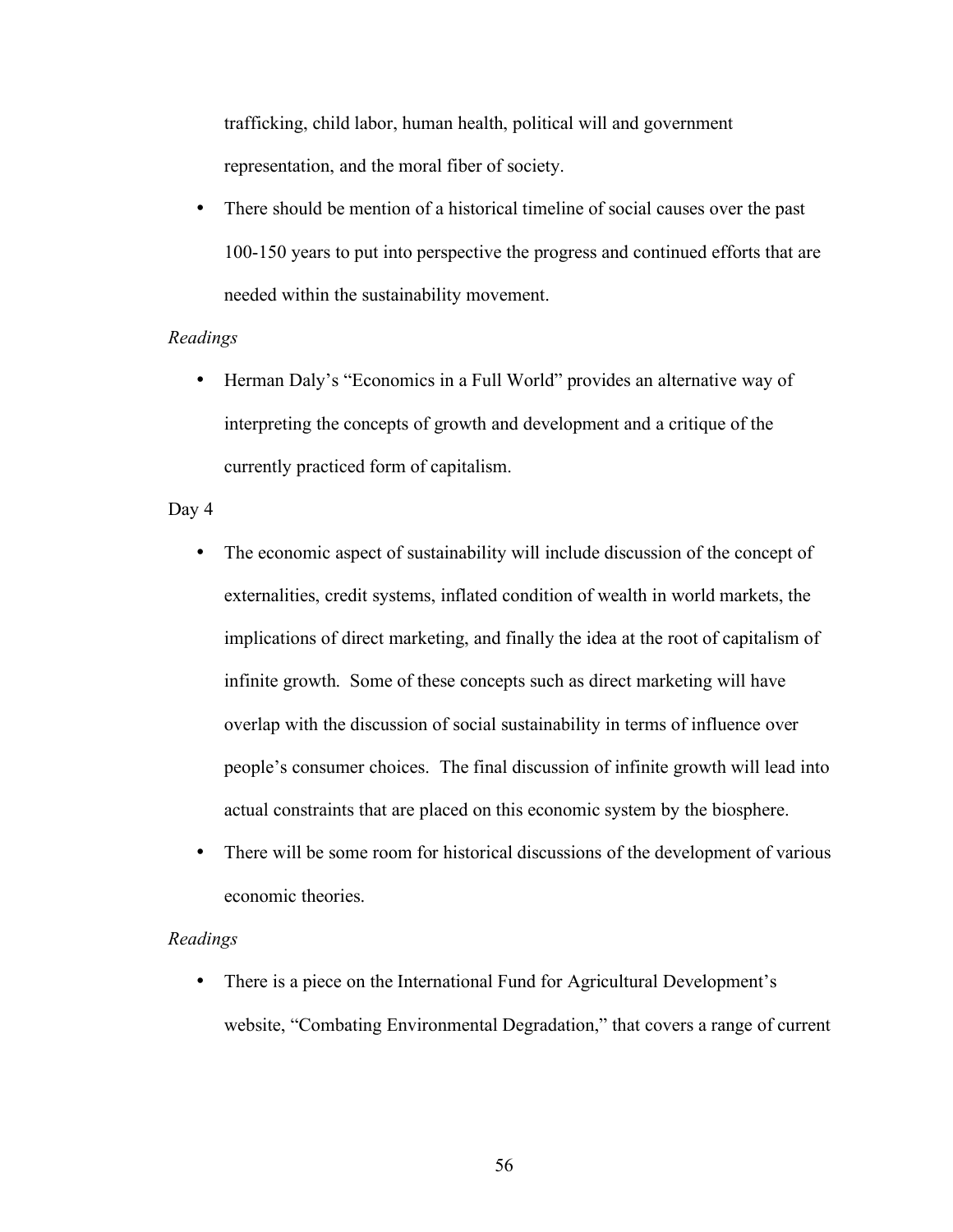environmental issues on the planet. It also provides an angle for social concerns on these matters.

Day 5

- The environmental aspect of sustainability is perhaps the easiest for students to comprehend. The human species is dependent on relatively clean air, water, and other basic resources for survival, and thus if those resources are no longer available, the collapse of many life forms would likely follow. Different historical moments in society and the environmental will be showcased such as Transcendentalist writing, the various environmental disasters that led to the development of the Environmental Protection Agency within the United States, and the current global situations that are confronting human society.
- Some basic principles of thermodynamics and ecology will be used within this section of the course in discussion of boundary conditions and system constraints.
- A transition towards the Food module will occur with the discussion of climate variability, the science surrounding it, and impact on human systems.

## *Readings*

• A large section of Michael Pollan's The Omnivore's Dilemma will be used over the course of the following module. This covers many different facets of the discussion on the sustainability of the human food and agricultural system.

#### *Assignments*

• The initial introduction of the final project will result in the formation of four groups. The project will be the development of a sustainability indicator system for the university. Students will be provided with some guidance on where to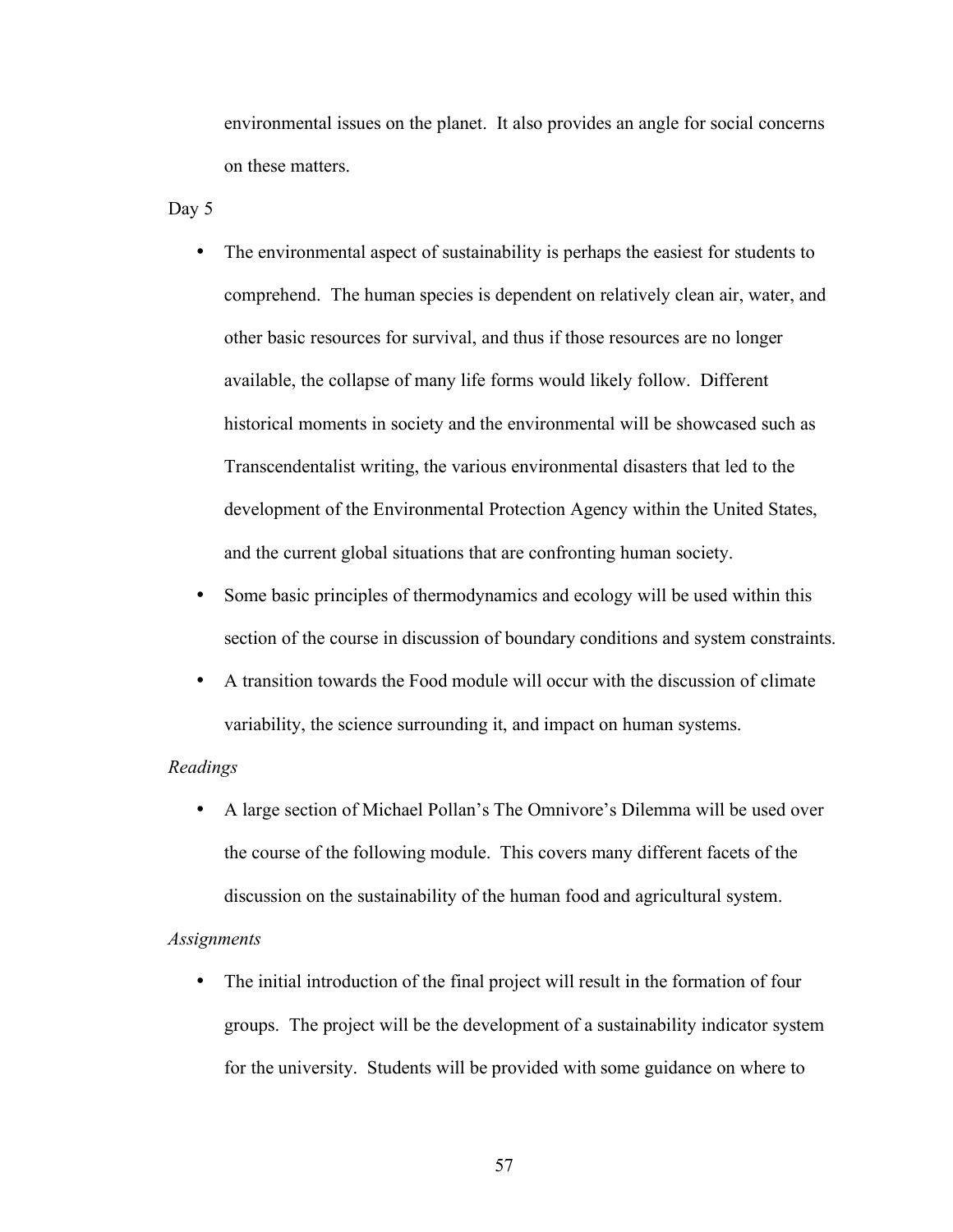seek out resources on similar indicator systems (Harvard, New York University, Penn State, and Yale), but they will largely be responsible for the research and development of this system. A distinction that must be made between some of the referenced efforts and this project is that the others largely focus on environmental performance measures. Later in the semester, a school representative will speak to the students about what the official university stance is on sustainability. Along with this, students will look at the school's setting, the surrounding community, and the general make-up of campus to develop these indicators.

• Students will be asked to hold an initial meeting after this class to discuss the project with their group and write a group journal entry. This will be submitted to the instructor for review but not for a grade.

#### **5.9.2. Food**

# Day 6

- Historical account of human connection to the food and agricultural systems
- Scientific and technological developments that have altered that connection.
- The implications of nutrition, pollution, and immigration on the current food system in both the developed and the developing world

## *Readings*

• Continued reading from the section of Pollan's The Omnivore's Dilemma.

# Day 7

• Initial student impressions of Pollan's writing.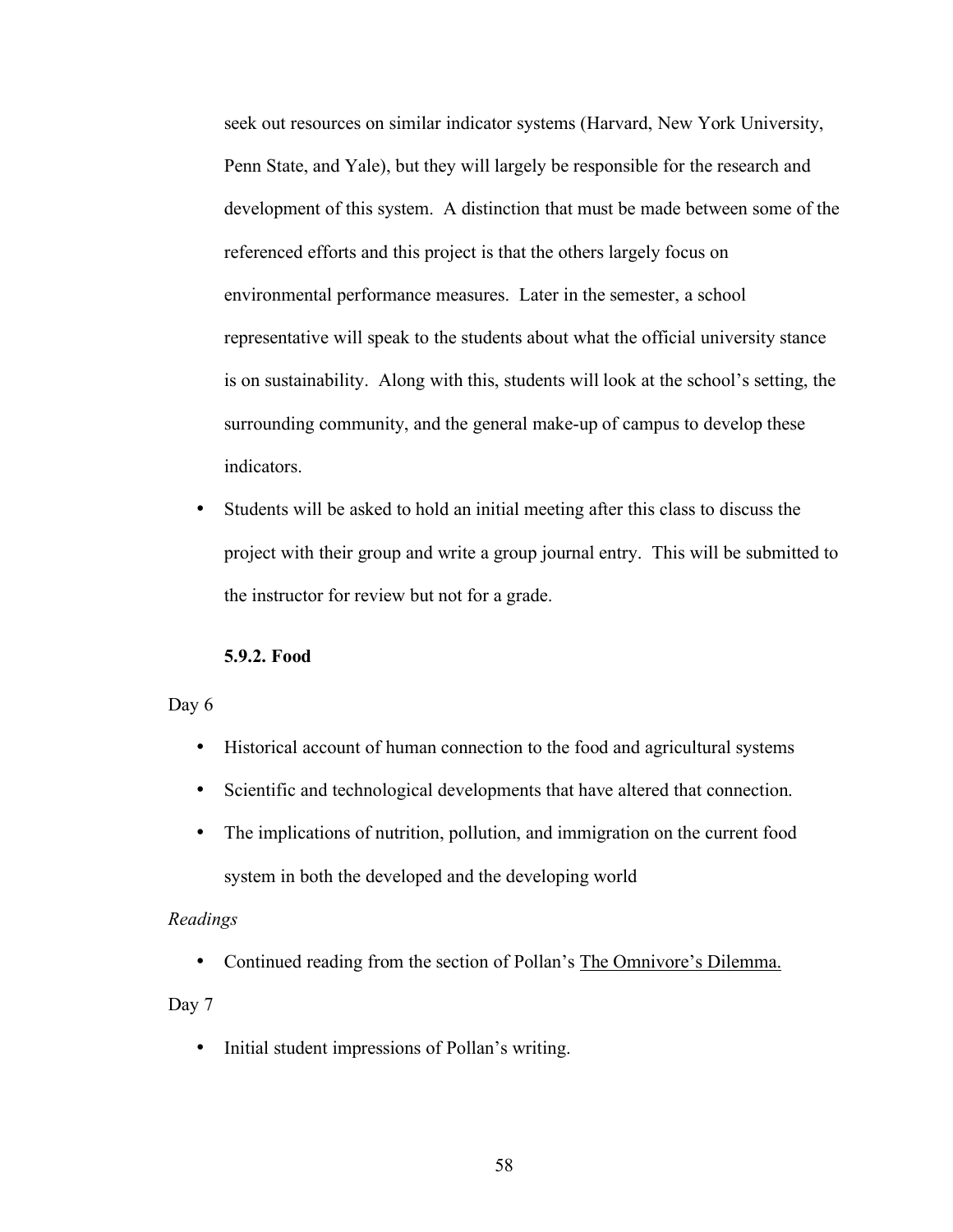- Seek to find their understanding of why it was chosen and its connection to the focus of the course.
- Discussion of different operating systems for food production within the United States and around the world.

# *Readings*

• Continued reading from the section of Pollan's The Omnivore's Dilemma.

# *Assignments*

• Journal entry on a personal connection with food. This could be some sort of connection to a farm, family style meals, or the experience of international traveling and eating.

# Day 8

• Guest Speaker: An individual or a panel will discuss community and school gardens.

# *Assignments*

• Summary/Discussion Assignment #1 on food or agriculture

# Day 9

- Discussion of current and future issues such as effects of climate change, genetically modified organisms, food-fuel controversies, long distance shipping and transportation of food, government legislations and regulations
- Potential solutions for these issues will be discussed such as adaptive growing techniques at the Land Institute, increased levels of local production, reworking of tariffs and subsidies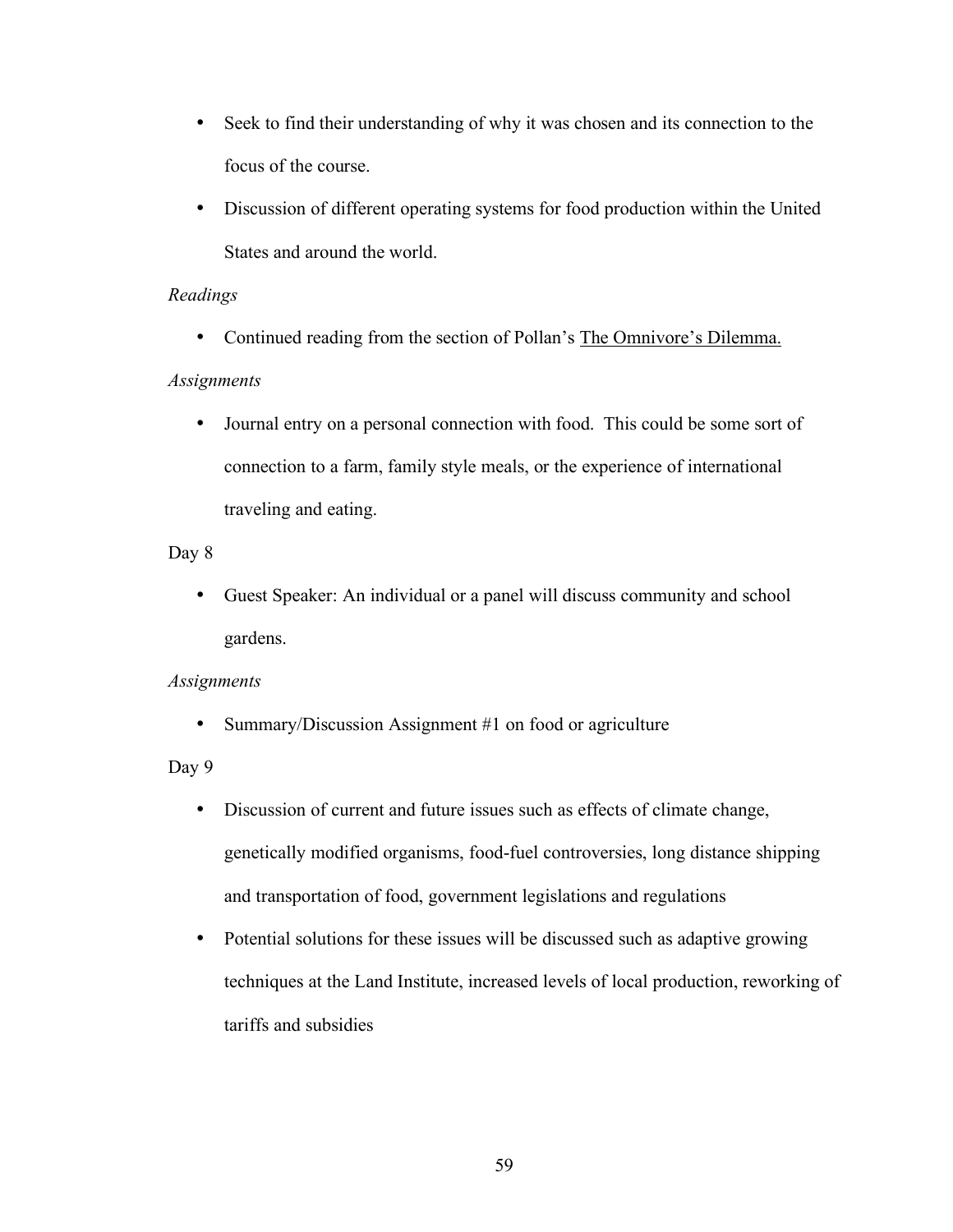#### *Assignments*

• Module Assignment #1 is on the symbiotic relationships discussed within the Pollan reading and how such relationships can be taken advantage of in one's own life and work.

## Day 10

• Whiteboard discussion of Summary/Discussion Assignment #1

#### *Readings*

• A National Geographic article by Charles Mann discusses food production but with more emphasis on the importance of soil health to the process. This highlights an aspect of food production that students might be ignorant of.

Day 11

- There will be time for a brief reflection on Module Assignment #1. This will give the instructor and students time to raise any concerns or issues that were encountered in the completion of the assignment.
- A range of issues that connect with both food and water will wrap up this module. Pesticides, fertilizers, and top soil loss are examples of such issues. These three are, in fact, responsible for 'dead zones' within bodies of water around the world. These 'dead zones' are areas where environmental pollutants or contaminants limit the ability of some species to properly function and often leads to their extinction.

#### *Readings*

• United Nations Development Programme (UNDP) produced a report in 2006 that covers a range of different issues associated with water. Students will be asked to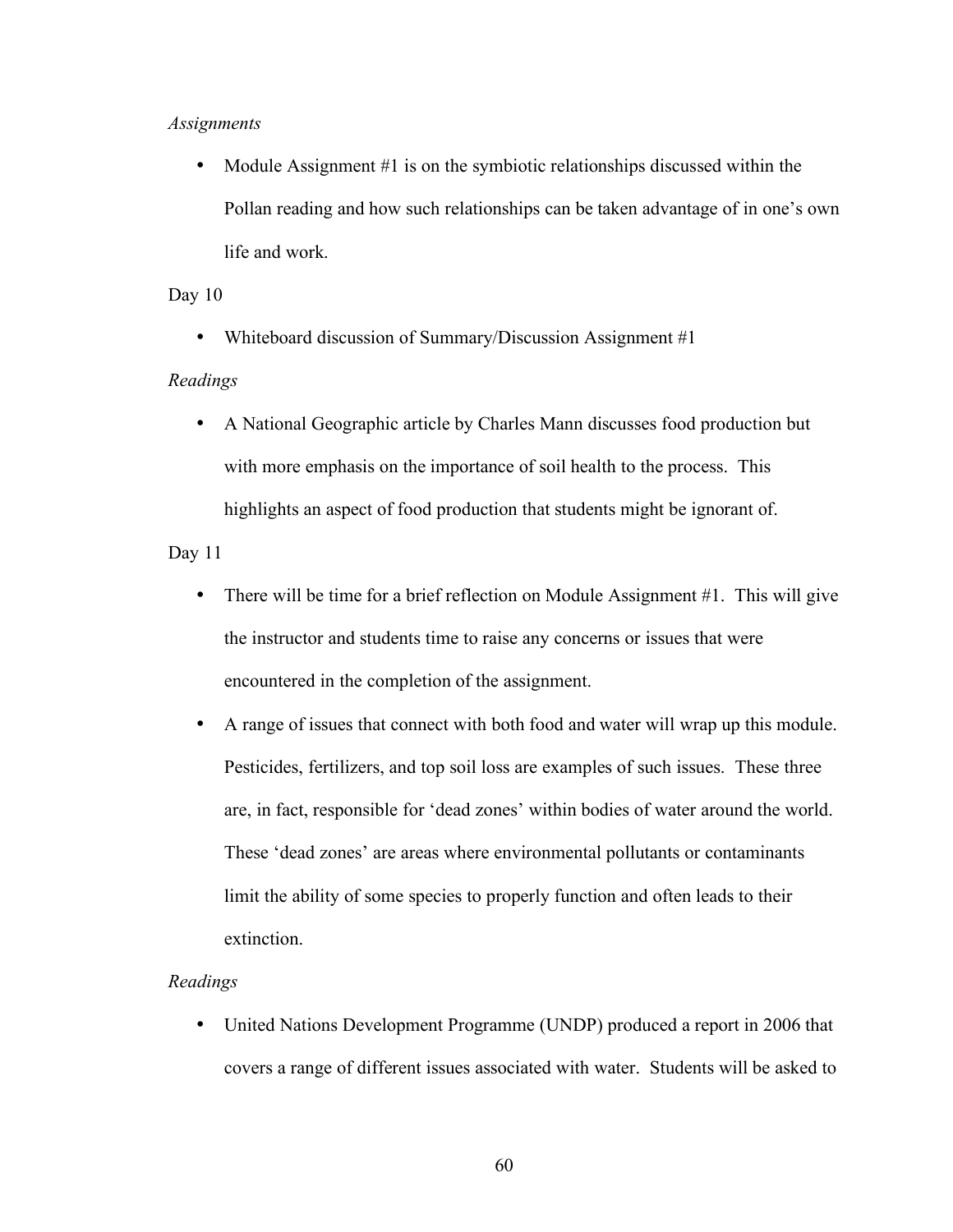look through the document and find a particular issue that they would like to discuss.

# **5.9.3. Water**

# Day 12

- The introduction to the water module will give students a review of the issues discussed at the end of the food module with greater emphasis placed on the impacts to water systems.
- A number of issues concerning the state of different water systems and the species which depend upon them will be discussed. Additionally, Man's connection and dependence upon water will be presented, as well as some of the recent developments in the move to privatize and market water.

# *Readings*

- Additional time to read from the UNDP report and prepare for class discussion
- There is an article by Ben Block on how potential environmental liabilities, abandoned coal mines, are actually providing the means to an alternative economy of aquaculture.

# Day 13

- Open discussion of issues within the UNDP report, which the students wish to talk about
- Discussion about the aquaculture article will lead to talks about the importance of rehabilitation efforts for water systems and the ecosystems in and around them.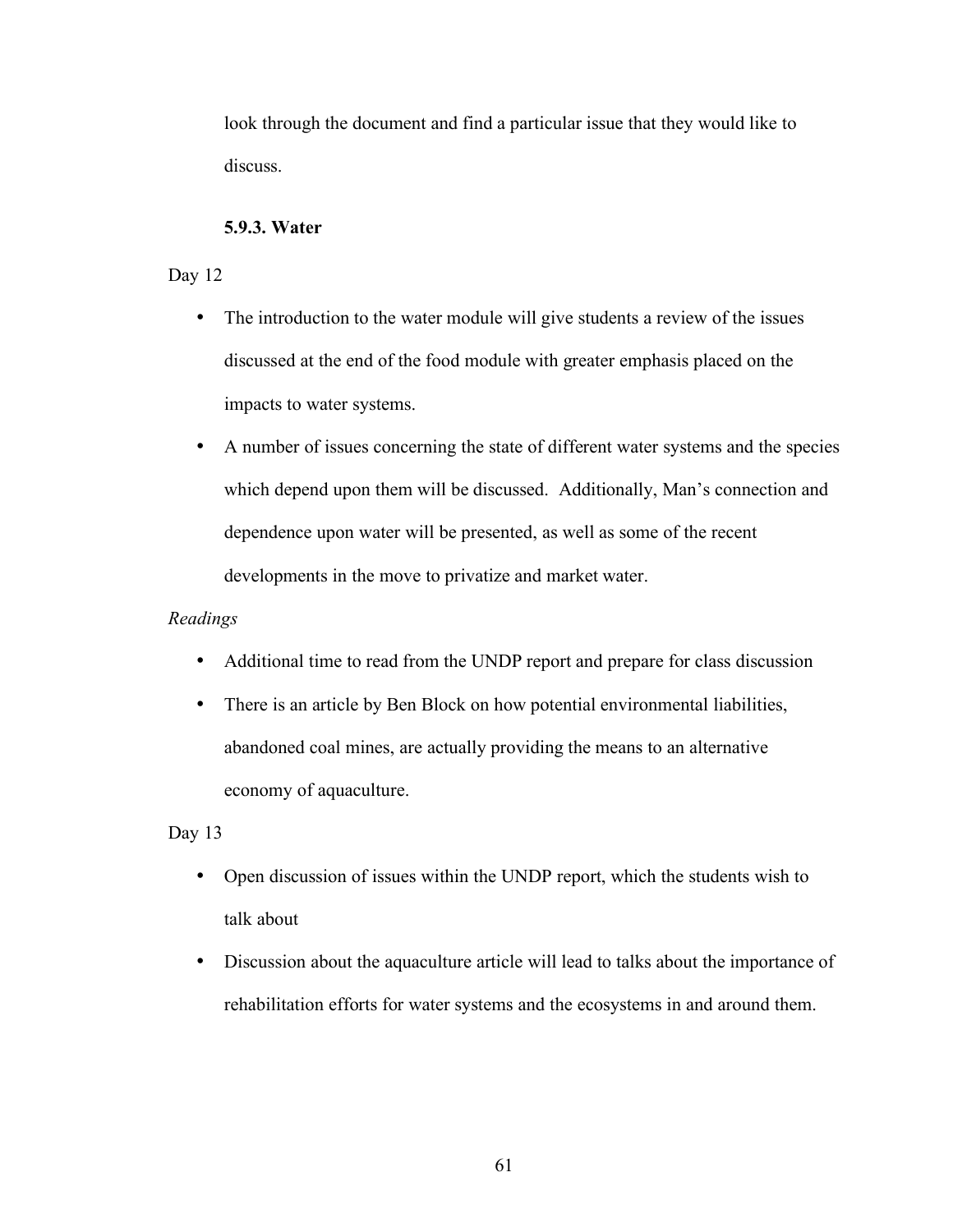# *Readings*

• Paul Hawken, Amory and Hunter Lovins have made their book, Natural Capitalism, available online for free access. One of the chapters focuses on water, and although it is relatively brief, it covers a range of important topics and solutions.

# Day 14

• Guest Speaker: A speaker will discuss the various water issues around the world. The talk will focus on the role of engineering in providing water to people and the policies that influence how water is distributed.

# *Assignments*

• Summary/Discussion Assignment #2 on water issues

# Day 15

- Follow-up with any questions remaining from the previous guest speaker.
- Examine the issues related with climate change such as rapid glacial deterioration, fluxes in oceanic water cycles, and droughts.

# *Assignments*

• Module Assignment #2 is on the differences between water issues in the developing world and in the developed world. This will involve looking at historical developments treatment and sanitation in addition to present policies and environmental influences.

# Day 16

• Whiteboard discussion of Summary/Discussion Assignment #2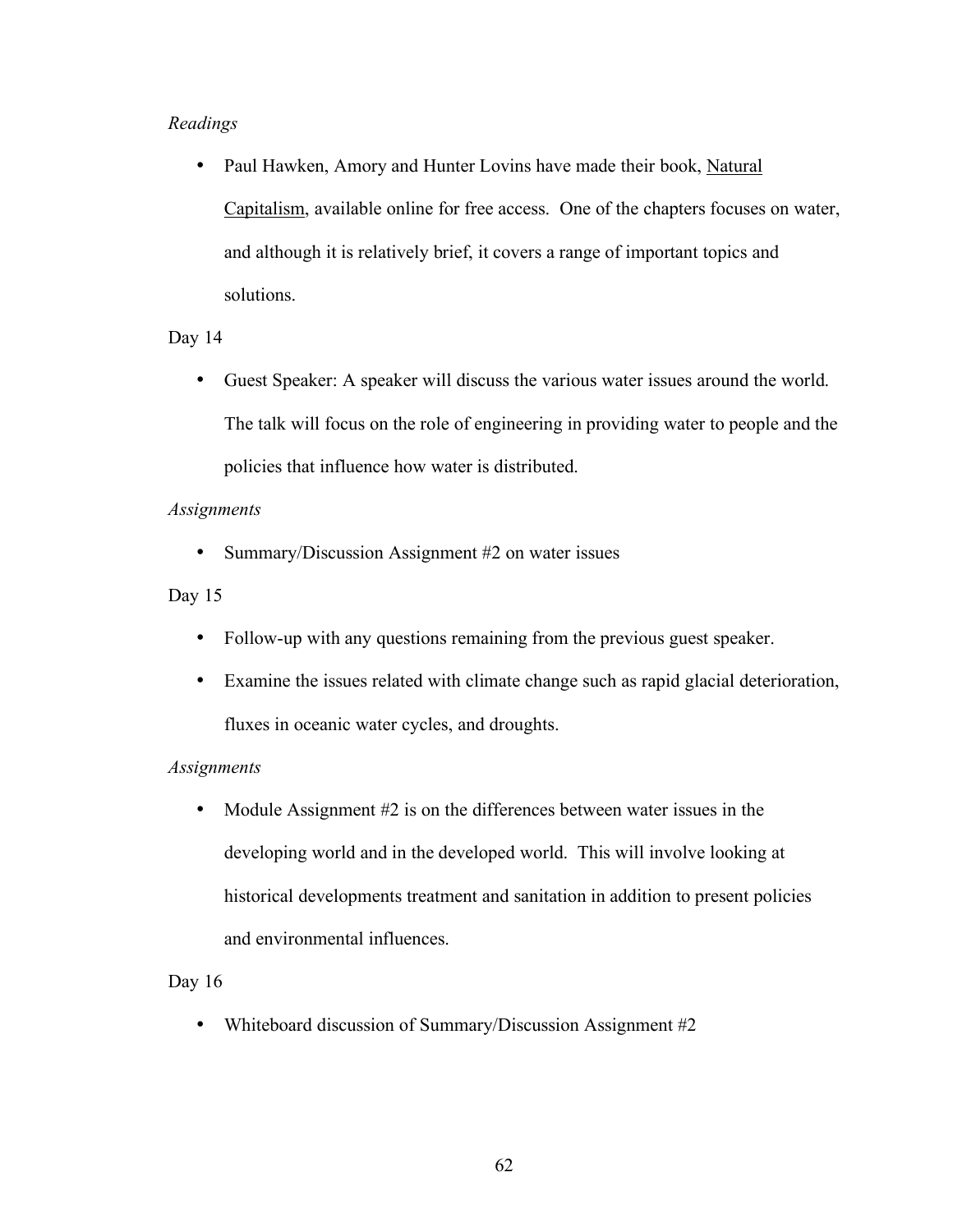Day 17

- A range of solutions will be presented for both the developing world and the developed world. Students will be able to add to the discussion with the research and work they put into their Module Assignment #2.
- These solutions cover a range of different technologies that have been shown to be successful when implemented. Some examples are groundwater pumps that function with the mechanical energy from a children's seesaw and other playground devices, grey and black water systems for water reuse, and cheaply distributed handheld filtration systems.

# **5.9.4. Final Project Work**

Day 18

• Guest Speaker: Campus Sustainability Director or appropriate position for that particular university. It would be beneficial to have multiple perspectives on the topic of sustainability efforts at the university and what is the mission of the upper administration and other influential bodies. This will provide the students with some ideas of how to craft their final projects.

Day 19

- Brief review of message and talking points from previous class's guest speaker(s)
- Groups split up to discuss development of sustainability indicator system for final project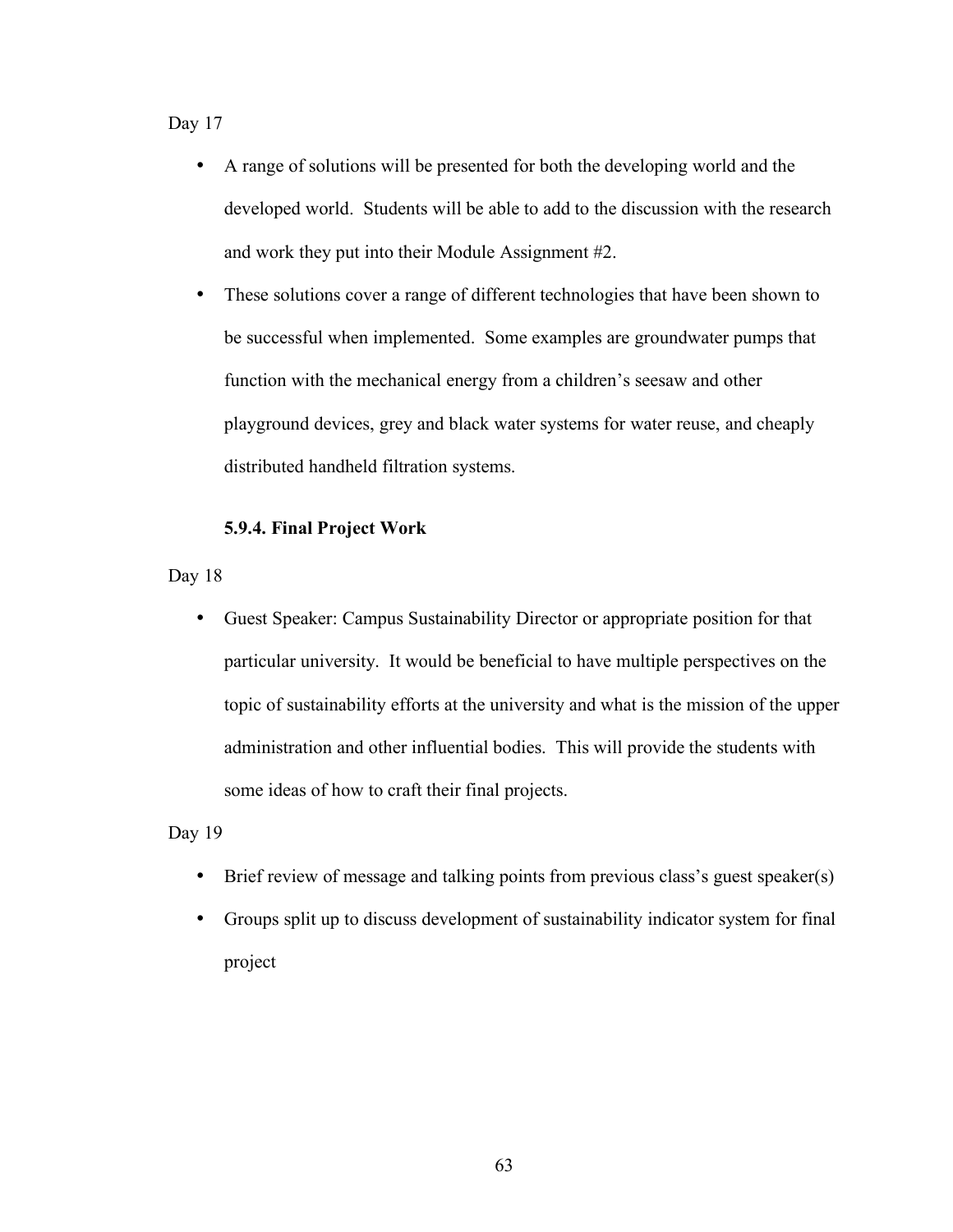#### **5.9.5. Energy**

Day 20

- Historical perspectives on human energy use in both a pre- and post-industrial sense. This will link back to earlier readings, which discussed society's dependence on cheap, readily available, and high energy content fossil fuels.
- Expand this discussion to include all the associated issues that result from the use of fossil fuels. Relations can be made back to the water module through the presentation of events such as oil spills, toxic metal runoffs in streams in Appalachia from mountain top removal, and pollutants and greenhouse gases resulting from the combustion of various fossil fuels.

#### *Readings*

• Elizabeth Kolbert wrote an article about her visit to a Danish island where residents have made innovative and forward thinking decisions that have nearly eliminated their need for outside sources of energy. The article also includes discussion of the practicality of all of humanity reducing carbon emissions associated with their lifestyles.

Day 21

• The discussion of sustainable energy strategies covers a breadth of different fields and areas of interest. Students would likely be highly interested in various engineering applications that are in use or in development. The discussion must certainly include the business rationale for the development and implementation of these technologies. Government regulations and incentives can each have serious effects on how and when these technologies are released or become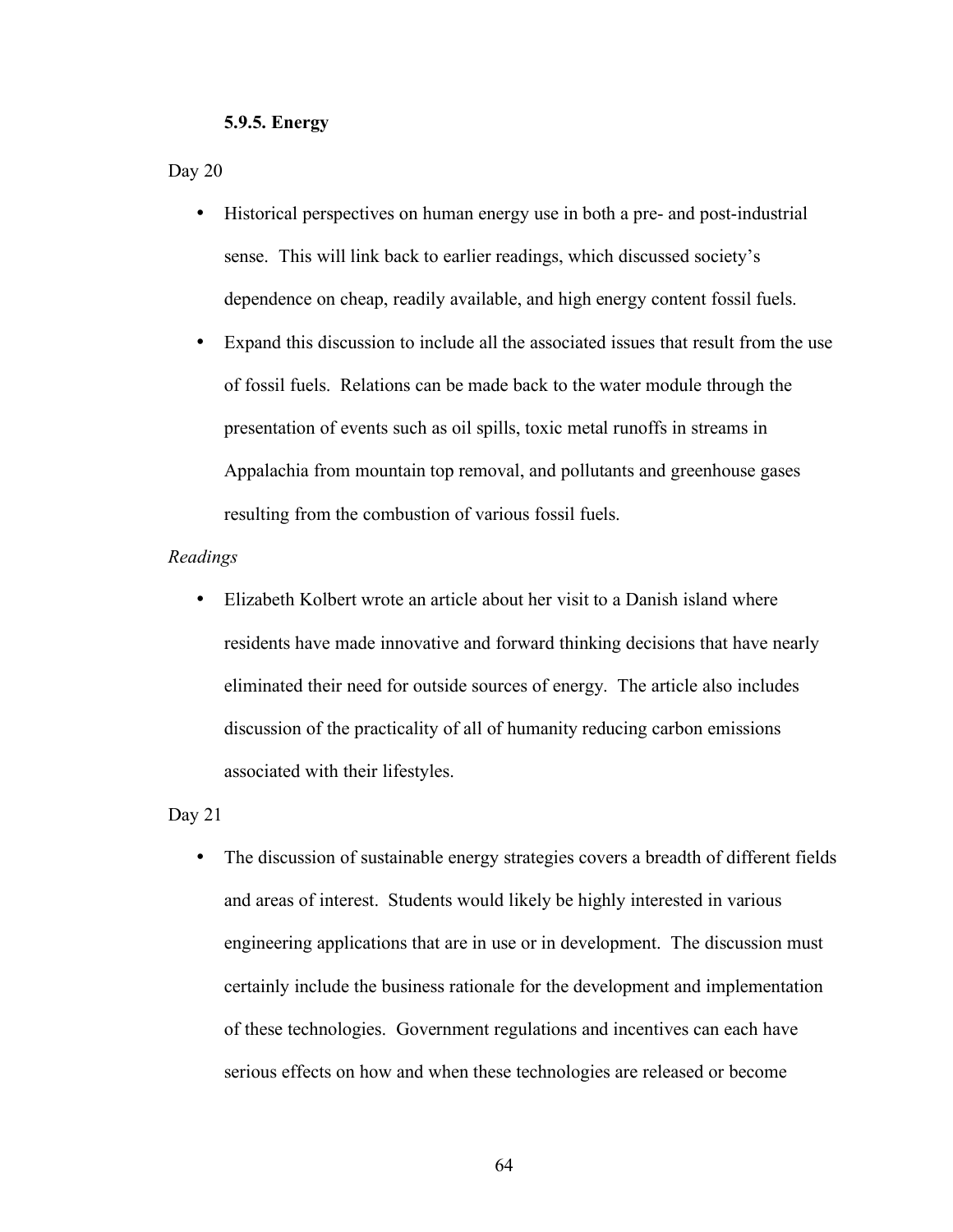commonly available and affordable. This discussion is intended to spark interest within the students in preparation for a later guest speaker that will provide more depth to this topic.

#### Day 22

- There will be a discussion of traditional means of energy production and what alternatives are and will be developed that could reduce their environmental impact. These can be focused on pollution prevention technologies, as well as improvements to performance and efficiency.
- The role of behavior and opportunities for education within schools and the community will also be in this class discussion.

## *Readings*

• Sections from Plan B 3.0 by Lester Brown that cover a breadth of energy topics such as transportation and different emerging technologies.

#### *Assignments*

• Summary/Discussion Assignment #3 on energy

## Day 23

• Guest Speaker: A speaker will lead a discussion on energy as it relates to the transportation sector. This will include topics such as alternative fuels, innovative vehicle designs, and the use of informational systems to reduce vehicle fuel use.

#### *Assignments*

• Module Assignment #3 will have students discuss how energy uses and sources have changed in their lifetime from their grand parents lifetime. They will then write about what changes they foresee happening in the next forty years due to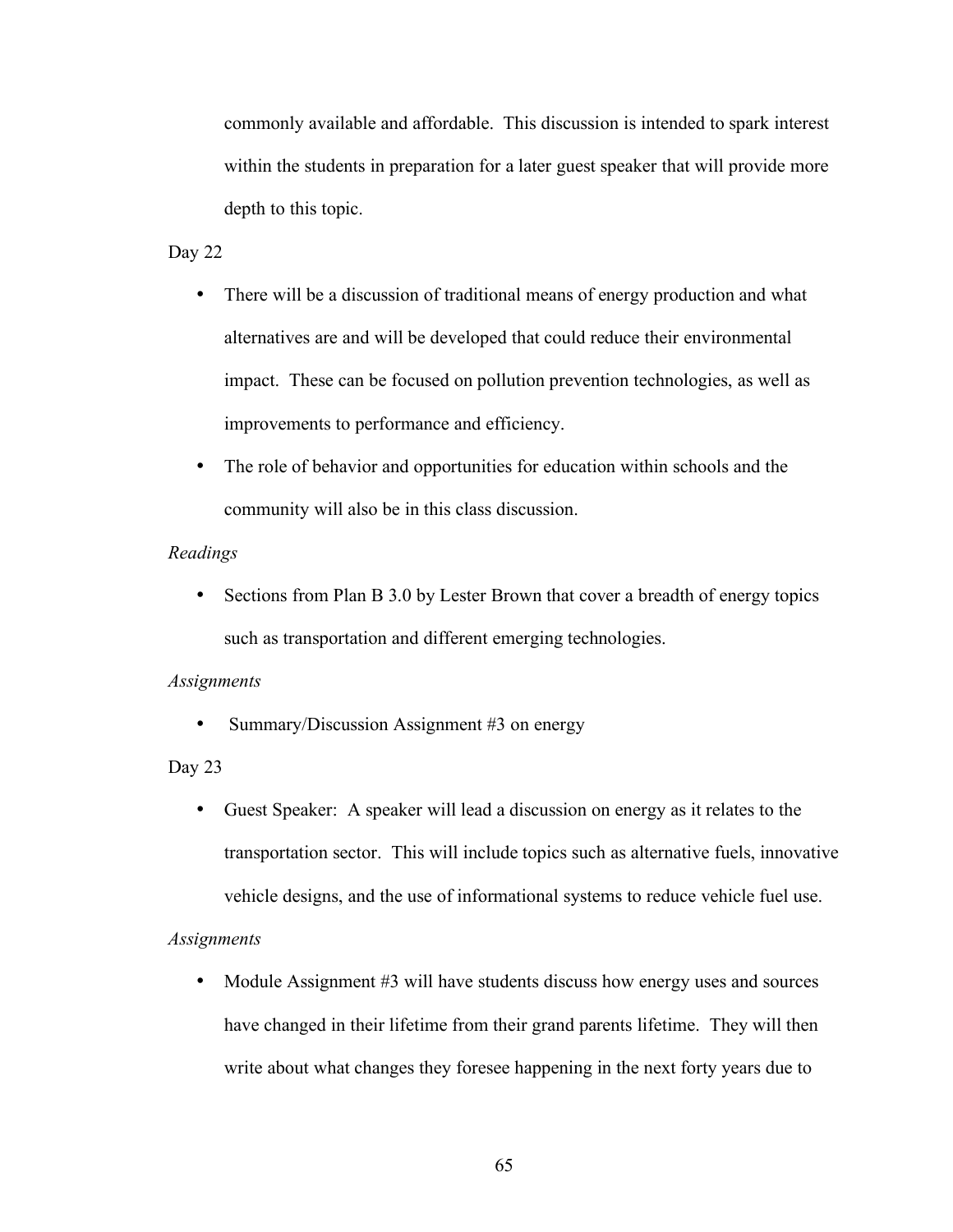resource scarcity, environmental degradation, and governmental regulations. Special mention will be made about connection between energy, food production, and water management.

## Day 24

• Whiteboard discussion of Summary/Discussion Assignment #3

# *Assignments*

• Another group journaling effort on the progress of the final project. A meeting with the instructor will be scheduled the following week for any final concerns or questions by either party.

# Day 25

• Guest Speaker: Speaker(s) will present on emerging technologies in the area of renewable energy and the difficulties or opportunities in making them accessible to a broad range of consumers.

# *Readings*

• The introductory chapter from Natural Capitalism will serve as the reading to introduce students to the redefinition of business and industry in a more sustainable manner.

# **5.9.6. Business Implications**

# Day 26

• Natural capitalism as a concept and not just the title of the book will lead off this final section of the course.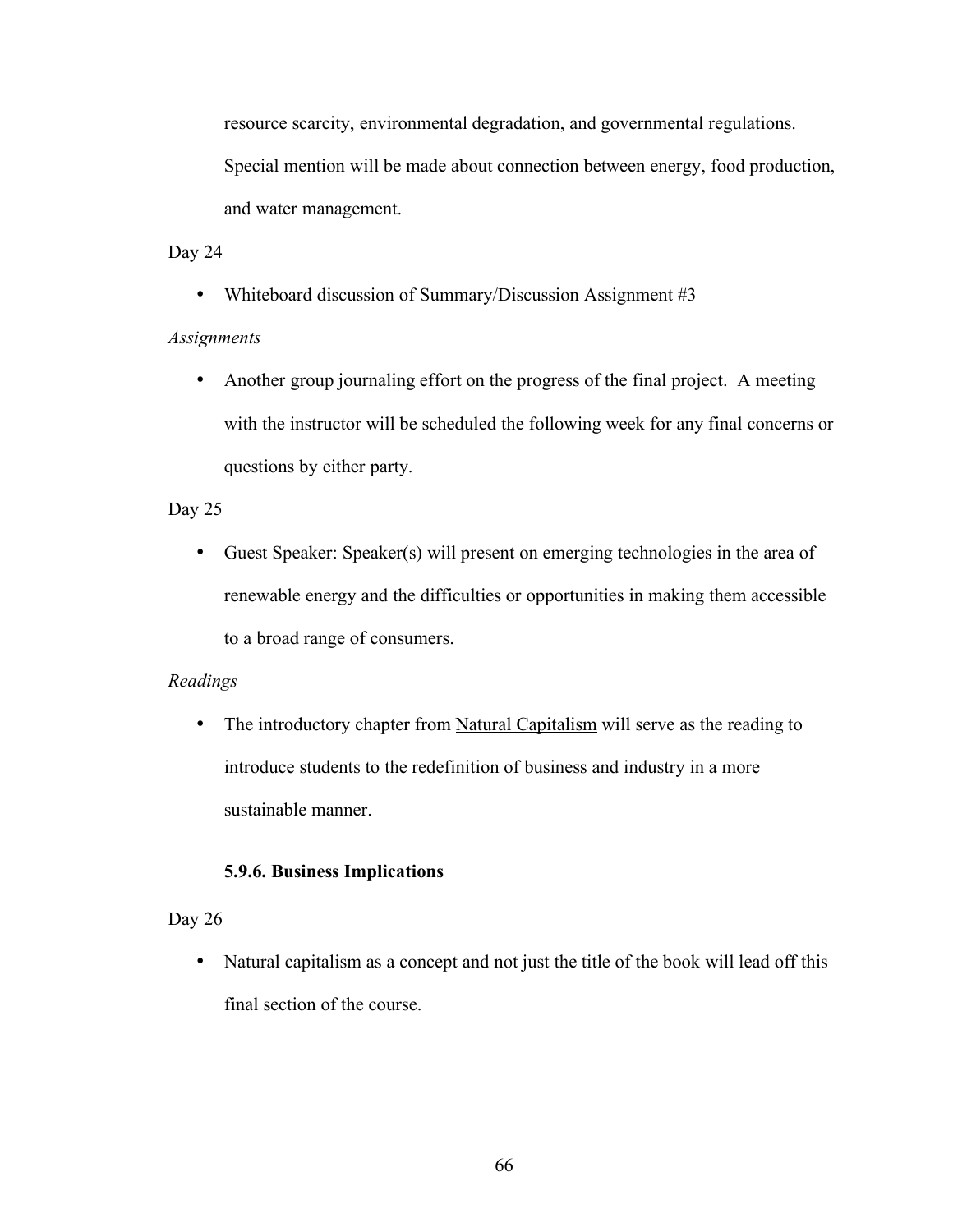• Other ideas and practices such as industrial ecology and triple-bottom line accounting will be introduced and followed up with practical examples from the real world.

### *Readings*

• William McDonough and Michael Braungart's Cradle to Cradle is a seminal work in the field of sustainability and innovation. The entire book should be read, but the chapter used here will provide students with some perspective of how motivations behind design and within business are changing. However, some of these approaches might not be fully comprehended and need to be reconsidered.

### Day 27

- Discussion of the previous reading will lead to providing students with the opportunity to comment on shortcomings or truly innovative ideas in their respective fields.
- Some videos from Interface Global, a carpet manufacturer and leader in corporate sustainability, will be shown. Some additional discussion will focus on the model of enterprise, which Interface has switched to over the past decade.

#### *Assignments*

• Students will be asked to write a journal entry about their thoughts on the reengineering and re-designing of products and the re-thinking of business operations and practices.

#### Day 28

• There will be discussion of the public dilution of the concept of sustainability, organic, and green. These have all become highly marketable terms and as such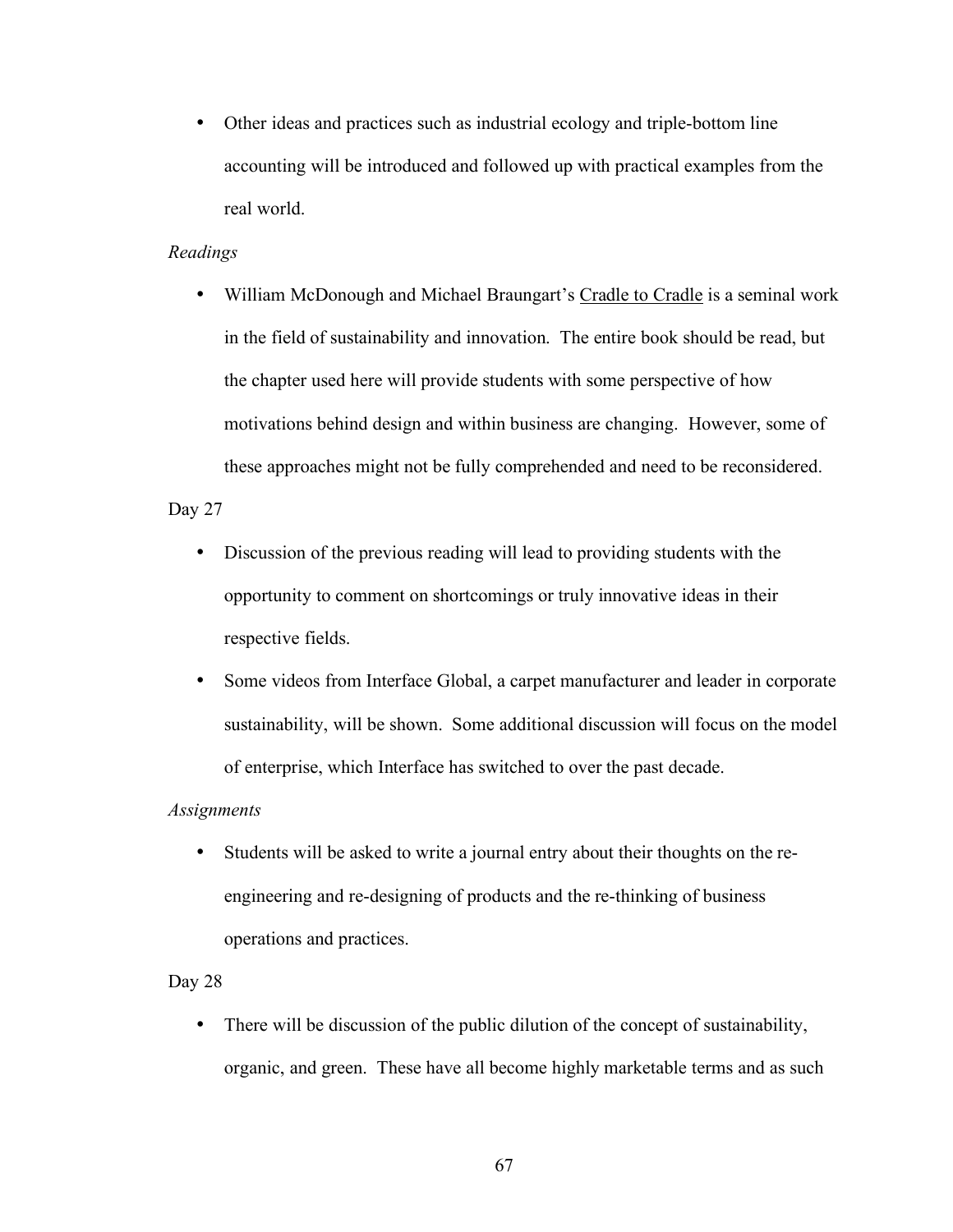have lost some of the integrity, which their original application held. Loosening of regulations through government legislation also will be linked in relation to lower standards imposed on goods and services.

• A final dialogue will give students a chance to describe how their interpretations and attitudes changed over the course of the semester. The instructor could have some interesting feedback for the students as well about the evolution of their efforts shown in class and through their assignments that could be valuable to the students in future learning endeavors.

#### **5.9.7. Final Presentations**

Day 29

• Two student groups will have time to give their presentation on the sustainability indicator system at the university, which they developed over the course of the term. Each group will present for thirty minutes with ten minutes provided for questioning after each presentation.

Day 30

• The remaining two groups will give their presentations in the same format.

#### **5.10. How Are You Going to Grade?**

Communication, both written and oral, is at the heart of the core of competencies for this course. The very idea of sustainability requires for every voice and concern to be heard. Therefore, there is no excuse for students not to participate in discussions. Additionally, the complexity of situations that will be examined requires that the students' writing be clear and well-supported. The two major pieces for the course in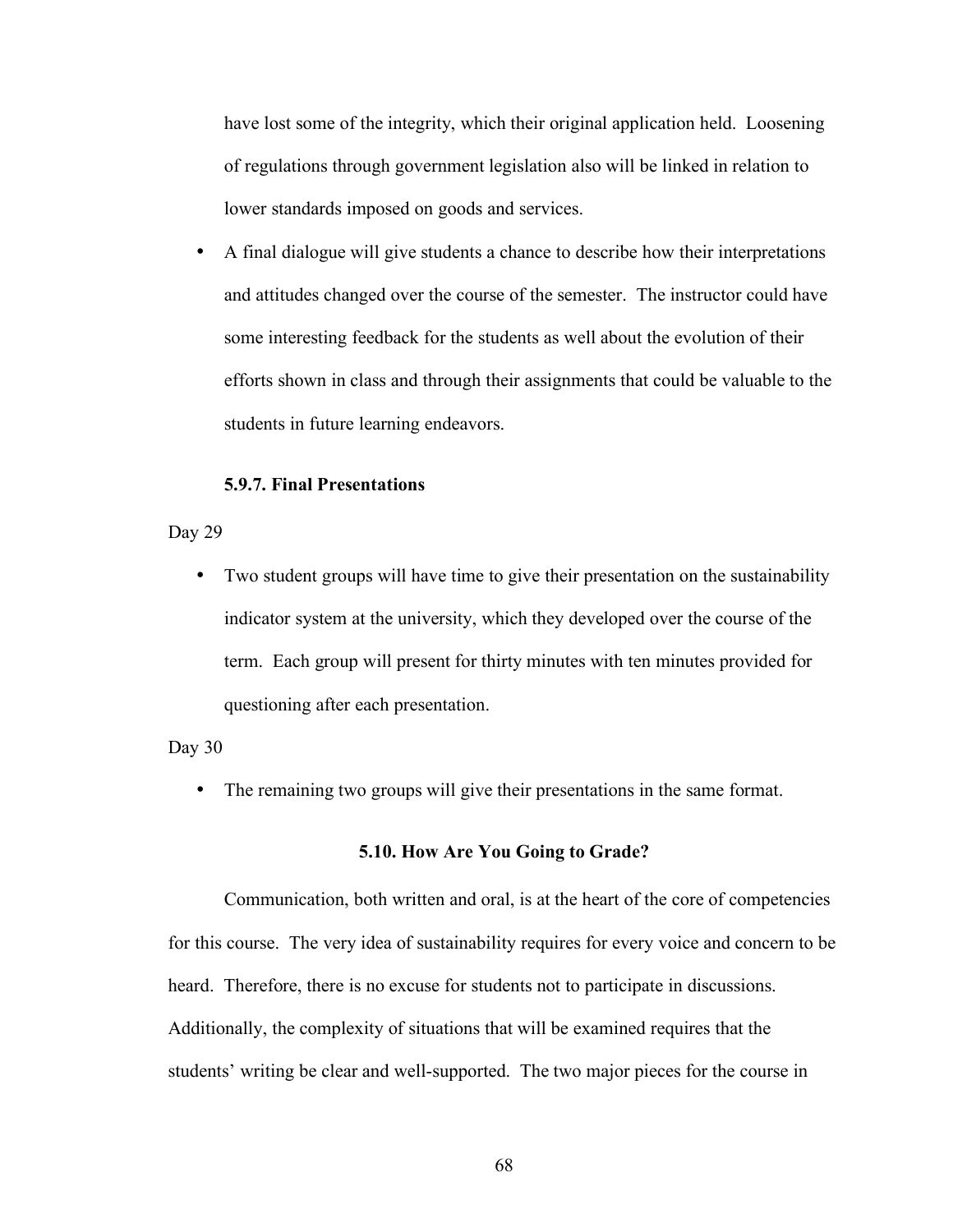terms of grading will be the final project and the term journal, which factors in class participation as well. The full grading breakdown can be seen in the sample syllabus.

#### **5.11. What Could Go Wrong?**

This step is simply an attempt at troubleshooting before the course is implemented. It is critical to examine the course objectively and from the perspective of the students in the class. How much of a workload is being placed on the students with assignments and reading, and will they be able to effectively complete these requirements in addition to their other studies? What sort of constraints will students face in accessing the necessary materials for the class?

There are also other considerations with legality and institutional cooperation. Many of the readings in the course are sections pulled from a number of different books. It is not expected for students to purchase each of these books, and therefore the publishers must be contacted to allow for the legal use of their text in the class. Another challenge will be gaining support and approval from administrators and the necessary review boards for a class that stands outside of traditional curriculum. Additionally, it would serve the students well if they were to see that there was interest from the school community in the outcome of their final projects on sustainability indicators at the university.

#### **5.12. Let Students Know What You Are Planning**

A final syllabus will have obvious reliance on a number of variables related to how the course is ultimately implemented. However, a sample syllabus was crafted based upon the work completed in earlier steps with the course structure. There are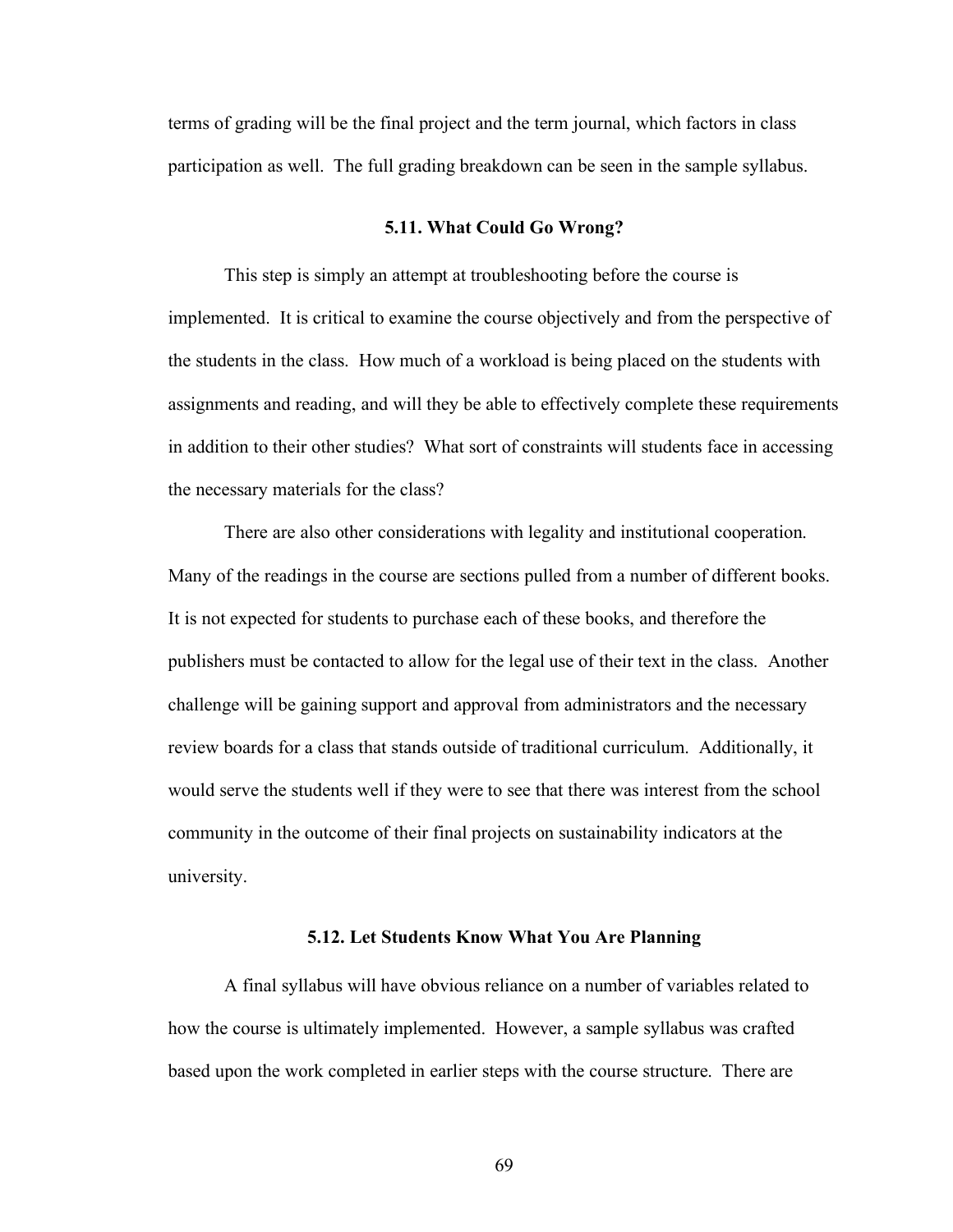several notable elements missing with respect to instructor, office hours, Honor code, and assignment policies. The sample syllabus is in Appendix C in consideration of this documents legibility.

#### **5.13. How Will You Know How the Course Is Going? How It Went?**

Student participation in class discussions and committed effort to their journals will perhaps be the best indicators of how well the course and the teaching style were crafted. These two aspects will serve as a proper gauge of how much interest the students are taking in the subject matter and the learning process. If the course is successful, then there should be clear signs within their writings and thoughts that they are thinking about these issues in a more holistic way than at the beginning of the semester.

In a course such as this one, an open dialogue will be appropriate for gaining feedback from students on what they believe they are getting out of the course as it proceeds through the semester. Each module will have summary discussions that can serve to shed light on how well that module was taught and how it connects with the other parts of the course. Participation rates and specific feedback on standard end-ofsemester surveys also provide valuable insight into the how well the course goals were achieved.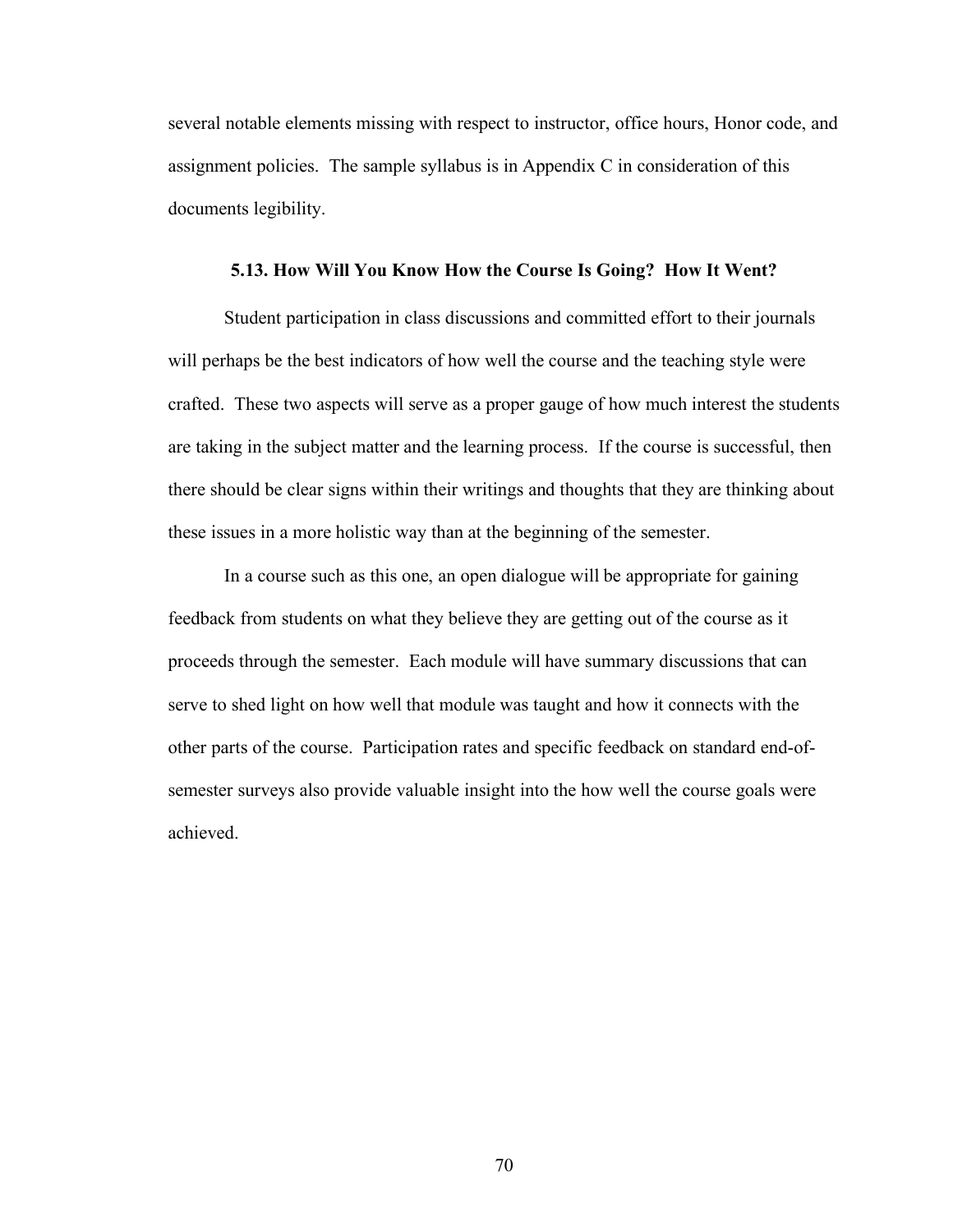#### **CHAPTER 6**

# **CONCLUSIONS AND FUTURE CONSIDERATIONS**

#### **6.1. Concluding Remarks**

This thesis has laid out the reasoning for a university adopting strategies to address sustainability, specifically through the development of an introductory course on sustainability and systems theory. The design of this course in the previous chapter exists as a resource to be implemented or to be selectively pulled from to strengthen other areas of a university's curriculum. In no way, is an introductory course a comprehensive step toward a sustainable world. Rather it is a positive step forward toward bringing holistic thinking and sustainable living to the world through a college campus. The university system provides the context for a major transition within most students' lives. They can be exposed to a broad range of lifestyles and influences and imparted with the knowledge of professional ethics, that will have lasting effects on the choices they make through their lives. Additionally, many universities have very extensive ties with government and industry, and through start-up companies and allied research institutes serve as incubators for research and development.

These factors combine to make the university perhaps the most significant cog in the machine known as society. Although there already are individual efforts at many universities to make campus operations, the curriculum, and research opportunities more geared toward sustainability, these efforts need to be pulled together, normalized, and focused into a resource base that can serve a greater number of schools. The issue then becomes how to best administer this resource library. Parallel to the earlier discussion of the multiplicity of views and definitions on sustainability, there exist many different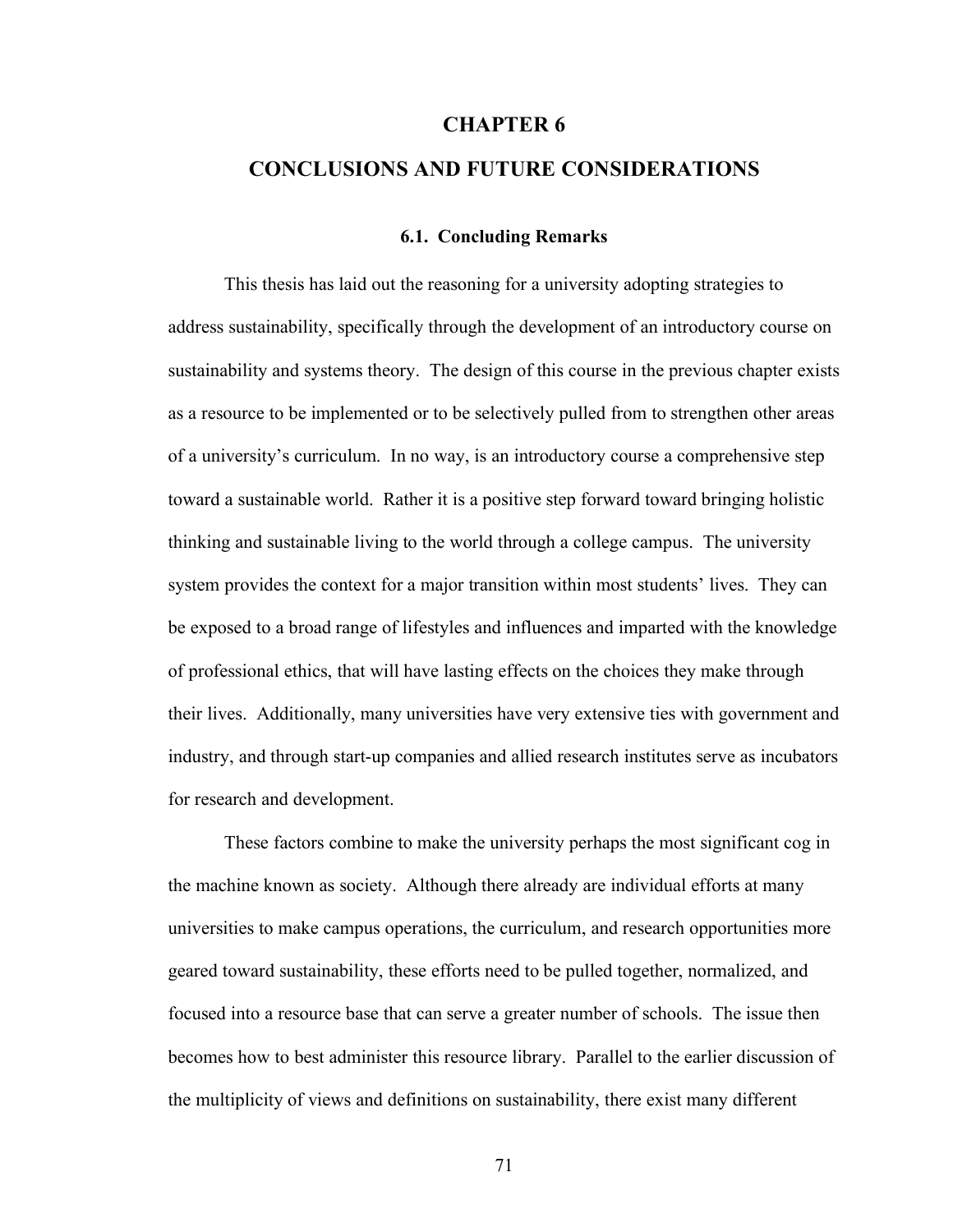organizations and associations that are currently seeking to pull together these efforts at both national and international levels.

#### **6.2. Organizations Focused on Sustainability in Education**

The Earth Charter Initiative is one global organization that is seeking to promote sustainability within universities as well as other levels of education. Their efforts are centered around the principles of the Earth Charter and are based out of the Earth Charter Center for Education for Sustainable Development at the University of Peace in Costa Rica (Earth Charter Initiative Education). The Earth Charter is a document that was developed in response to calls for an approach to sustainable development as put forth in Our Common Future and the discussions at the United Nations Rio de Janeiro conference on the Environment and Development. It outlines principles and guidelines that speak to all facets of sustainable development by means of these four chief pillars: Respect and Care for the Community of Life, Ecological Integrity, Social and Economic Justice, and Democracy, Nonviolence, and Peace (Earth Charter Initiative About). It is now considered by many throughout the international community as an educational and policy framework for sustainable development.

Second Nature is an organization that was founded in 1993 by Dr. Anthony D. Cortese, Senator John Kerry, Teresa Heinz Kerry, Bruce Droste, and others with the purpose of promoting and advocating sustainability in the field of education (Second Nature's Beginnings). It offers consultations and workshops to institutions that are specifically tailored toward the present conditions at that particular university. The United States Partnership for the Decade of Education for Sustainable Development brought together a collection of leaders from government, industry, academic, and non-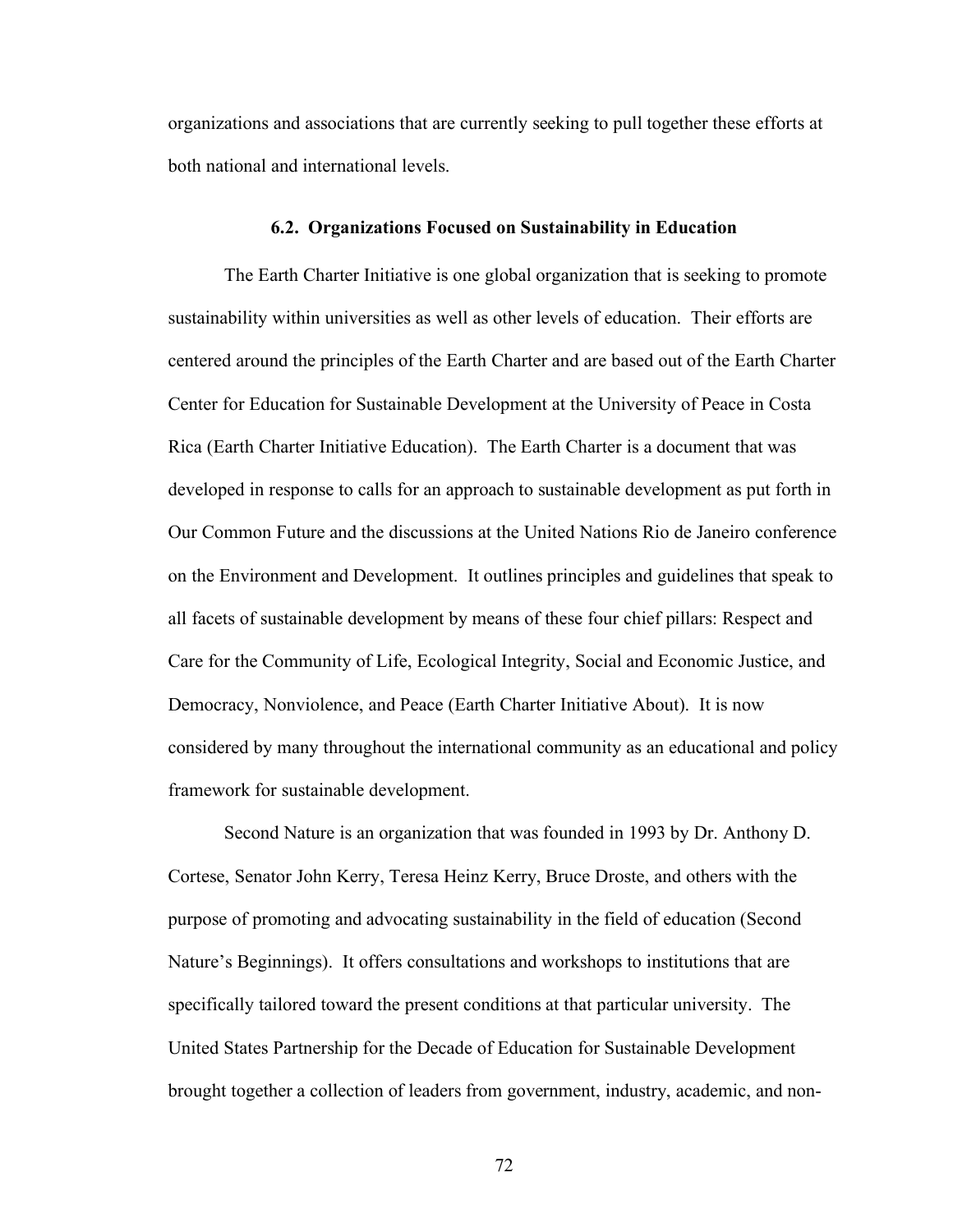profit areas to bring their resources and expertise together behind this cause. Their work is in line with that of the United Nations Decade of Education for Sustainable Development, and on the more national level they stand behind the "Recommendations for Education for a Sustainable and Secure Future, developed at the 3rd National Conference convened by the National Council for Science and the Environment (NCSE) in January, 2003." (About the Partnership)

The Association for the Advancement of Sustainability in Higher Education (AASHE) is an organization made up of universities in the United States and Canada that was formed in 2006. In addition to the university members, there is a staff that promotes the "mission to promote sustainability in all sectors of higher education – from governance and operations to curriculum and outreach – through education, communication, research and professional development" (Association). They host conferences, workshops, and an online resource directory that can aid individuals or institutions in efforts to promote and implement sustainability initiatives in and around the university campus. They advocate for universities to take a very high level of leadership in transforming society into a more sustainable civilization with a redefined paradigm of systemic and interdependent thinking for seeking solutions.

#### **6.3. Expanded Approaches Within the Education System**

Understanding that truly sustainable solutions must have a local focus, any developed general program and plan must have a level of adaptability and flexibility within it. An example of this hierarchical approach geared at both global and local issues is Agenda 21, which arose out of the United Nations Conference on Environment and Development in Rio de Janeiro, Brazil in 1992. Its aim was the development of an action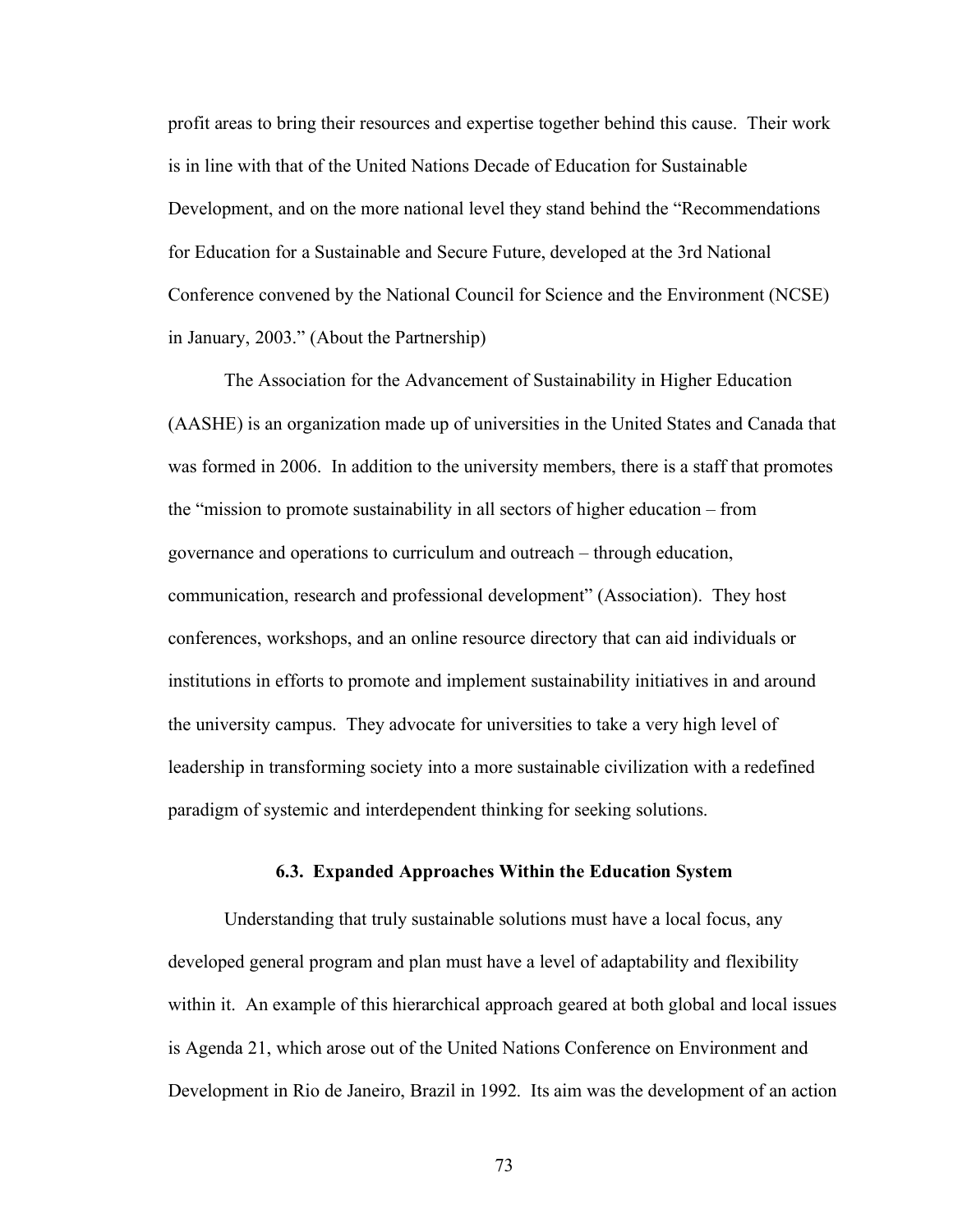plan to address human development interrelations and their impact on the environment. A distinguishing feature of it was the call for a "local Agenda 21" in Chapter 28, which explained the importance of the role for local authorities and organizations in establishing clear lines of communication and building consensus among the citizenry (UN Agenda 21).

Steps aimed at operational efficiencies within the university's facilities could largely be considered acontextual. These programs would be aimed at the "low-lying fruits" of reductions in resource use such as energy and water through a formulaic process for facility assessments and a continually updated guide to proper equipment investments and a procurement process. More contextual programs would be aimed at interactions with the local community, curriculum changes, and education for staff and faculty.

It is these three levels of instruction that individual universities should focus the most attention on. Visionary leaders exist within society-shaping fields such as engineering, architecture, economics, and marketing, but some lack the understanding that "designing a sustainable human future requires a paradigm shift toward a systematic perspective emphasizing collaboration and cooperation" (Cortese 16). Although a bottom-up approach used at Pennsylvania State University was able to gain widespread support throughout the university community, it required enormous levels of dedication and personal sacrifice on the part of Christopher Uhl and the Green Destiny Council (Uhl). Counter to that, heavy-handed top-down approaches seeking to implement sustainable initiatives across campus would face considerable pushback if they did not first engage stakeholders for input and try to build consensus around the project.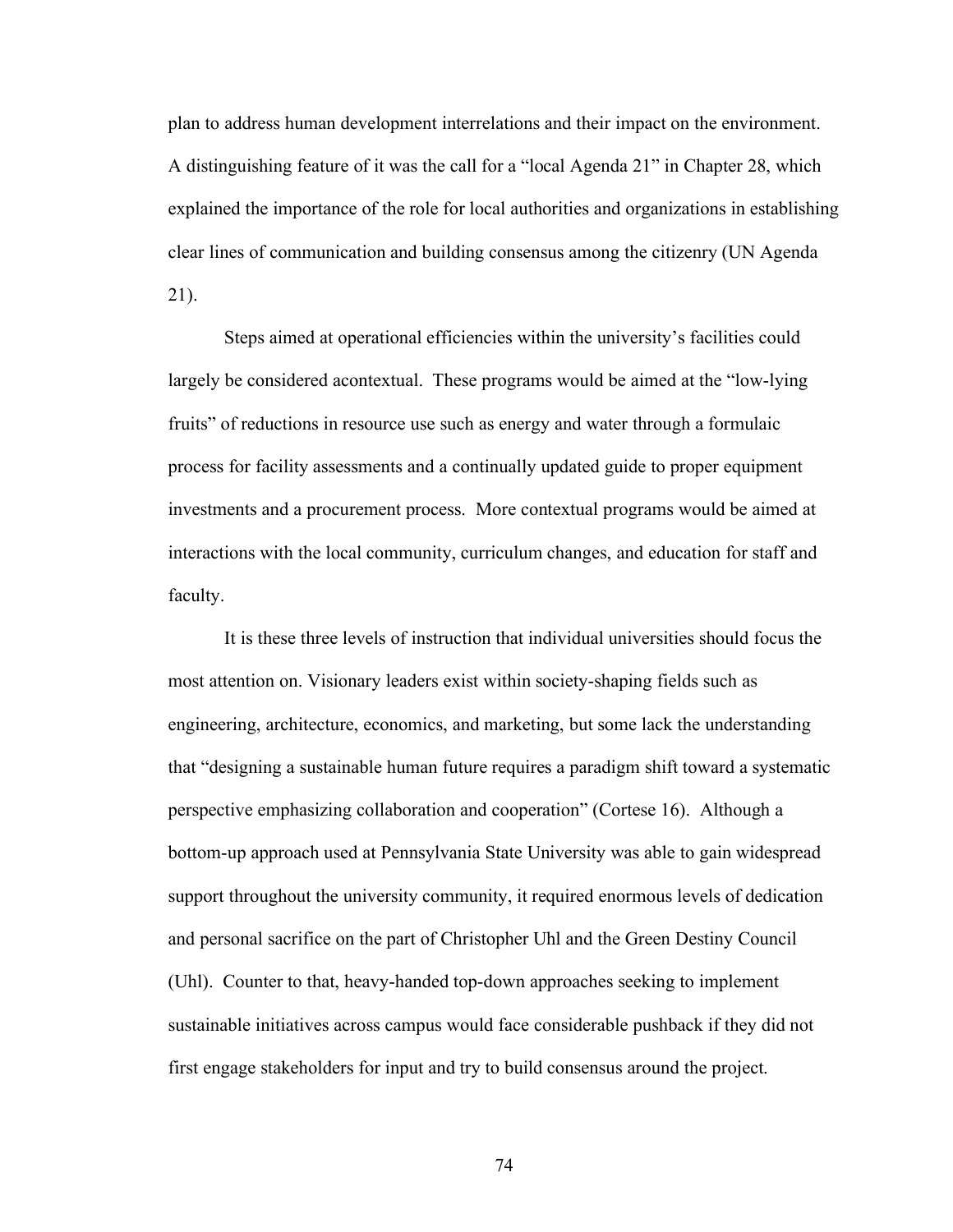Successful campus sustainability requires a well-defined vision backed up by a combination of leadership and commitment from top administration, comprehensive understanding by faculty and staff, and a curriculum that informs the students on the scope of sustainability.

Wojciechowski writes of the efforts at Northland College in Wisconsin and offers the following guidance for a three pointed approached aimed at leadership in sustainability on campus: environmental coordinator, environmental council, and a linkage of student learning to sustainability efforts (Wojciechowski 70). Although the term 'environmental' is used, the responsibility extends beyond just ecological concerns and would, in fact, be more appropriate replaced with 'sustainability'. A fourth point should be added for a departmental position of each school on campus. Each of these four points is necessary in creating a robust campus effort toward sustainability. As with most matters concerning sustainability, there will be variation among different institutions in how exactly these points are addressed, but consistency with this theoretical framework would allow for better transfer of best practices among schools. It would be much more favorable for schools within a state system to follow a similar protocol as they are tied into the same agencies, board of regents, etc.

A growing number of university and community college campuses around the nation have launched their sustainability initiatives through a central figure. These coordinator, manager, or director positions work out of offices that carry titles such as energy services, environmental leadership, environmental sustainability, and even directly out of the president's office. Some positions have supporting staff to help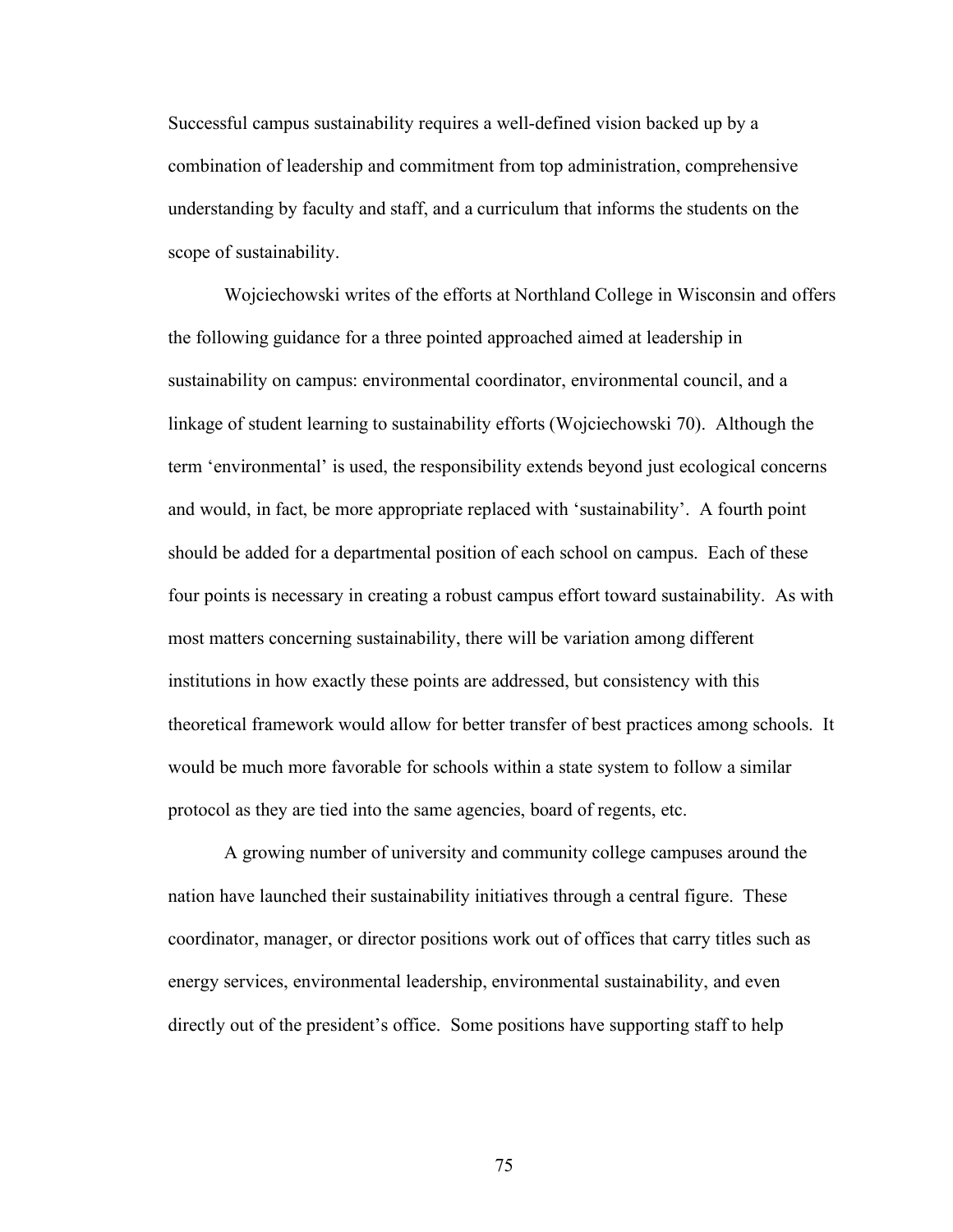coordinate efforts on campus, but most have the Herculean task of harmonizing all facets of sustainability at the university.

Several of these coordinators and directors from well-established and successful programs participated in a roundtable discussion moderated by Matthew St. Clair for the publication, *Sustainability: The Journal of Record*. One of the overarching messages through the discussion was the importance of reporting and communicating in a language that is understood and on performance measures that can show success. At Yale University, the focus on operations and the 'greening' of the facilities provided the base upon which efforts could build toward pushing sustainability into academics and research (St. Clair et al. 101). Projects within the classroom at Rice have led to implementation of programs and commitments to more sustainable operations by the administration (St. Clair et al. 105).

All of these efforts must place emphasis on assuring an interdisciplinary approach and a non-exclusionary process to build a broad base of consensus within the university itself and the broader community. Bridging the various disciplines together and increasing the level of communication and interaction among them, the system is strengthened by this complexity parallel to the greater effectiveness of biodiversity in natural ecosystems (Jepson). Whether it be a politician's plan for tax reform or a new roadway project, the success of either measure is bound by the level of agreement held with the community accomplished through compromise, incentives, or other bargaining means. This also connects with Walker and Salt's discussion of resiliency, the ability of systems to absorb disturbances and still maintain form and function (Walker).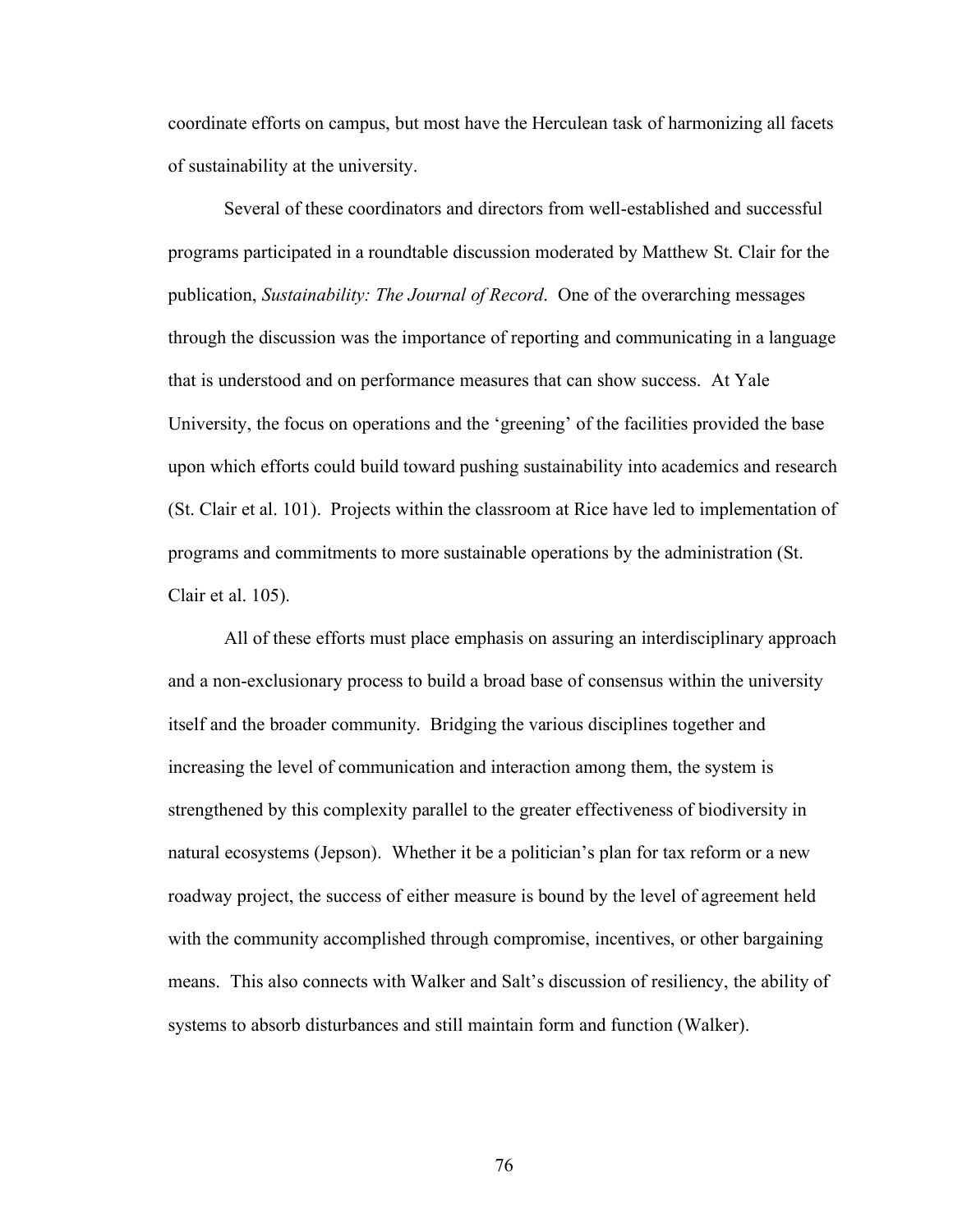John Fien of Griffith University in Brisbane, Australia, wrote an insightful article about the place of research within a university's efforts toward sustainable development. He pulls from the research of Patricia Lather in describing four different paradigms of research, which can be described as follows;

- 1. to describe, control and predict the empirical-analytical paradigm, involving positivist and postpositivist approaches;
- 2. to empathize and understand the interpretive or hermeneutic paradigm;
- 3. to change the critical paradigm; and
- 4. to deconstruct the poststructural paradigm.

#### (Fein 246-247)

He uses these four models of research in a brief illustration for the study of two examples of sustainability efforts at a university: the campus catering service and the development of an engineering curriculum in line with the Earth Charter. This leads to a discussion of the equal importance of each paradigm of research. Fien (2002) highlights the perspective that as with issues of appropriate development, the appropriateness of research will vary based on the discipline, the university, and the geographical, political, and cultural influences.

Universities must extend their range of influence to include that of education at the K-12 level, community enrichment, and continuing education programs. Schools of education are of course a direct means for providing teachers with the proper training to positively influence children about sustainability. Another important step would be the promotion of service opportunities or volunteering for professionals to step into the classrooms of elementary, middle, and high schools or youth community centers. The extension schools and continuing education programs that are at many universities should also provide opportunities for professionals to engage in guided learning on the subject of sustainability. Individual universities will have differing strengths that will best be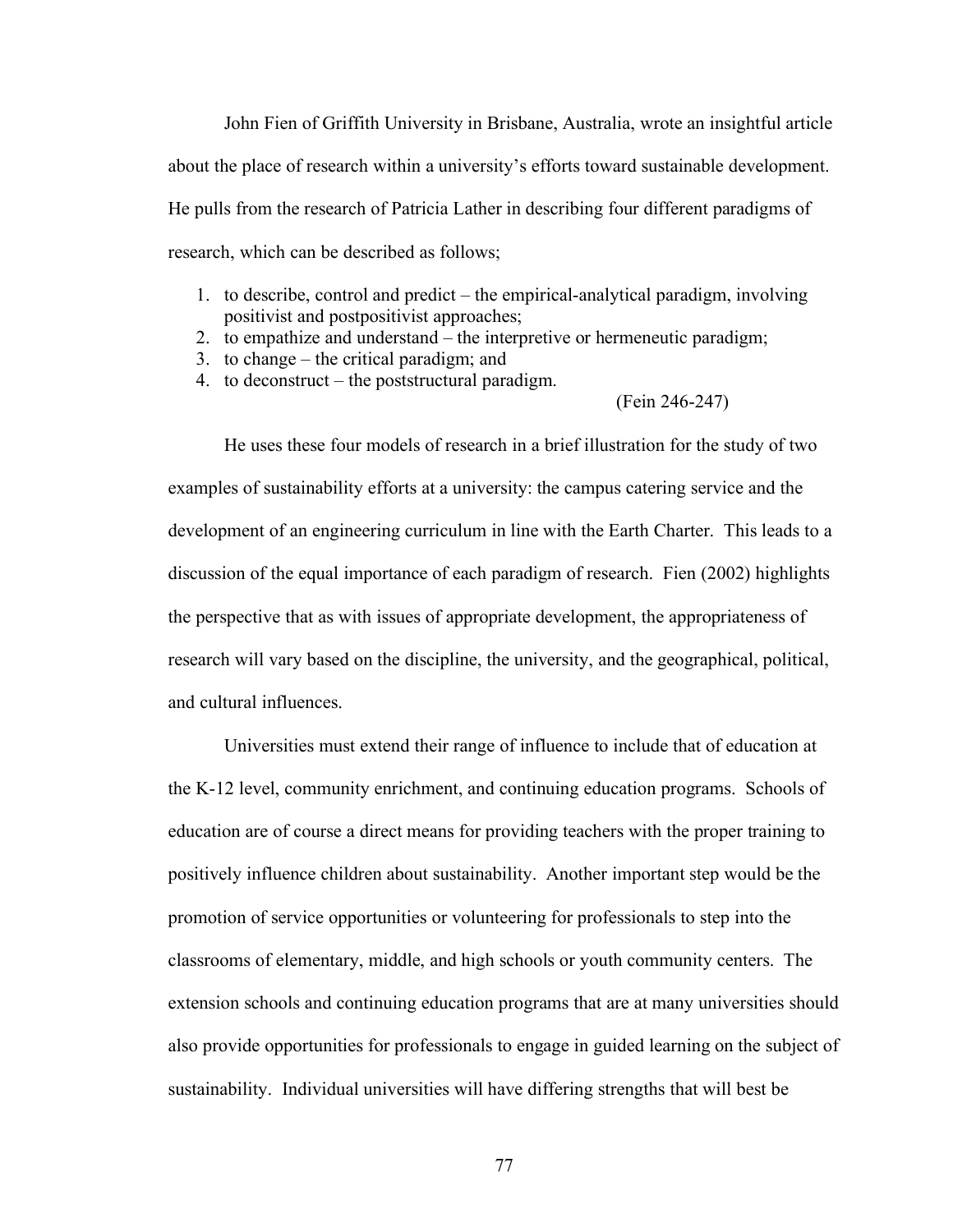adapted to promote and educate about a more holistic way of thinking and living outside the university.

#### **6.4. Challenges**

Funding shortfalls are placing all levels and types of government agencies under considerable strain to find ways to maintain their present operations, much less develop any sort of expanded or experimental programs. The public university system is not exempt from this and in some cases might even be hit harder especially during economic downturns. In 2001 and 2002, schools experienced one of the most dramatic challenges of the past thirty years as states brought in reduced revenues and thus school funding declines, and thus they had to find a way around this through staff cuts and other programs (Pratt). There are existing innovative programs that provide necessary funds to provide the capital for sustainability related projects. The University of British Columbia uses the money saved from efficiency improvements to provide funding for the office of sustainability and its general efforts around campus (M'Gonigle 107). On a different level, Harvard's Green Campus Loan Fund makes interest-free loans available to campus projects aimed at reducing greenhouse gas emissions, and there are plans to create Green Building Loan Fund, which would cover the offset in price for construction and renovation projects aimed at improving building performance (M'Gonigle 145). Regardless of how programs are rearranged or what new revenue streams are created, the necessity for leaders to understand the importance of the issue and find creative solutions can be found in a letter from Thomas Jefferson to George Wythe in 1786: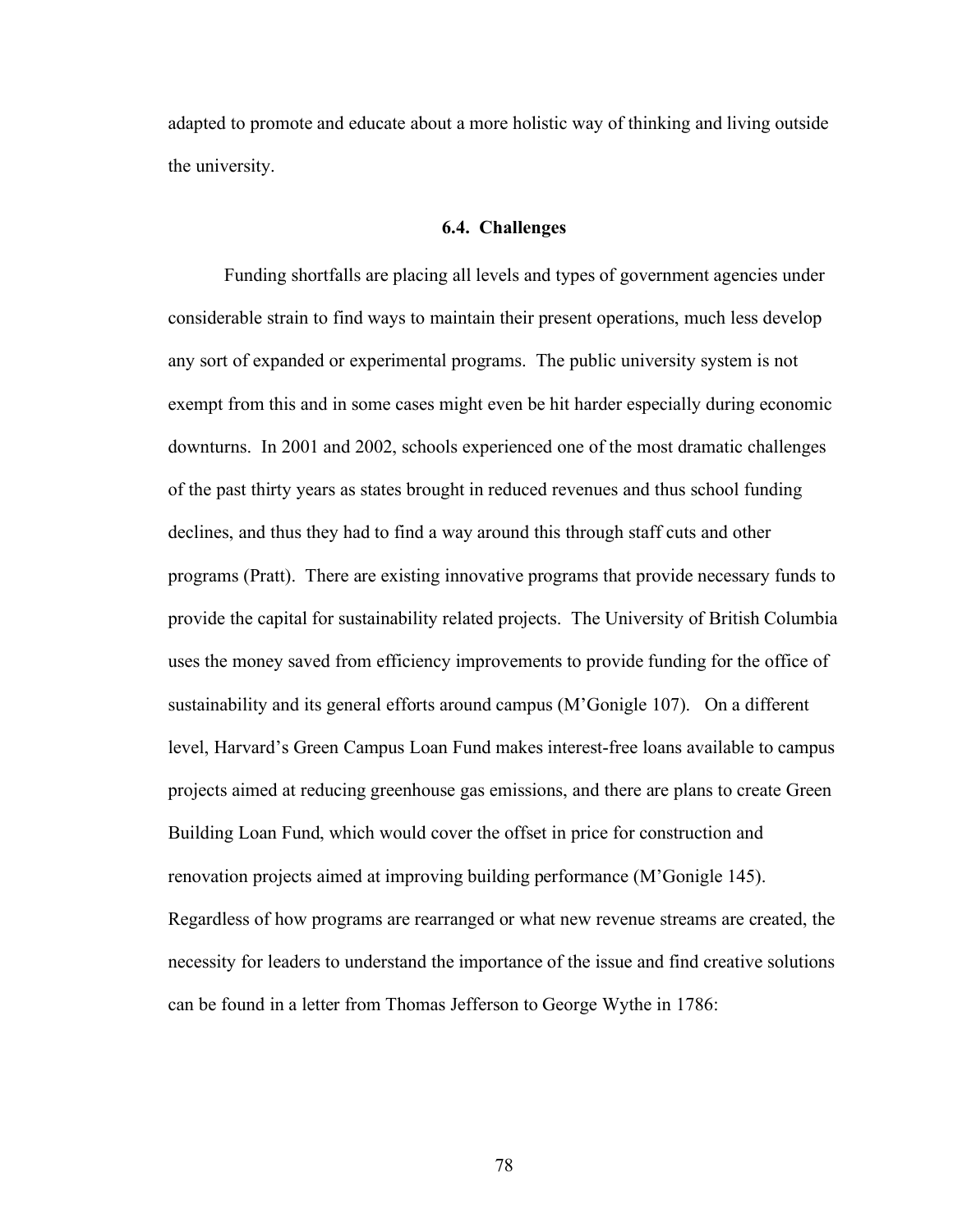I think by far the most important bill in our whole code, is that for the diffusion of knowledge among the people. No other sure foundation can be devised for the preservation of freedom and happiness... The tax which will be paid for this purpose is not more than the thousandth part of what will be paid to kings, priests and nobles who will rise up among us if we leave the people in ignorance.

(Lipscomb 396)

Funding concerns aside, the more critical challenge to sustainability initiatives is gaining consensus and buy-in from the community. Changes in attitudes, ways of thinking, and lifestyles do not occur easily for anyone. There is no universally effective message for getting the population of the world to understand the severity of the issues we face and the necessity of change, but there are also many stories of success in overcoming these challenges that must be properly communicated. The university serves as a place where the findings of hard and soft scientific research can be synthesized to produce a plethora of communication strategies to help shift to a more sustainable paradigm. The effects of changes in education can take a long time to be noticed and effective, but the shortsightedness with which human society has based most of their decisions in recent times has led us to this tipping point. Perhaps crisis is the necessary catalyst for the next phase of human existence on this planet.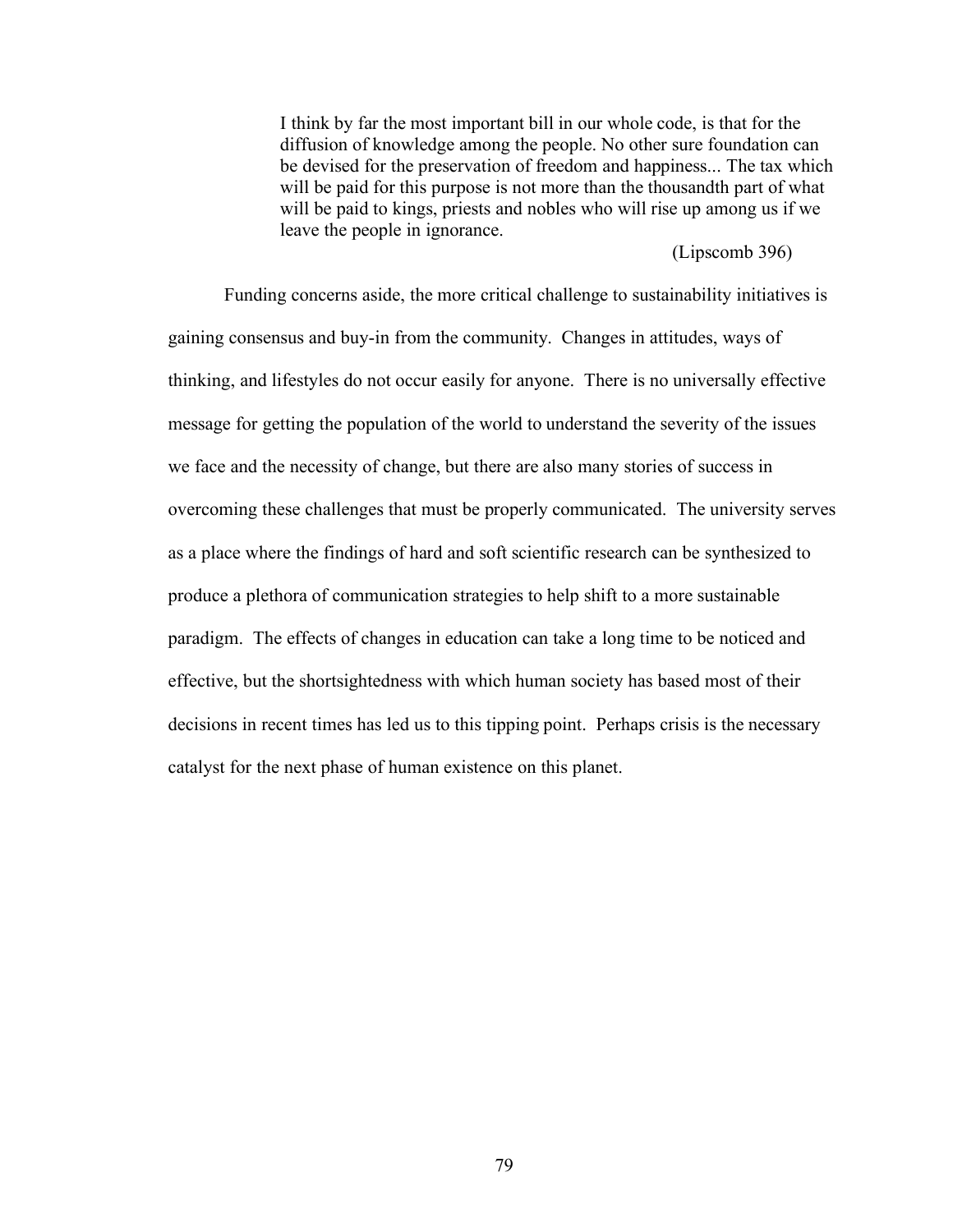# **APPENDIX A**

# **REVIEW OF GUIDELINES AND OBJECTIVES FOR CURRICULUM REDESIGN**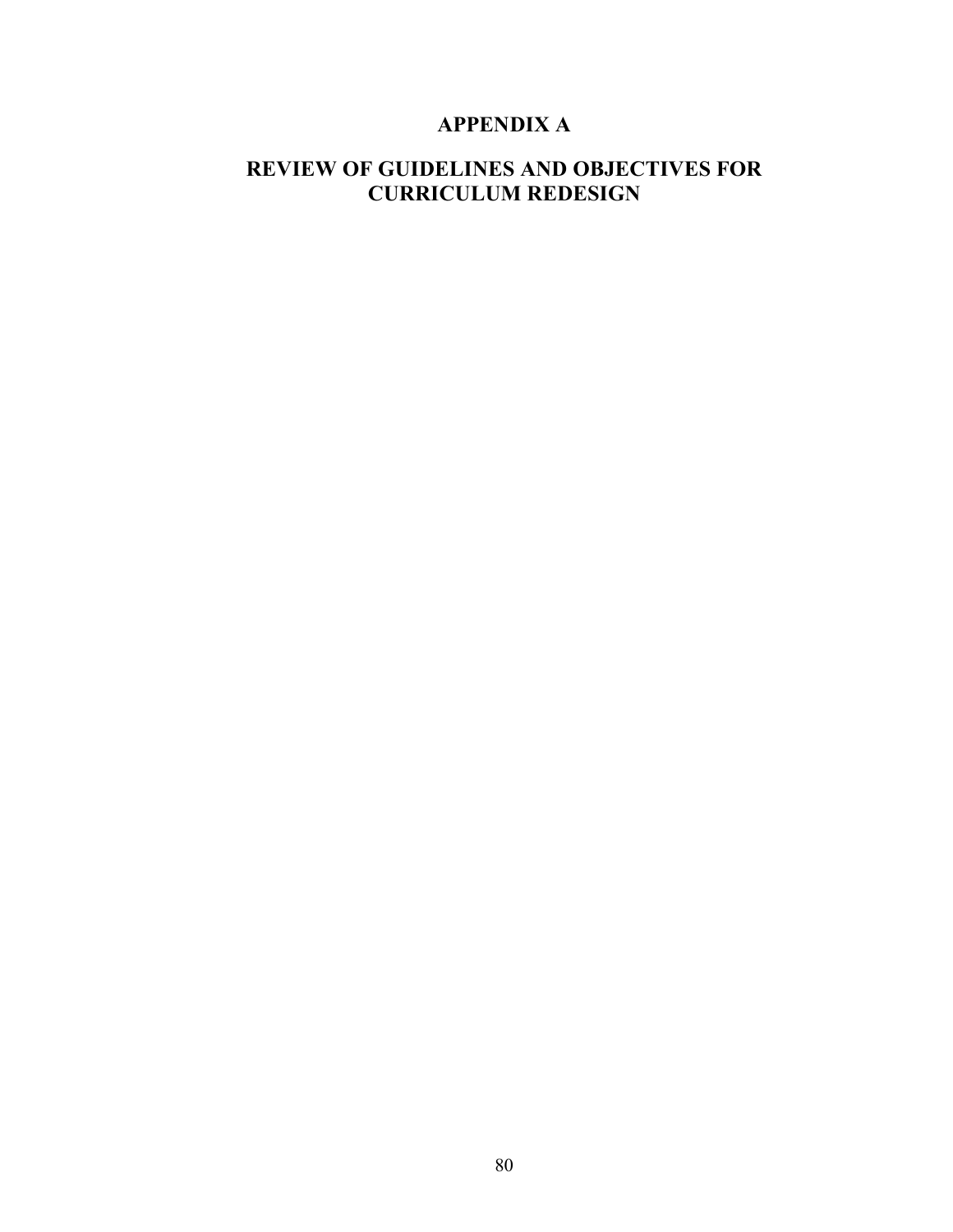## **Georgia Tech (Meyer and Jacobs)**

- 1. The curriculum should provide depth and breadth of material
- 2. Science has been and will continue to be an important foundation for the curriculum
- 3. The curriculum should adapt a systems perspective on the planning, design, and impact assessment of engineered facilities
- 4. Social science requirements in the curriculum should be targeted toward an understanding of the social science context of engineering
- 5. An exposure to ethics should be incorporated throughout the curriculum
- 6. Computer-based analysis and design should be an important element in the curriculum

# **Technical University of Catalonia**

- 1. Establishing the environmental knowledge the student should have acquired by the end of his studies in each degree course.
- 2. Establishing the optimal green syllabus: subjects that require greening (content), new subjects (if necessary).
- 3. Preparation of a short-term action plan to prepare the faculty for the teaching of these subjects.

## **Liverpool John Moores University (Clugston and Calder)**

- 1. Developing a range of academic programs, from general environmental literacy to specific professional preparation.
- 2. Ensuring that appropriate environmental content is present throughout its academic programs.
- 3. The rationalizing and improvement of the physical and working environment and the effective, efficient and sustainable use of all resources.
- 4. Enabling all members of its community to develop healthy and ecologically sound lifestyles and to protect and improve the physical and social environment in which it is situated.

# **Delft University of Technology (Kamp, Linda)**

*Objectives for introductory course for engineers*

- To understand natural and social systems that are present in our society;
- To understand the problems that humans have caused in these systems;
- To understand the role of technology in the creation of these problems;
- To understand the social and economic influences on technology, and the role of technology in reshaping society;
- To learn about general technological options that might contribute to sustainable development and barriers for the implementation of these options

## *Contents of Course Reader*

- 1. Introduction to sustainable development;
- 2. Sustainability problems;
- 3. Innovation and sustainable technology, theory;
- 4. Innovation and sustainable technology, examples of solutions;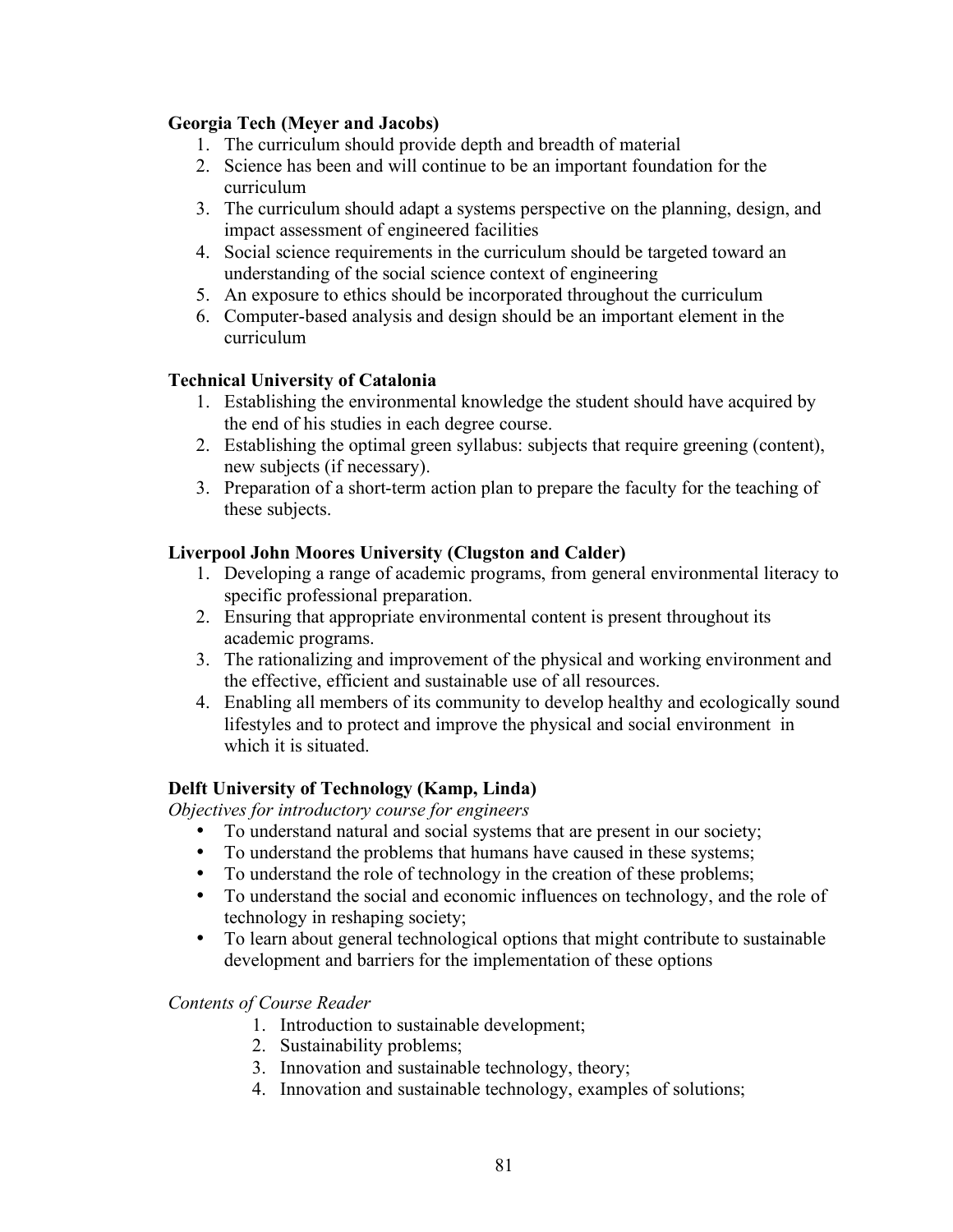- 5. Sustainable development in enterprises;
- 6. Designing for sustainable development;
- 7. Case studies.

## **Common Principles of Sustainability in Policies and Declarations (Wright, T.S.A.)**

- Moral Obligation
- Sustainable physical operations
- Encourage sustainable research
- Public outreach
- Inter-university cooperation
- Partnerships with government, NGOs and industry
- Develop inter-disciplinary curriculum
- Ecological literacy

## **Ball State Introductory course framework (Vann, J. et al.)**

- 1. A system's perspective
- 2. Basic requirements for survival
	- a. Food
	- b. Water
	- c. Land
	- d. Health
	- e. Atmosphere and climate
	- f. Energy
	- g. Materials flow systems
	- h. Natural biological systems
	- i. Social systems
	- j. Economic systems

### **Linking obligations of engineers with ideals of sustainable development (Crofton, F.)**

- Develop and maintain understanding of the meaning, goals and issues of sustainable development;
- Identify and account for individual and cumulative social, environmental and economic implications of a decision or process based on an understanding of the systemic nature of the world, the interconnectedness of natural and human systems, and a concern for fairness and equity;
- Identify short and long term consequences of decisions or plans in the context of both immediate priorities as well as long term concerns (anticipatory thinking extending to future generations);
- Identify and account for direct and indirect consequences for people and ecosystems based on an understanding of the global nature of the world and how local and regional issues are part of the whole;
- Assess alternative concepts, designs and methods in ways which reflect holistic thinking and integration;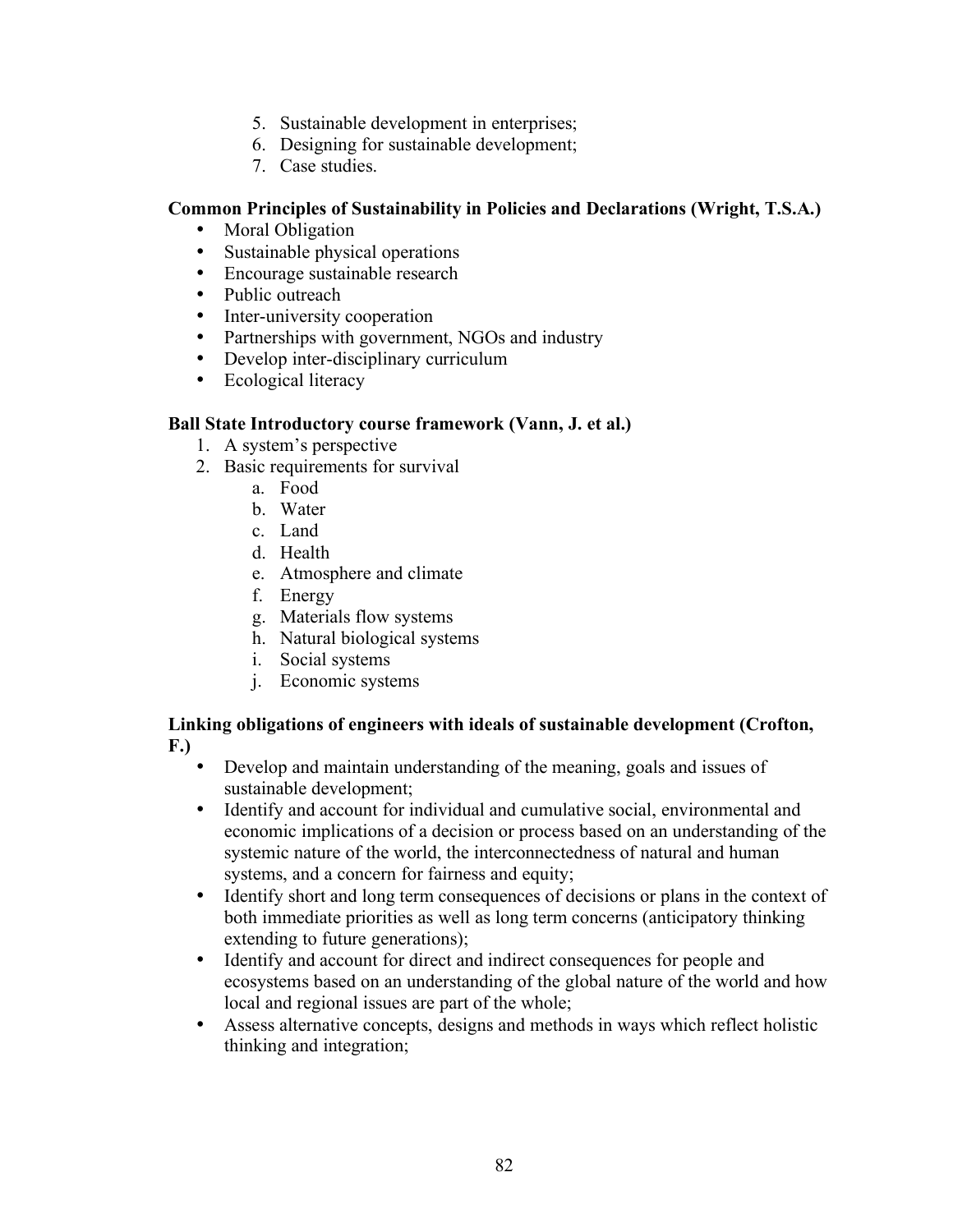- Develop an understanding of a variety of perspectives, the ways values and beliefs embedded in these perspectives may be divergent or convergent, and the ways decisions depend on both facts and values; and
- Develop communication, collaboration and related skills necessary for constructive involvement with other professionals, a range of stakeholders and the public in general.

*University of British Columbia Civil Engineering Department course topics*

- 1. The Problem (in keeping with engineers' professional self-identification as problem-solvers);
- 2. Sustainable Development: differing perspectives, goals, principles;
- 3. Systems: including systems theory, natural systems, human systems (including values, governance and economics), and systems interaction (including ecological footprint);
- 4. Formal and Informal Responses to Sustainable Development; full-cost accounting (triple bottom-line), roles and influence of multi-stakeholders, consensus decision-making
- 5. Engineering Means and Mechanisms (including student case studies): lifecycle analysis, decision-making, scenario-mapping, risk assessment, ethics; and
- 6. Sustainable Development and You: roles of engineers, expectations, codes, and guidelines.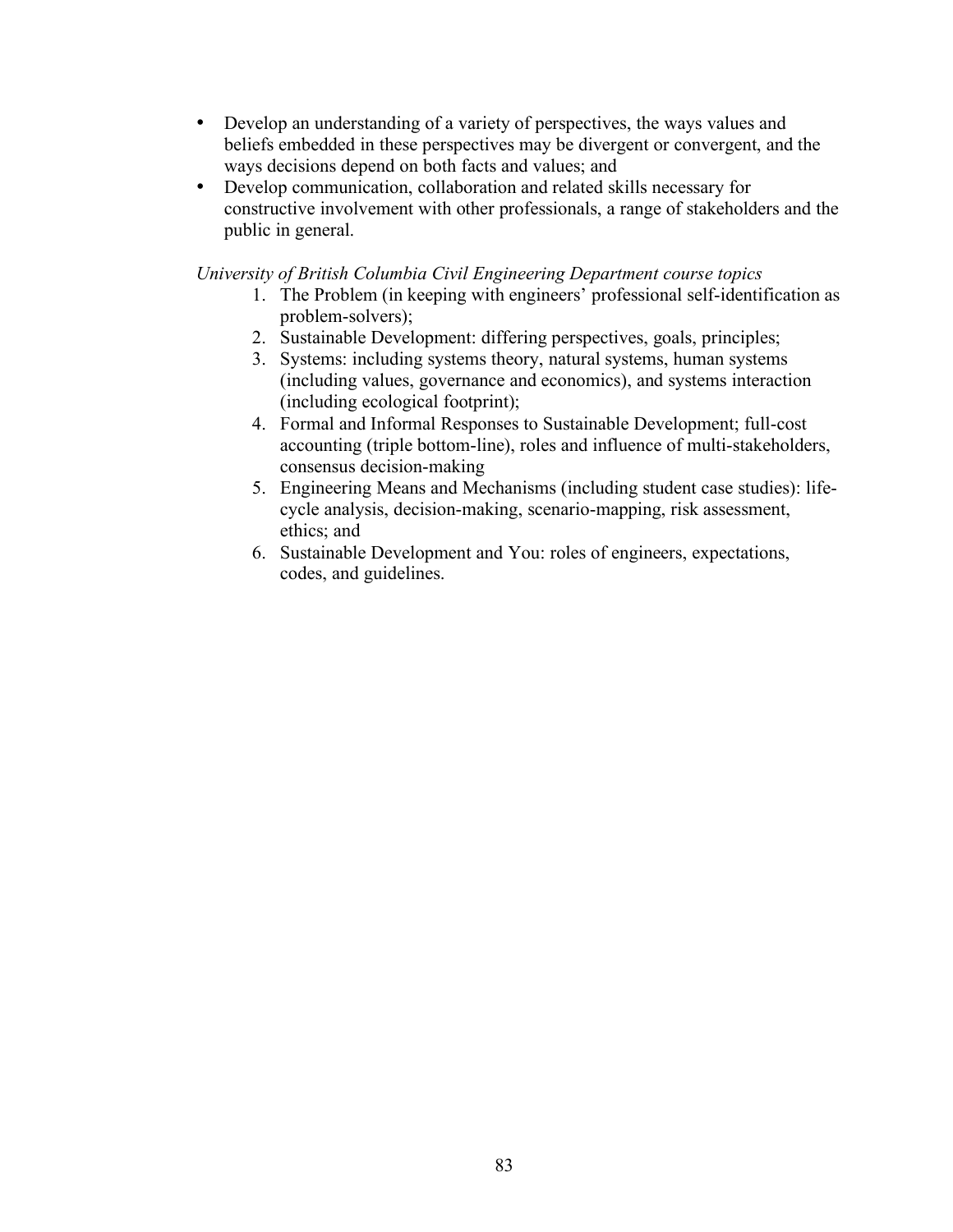# **APPENDIX B**

**SUSTAINABILITY QUESTIONNAIRE**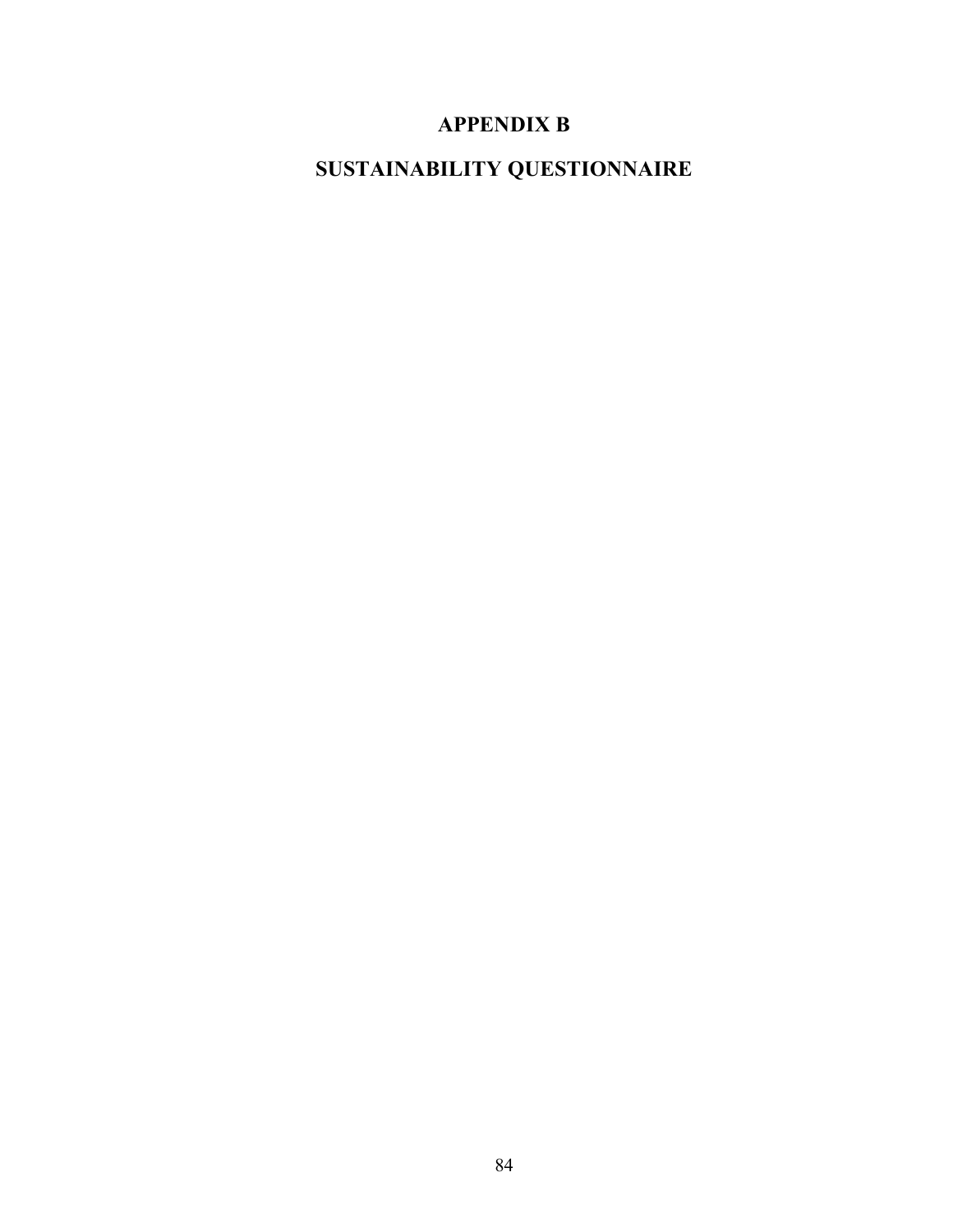I am a graduate student in C.E.E. under the advisement of Dr Michael Meyer, P.E. My thesis is entitled Education at the University: A Key Component of the Sustainability Movement. As part of this work, I am developing an illustrative structure for a 15-week introductory course on sustainability. In my time at Georgia Tech, I have taken a number of courses that have focused on sustainability in relation to a specific subject area or discipline. I am seeking to instead develop a more general course on sustainability that reaches beyond the typical subject areas covered within a students' standard curriculum.

You are part of a very small number of Georgia Tech instructors who I am contacting regarding this subject. I would appreciate you answering the following questions.

Classes Taught: \_\_\_\_\_\_\_\_\_\_\_\_\_\_\_\_\_\_\_\_\_\_\_\_\_\_\_\_\_\_\_\_\_\_\_\_\_\_\_\_\_\_\_\_\_\_\_\_\_\_\_\_\_\_\_\_\_\_

Areas of Research:

Areas of Additional Interest/Crossover Research Potential:

In generating materials for this class, I wanted to reach out to those in the Georgia Tech community that have distinguished themselves as interested in contributing towards sustainable development.

 $\mathcal{L}_\text{max}$  , and the contribution of the contribution of the contribution of the contribution of the contribution of the contribution of the contribution of the contribution of the contribution of the contribution of t

- 1. What are the key concepts that you think should be covered in an introductory course on sustainability?
- 2. What would you recommend as the best allocation of class time among the following course material:

|                                          | Ex.   |
|------------------------------------------|-------|
| Relevant theories                        | 15%   |
| Historical development of sustainability | 10%   |
| Practical applications                   | 30%   |
| Relevant analysis tools                  | $5\%$ |
| Role of technology                       | 20%   |
| Broad societal context                   | 20%   |

3. How important is a student project in a class such as this?

Not Important at all Not Important Neutral Important Very Important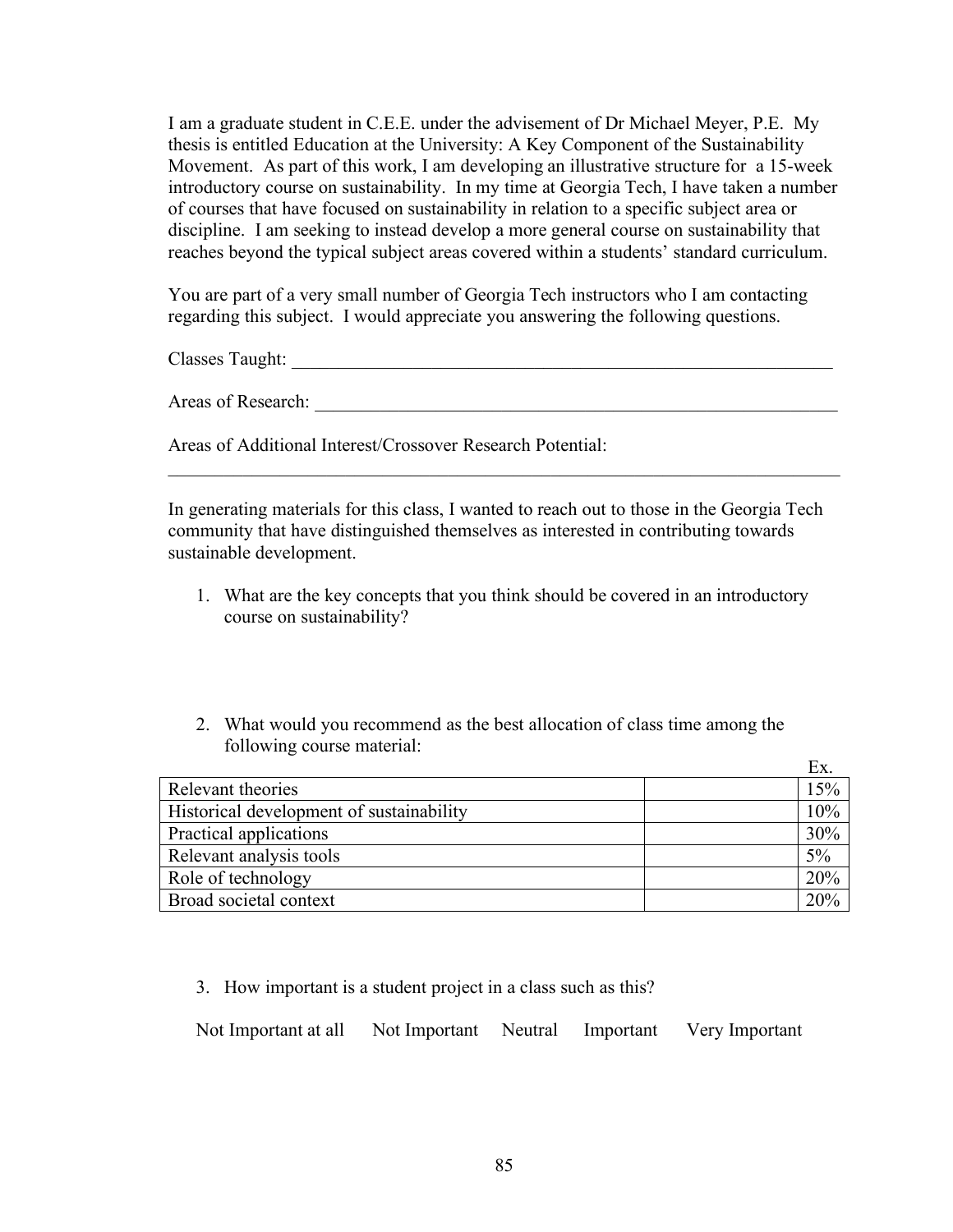4. How important is it to have such a course be co-taught by instructors from different programs?

Not Important at all Not Important Neutral Important Very Important

- 5. What specific topics do you think should be covered in such a course?
- 6. What are the barriers or challenges in teaching a course such as this at a school like Georgia Tech?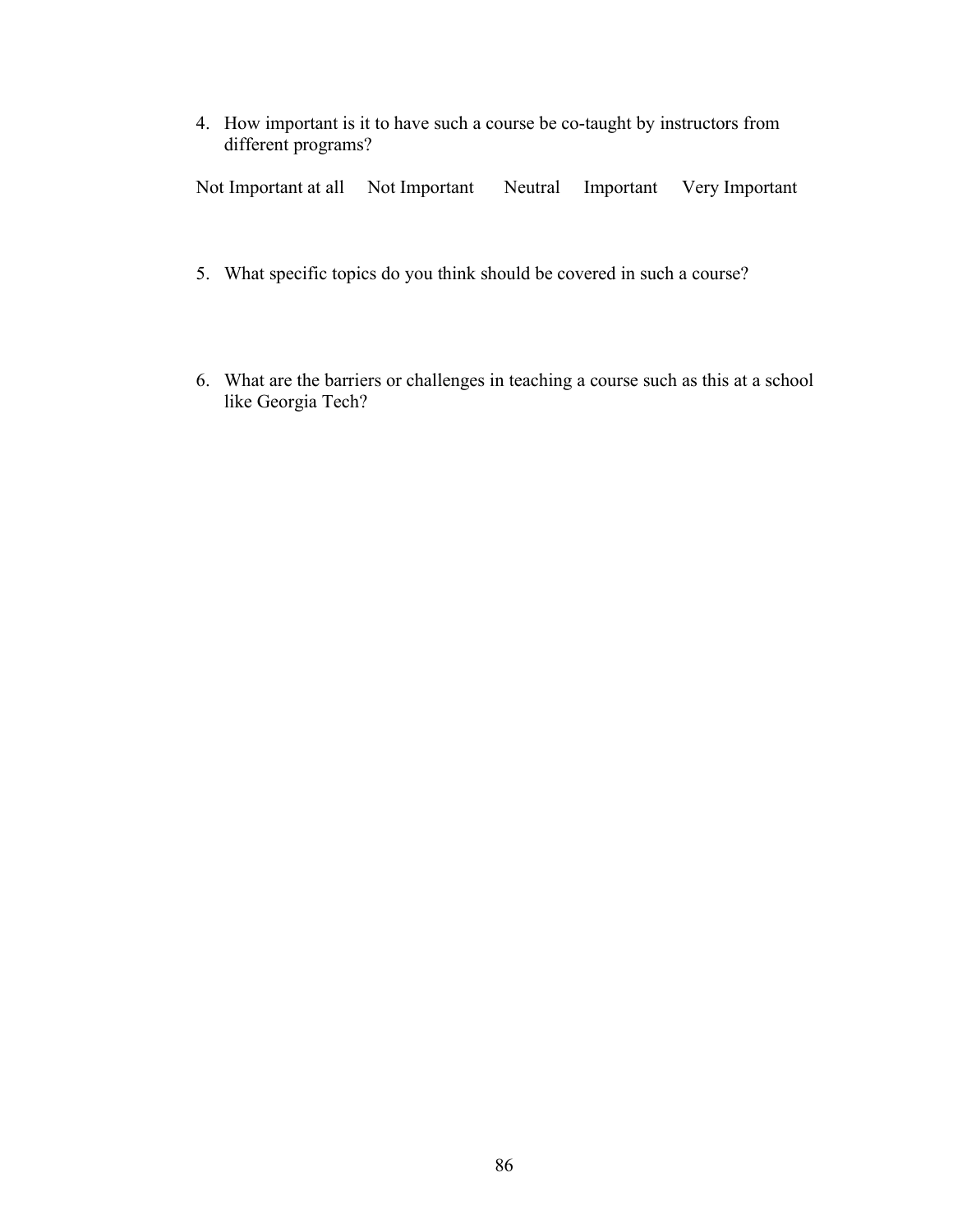# **APPENDIX C**

# **SAMPLE DESIGN COURSE SYLLABUS**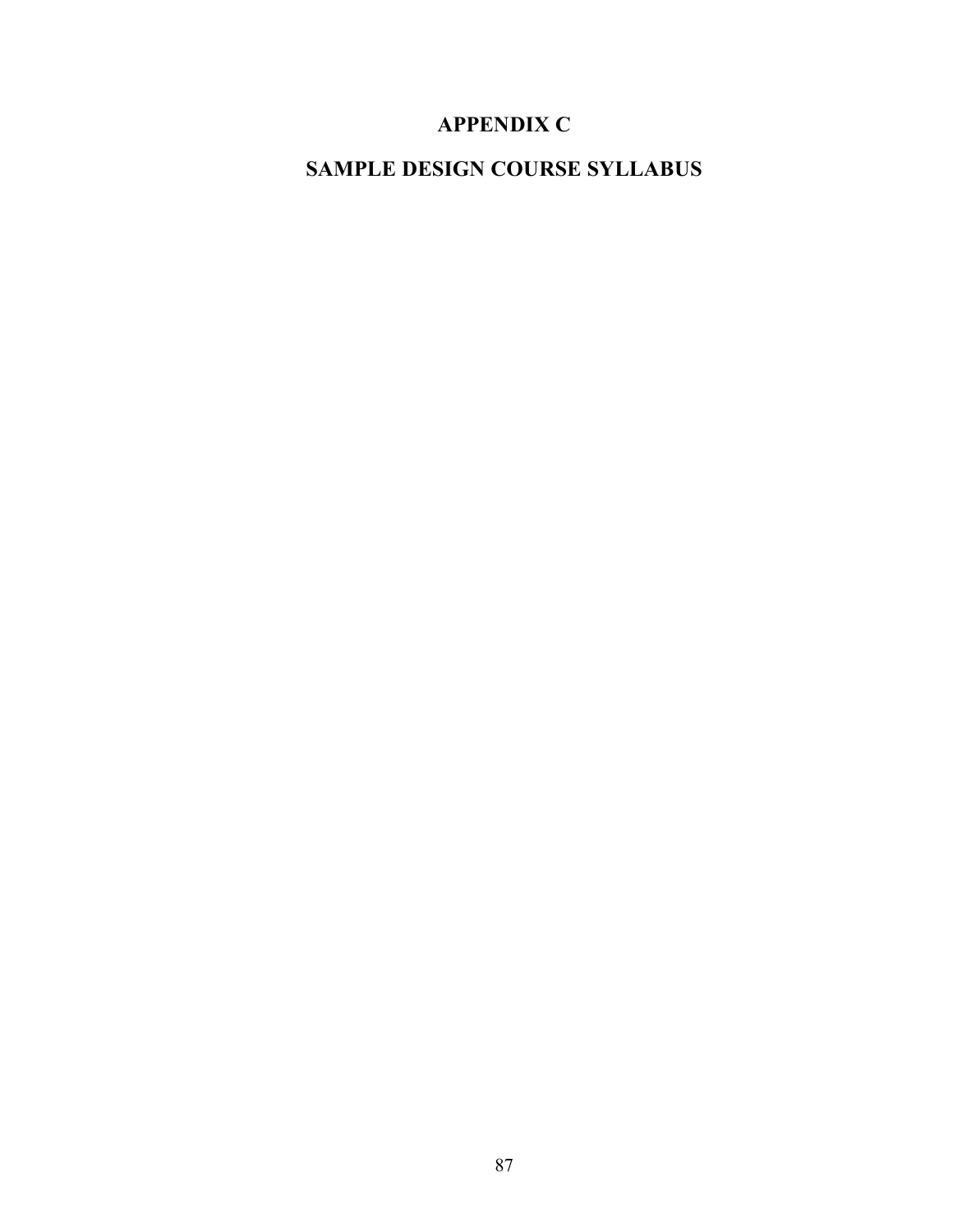# **Introduction to Sustainability and Systems Theory**

This course is meant to serve as an introduction to the concepts and examples of sustainability and systems theory in a global context. There will be emphasis on both theory and practical example of applications in society. Due to the interdisciplinary nature of this course, there will be wide range of topics and various perspectives on a number of issues that tie into both personal and professional situations.

## *Course Goals*

- Gain a solid and personal understanding of sustainability and how it relates to other popular perspectives.
- Be able to apply lessons from this course to one's own life or profession<br>• This includes the ability to understand the full scope of linkages between
- This includes the ability to understand the full scope of linkages between personal and societal activities and their repercussions
- Develop awareness of the implications and power of individual choices on one owns health and well-being, as well as the effects on other human beings
- Find a way of personally or professionally connecting with the subject matter and understanding its significance to one's life
- Gain insight into one's own learning process, the strengths and weaknesses, and how seeking knowledge and understanding of the world's complex issues must always be part of one's life

## *Performance Expectations*

Future business leaders, directors of policy, and innovators of technology must have a solid comprehension of the complex issues currently facing the world and the countless number of problems that we have yet to identify or predict. Therefore, it is expected that students will be fully engaged in all aspects of this class. There will be heavy emphasis on writing and discussion within class and outside group work. No quizzes or exams are currently scheduled, as grades will be based on these other activities.

The subject of sustainability is one that is going through constant evolution. There are certain ideas and actions that can be declared unsustainable, and others that social or natural scientist currently view as sustainable. With this in mind, students should feel that their thoughts and feelings are fully justified and are thus encouraged to write and speak about them freely. Although, there are in some cases no right or wrong answers, all compositions and participation will be evaluated with expectations of supported arguments and documentation of findings.

## *Grade Breakdown*

- 15% Summary/Discussion Assignments (3)
- 30% Module Assignments (3)
- 30% Journal and Class Participation
- 25% Final Project and Presentation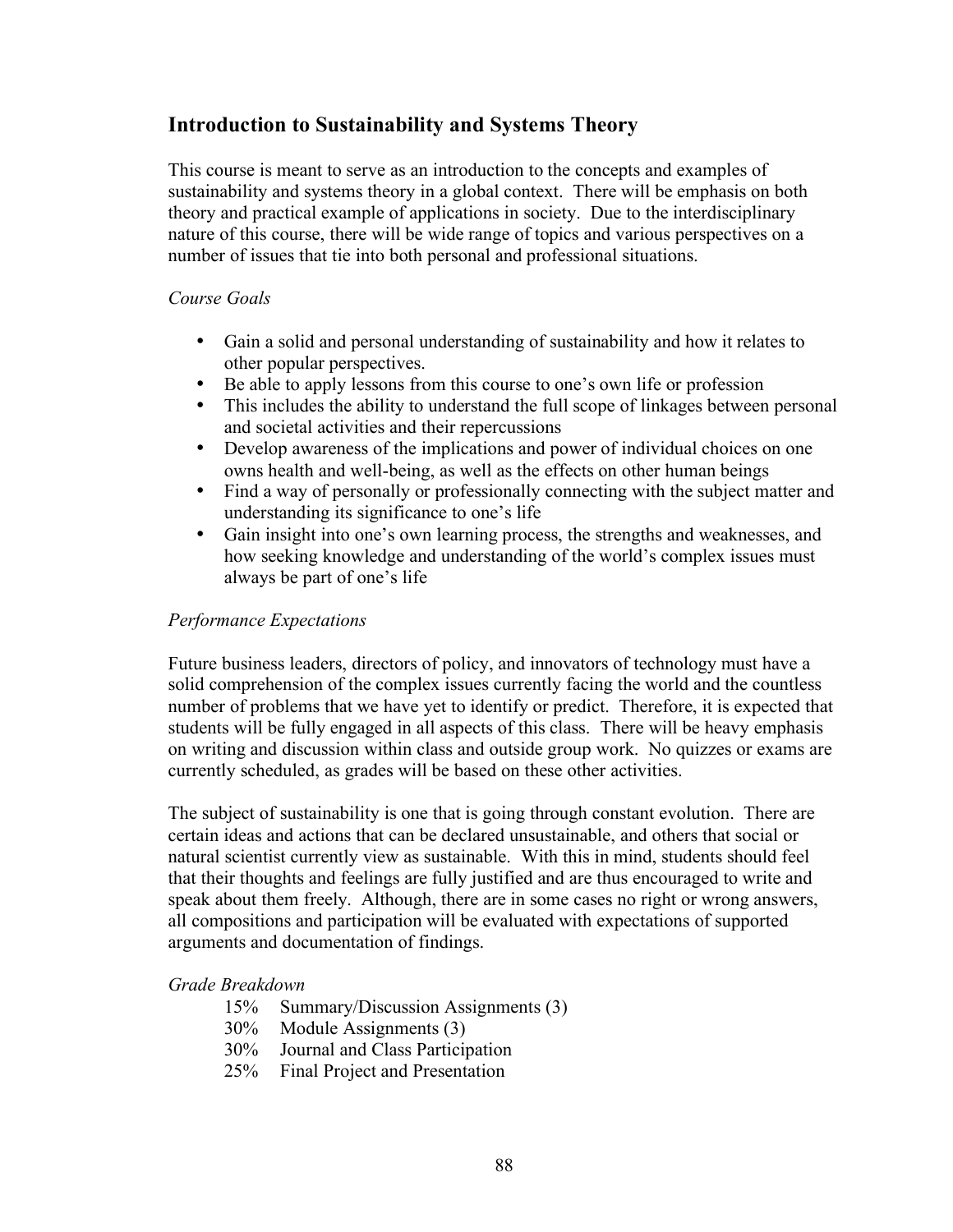#### *Assignments*

Summary/Discussion Assignments: For these 2 paragraph assignments, students will need to find a current newspaper or magazine article dealing with the current class topic. They will spend time summarizing the article in one succinct paragraph. The second paragraph will be used to show awareness of interrelationships that exist within the story and outside of the story as preparation for a "whiteboard bubble chart" class discussion the following week.

Module Assignments: These assignments will be scheduled for the final 3 days of each module. They will be focused on incorporating elements of the current module along with broader lessons of the course. A 2-3 page paper with references will be expected for each of these assignments.

Journal/Class Participation: The journal will serve as both an input into class discussions and as a means of assessing a students' performance in the class. There will be guidance occasionally on what to put in the journal, but for the most part will be up to the student to decide what is appropriate. The journal should show comprehension of class discussions and readings, as well as personal insight from the student about the broader subject matter of sustainability and systems theory.

Final Project: This group project will result in the development of a **Sustainability Indicator System for the University**. Group work will take place throughout the semester, but the second half of the semester will be devoted to work towards research and development of this System.

- *Reading Materials –* appear in the sequence that they will be read \* Denotes that these books are available in full online
- Anderson, R. (1998). Mid-Course Correction. Chelsea Green Publishing Company. White River Junction, Vermont. pp. 87-96
- Meadows, D. (1999). "Leverage Points: Places to Intervene in a System." http://sustainer.org/tools\_resources/papers.html
- Rittel, H. W. J., Webber. M. M. (1973). "Dilemmas in a General Theory of Planning." Policy Sciences 4. pp. 155-169.
- Daly, H. (2005). "Economics in a Full World." Scientific American Special Issue: Crossroads for Planet Earth. pp. 102-107
- International Fund for Agricultural Development. "Combating Environmental Degradation." http://www.ifad.org/events/past/hunger/envir.html
- Pollan, M. (2006). The Omnivore's Dilemma: a Natural History of Four Meals. The Penguin Press. New York. pp. 123-273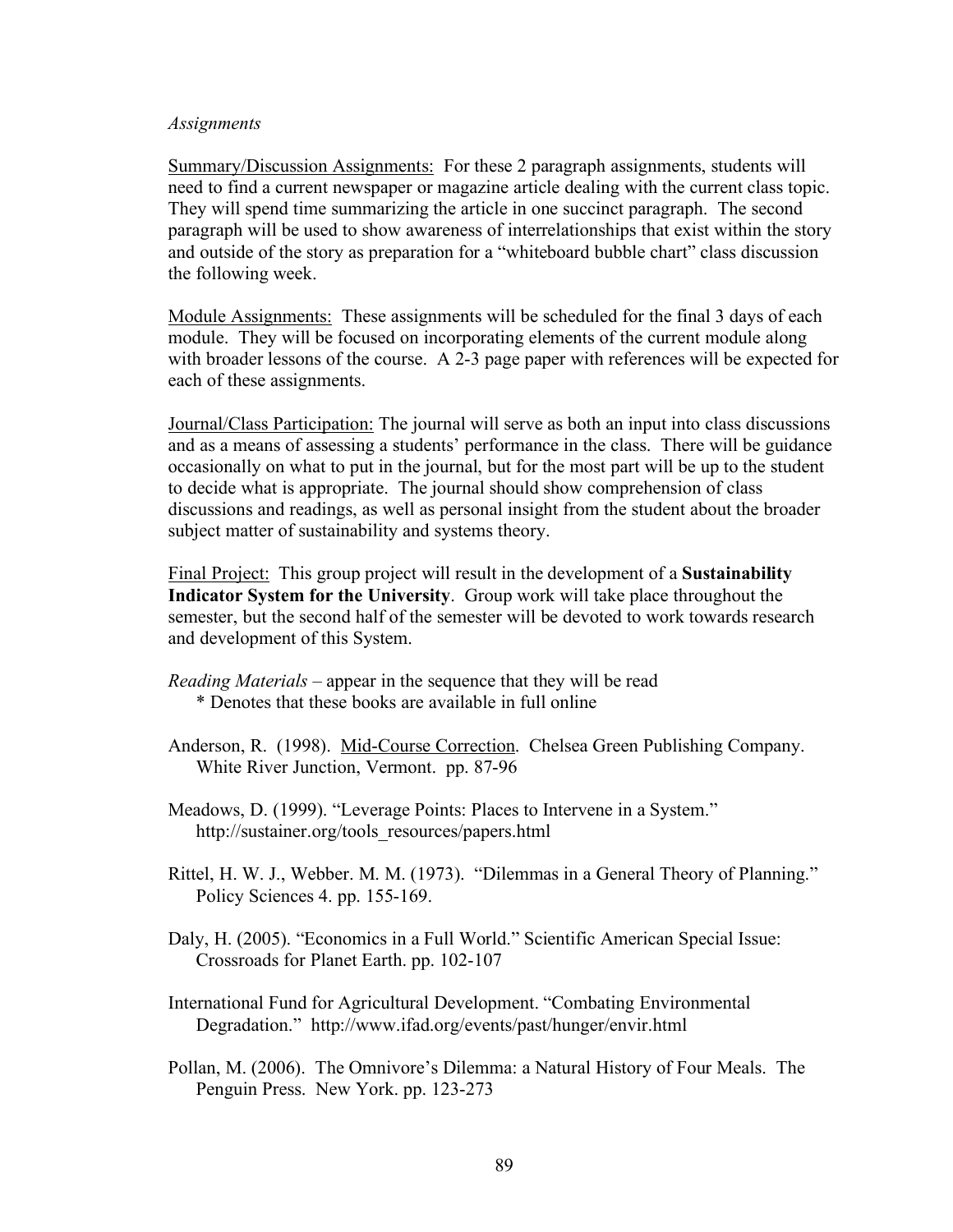Mann, C. (2008). "Our Good Earth." National Geographic. September.

- United Nations Development Programme. (2006). "Beyond Scarcity: Power, poverty and the Global Water Crisis." United Nations Development Programme. New York.
- Block, B. (2008). "U.S. Fish Farms Tap Former Coal Mines for Water." World Changing. http://worldchanging.com/archives//008612.html
- \* Hawken, P., Lovins, A., Lovins, H.L. (1999). Natural Capitalism: Creating the Next Industrial Revolution. Little, Brown and Company. New York.

Kolbert, E. (2008). "The Island in the Wind." The New Yorker. July 7.

- \* Brown, L. R. (2008). Plan B 3.0: Mobilizing to Save Civilization. W. W. Norton & Company, Inc. New York.
- McDonough, W., Braungart, M. (2002). Cradle to Cradle: Remaking the Way We Make Things. North Point Press. New York.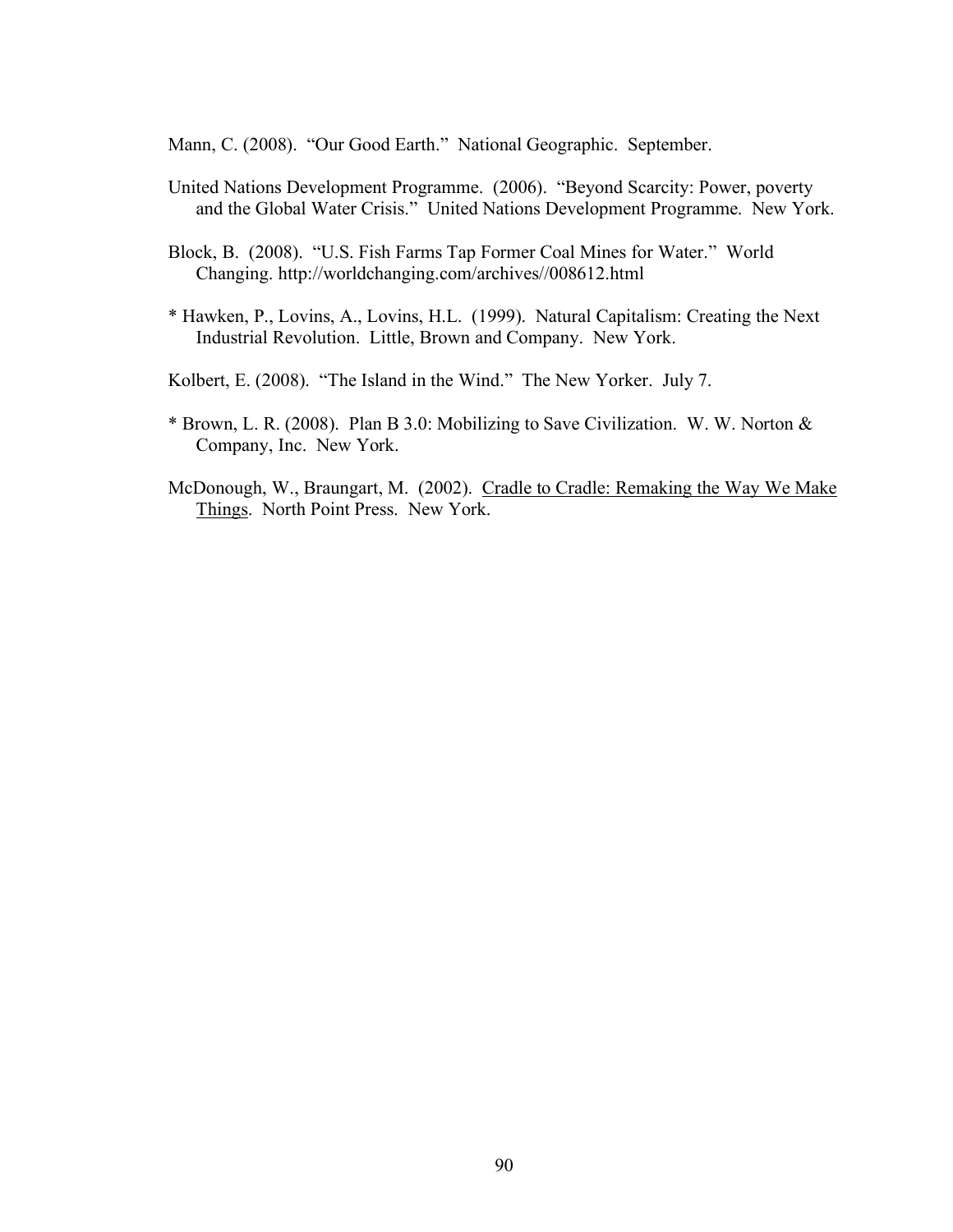| <b>Class</b>            | <b>Overview</b>                                                                             | <b>Reading/Assignment</b>                         |
|-------------------------|---------------------------------------------------------------------------------------------|---------------------------------------------------|
|                         |                                                                                             | <b>Reading: Anderson (87-</b>                     |
| $\mathbf{1}$            |                                                                                             | 96)                                               |
|                         | <b>Introduction: Course expectations and</b><br>discussion of assignments                   | <b>Meadows</b> (all)                              |
|                         |                                                                                             | <b>Assignment: Complete a</b>                     |
|                         |                                                                                             | personal Eco-footprint                            |
|                         |                                                                                             | <b>Reading: Rittel &amp; Webber</b>               |
| $\boldsymbol{2}$        | <b>Review of Eco-footprint, Initial Impressions of</b><br>sustainability and systems theory | (focus on $160-167$ )                             |
|                         |                                                                                             | <b>Assignment: Begin journal</b>                  |
|                         |                                                                                             | with personal                                     |
|                         |                                                                                             | interpretation and                                |
|                         |                                                                                             | review/summary of class                           |
|                         |                                                                                             | discussion                                        |
| 3                       | The 3-legged stool:                                                                         | <b>Reading: Daly (102-107)</b>                    |
|                         | <b>The Social Aspect</b>                                                                    |                                                   |
|                         |                                                                                             | <b>Reading: International</b>                     |
| $\overline{\mathbf{4}}$ | <b>The Economic Aspect</b>                                                                  | <b>Fund for Agricultural</b>                      |
|                         |                                                                                             | Development                                       |
|                         |                                                                                             | <b>Reading: Pollan</b>                            |
| 5                       | <b>The Environmental Aspect</b>                                                             | <b>Assignment: Group</b>                          |
|                         |                                                                                             | <b>Activity Discussion</b>                        |
| 6                       | <b>Introduction to Food</b>                                                                 | <b>Reading: Pollan</b>                            |
|                         | <b>Impressions on Omnivore's Dilemma</b>                                                    | <b>Assignment: Journal entry</b>                  |
| 7                       |                                                                                             | on personal connection to                         |
|                         |                                                                                             | food production                                   |
| 8                       | <b>Guest Speaker: Community/School Gardens</b>                                              | Assignment:                                       |
|                         |                                                                                             | <b>Summary/Discussion</b><br><b>Assignment #1</b> |
| 9                       | <b>Future Issues and Solutions</b>                                                          | <b>Module #1 Assignment</b>                       |
| 10                      | <b>Whiteboard Discussion of Assignment #1</b>                                               | <b>Reading: Mann</b>                              |
|                         |                                                                                             | <b>Reading: United Nations</b>                    |
|                         |                                                                                             | <b>Development Programme</b>                      |
| 11                      | <b>Reflection on Module #1 Assignment</b>                                                   | (UNDP)                                            |
|                         | <b>Food issues linked to Water</b>                                                          | <b>Assignment: Module #1</b>                      |
|                         |                                                                                             | <b>Assignment Due</b>                             |
| 12                      | <b>Introduction to Water</b>                                                                | Reading: UNDP, Block                              |
| 13                      | Water issues within the U.S.                                                                | <b>Reading: Hawken (Ch. 11)</b>                   |
|                         |                                                                                             | Assignment:                                       |
| 14                      | <b>Guest Speaker: Global Water Issues</b>                                                   | <b>Summary/Discussion</b>                         |
|                         |                                                                                             | <b>Assignment #2</b>                              |
| 15                      | <b>Continued Discussion of Global Water Issues</b>                                          | <b>Assignment: Module #2</b>                      |
|                         |                                                                                             | <b>Assignment</b>                                 |
| 16                      | <b>Whiteboard Discussion of Assignment #2</b>                                               |                                                   |
| 17                      | <b>Solutions</b>                                                                            | <b>Assignment: Module #2</b>                      |
|                         |                                                                                             | <b>Assignment Due</b>                             |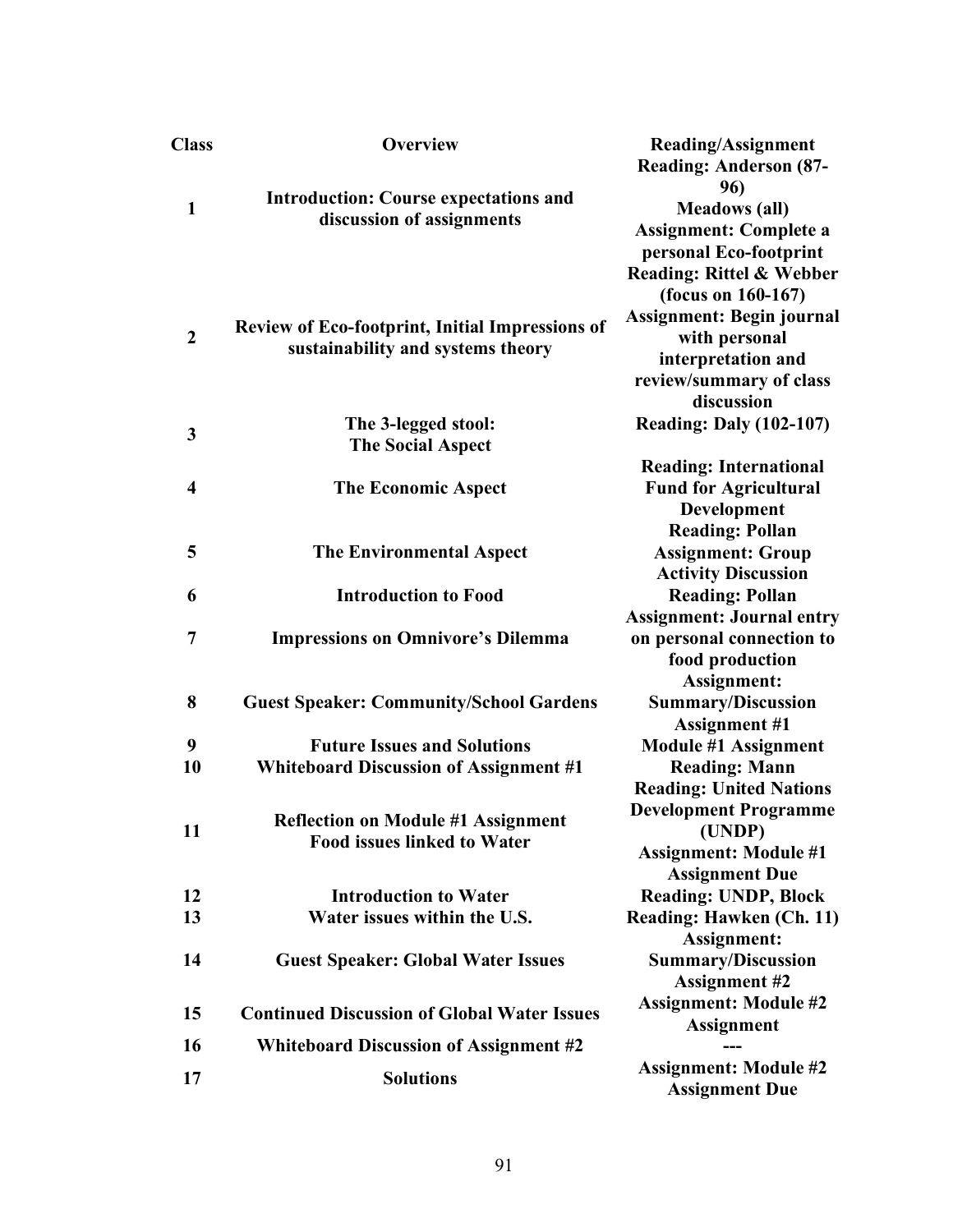| 18 | <b>Guest Speaker: Sustainability Campus</b><br>Coordinator                                |                                                                                                                             |
|----|-------------------------------------------------------------------------------------------|-----------------------------------------------------------------------------------------------------------------------------|
| 19 | <b>Group Activity Day</b>                                                                 |                                                                                                                             |
| 20 | <b>Introduction to Energy</b>                                                             | <b>Reading: Kolbert</b>                                                                                                     |
| 21 | <b>Discussion of Sustainable Energy Strategies</b>                                        |                                                                                                                             |
| 22 | <b>Traditional Means with New Alternatives</b><br>The Role of Behavior and Education      | <b>Reading: Brown (225-227,</b><br>$243 - 257$<br>Assignment:<br><b>Summary/Discussion</b><br><b>Assignment #3</b>          |
| 23 | <b>Guest Speaker: Energy &amp; Transportation</b>                                         | <b>Assignment: Module #3</b><br><b>Assignment</b>                                                                           |
| 24 | <b>Whiteboard Discussion of Assignment #3</b>                                             | <b>Assignment: Group</b><br>discussion and journal for<br>final project                                                     |
| 25 | <b>Guest Speaker: Emerging Energy</b><br><b>Technologies and Market Access</b>            | <b>Reading: Hawken (Ch. 1)</b>                                                                                              |
| 26 | <b>Business Implications: Natural Capitalism</b>                                          | <b>Reading:</b><br>McDonough (Ch. 2)                                                                                        |
| 27 | <b>Cradle to Cradle Design and the Interface</b><br><b>Model</b>                          | <b>Assignment: Guided</b><br><b>Journal Entry on Re-</b><br>engineering and Re-<br>thinking how Business<br><b>Operates</b> |
| 28 | <b>Wrap-up Discussion: Concept Dilution and</b><br><b>Co-opting of Concept for Profit</b> |                                                                                                                             |
| 29 | <b>Final Presentations</b>                                                                |                                                                                                                             |
| 30 | <b>Final Presentations</b>                                                                |                                                                                                                             |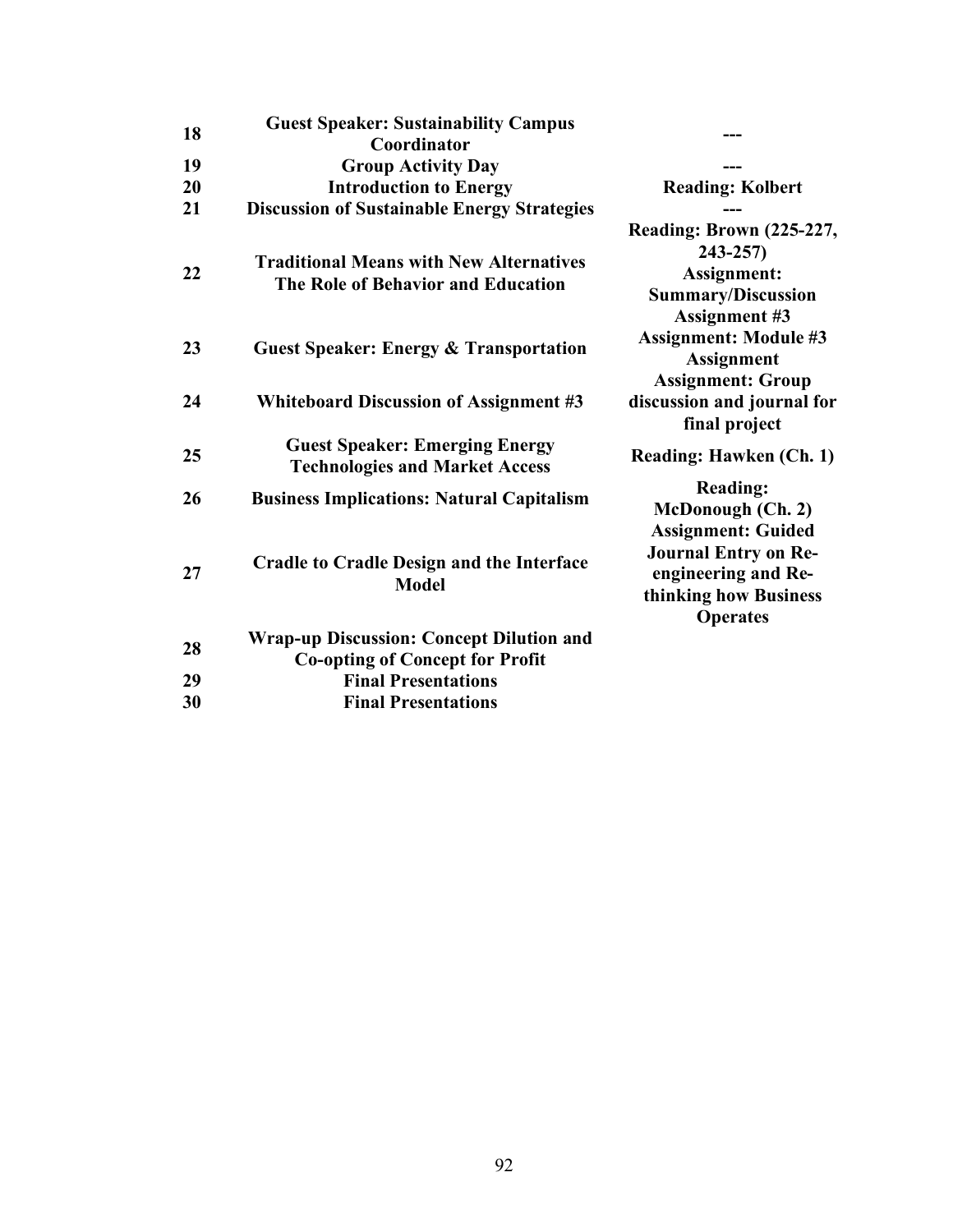## **REFERENCES**

- ABET Engineering Accreditation Commission. (2007). "Criteria For Accrediting Engingeering Programs." ABET, Inc.
- American Society of Civil Engineers. (2008). Civil engineering body of knowledge for the 21<sup>st</sup> century: preparing the civil engineer for the future. American Society of Civil Engineers. Reston, Virginia.
- Anderson, R. (1998). Mid-Course Correction. Chelsea Green Publishing Company. White River Junction, Vermont
- Association for the Advancement of Sustainability in Higher Education. (2009). "About Our Vision and History." visited on 1/25/2009. http://www.aashe.org/about/about.php
- Biggs, L. (2008). Email correspondence. 10/23/08.
- Block, B. (2008). "U.S. Fish Farms Tap Former Coal Mines for Water." World Changing. visited on 2/2/09. http://worldchanging.com/archives//008612.html
- Body of Knowledge Committee of the Committee on Academic Prerequisites for Professional Practice. (2008). Civil Engineering Body of Knowledge for the 21<sup>st</sup> Century: Preparing the Civil Engineer for the Future. American Society of Civil Engineers. Reston, VA.
- Breuer, D., ed. (1999). "Towards a new planning process- A guide to reorienting urban planning towards Local Agenda 21." European Sustainable Development and Health Series: 3. pp. 17-53.
- Brown, L. R. (2008). Plan B 3.0: Mobilizing to Save Civilization. W. W. Norton & Company, Inc. New York.
- Carey, G.E., Smith, J. A. (2007). "Jack-of-all-trades, Master of None: Postgraduate Perspectives on Interdisciplinary Health Research in Australia." BMC Health Serv Res. visted on 3/23/2009. http://www.pubmedcentral.nih.gov/articlerender.fcgi?artid=1852799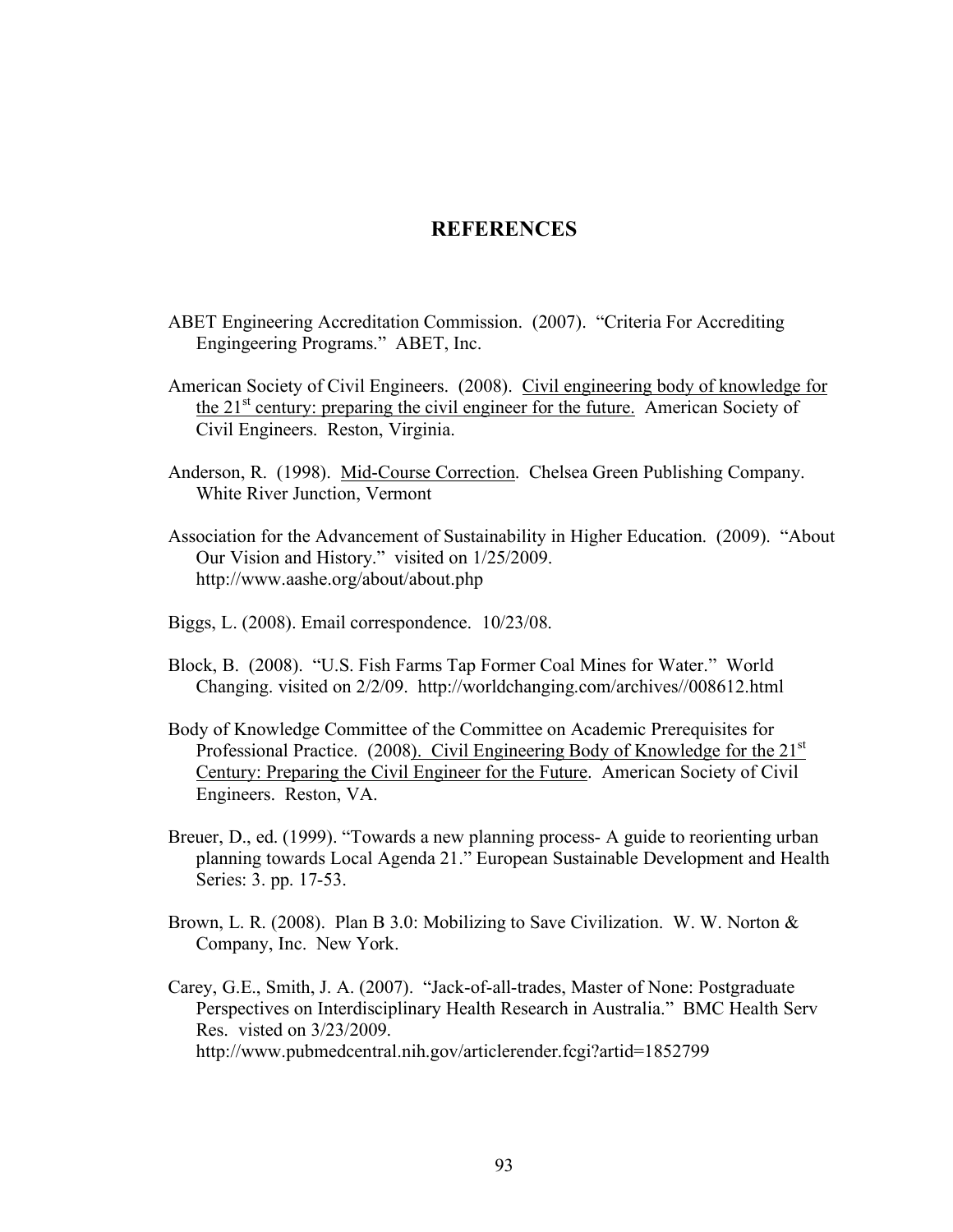- Center for Sustainable Engineering. (2009). "Benchmark Assessment." visited on 3/23/2009. http://www.csengin.org/benchmark.htm
- Checkland, P., Scholes, J. (1999). Soft systems methodology in action: a 30-year retrospective. Chichester, England. Wiley.
- Cortese, A. D. (2003). "Critical Role of Higher Education in Creating a Sustainable Future." Planning for Higher Education. March-May. pp. 15-22.
- Daly, H. (2005). "Economics in a Full World." Scientific American Special Issue: Crossroads for Planet Earth. pp. 102-107.
- Department for Environment, Food, and Rural Affairs. (2008). "UK Govt Sustainable Development - Commitments & Delivery – Key Contributors." visited on 8/23/2008. http://www.defra.gov.uk/sustainable/government/gov/department/dcsf.htm
- Deutsch, C. (2007). "A Threat So Big, Academics Try Collaboration." New York Times. visited on 1/23/2008. http://www.nytimes.com/2007/12/25/business/25sustain.html.
- Diamond, J. (2005). Collapse: How Societies Choose to Fail or Succeed. Viking. New York.
- Earth Charter Initiative. "About the Charter: The Earth Charter." visited on 2/20/09. http://www.earthcharterinaction.org/content/pages/The-Earth-Charter.html
- Earth Charter Initiative. "Focus Areas: Education." visited on 2/27/09. http://www.earthcharterinaction.org/content/categories/Education/
- Fien. J. (2002). "Advancing sustainability in higher education: Issues and opportunities for research." International Journal of Sustainability in Higher Education. Vol. 3, No. 3. pp. 243-253
- Fink, L. D. (2003). Creating Significant Learning Experiences. Jossey-Bass. San Francisco, CA.
- Galloway, P. D. (2008). The 21<sup>st</sup>-Century Engineer, A Proposal for Engineering Education Reform. American Society of Civil Engineers. Reston, Virginia.
- Giga Quotes. "Problems." 2008. visited on 4/23/08. http://www.giga-usa.com/quotes/topics/problems\_t001.htm
- Haigh, M. (2005). "Greening the University Curriculum: Appraising an International Movement." Journal of Geography in Higher Education. Vol. 29. No. 1. pp. 31-48.
- Harvard University Extension School. "ENVR E-117 Home, Spring 2009." 2009. visited 1/24/09. http://isites.harvard.edu/icb/icb.do?keyword=k50422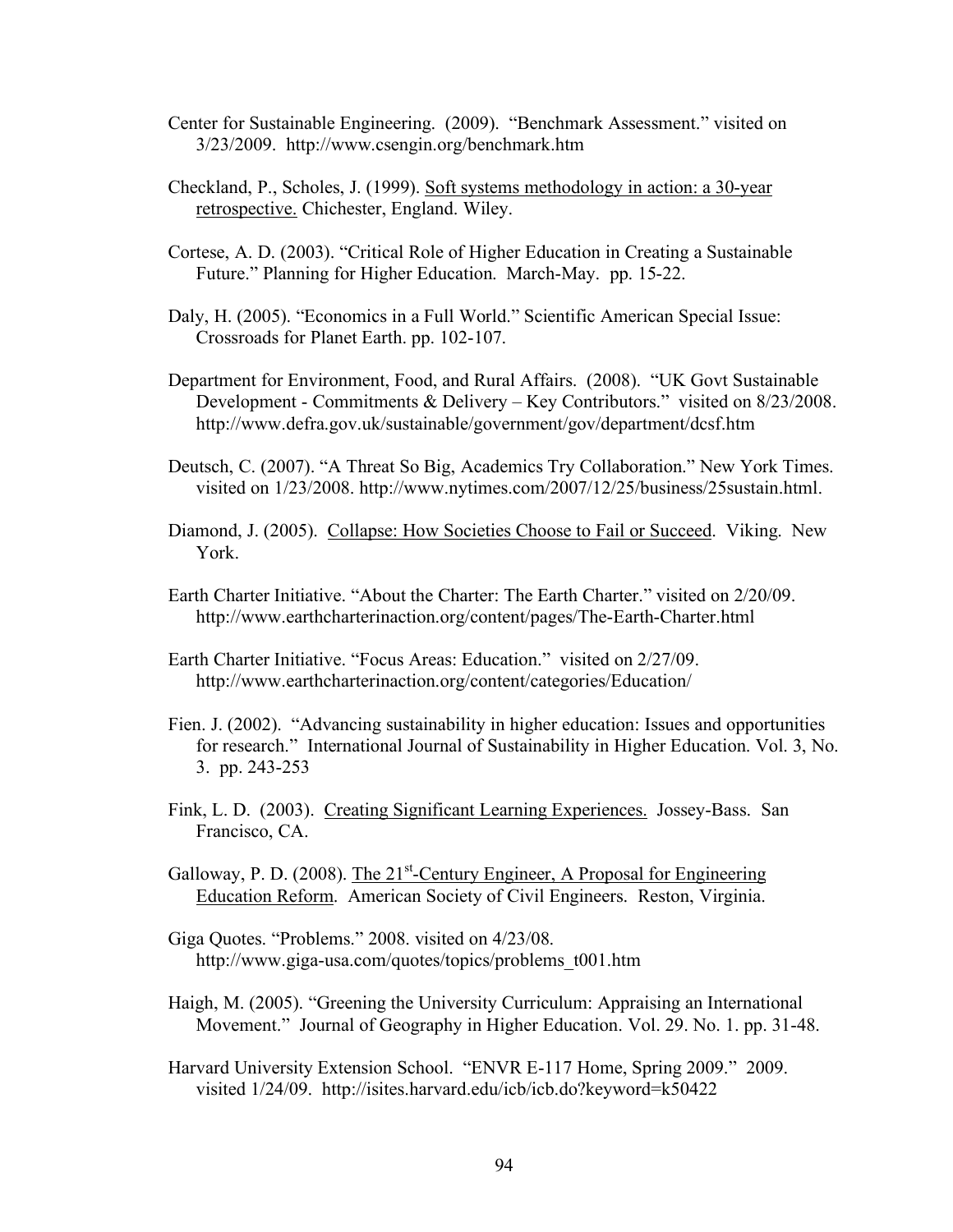- Hawken, P., Lovins, A., Lovins, H.L. (1999). Natural Capitalism: Creating the Next Industrial Revolution. Little, Brown and Company. New York.
- International Fund for Agricultural Development. "Combating Environmental Degradation." visited 2/4/09. http://www.ifad.org/events/past/hunger/envir.html
- Jepson, E. J. (2001). "Sustainability and Planning: Diverse Concepts and Close Associations." Journal of Planning Literature. Volume 15. No. 4. pp. 499-508
- Kingsbury, K. "After the Oil Crisis, a Food Crisis?" Nov. 16, 1997. visited 4/24/08. http://www.time.com/time/business/article/0,8599,1684910,00.html
- Kolbert, E. (2008). "The Island in the Wind." The New Yorker. July 7.
- Lipscomb, A., Bergh, A. (1903). "The Writings of Thomas Jefferson (Memorial Edition)." Washington, D.C. Volume 5. pp 396.
- Lucena, Juan. (2003). "Flexible Engineers: History, Challenges, and Opportunities for Engineering Education." Bulletin of Science, Technology, & Society. Vol. 23. No. 6. pp. 419-435.
- M'Gonigle, M., Starke, J. (2006). Planet U: Sustaining the World, Reinventing the University. Gabriola Island, British Columbia. New Society.
- Mackay, C. (1852). Extraordinary Popular Delusions and the Madness of Crowds. London: Office of the National Illustrated Library.
- Mann, C. (2008). "Our Good Earth." National Geographic. September.
- McCuen, R. H. (1987). "Culture, Society, and Values" from Social Responsibilities in Engineering and Science. pp. 111-119
- McDonough, W., Braungart, M. (2002). Cradle to Cradle: Remaking the Way We Make Things. North Point Press. New York.
- McKibben, B. (2007). Deep Economy: the Wealth of Communities and the Durable Future. New York, New York. Henry Holt.
- Meadows, D. (1999). "Leverage Points: Places to Intervene in a System." visited on 4/24/08. http://sustainer.org/tools\_resources/papers.html
- Meyer, M. D. (1978). "Organizational Response to a Federal Policy Initiative in the Public Transportation Sector: a Study of Implementation and Compliance." PhD dissertation. Massachusetts Institute of Technology. Cambridge, MA.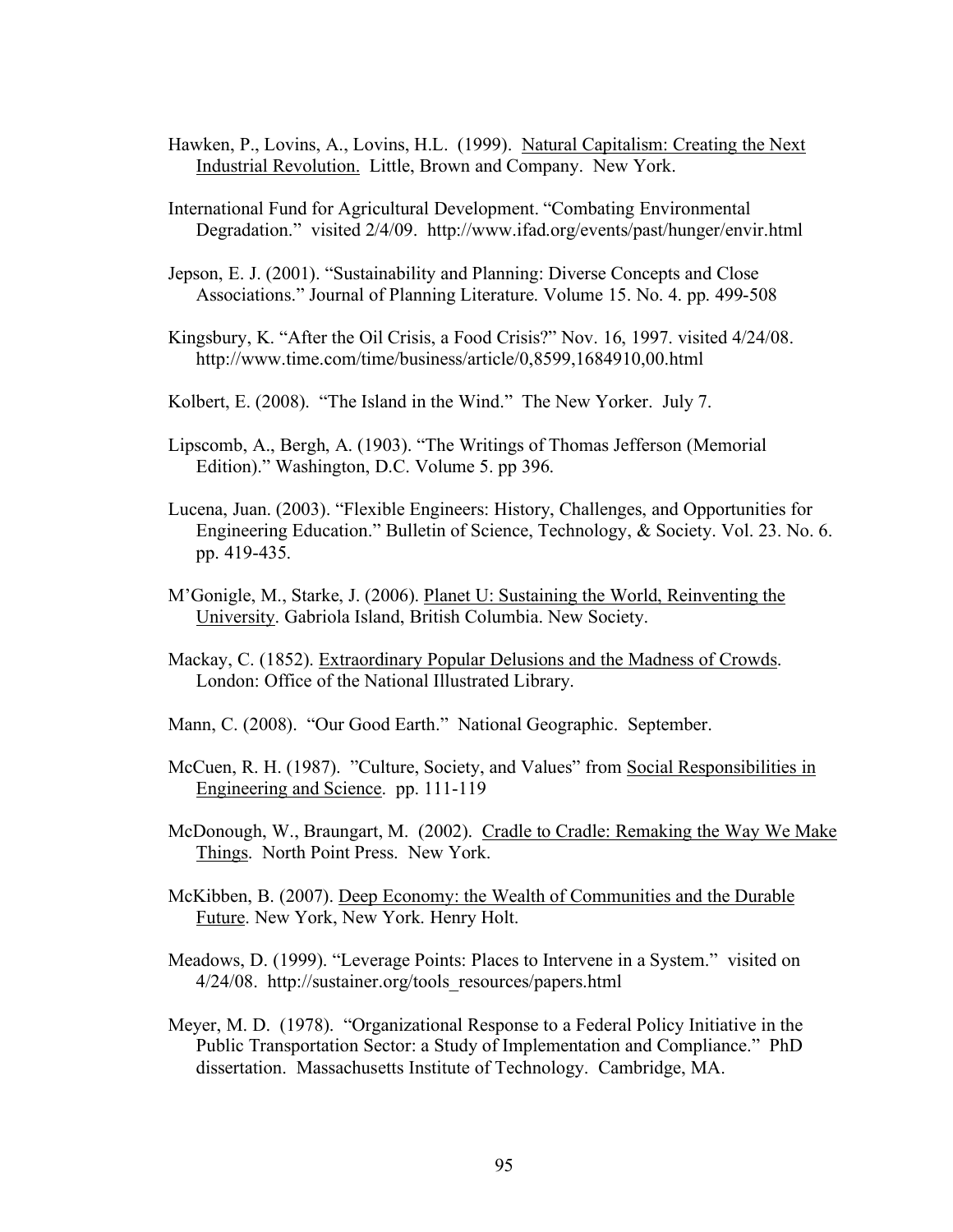- Meyer, M. D., Jacobs, L. J. (2000). "A Civil Engineering Curriculum for the Future: The Georgia Tech Case." Journal of Professional Issues in Engineering Education and Practice. Vol. 126. No. 2. pp. 74-78
- Norton, B. G. (2005). Sustainability: a Philosophy of Adaptive Ecosystem Management. Chicago. The University of Chicago Press.
- Ollis, D. F., Neeley, K. A., Luegenbiehl, H. C. (2004). Liberal education in Twenty-first century engineering. Peter Lang Publishing, Inc. New York, New York.
- Open Course Ware Consortium. (2009). visited 1/13/09. http://www.ocwconsortium.org/about-us/about-us.html.
- Orr, D. (2003). "Viewpoint." Planning for Higher Education v31 n3. pp. 77-81
- Pollan, M. (2006). The Omnivore's Dilemma: a Natural History of Four Meals. The Penguin Press. New York.
- Pratt, L. R., (2003). "Will Budget Troubles Restructure Higher Education." Academe. Volume 89. Issue 1. pp 33-38.
- Rimer, S. (2009). "At M.I.T., Large Lectures Are Going the Way of the Blackboard." New York Times. Education. January 13, 2009.
- Rittel, H. W. J., Webber. M. M. (1973). "Dilemmas in a General Theory of Planning." Policy Sciences 4. pp. 155-169.
- Thinkexist. "Robert Bateman quotes." 2006. visited on 3/07/09. http://thinkexist.com/quotes/robert\_bateman/
- Second Nature. (2005). "Second Nature's Beginnings." visited on 4/20/08. http://www.secondnature.org/aboutsn/aboutsn.htm.
- Shriberg, M. P. (2002). "Sustainability in U.S. Higher Education: Organizational Factors Influencing Campus Environmental Performance and Leadership." PhD dissertation. University of Michigan. Ann Arbor, MI.
- St. Clair, M., et al. (2008). "Roundtable: Shattering the Grass Ceiling." Sustainability: The Journal of Record. vol. 1. no. 2. pp. 100-105.
- Uhl, C. (2004). "Process and Practice: Creating the Sustainable University." In Barlett, P. F., Chase, G. W. (Eds.). Sustainability on Campus: Stories and Strategies for Change. pp. 29-47. Cambridge, MA: MIT Press.
- United Nations. (1993). "Agenda 21: the United Nations programme of action from Rio." New York, USA, United Nations.